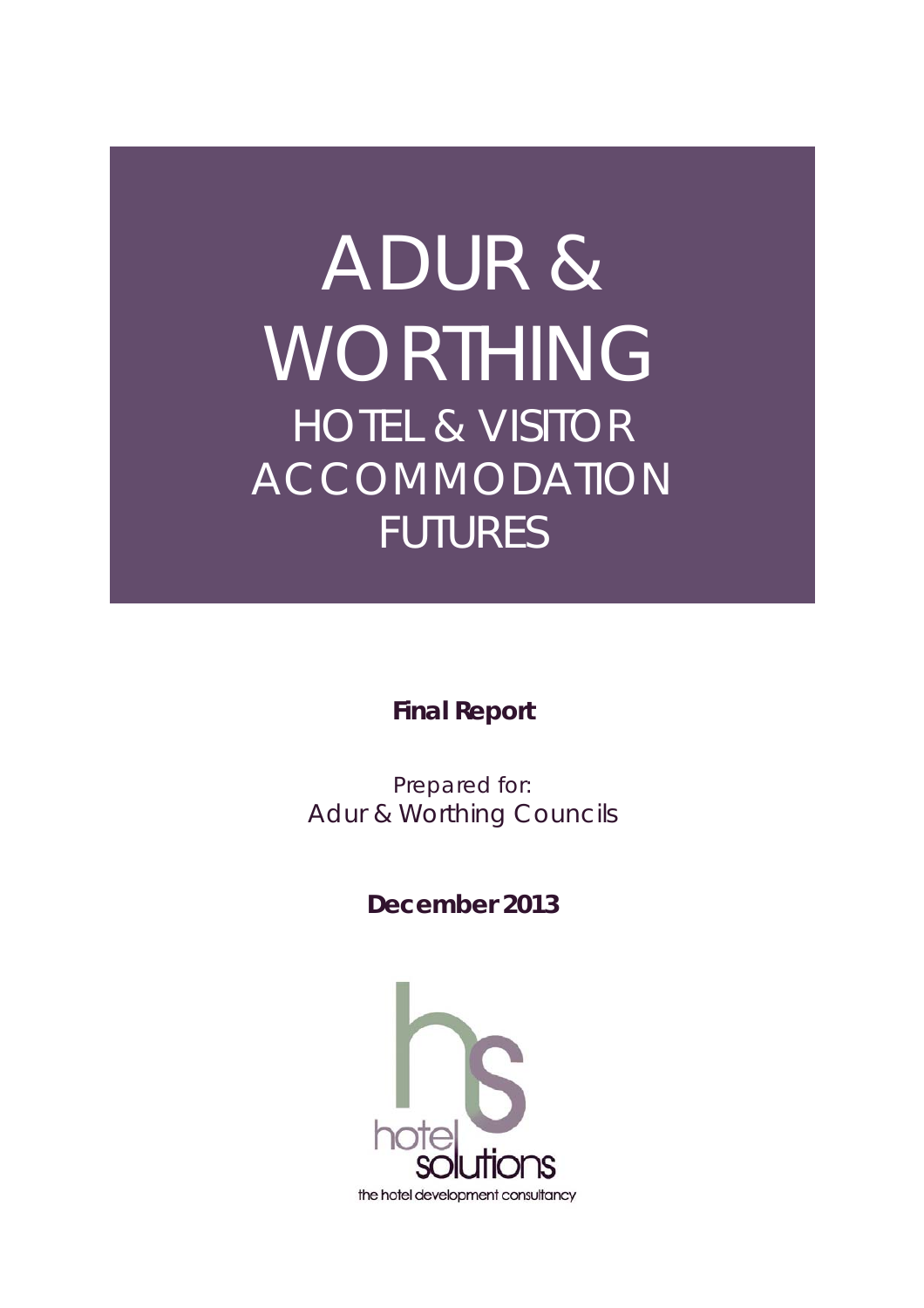## **CONTENTS**

| 1.                                            |                                                                     |  |  |  |  |  |  |
|-----------------------------------------------|---------------------------------------------------------------------|--|--|--|--|--|--|
| 1.1                                           |                                                                     |  |  |  |  |  |  |
| 1.2                                           |                                                                     |  |  |  |  |  |  |
| 1.3                                           |                                                                     |  |  |  |  |  |  |
| 1.4                                           |                                                                     |  |  |  |  |  |  |
| 2. THE STRATEGIC, POLICY & MARKET FRAMEWORK 5 |                                                                     |  |  |  |  |  |  |
| 2.1.                                          |                                                                     |  |  |  |  |  |  |
| 2.2                                           |                                                                     |  |  |  |  |  |  |
| 2.3                                           |                                                                     |  |  |  |  |  |  |
| 2.4.                                          |                                                                     |  |  |  |  |  |  |
| 2.5.                                          |                                                                     |  |  |  |  |  |  |
| 2.6                                           | Prospects for Growth in Accommodation Demand in Adur & Worthing  31 |  |  |  |  |  |  |
| 3.                                            |                                                                     |  |  |  |  |  |  |
| 3.1.                                          |                                                                     |  |  |  |  |  |  |
| 3.2.                                          |                                                                     |  |  |  |  |  |  |
| 3.3.                                          |                                                                     |  |  |  |  |  |  |
| 3.4.                                          |                                                                     |  |  |  |  |  |  |
| 3.5.                                          |                                                                     |  |  |  |  |  |  |
| 3.6.<br>3.7.                                  |                                                                     |  |  |  |  |  |  |
| 3.8                                           |                                                                     |  |  |  |  |  |  |
| 3.9.                                          |                                                                     |  |  |  |  |  |  |
| 3.10.                                         |                                                                     |  |  |  |  |  |  |
|                                               |                                                                     |  |  |  |  |  |  |
| 4.1.                                          |                                                                     |  |  |  |  |  |  |
| 4.2.                                          |                                                                     |  |  |  |  |  |  |
| 4.3.                                          |                                                                     |  |  |  |  |  |  |
| 4.4.                                          |                                                                     |  |  |  |  |  |  |
| 5.                                            | GUESTHOUSE AND B&B ACCOMMODATION57                                  |  |  |  |  |  |  |
| 5.1.                                          |                                                                     |  |  |  |  |  |  |
| 5.2.                                          |                                                                     |  |  |  |  |  |  |
| 5.3.                                          | Sector and Comparator Destination Development Trends 65             |  |  |  |  |  |  |
| 5.4                                           |                                                                     |  |  |  |  |  |  |
| 6.                                            | OTHER TYPES OF VISITOR ACCOMMODATION  68                            |  |  |  |  |  |  |
| 6.1.                                          | Holiday Flats, Apartments and Self-Catering Accommodation  68       |  |  |  |  |  |  |
| 6.2.                                          |                                                                     |  |  |  |  |  |  |
| 6.3.                                          |                                                                     |  |  |  |  |  |  |
| 6.4.                                          |                                                                     |  |  |  |  |  |  |
| 6.5.                                          |                                                                     |  |  |  |  |  |  |
| 7.                                            |                                                                     |  |  |  |  |  |  |
| 7.1                                           |                                                                     |  |  |  |  |  |  |
| 7.2                                           |                                                                     |  |  |  |  |  |  |
| 7.3                                           | Other Requirements for Public Sector Intervention and Support 95    |  |  |  |  |  |  |
| 7.4                                           |                                                                     |  |  |  |  |  |  |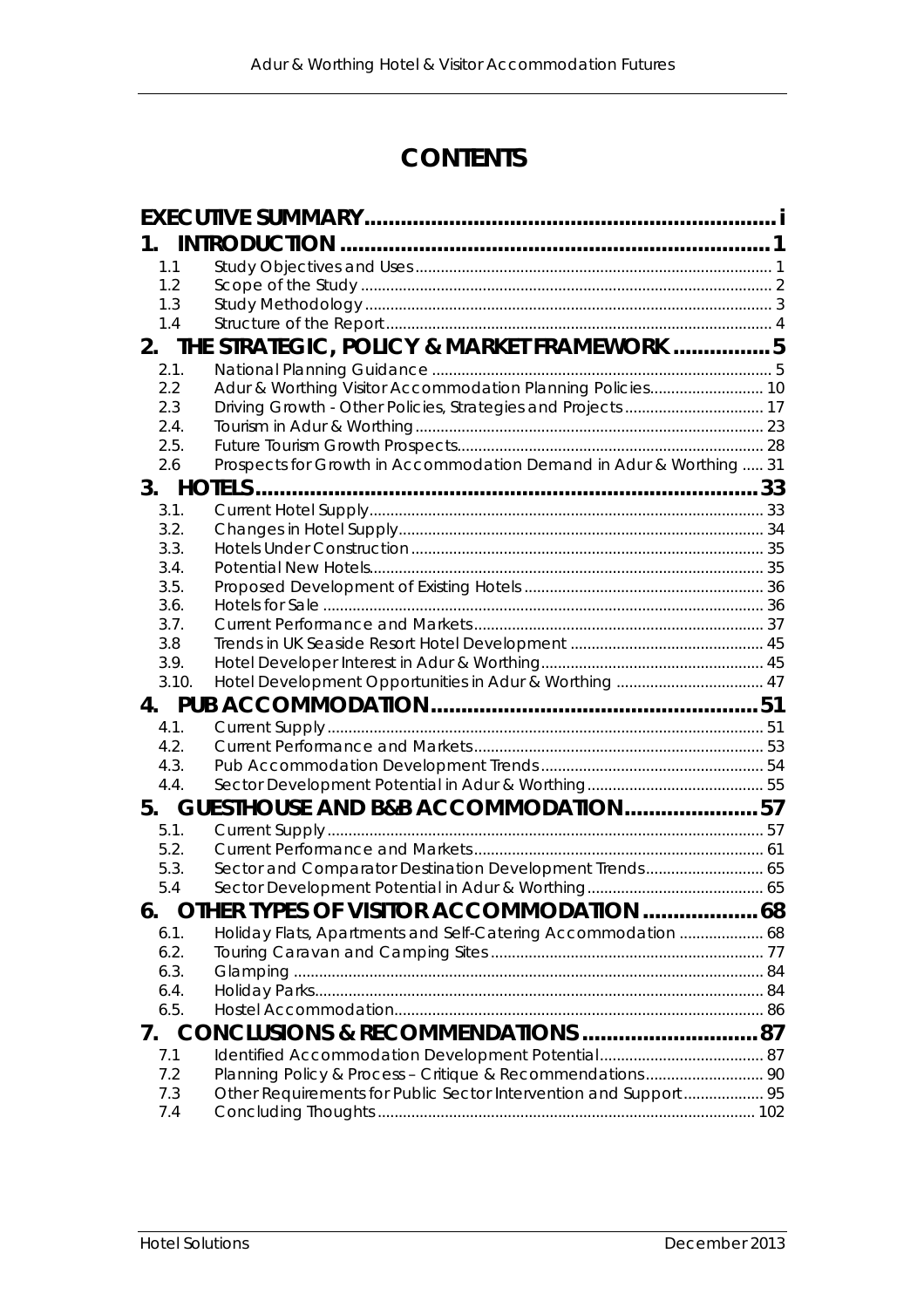## **APPENDICES**

- 1. Visitor Accommodation Businesses Interviewed
- 2. Extract from Good Practice Guide to Planning for Tourism Tourist Accommodation
- 3. Extract from Practice Guidance on Planning for Town Centres Hotels
- 4. Luxury Camping Products in the UK



Lynn Thomason **Andrew Keeling Hotel Solutions Hotel Solutions Deleanor House Community Community Community Community Community Community Community Community Community Community Community Community Community Community Community Community Community Community Community Community Commun High Street Mill Fields Coleby Bassingham Lincoln**<br> **Lincoln LN5 0AG LN5 9NP t. 01522 811255 t. 01522 789702 e. hotel@tourismsolutions.co.uk e. ackeeling@btinternet.com**

**Lincoln Lincoln**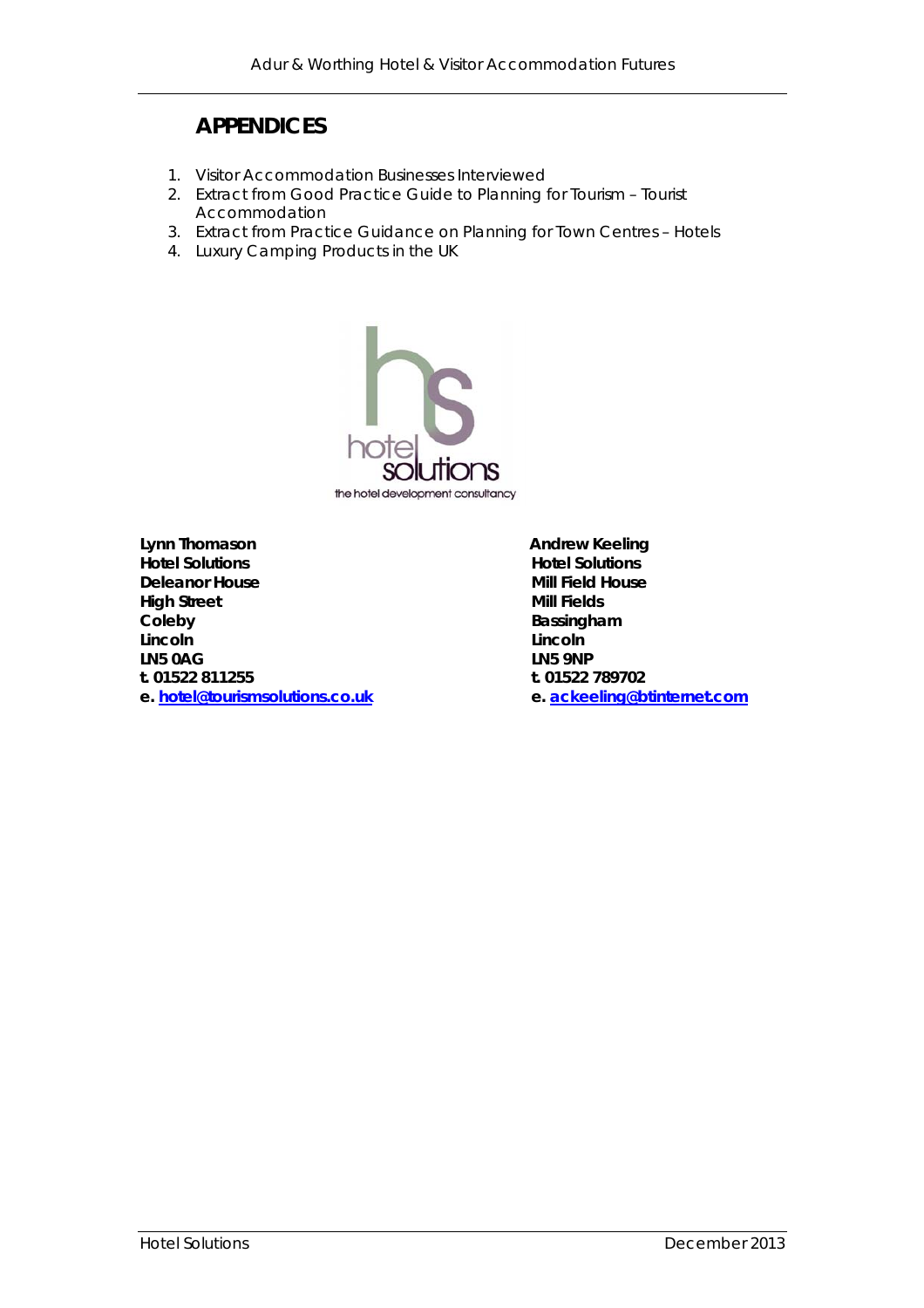## **EXECUTIVE SUMMARY** *\_\_\_\_\_\_\_\_\_\_\_\_\_\_\_\_\_\_\_\_\_\_\_\_\_\_\_\_\_\_\_\_\_\_\_\_\_\_\_\_\_\_\_\_\_\_\_\_\_\_\_\_\_\_\_\_\_\_\_\_\_\_\_\_\_\_\_\_\_\_\_\_\_\_\_\_\_\_\_\_\_\_\_\_\_\_\_\_\_\_*

## **1. Background**

 The Adur & Worthing Hotel & Visitor Accommodation Futures Study has been commissioned by Adur & Worthing Councils to provide an up-to-date, objective, evidence-based assessment of the opportunities and requirements for the future development of all forms of hotel and visitor accommodation across Adur & Worthing. The findings are to be used to inform planning policy development for hotels and visitor accommodation; guide the assessment of planning applications for hotel and visitor accommodation development and change of use proposals; and identify other interventions that the Councils can make to support and encourage hotel and visitor accommodation development and improvement and build market demand for overnight stays in the area.

## **2. Changes in Adur & Worthing Visitor Accommodation Supply**

• The last 5 years have seen a gradual reduction in the supply of serviced accommodation in Adur & Worthing. While the former Berkeley Hotel on Worthing seafront reopened as a Travelodge in 2009, The Beach Hotel subsequently closed here in 2010 for redevelopment as a new hotel and residential apartments – due to reopen in 2015. This was followed by the closure of the Sussex Pad hotel at Lancing in 2012 and the Cavendish Hotel in Worthing in 2013. The Adur & Worthing supply of guesthouses and B&Bs has reduced by 18.5% since 2008, with very few new establishments having opened to replace those that have closed. In contrast, the supply of self-catering accommodation has significantly increased and improved in both Worthing and Adur, albeit from a relatively low base. Traditional holiday flats have been replaced by modern self-catering apartments in Worthing and the supply of residential properties and beach houses being let out as holiday accommodation has increased. The only significant touring caravan and camping site – the Northbrook Farm Caravan Club site in Worthing – has suffered from a lack of investment, as the Caravan Club has been unable to negotiate a new long lease for the site with Worthing Borough Council post 2015, when its current lease comes to an end.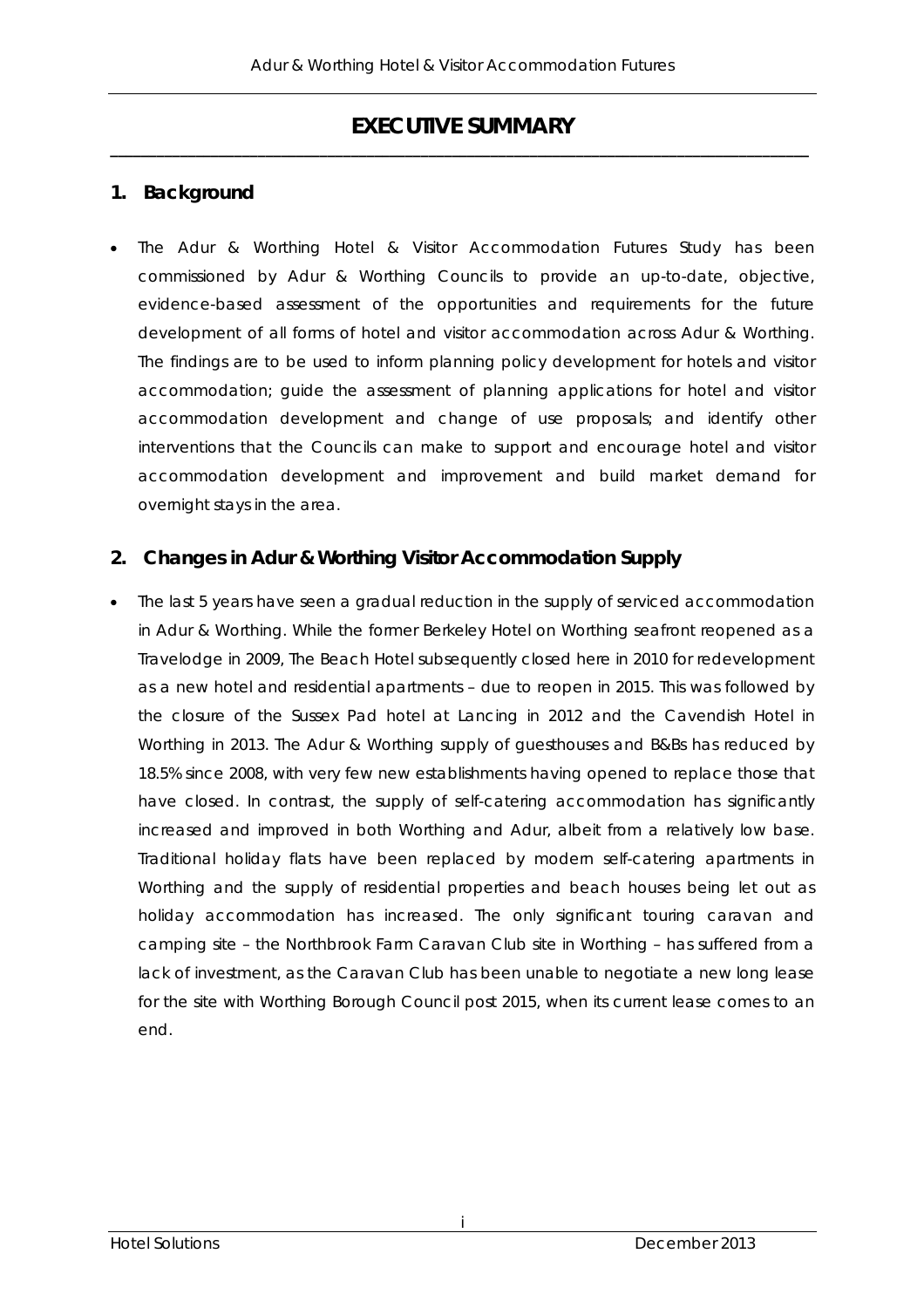## **3. Market Demand for Visitor Accommodation in Adur & Worthing**

- Demand for lower-priced budget hotel, pub, guesthouse and B&B accommodation is currently strong in Adur & Worthing. Such establishments generally achieve high midweek and weekend occupancies for much of the year and frequently fill and turn business away between April and October, both during the week and at weekends. There is strong demand in Worthing and evidence of latent demand in Shoreham-by-Sea from the contractors market, long stay business visitors working on projects for local companies, people on training courses, and people attending weddings and family parties or visiting friends and family locally. Demand for full service 3 star hotels is not as strong and largely on relatively low room rates. The local corporate market is very cost conscious and does not deliver sufficient volumes of midweek business to support all of the town's hotels. One hotel consequently caters for lower-rated coach holiday groups during the week. Weekend demand for full service hotels is highly seasonal and predominantly just for Saturday night stays, with hotels achieving low Friday and Sunday occupancies, particularly during the winter months. Leisure break demand for all types of serviced accommodation is relatively low, both in volume and price terms. Leisure break demand is primarily from people using accommodation in Adur & Worthing as a base for visiting Brighton: far fewer leisure break stays seem to be motivated by a specific desire to visit Worthing or Shoreham-by-Sea. Some hotels, guesthouses and B&Bs have successfully attracted leisure stays through the online travel agents, albeit at discounted room rates. Other markets for serviced accommodation establishments are event visitors, overseas tourists stopping off en-route to/from the West Country, language school teachers and the families of students studying at the language schools in Worthing.
- There is strong demand for self-catering accommodation in Adur & Worthing between April and October and frequent shortages during the peak summer months, when most self-catering units are fully booked. Higher quality, modern self-catering generally attracts the strongest demand. Key markets are holiday visitors, people visiting friends and relatives and long stay business visitors working on projects. Demand is lower during the winter months but self-catering units still attract weekend break stays and long stay corporate business at this time of year. There is strong demand for touring caravanning and camping in Sussex during the main summer months and at weekends between May and September if the weather is good. There are frequent shortages of provision at such times. Occupancy levels have dropped for the Northbrook Farm Caravan Club site in Worthing due to the lack of investment in the site in recent years. There is some demand for holiday home ownership at the Beach Park holiday park in Lancing. Other holiday parks in Sussex have found a growing market for holiday home rental in recent years.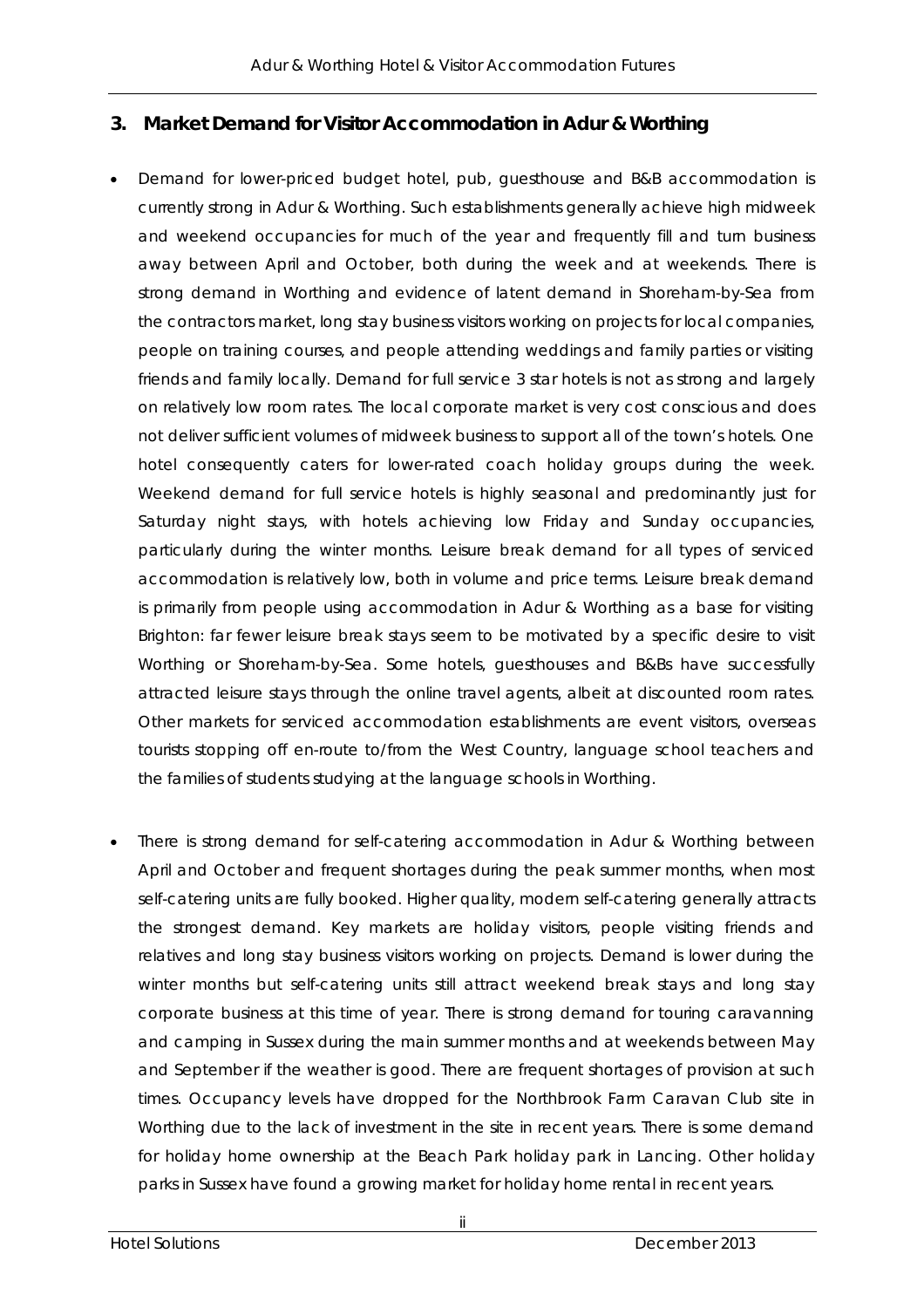## **4. Prospects for Growth in Accommodation Demand**

 The strongest growth market for accommodation in Adur & Worthing in the next few years is likely to be contractors involved in the construction of the major regeneration schemes and development projects in Worthing and Shoreham-by Sea. There are some signs of recovery and renewed growth in corporate demand in Worthing, with Rayner Intraocular Lenses relocating its UK manufacturing base to Worthing from Hove and GlaxoSmithKline planning to invest in upgrading its antibiotic manufacturing plant in Worthing. Corporate demand could also grow in Shoreham-by-Sea if new employment floorspace comes forward at Shoreham Airport, Shoreham Harbour and New Monks Farm. The development of leisure break and overseas tourist demand is likely to be relatively slow, with nothing happening in the area to suggest a step change in its appeal for leisure stays. Demand for accommodation from people attending weddings and family parties, visiting friends and relatives and attending funerals should grow as Adur & Worthing's population increases. There appears to be limited scope for hotels, pub accommodation businesses, guesthouses and B&Bs to achieve much higher room rates for the foreseeable future: the strongest growth in demand is likely to be in terms of lower-rated contractor business; the corporate market looks set to remain highly cost conscious and price competitive; and customers are increasingly booking through online travel agent websites, on which accommodation businesses need to keep their prices very competitive, and which levy fairly significant commission charges.

## **5. Visitor Accommodation Development Potential**

 The Adur & Worthing Hotel & Visitor Accommodation Futures Study identifies market potential for the development of a wide range of different types of visitor accommodation across Adur & Worthing to meet current shortages at peak times during the summer; satisfy demand for more contemporary accommodation products; and capitalise on the potential growth in terms of contractor demand, corporate business, demand from people attending weddings and family parties and visiting friends and relatives locally, and possible growth in leisure break and overseas tourist demand as these markets grow nationally and given the development of a stronger leisure tourism offer in Worthing and Shoreham-by-Sea. Demand for accommodation is likely to remain highly seasonal and price competitive, impacting on the ability of many accommodation businesses to maintain, let alone increase their profits. This suggests a requirement for incremental growth in accommodation supply and a focus on high quality, modern accommodation offers that can generate new business, in order not to dilute the out of season market and significantly undermine the viability of existing accommodation businesses.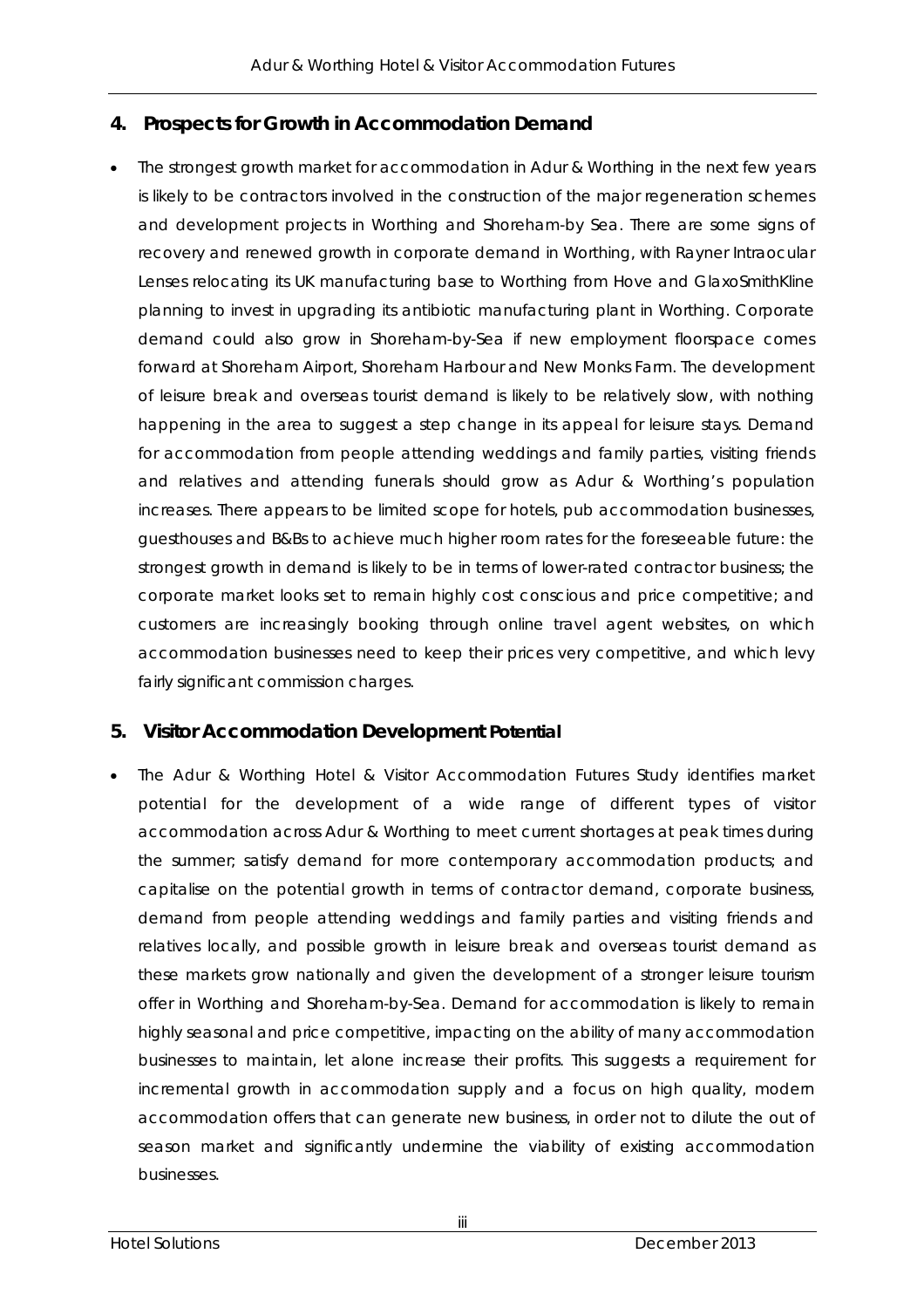The Hotel & Visitor Accommodation Futures Study shows the following potential opportunities for the development of different types of visitor accommodation in Adur & Worthing:

## **Hotels**

- o The redeveloped Beach Hotel on Worthing seafront is due to open in 2015, at this stage either as a 76-bedroom hotel with spa and restaurant (as already consented) or as an 81-bedroom hotel without the basement spa (if the current planning application to alter the specification for the hotel is approved and Roffey Homes' negotiations with a national hotel chain are progressed).
- o Premier Inn still has a stated requirement for an 80-bedroom hotel in Worthing
- o Other national budget/ limited service hotel operators might be interested in a hotel operating opportunity as part of one of the major regeneration schemes, most likely on a franchise basis, although this is likely to present a challenge to fund.
- o There may be scope for a small, upmarket boutique hotel in Worthing, possibly through the repositioning of an existing small hotel or large guest house.
- o The Burlington on Worthing seafront may proceed with its proposed bedroom extension and spa development.
- o There is a need for the existing hotels in Worthing to modernise their offer to meet customer expectations and compete with the new hotels that open in Worthing. The Ardington and Chatsworth are already progressing investment plans to meet this requirement.
- o In the rural parts of Worthing/the South Downs National Park there could be market potential for the Worthing or Hill Barn Golf Clubs to develop some form of hotel accommodation, subject to environmental considerations and the views of the South Downs National Park Authority.
- o There would appear to be potential for a budget hotel in Shoreham-by-Sea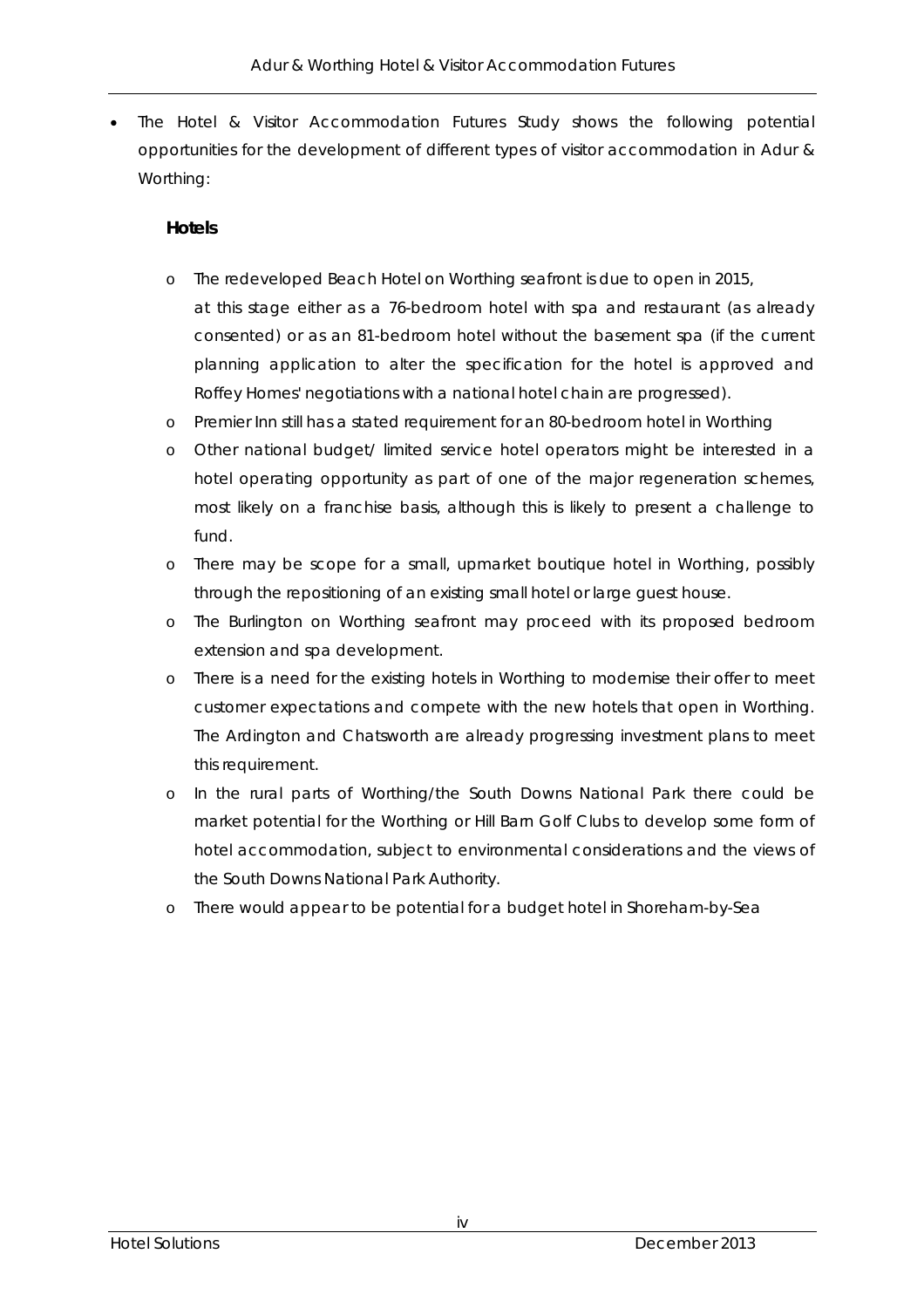## **Pub Accommodation**

- o There could be scope for some additional pub accommodation provision in Worthing, Shoreham-by-Sea and Lancing.
- o There is a need for some existing pub accommodation establishments to upgrade the quality of their guest bedrooms to meet market expectations.
- o There may be potential for a gastropub with boutique bedrooms in Shoreham-by-Sea.
- o There could be scope for national pub companies to develop hotel bedrooms in conjunction with pub/restaurant development projects that they may progress in Worthing or Shoreham-by-Sea/ Shoreham Harbour.

## **Guesthouses and B&Bs**

- o There is a clear case for seeking to retain existing good quality, well located guesthouses in Worthing unless the opening of new budget/limited service hotels significantly erodes the demand for guesthouse and B&B accommodation in the town.
- o There is scope for additional guesthouses and B&Bs in Worthing to meet current shortages and replace any that close – subject to the impact of new budget/limited service hotels that open in the town.
- o There may be potential for additional guesthouse and B&B provision in Shorehamby-Sea, again subject to the impact of a budget hotel opening here.
- o There is a need for the continual upgrading of existing guesthouses and B&Bs and for new operators to provide high quality accommodation, to meet constantly rising customer expectations.
- o There may be scope for some 5 star and boutique B&B accommodation in Worthing and Shoreham-by-Sea.
- o There could be potential for guesthouses and B&Bs to develop family rooms and suites to cater for the family market.
- o There is scope possibly for farmhouse B&Bs in the rural parts of Adur & Worthing/ the South Downs National Park, if there are farming families here that wish to provide such accommodation.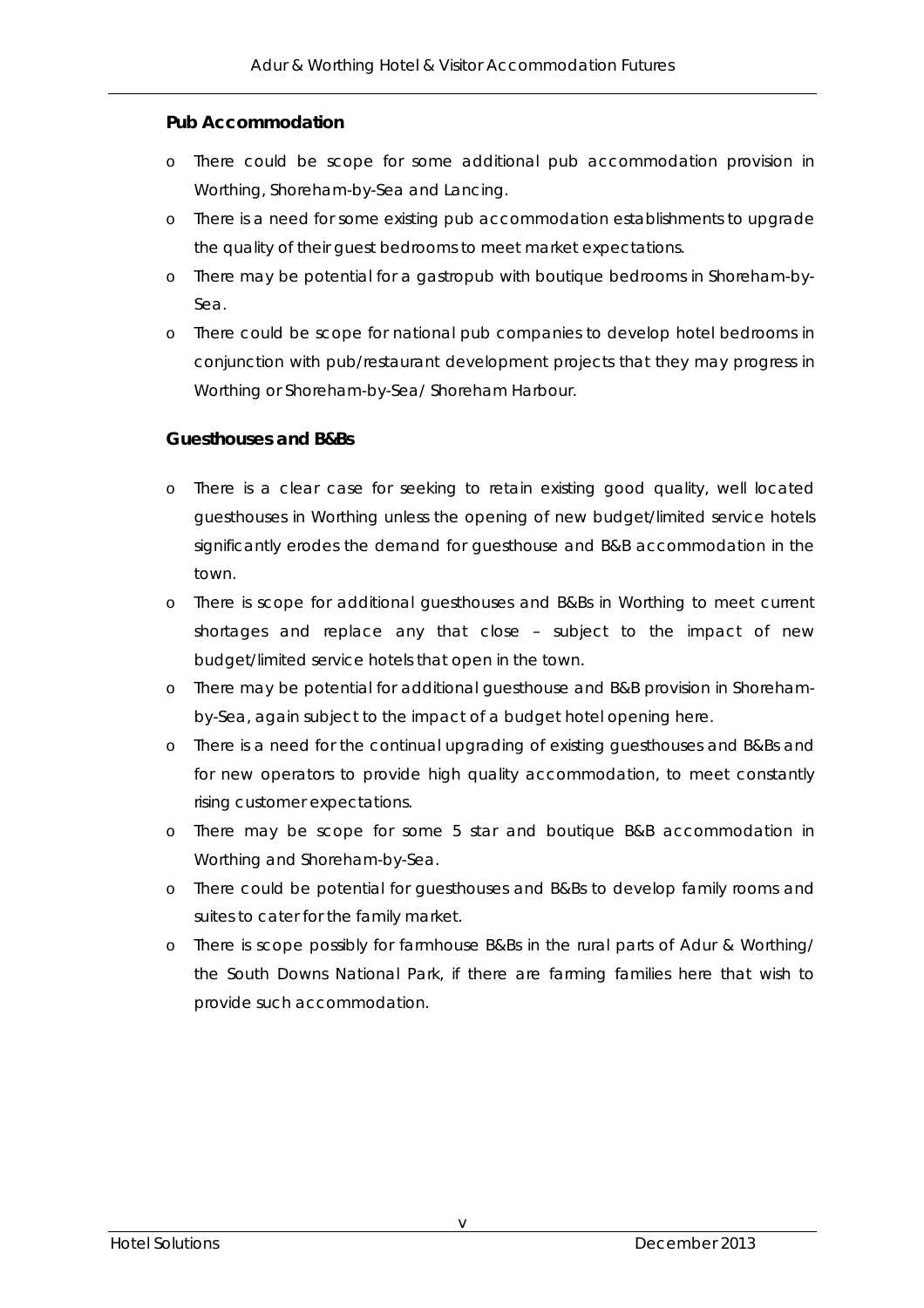## **Self-Catering Accommodation**

- o There would appear to be scope for additional high quality, modern self-catering apartments, holiday homes and beach houses.
- o There may be potential for some serviced apartments to meet long stay corporate demand.
- o There could be scope for some boutique self-catering apartments and holiday homes and luxury/boutique beach houses.
- o There may be an opportunity for some 'super' holiday homes that can cater for large family and friends get togethers.
- o There could be potential for some 'Access Exceptional' self-catering accommodation, purpose-designed for independent wheelchair users.
- o In the rural parts of Adur & Worthing/ the South Downs National Park there may be possible opportunities for the conversion of redundant agricultural buildings to selfcatering accommodation.

## **Touring Caravan & Camping Sites**

- o There is clear market potential for, and Caravan Club interest in, the continued operation and upgrading of the Northbrook Farm touring caravan site, subject to a new long-term lease from Worthing Borough Council.
- o There may be potential in the rural parts of Adur & Worthing/the South Downs National Park for additional small scale caravanning and camping provision in terms of certificated sites; small touring caravan and camping sites; eco camping sites; small camping pod operations; and camping barns/ bunkhouse accommodation.
- o There could be an opportunity for a surfing pod development at Shoreham or Lancing Beach.

## **Glamping**

o There may be scope for some glamping provision in the rural parts of Adur & Worthing/the South Downs National Park.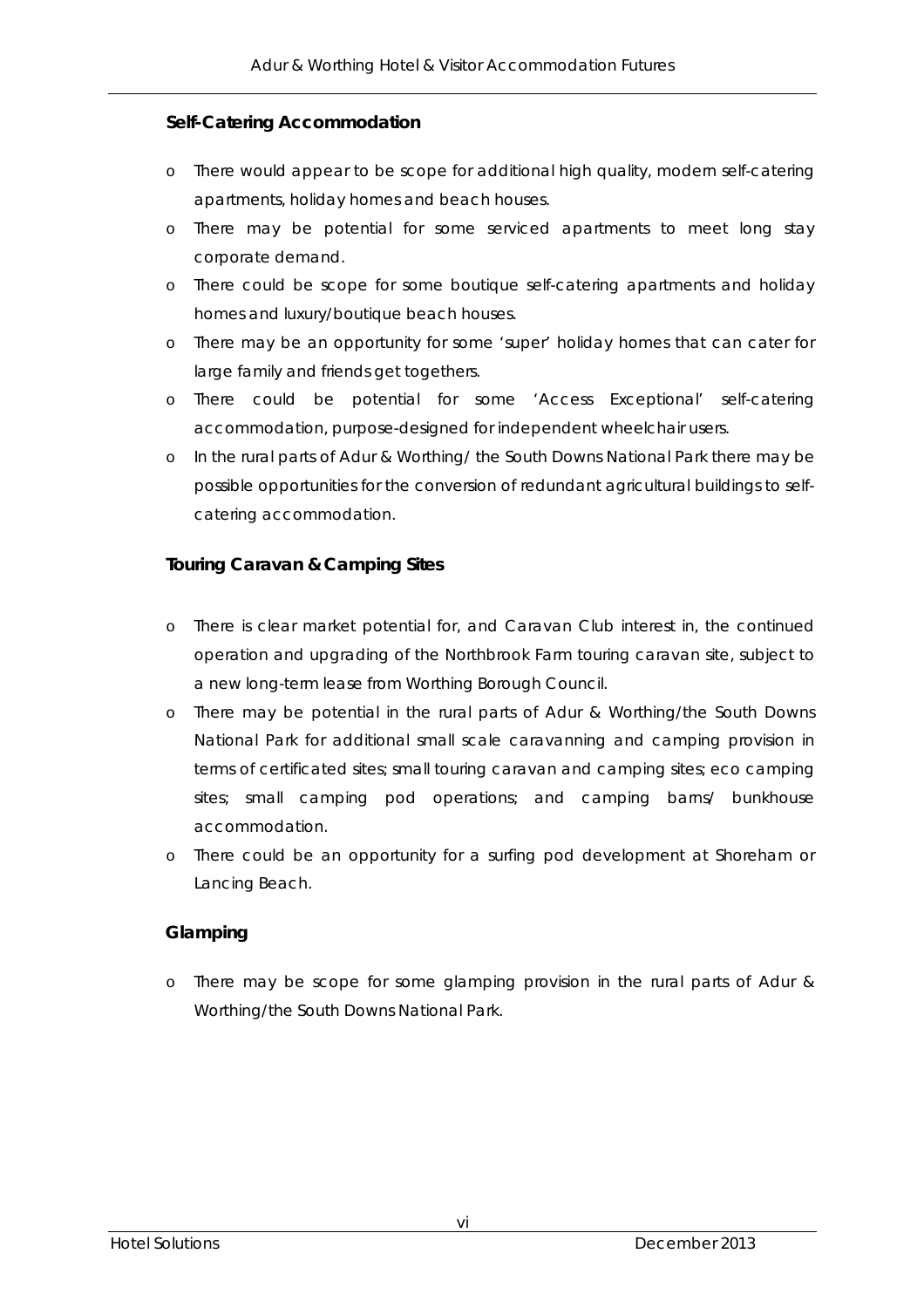## **Holiday Parks**

- o There will be a need for continued investment in Beach Park to meet customer expectations.
- o There could be potential for the introduction of holiday homes for hire at Beach Park to cater for demand from holidaymakers and possibly also kite surfers and other watersports enthusiasts.
- o There may be scope for Beach Park to operate over a longer season and possibly year-round, given adequate safeguards to prevent permanent residential occupation of caravan holiday homes and lodges.

## **Hostel Accommodation**

o The development of the proposed hostel, watersports centre and café at Beach Green could help to develop the market for accommodation from kite surfers and watersports markets and may attract other group markets that may require lowcost accommodation in the Shoreham-by-Sea area.

## **6. Planning Policy & Process Recommendations**

- The Visitor Economy policy (Policy 5) in the Worthing Core Strategy and its supporting text adequately provide for hotel and visitor accommodation development in Worthing. It is appropriate to focus hotel development on the town centre and seafront, where it can contribute most to regeneration and economic vitality.
- There is clear evidence of an ongoing case for seeking to retain visitor accommodation in Worthing. The criteria set out in the Sustainable Economy SPD are sufficient to do this. The likely opening of a Premier Inn on the seafront in 2015, together with the continuing difficulties that prospective purchasers of hotels and guesthouses are facing in terms of securing finance to fund acquisitions, suggest a need for some flexibility in applying these criteria for at least the next few years. The Borough Council will also need to consider how the visitor accommodation retention policy should be applied to the Northbrook Farm Caravan Club site given the Caravan Club's stated interest in continuing to operate and upgrade it.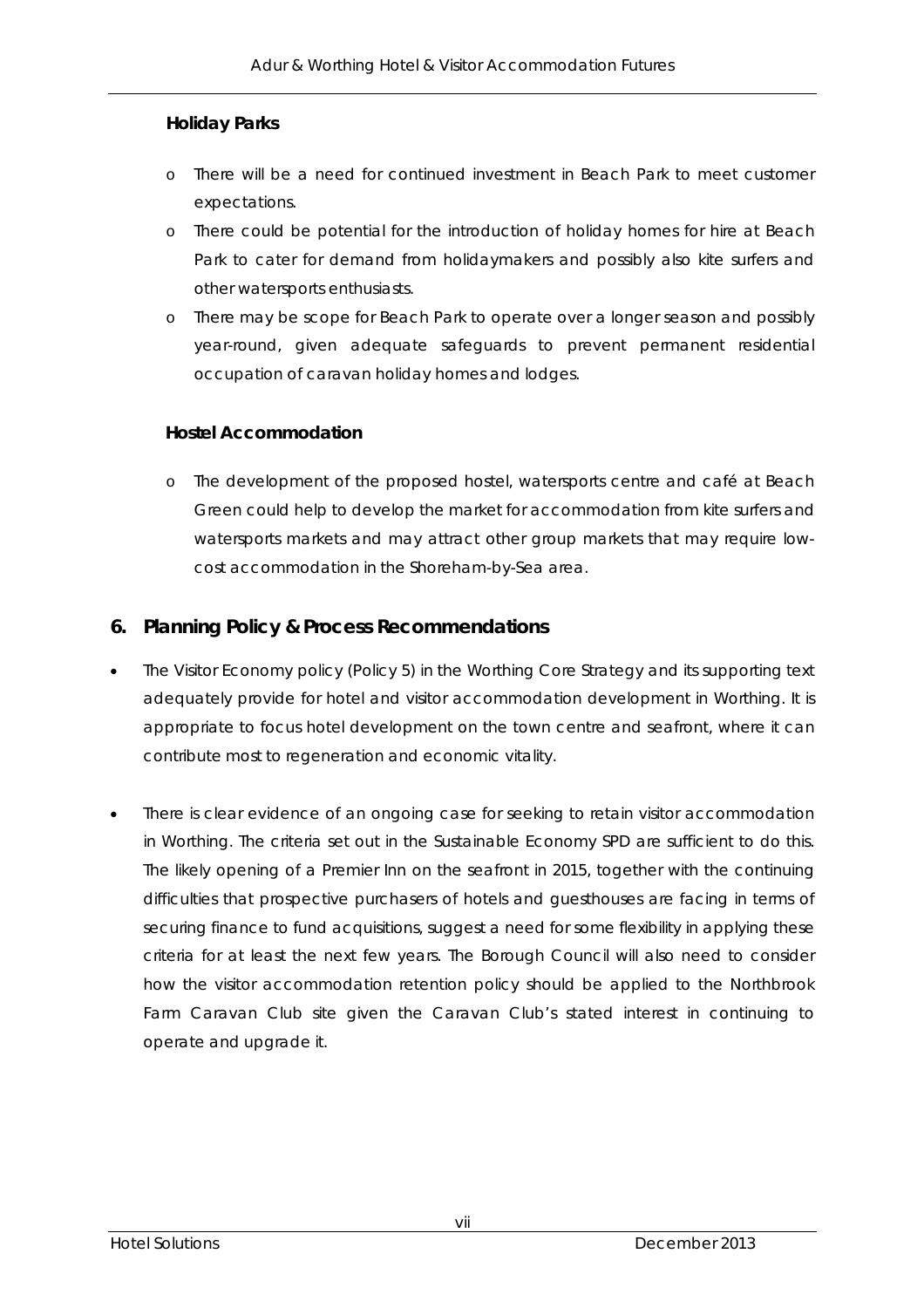- The Visitor Economy policy (Draft Policy 26) in the Revised Draft Adur Local Plan 2013 supports the development of visitor accommodation in the Built Up Area. The supporting text to this policy can usefully be updated to include the findings of this study in relation to hotel and visitor accommodation development opportunities in Adur. The study identifies market potential for some small-scale visitor accommodation development in Adur's countryside. The Council may therefore wish to consider amending Draft Policy 26 to make provision for such opportunities, subject to meeting environmental impact and traffic management criteria. Most of Adur's countryside falls within the South Downs National Park however, so the policies of the South Downs National Park Local Plan will mostly apply here.
- The Council may wish to consider how a hotel planning application at Shoreham Airport might be viewed against Draft Policy 24 that protects existing employment sites, and amend or clarify it if required.
- The Council may wish to reconsider whether a hotel should be encouraged in the Western Harbour Arm of Shoreham Harbour, given the challenges of bringing forward other uses here and the potential to secure a hotel on other sites in and around Shoreham-by-Sea.
- Informed by emerging evidence and reflecting the position being taken in Worthing, it is expected that a nil charge will be set for hotel and visitor accommodation development schemes within the Adur Community Infrastructure Charging Schedule when it is progressed and published for consultation.
- There is no clear need for a visitor accommodation retention policy in Adur.
- There is no clear need to allocate sites for hotel development in Adur or Worthing.
- The opportunities for visitor accommodation development in those parts of Adur & Worthing that fall within the South Downs National Park will need to be communicated to the National Park Authority for its consideration in the drafting of the South Downs National Park Local Plan.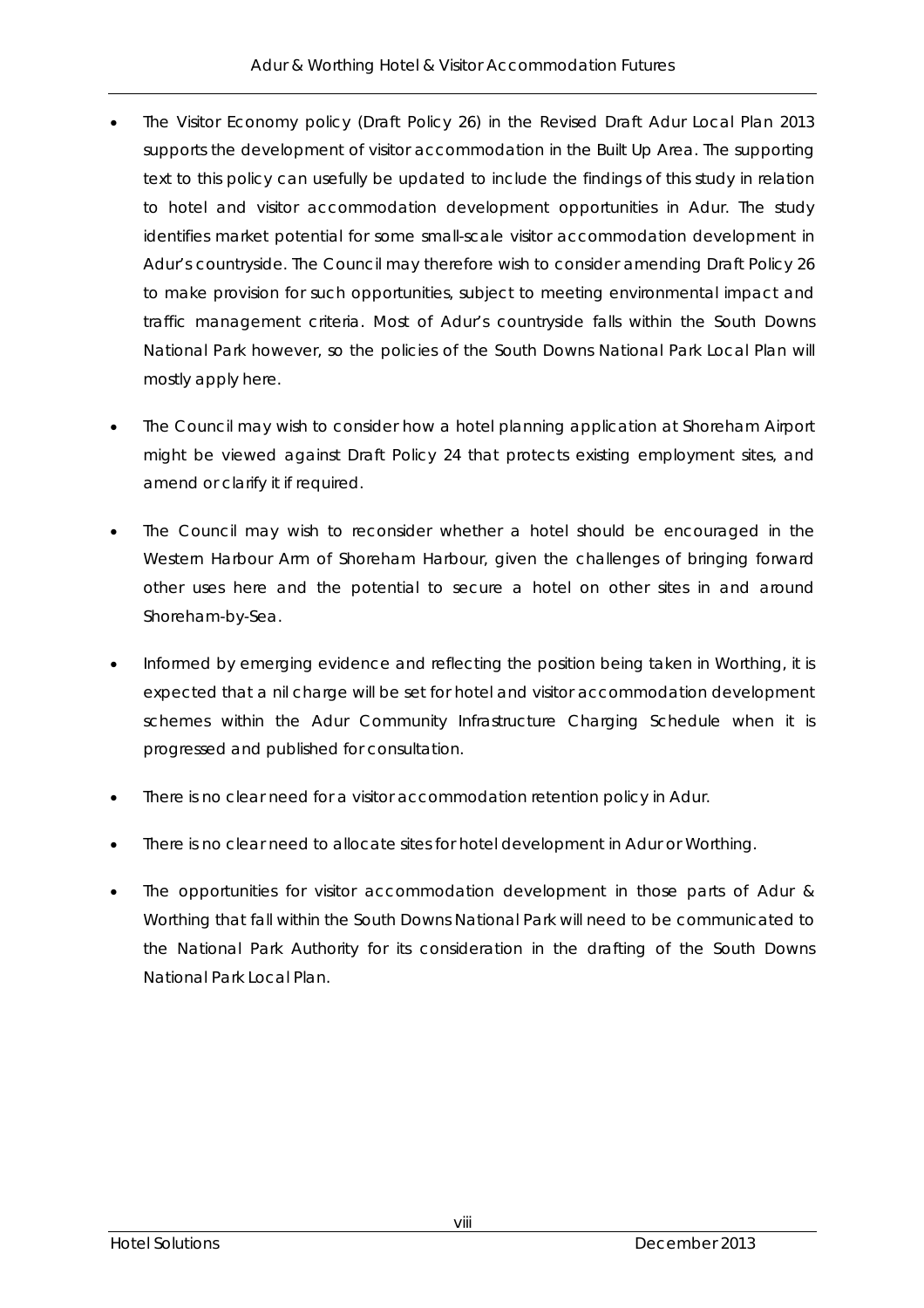## **7. Other Requirements for Public Sector Intervention**

- In addition to a positive planning policy framework there are other roles that Adur & Worthing Councils and their public sector partners can play to more proactively support the development of the hotel and visitor accommodation sector in terms of:
	- o Disseminating the study findings to existing and prospective new accommodation business operators, possibly through reconfiguring the information in the report into a series of Accommodation Development Fact Sheets to be made available online to download, possibly supported by a presentation of the findings to the hotel and visitor accommodation sector.
	- o Circulation of the report to all relevant Council officers and members and appropriate interested public sector bodies and other agencies, possibly supported by presentations of the findings to these audiences.
	- o The provision of tailored business support and quality improvement initiatives for the visitor accommodation sector.
	- o The development of the corporate market through the progression of office and business park development projects and the attraction of occupiers that will generate strong demand for accommodation.
	- o Product development in Worthing to attract off-peak leisure break business in terms of events and festivals outside the main summer season and indoor and wet weather attractions and activities aimed at markets that have the propensity to visit at off peak times. There may also be potential to develop initiatives to attract walkers and cyclists/ walking and cycling groups using the South Downs Way and Downs Link to stay in accommodation in Adur & Worthing at off peak times.
	- o The development of the evening economy in Worthing and in Shoreham-by-Sea to enhance the town as a base for visiting Brighton.
	- o The development of facilities for kite surfing and other watersports at Shoreham and Lancing. Further research is first needed to better understand the accommodation requirements of kite surfers and watersports enthusiasts and to more clearly identify the scale and nature of opportunity that these markets present for accommodation operators in Adur & Worthing.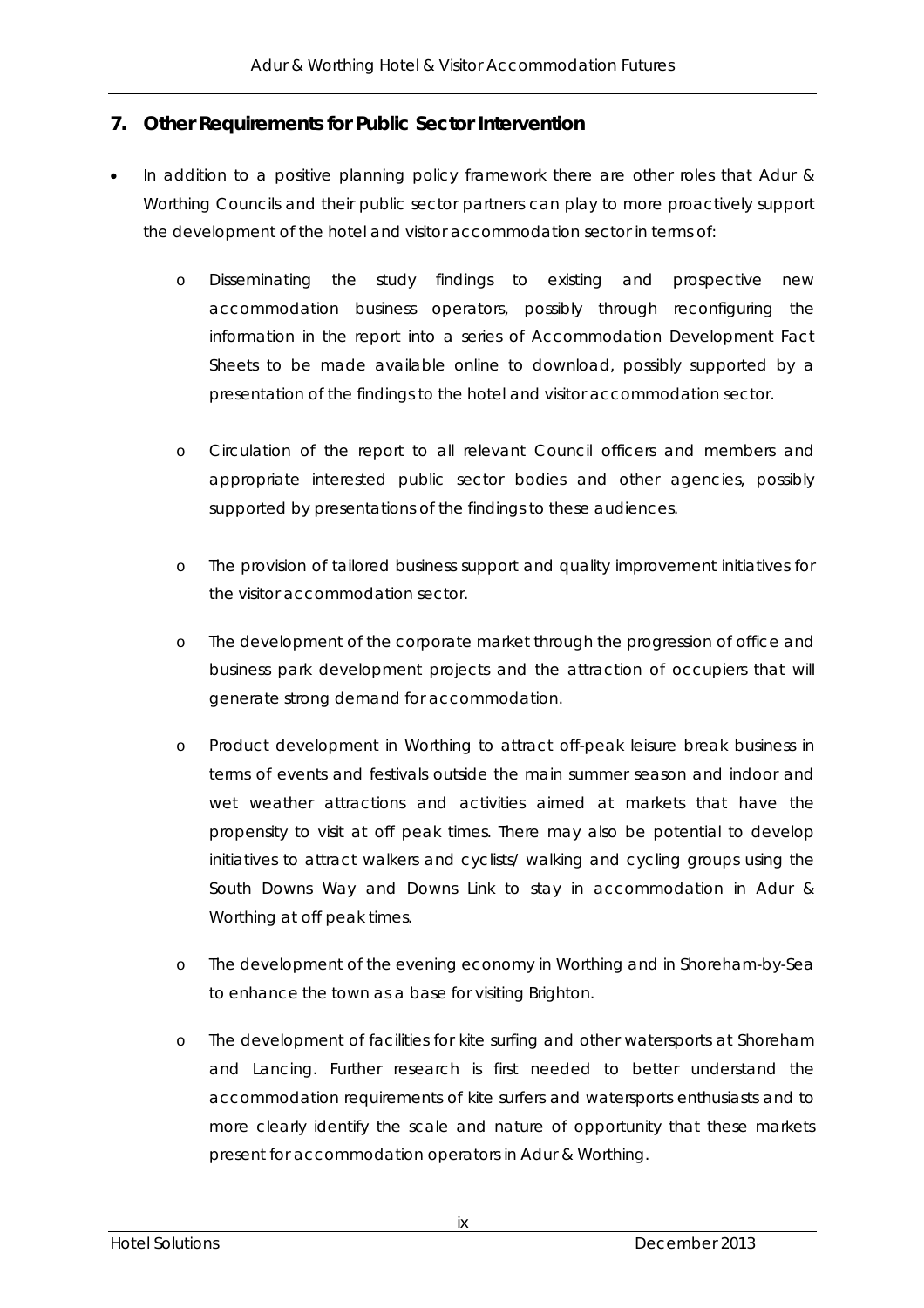- o Effective marketing to attract off peak leisure break business, possibly using events and festivals as the key hook to motivate visits and encourage extended stays.
- o A review of the potential to secure a hotel as part of one of the major regeneration schemes in Worthing once the position is clear with the new Beach Hotel..
- o Discussions with Premier Inn and Travelodge and the owners of potential hotel sites in Shoreham-by-Sea to present them with information on the market opportunity for a budget hotel in the town.
- o A decision on the future of the Northbrook Farm Caravan Club site that is informed by the research findings.
- o An ongoing need to monitor hotel and visitor accommodation development in the District and periodically update the Hotel & Visitor Accommodation Futures Study.

## **8. Concluding Thoughts**

 The 2013 Hotel & Visitor Accommodation Futures Study identifies opportunities for the development of a wide range of different types of visitor accommodation across Adur & Worthing and some more location specific potential. These opportunities represent a mixture of up-grading and re-positioning of existing visitor accommodation businesses, some new-build developments and possible conversion and redevelopment of existing buildings. The development of hotel and visitor accommodation can make a significant contribution to economic, tourism and employment growth in Adur & Worthing. Whilst measured and paced expansion is required, particularly in terms of the commercial impact on existing accommodation businesses, there remains a real opportunity to develop a stronger, more modern visitor accommodation product across Adur & Worthing as part of a joined up approach to the wider development of the local economy and tourism. Delivering this market potential will require action on a number of fronts – most notably in terms of the planning policies and process that provide a positive framework for accommodation development; progress on the implementation of the major regeneration schemes; some proactive work to bring forward budget hotel development in Shoreham-by-Sea; and support for the sector in terms of visitor product and events development and marketing, and focused business, and if possible financial, support for the upgrading and development of existing accommodation businesses.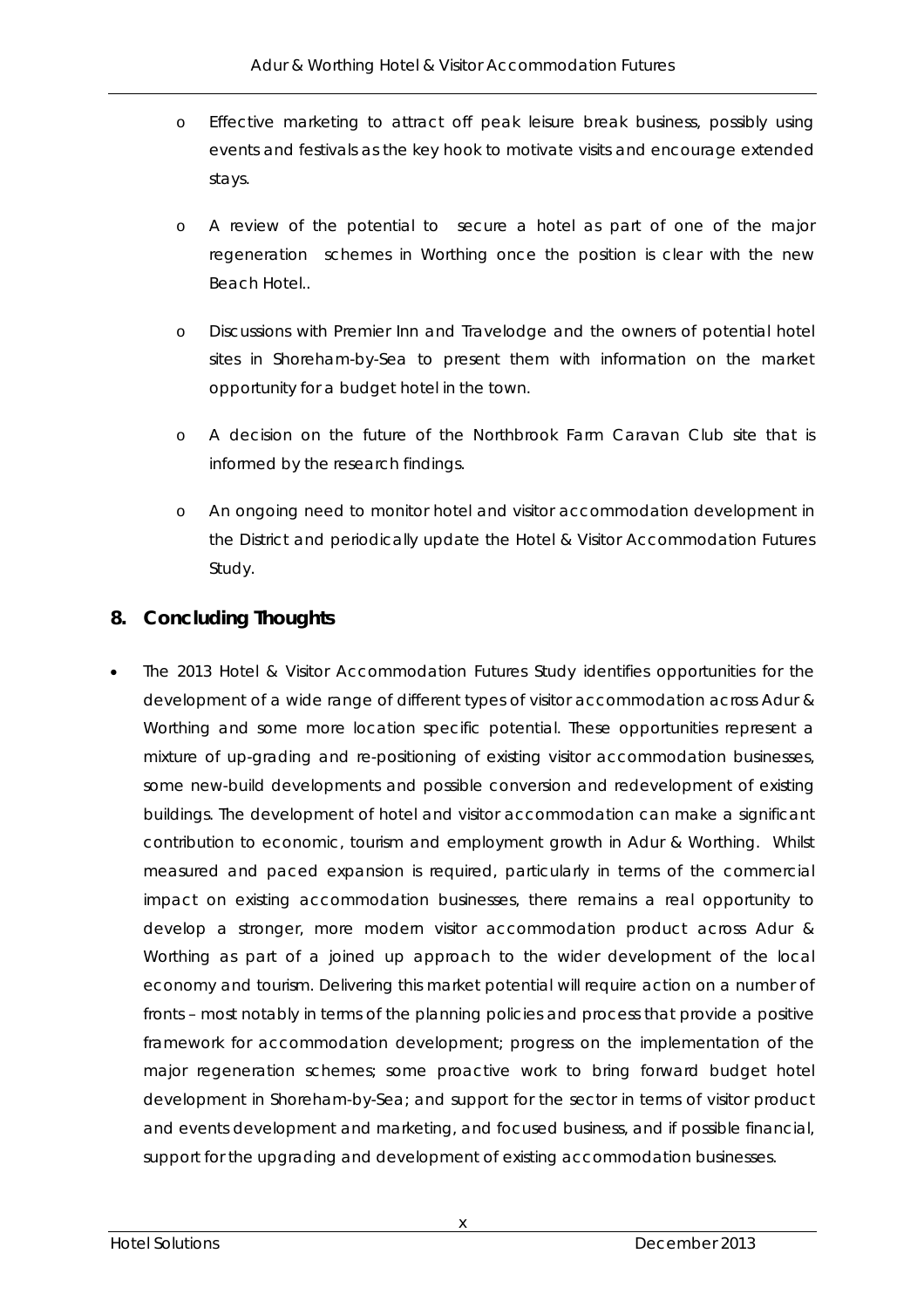## **1. INTRODUCTION**

## **1.1 Study Objectives and Uses**

- 1.1.1. The Adur & Worthing Hotel & Visitor Accommodation Futures Study has been commissioned by Adur & Worthing Councils to provide an up-to-date, objective, evidence-based assessment of the opportunities and requirements for the future development of all forms of hotel and visitor accommodation across Adur & Worthing. The study updates a previous study undertaken by Hotel Solutions in 2008 that covered Adur & Worthing1.
- 1.1.2. The key objectives of the study were to provide:
	- Up-to-date information on accommodation supply and live accommodation development projects across Adur & Worthing.
	- A thorough assessment of the market potential for future accommodation development in Adur & Worthing.
	- Clear guidance on the interventions that Adur & Worthing Councils can make to support and encourage visitor accommodation development.
- 1.1.3. It is envisaged that the Study findings will be used to:
	- Inform planning policy development for hotel and visitor accommodation uses, in terms of the finalisation of the Revised Draft Adur Local Plan 2013, Joint Area Action Plan for Shoreham Harbour, South Downs National Park Local Plan, Development Briefs for key sites that might include hotel and visitor accommodation development projects, and CIL charging schedules.

l

<sup>1</sup> Coastal West Sussex Hotel & Visitor Accommodation Futures, September 2008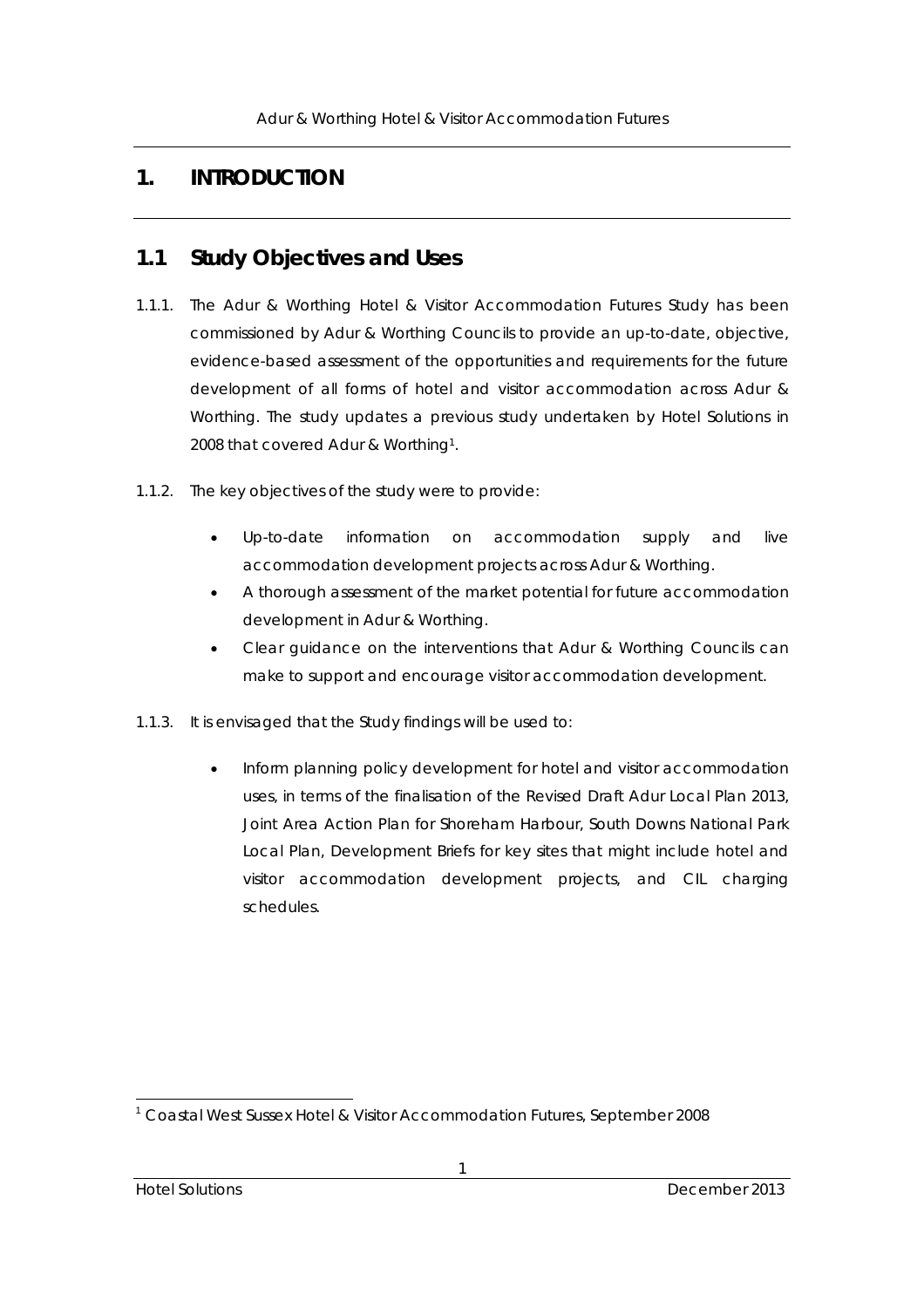- Inform the assessment of planning applications for hotel and visitor accommodation development projects and change of use applications. In this latter context the study findings should help to support the application of Worthing Borough Council's Sustainable Economy SPD in relation to planning applications that involve the loss of visitor accommodation.
- Support proactive inward investment and business support work to attract investment into Adur & Worthing's hotel and visitor accommodation offer, both in terms of the improvement and development of existing accommodation businesses and the establishment of new ones, for which there is identified market potential.

## **1.2 Scope of the Study**

- 1.2.1. The study has sought to assess the future development potential of the following types of visitor accommodation in Adur & Worthing:
	- Hotels;
	- Pub accommodation;
	- Guesthouses and B&Bs;
	- Holiday flats and other self-catering accommodation;
	- Touring caravan & camping sites;
	- Glamping (luxury camping);
	- Holiday parks;
	- Group and youth accommodation.
- 1.2.2. The study has sought to identify the accommodation development opportunities for the following parts of Adur & Worthing:
	- Worthing;
	- Shoreham-by-Sea
	- South Downs National Park.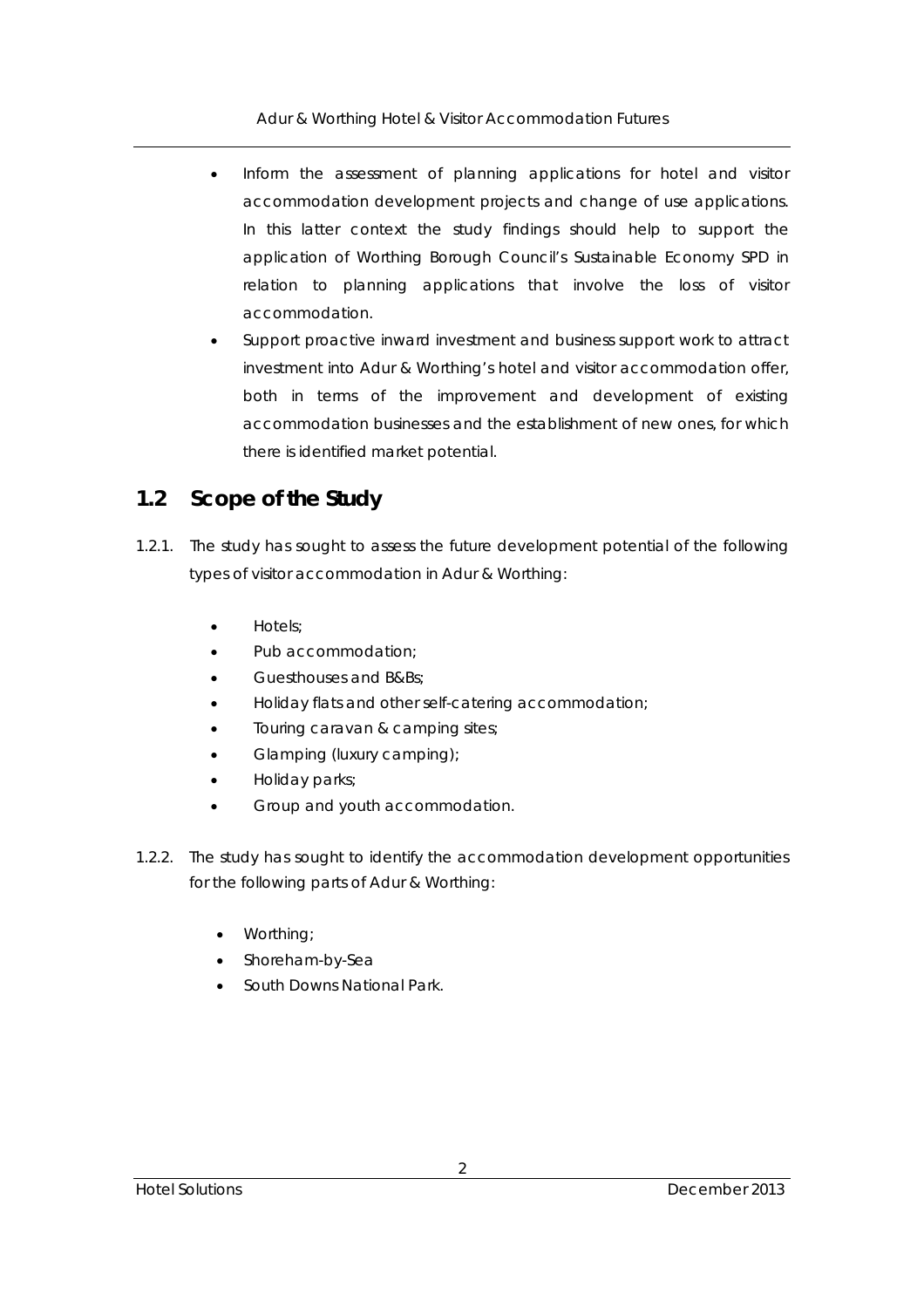## **1.3 Study Methodology**

- 1.3.1. The study has included the following modules of research:
	- An initial consultation/ brainstorming meeting with the key officers of the Councils (Tourism, Planning Policy and Economic Development).
	- An audit of the current and proposed supply of hotel and visitor accommodation in Adur & Worthing. This has included identifying recent changes and establishing the latest status of proposed hotel and visitor accommodation development projects.
	- A survey of hotel and visitor accommodation operators in Adur & Worthing to gather data on performance and market trends and future development plans. This has been undertaken through face-to-face interviews with the managers and owners of key hotels and some guest houses, together with telephone interviews with other hotel and guest house owners and the managers and owners of other types of visitor accommodation business including pub accommodation establishments, holiday flats, touring caravan and camping sites and the Beach Park holiday park. A full list of the accommodation businesses interviewed is provided at Appendix 1.
	- A review of relevant strategy, policy and research documents.
	- Interviews with a number of other stakeholders and businesses in Shoreham-by-Sea including Shoreham Port, Shoreham Airport, Ricardo, Flying Time Aviation and BN1 Kitesurfing.
	- A review of relevant national accommodation development trends.
	- A telephone survey of national and regional hotel and visitor accommodation companies to assess their interest in development opportunities in Adur & Worthing and their requirements for information and support.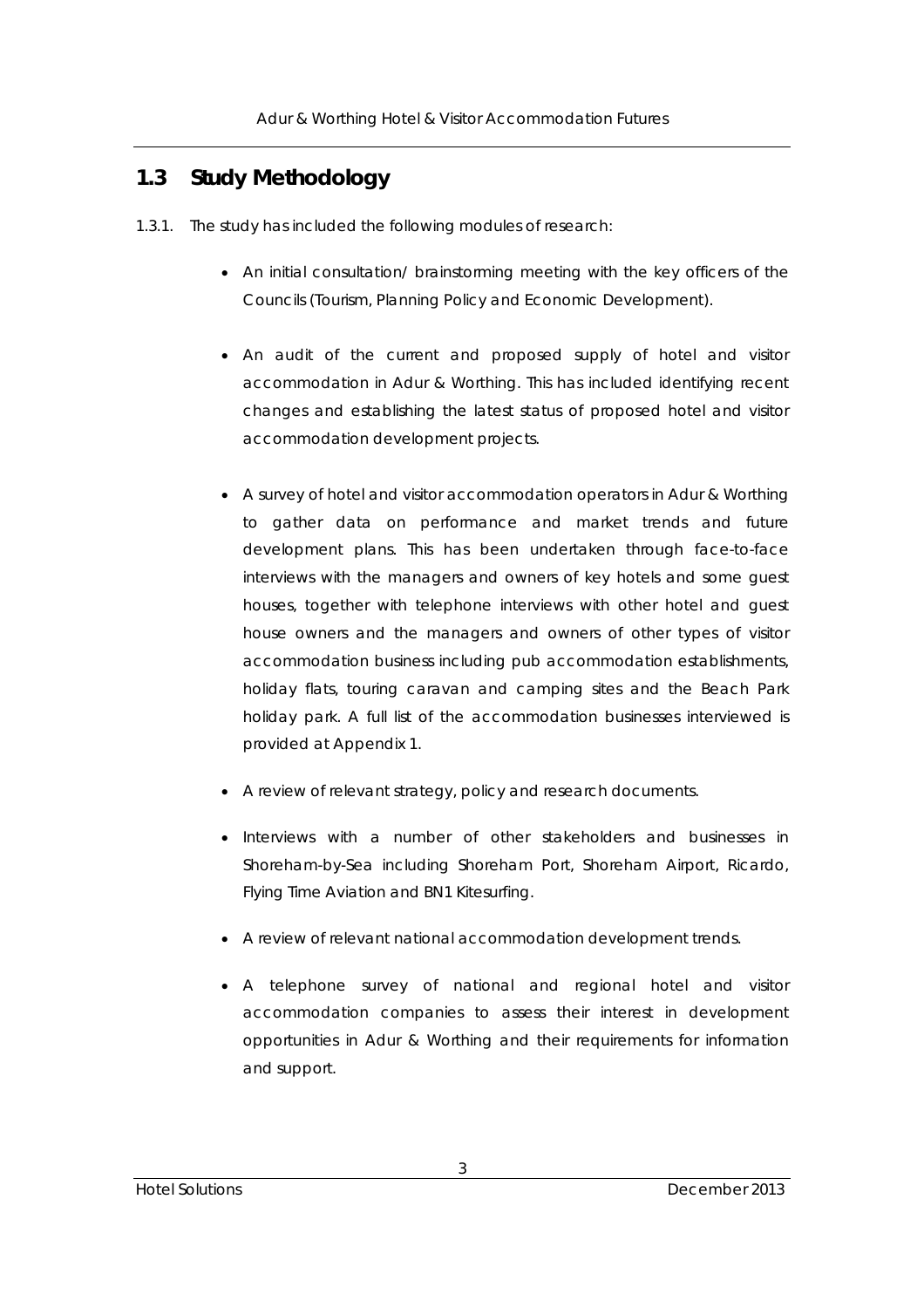## **1.4 Structure of the Report**

- 1.4.1. The report comprises an initial chapter setting out the current and emerging national and local policy and market growth context for hotel and visitor accommodation development in Adur & Worthing, followed by chapters on each type of accommodation setting out the key findings and conclusions of the study regarding:
	- Current supply, recent changes and planned development;
	- Current performance and markets:
	- National development trends and comparisons;
	- Sector development potential including references to opportunities by location where appropriate.
- 1.4.2 The final chapter of the report provides a summary of visitor accommodation development opportunities by location and sets out our planning policy recommendations from the study and suggestions for Council intervention to support the future development of the hotel and visitor accommodation sector.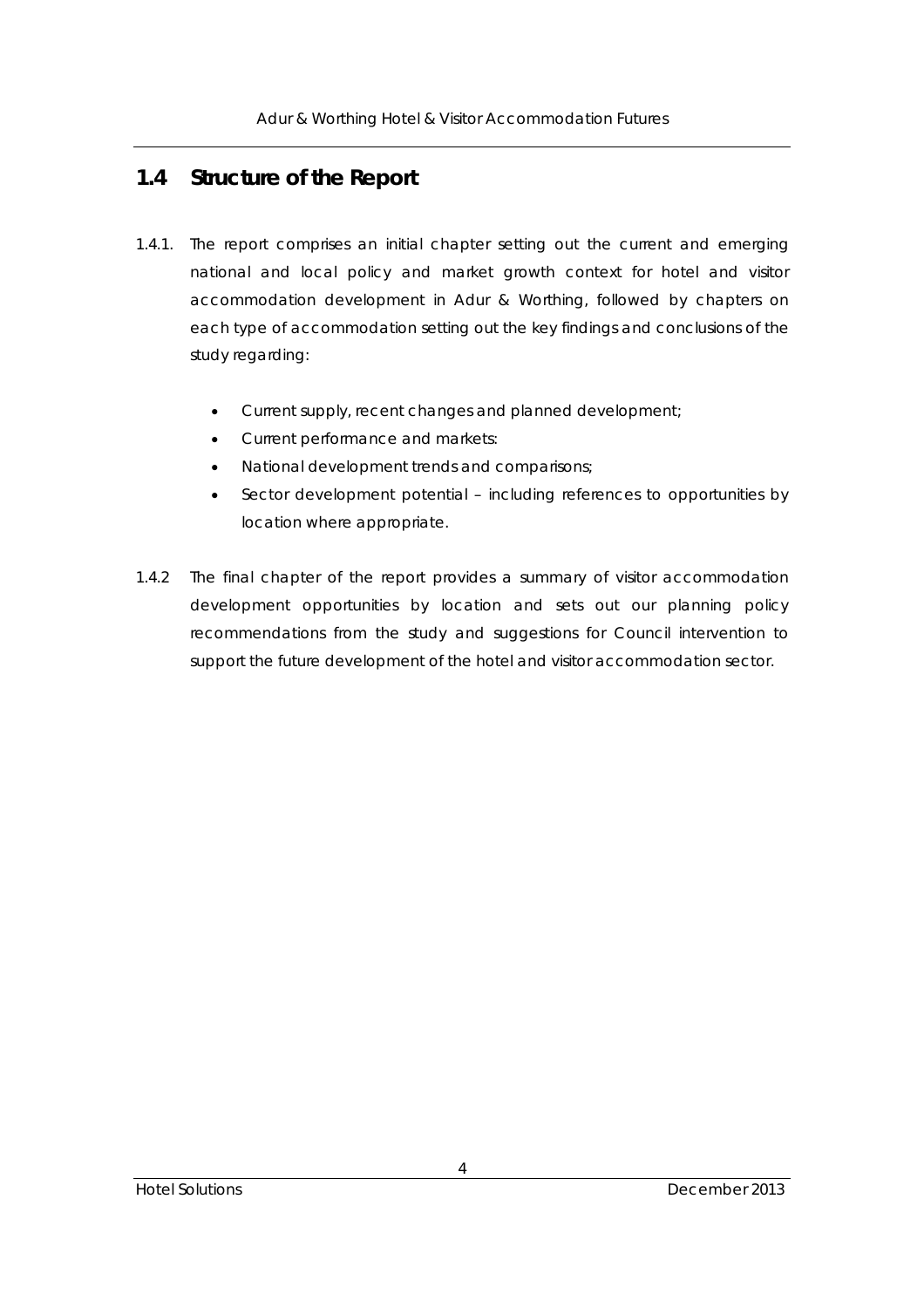\_\_\_\_\_\_\_\_\_\_\_\_\_\_\_\_\_\_\_\_\_\_\_\_\_\_\_\_\_\_\_\_\_\_\_\_\_\_\_\_\_\_\_\_\_\_\_\_\_\_\_\_\_\_\_\_\_\_\_\_\_\_\_\_\_\_\_\_\_\_\_\_\_\_\_\_\_\_\_\_\_\_\_\_\_\_

## **2. THE STRATEGIC, POLICY & MARKET FRAMEWORK**

## **2.1. National Planning Guidance**

- 2.1.1 With the publication of the **National Planning Policy Framework** in March 2012, planning policy has been streamlined. National Planning Practice Guidance (NPPG) has subsequently been completely refreshed and updated to support the NPPF and will shortly be available through a new website that is currently being tested. Existing guidance will not be cancelled until the new NPPG is published in its final form.
- 2.1.2 The NPPF says relatively little about tourism. There are two principal references:
	- Tourism development (including hotels) is identified as a main town centre use (Para. 23);
		- o The NPPF focuses on a town centre first approach, with sequential testing to be applied should these uses wish to locate elsewhere and not be in accordance with an up-to-date Local Plan. This means proving that no alternative suitable sites in or closer to the town centre are available or viable.
			- o However, it also indicates that the sequential approach need not apply to applications for small scale rural development (Para 25).
	- Tourism development is also dealt with in the NPPF's rural policy (para.28) which supports tourism in the countryside as part of a prosperous rural economy. Sustainable rural tourism development that can benefit rural businesses, visitors and communities and which respects the character of the countryside should be supported. This includes the provision and expansion of tourist and visitor facilities in appropriate locations.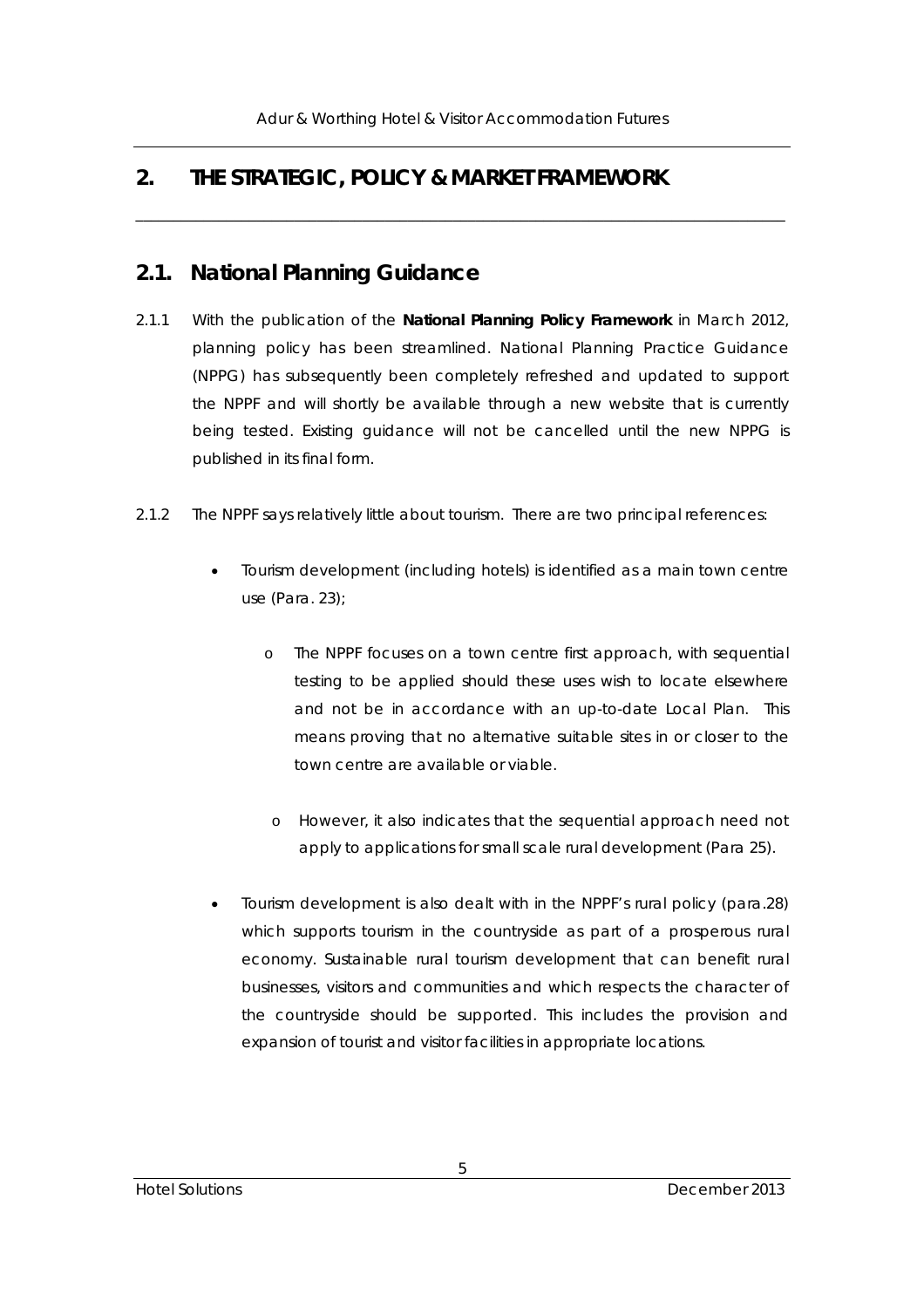- 2.1.3 In terms of other policies in the NPPF, key threads of relevance to developing the hotel and visitor accommodation sector and some of the issues identified in this study include:
	- Retention of the presumption in favour of sustainable development:
	- A continued significant focus on supporting economic growth, also reflecting local circumstances;
	- Encouragement to plan positively, meeting objectively assessed needs with flexibility to adapt to change;
	- A streamlined and speedy approach to decision-making on schemes that accord with the development plan;
	- Retention of requirements relating to the setting of local car parking standards, reflecting local levels of ownership, and encouragement of sustainable modes of transport;
	- Policies should seek to address potential barriers to investment;
	- Pro-active engagement with applicants is a key strand, with positive planning and pre-application discussions encouraged;
	- Joint working is expected between local authorities on cross-boundary issues, in relation to which there is a duty to co-operate;
	- Weight will also be given to relevant policies within emerging Local Plans dependent on stage of preparation and conformity with the NPPF.
- 2.1.4 Since 2006, national planning guidance on the development of hotels and other forms of visitor accommodation has been provided in the '**Good Practice Guide on Planning for Tourism',** which contains a specific appendix on tourist accommodation, dealing principally with the location of accommodation (reproduced as Appendix 2 to this report). The Good Practice Guide is currently being revised by the Department of Culture, Media & Sport (DCMS). Once finalised it will sit on the DCMS website with a weblink from the NPPG site.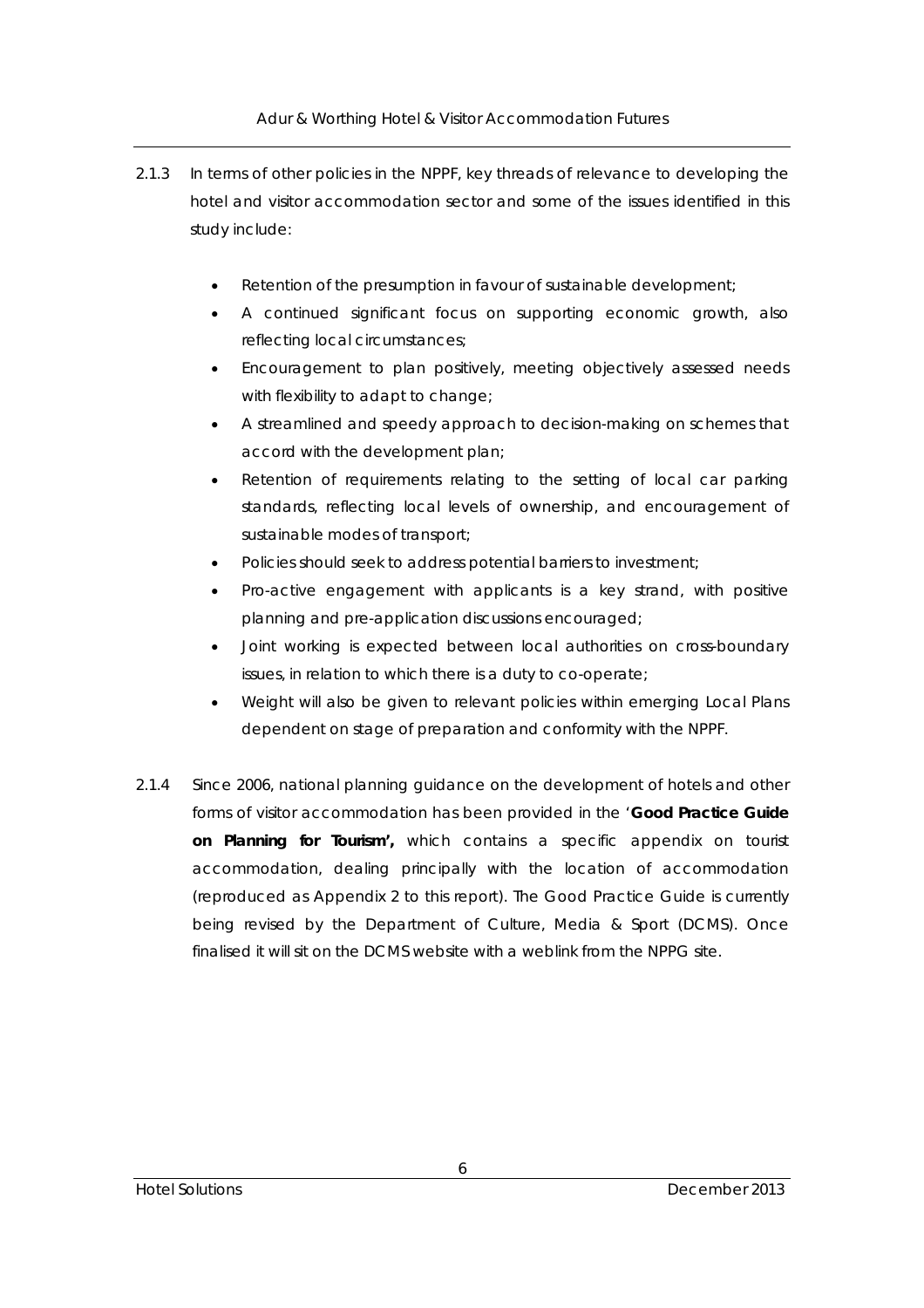- 2.1.5 On a general note, the Good Practice Guide recognises the economic benefits that visitor accommodation can bring to the areas in which it is located and advocates that this should bear weight in assessing schemes. The guidance covers general locational principles and guidance relating to particular types of serviced accommodation (major hotels, budget hotels/lodges, rural/pub accommodation), as well as some specific issues relating to holiday parks, touring caravan and chalet parks and other forms of self-catering accommodation.
- 2.1.6 Some of the key principles relating to hotels and other forms of serviced accommodation that are of relevance to Adur & Worthing include:
	- Identifying suitable locations for hotel accommodation should be an integral part of the plan making process, and should involve the tourist industry;
	- Major hotel developments should look to the town centre first, because of their transport and regeneration implications;
	- Outside the development plan process site selection should follow the sequential approach;
	- There is a need to recognise the market being served by different types of hotel when allocating sites and considering applications, as this will affect the optimum location;
	- The potential to convert and re-use historic buildings in towns should be recognised;
	- Similarly, the conversion of rural buildings to hotel and other serviced accommodation should be acceptable subject to scale and impact, even in National Parks and Areas of Outstanding Natural Beauty;
	- Extensions to existing hotels or other facilities e.g. to pubs to add bedroom accommodation can help support the viability of these businesses, but need to be proportionate;
	- Budget hotels catering for longer staying markets should generally be destination focused i.e. in town centres;
	- Lodges catering for stop-over traffic may require a location on a major routeway, ideally edge of town rather than in open countryside.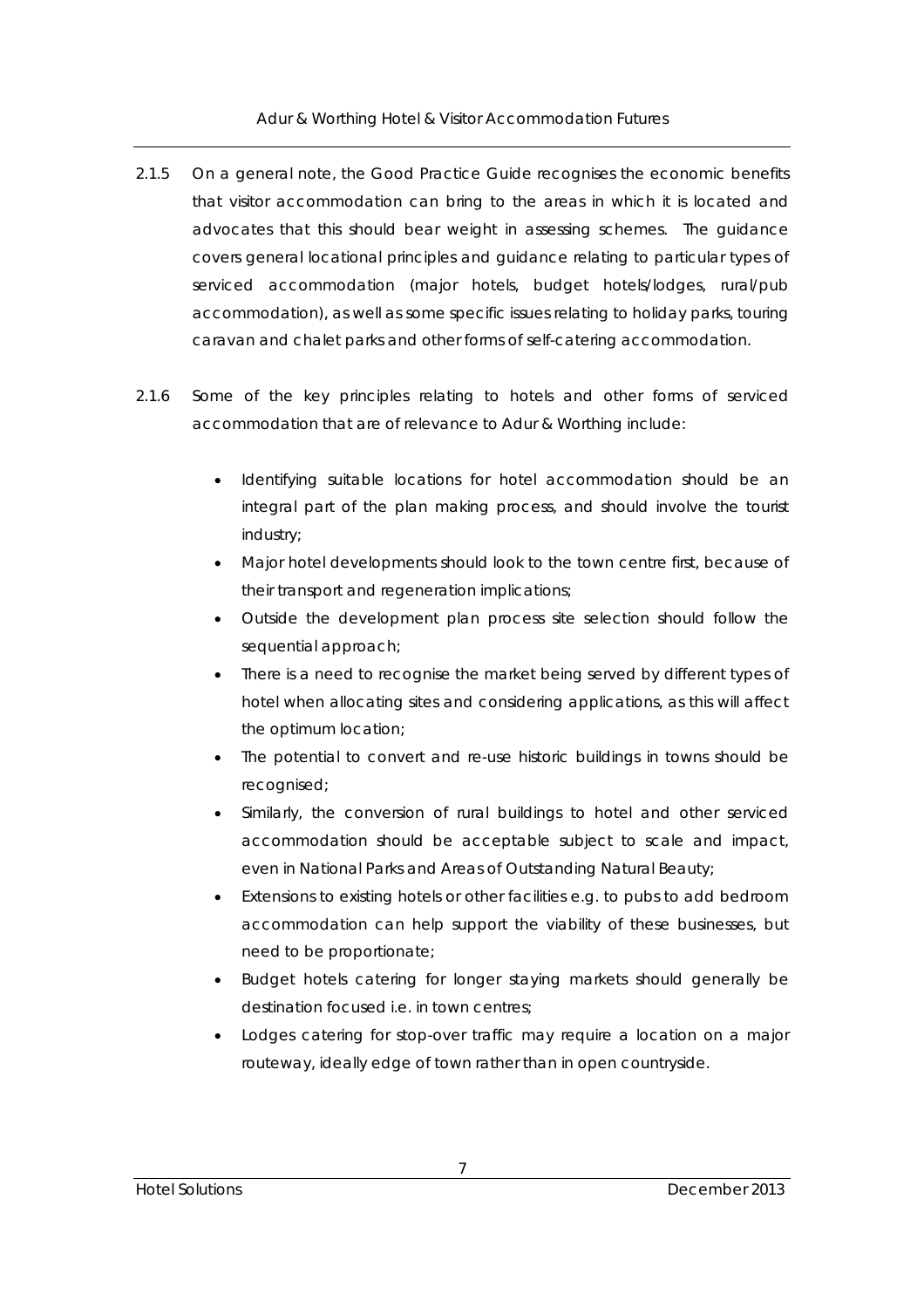- 2.1.7 In terms of holiday parks, touring caravan and chalet parks, plus other forms of self-catering accommodation, the guidance identifies:
	- The importance of the holiday parks industry<sup>1</sup> in terms of volume of nights and associated visitor spend, and as the largest provider of rural tourism bedspaces;
	- The desirability of improving the appearance of these parks, protecting sensitive landscapes and relocating intrusive parks away from sensitive locations and those prone to flooding, but recognising that land values and high infrastructure costs may make this impractical and unviable;
	- The need for planners to work with site owners to improve the attractiveness of sites in line with good practice and to ensure new developments and extensions embody this and minimise negative impacts;
	- Whilst locating new park developments close to existing settlements is desirable, the guidance recognises there may be good reason to locate a site elsewhere or support the expansion of an existing site not close to a settlement e.g. to support business success and employment and wider tourism activity;
	- There may be a need for on-site staff accommodation for effective management of holiday park sites, preferably using existing buildings;
	- Sympathetic consideration should be given to parks wanting to extend their opening season, given the trend towards tourism as a year round activity and better caravan standards;
	- Whilst seasonal and holiday occupancy conditions are frequently used to prevent holiday accommodation falling into permanent residential use, these should be reasonable and fair, in order not to compromise the operational viability of the business;
	- Planning authorities should support the provision of other forms of selfcatering holiday accommodation in rural areas, particularly where they can involve the re-use of rural buildings and offer additional benefits e.g. farm diversification.

l

 $<sup>1</sup>$  Holiday chalets, caravan holiday homes, pitches for touring caravans, motor-homes</sup> and tenting as well as other forms of self-catering accommodation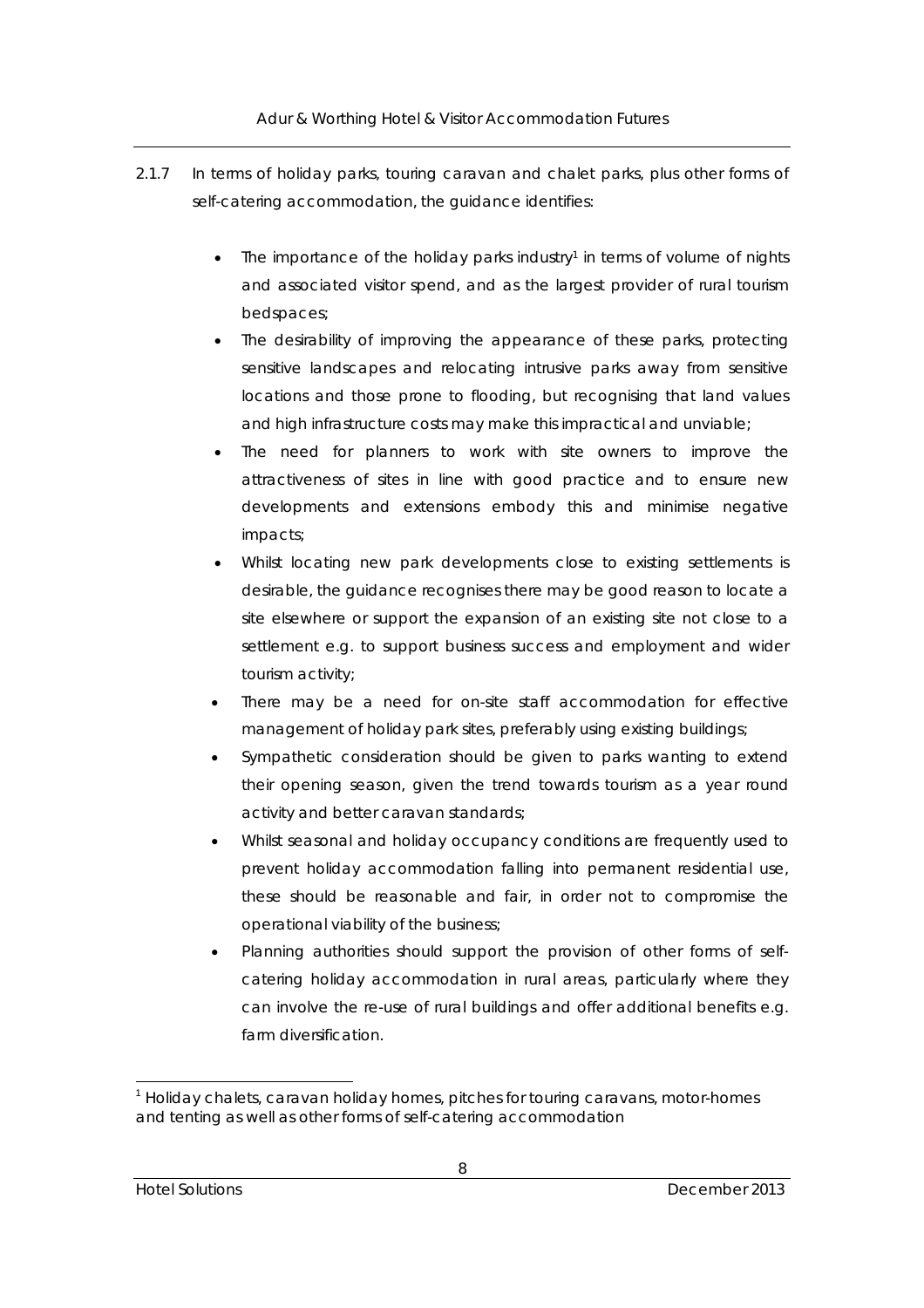- 2.1.8 The issues surrounding tourism and hotel/visitor accommodation development were also addressed in the now cancelled '**Planning Policy Statement 4: Planning for Sustainable Economic Growth (PPS4)'**, which required local authorities to adopt a positive and flexible approach to economic development (including tourism and leisure development). It also emphasised the importance of an evidence base to understand industry/sector needs, using relevant market and economic information, particularly where proposals are not specifically supported by plan policies.
- 2.1.9 The associated '**Planning for Town Centres: Practice Guidance on need, impact and the sequential approach'**, which is still in place, includes an appendix on the application of the sequential test to hotels. It sets out an approach to assessing future need through gap analysis by location and standard/type of hotel, refined using performance data and forecasting techniques, to provide an evidence base against which individual hotel schemes can be assessed (see extract at Appendix 3). The draft NPPG includes general guidance on the sequential test but nothing on how it should be applied to hotel development projects. We would assume that the 'Planning for Town Centre: Practice Guidance on need, impact and the sequential approach' will be cancelled once the finalised NPPG is in place, leaving no specific guidance on the application of the sequential test to hotels. This may however be addressed in the revised version of the Good Practice Guide on Planning for Tourism.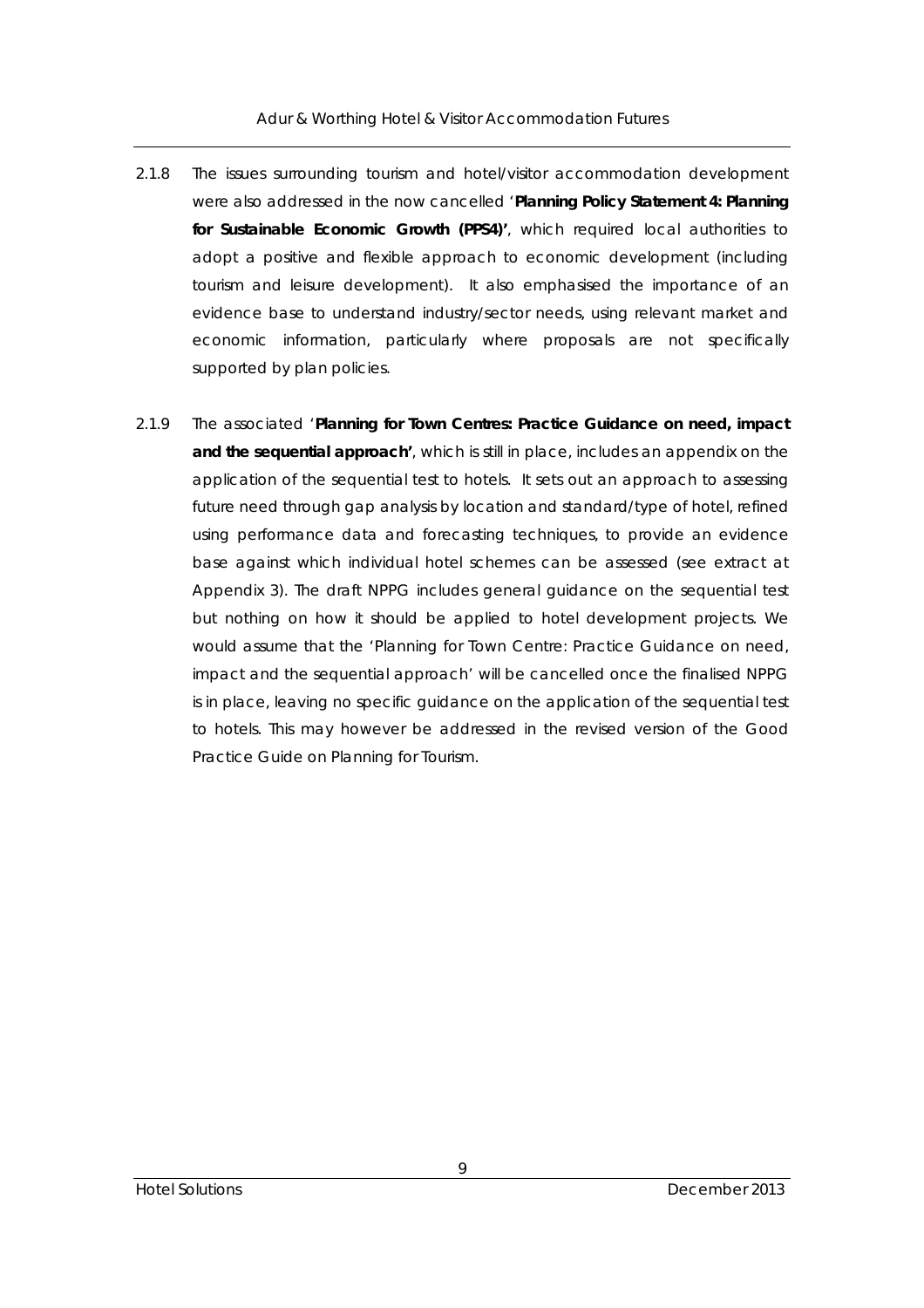## **2.2 Adur & Worthing Visitor Accommodation Planning Policies**

2.2.1 For **Worthing**, current policies covering the development of visitor accommodation are contained in the **Adopted Worthing Core Strategy** (2011). Tourism features as part of the section on the economy, and recognises the economic benefits that tourism can bring.

## Policy 5

#### **The Visitor Economy**

The retention, upgrading and enhancement of existing visitor attractions and visitor accommodation to meet changing consumer demands will be supported.

The Council will support suitable new tourist and leisure facilities, with a particular focus on the town centre and seafront area. The aim is to enhance the visitor offer to support the regeneration of the town and help to reduce seasonality.

The Council will work with partners to support the role of the arts, creative industries and sustainable tourism sector in creating a modern and exciting environment that will attract more visitors to the town.

The existing stock of visitor accommodation will be safeguarded unless:

- It is demonstrated that the loss of some bed spaces is the only way of improving the standard of the existing accommodation
- Having undertaken an assessment of viability it is accepted that the current use is ٠ non-viable. If this is the case, alternative tourist / leisure / visitor uses would need to be considered before a non-tourism related use would be accepted
- Alternative uses will be considered on the basis of whether they enhance the role of ٠ the visitor / tourist economy and vitality of the seafront and town centre area

The supporting text recognises a need to provide quality accommodation to widen the offer and appeal to different markets, and refers to the 2008 Coastal West Sussex Hotel & Visitor Accommodation research that indicated potential for a budget hotel, 3 star hotel, boutique/spa style accommodation, quality guest houses and B&Bs, serviced apartments and pub accommodation. It also supports the up-grading and repositioning of existing visitor accommodation establishments, and protects against their loss unless unviable or where partial loss would provide an opportunity to secure investment in the rest of the property.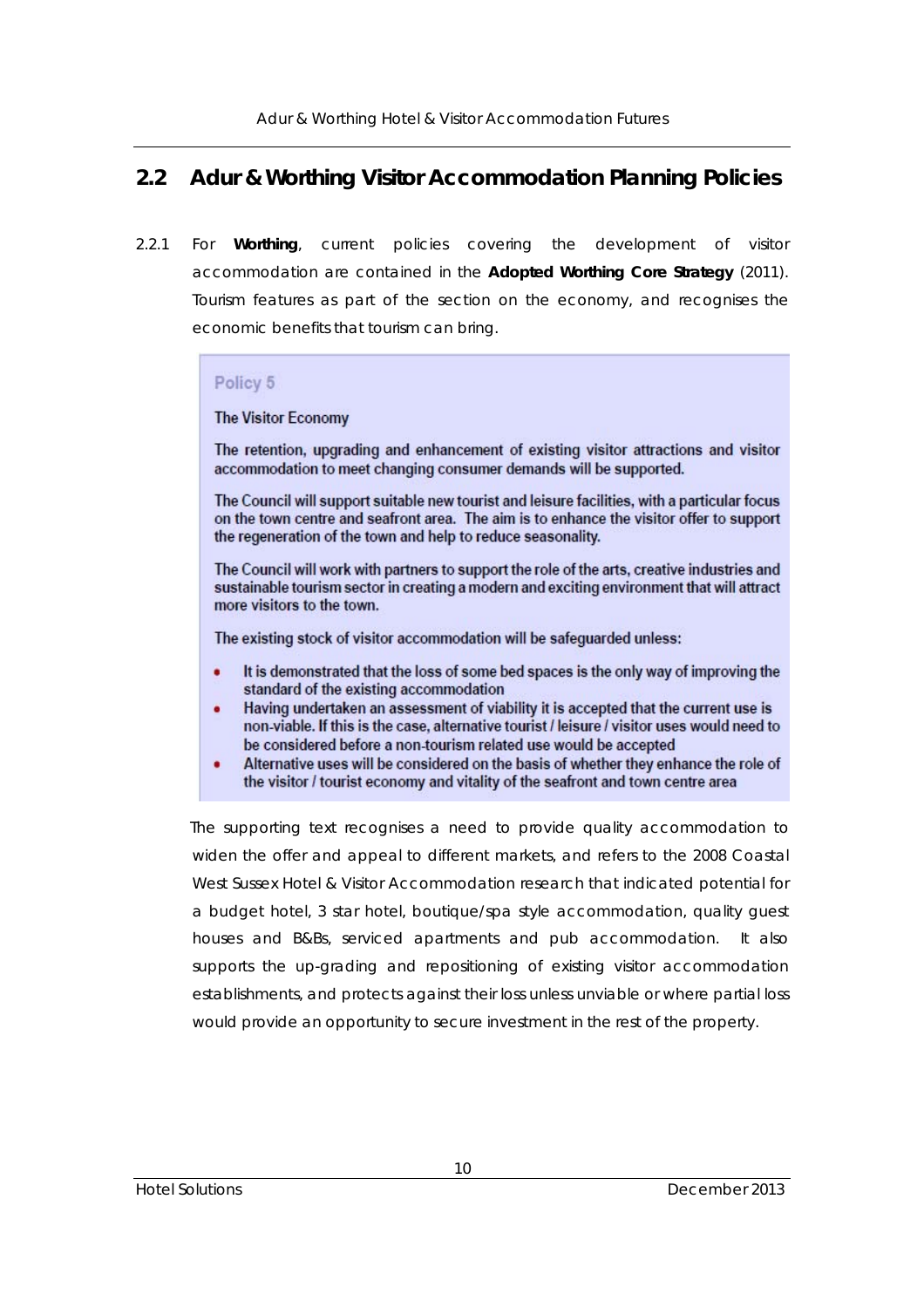- 2.2.2 Detailed assessment criteria for the protection of visitor accommodation are contained in the **Worthing Sustainable Economy SPD** (2012). In summary:
	- The relevant sections follow closely the guidance issued by TSE on the retention of tourist accommodation<sup>1</sup>, which focus around the applicant demonstrating proof of marketing the business for sale (for 2-3 years, at a realistic price, via reputable agents), and evidence of non-viability, both in its current use and condition, and its potential with investment. The test specifies what is meant against each of the criteria, and sets out in a detailed appendix the specific financial information sought. A simpler set of tests is applied to small scale accommodation businesses. Applicants must supply this information at the time of submitting their application or it may not be registered.
	- The potential for a reduction in bedspaces in order to secure investment in the remaining hotel or guest house or change of use to alternative tourist accommodation uses, such as self-catering or serviced apartments, should be considered before the Council will agree to a change of use to an alternative non-tourism use.
	- The objective of these tests, which support Policy 5 in the Core Strategy, is to ensure that Worthing has a sufficient range, type and quality of visitor accommodation to secure its future as a tourism destination and meet visitor needs. The test concludes that it is not the intention of the Council to retain accommodation for which there is no market need, and that it will be flexible in its approach and have regard to all material considerations at the time of the application including being responsive to the changes in the market, the economy, the accommodation supply and Worthing as a tourist destination.

l

<sup>1 &#</sup>x27;Here To Stay' – Tourist Accommodation Retention and Loss (October 2006, Tourism South East)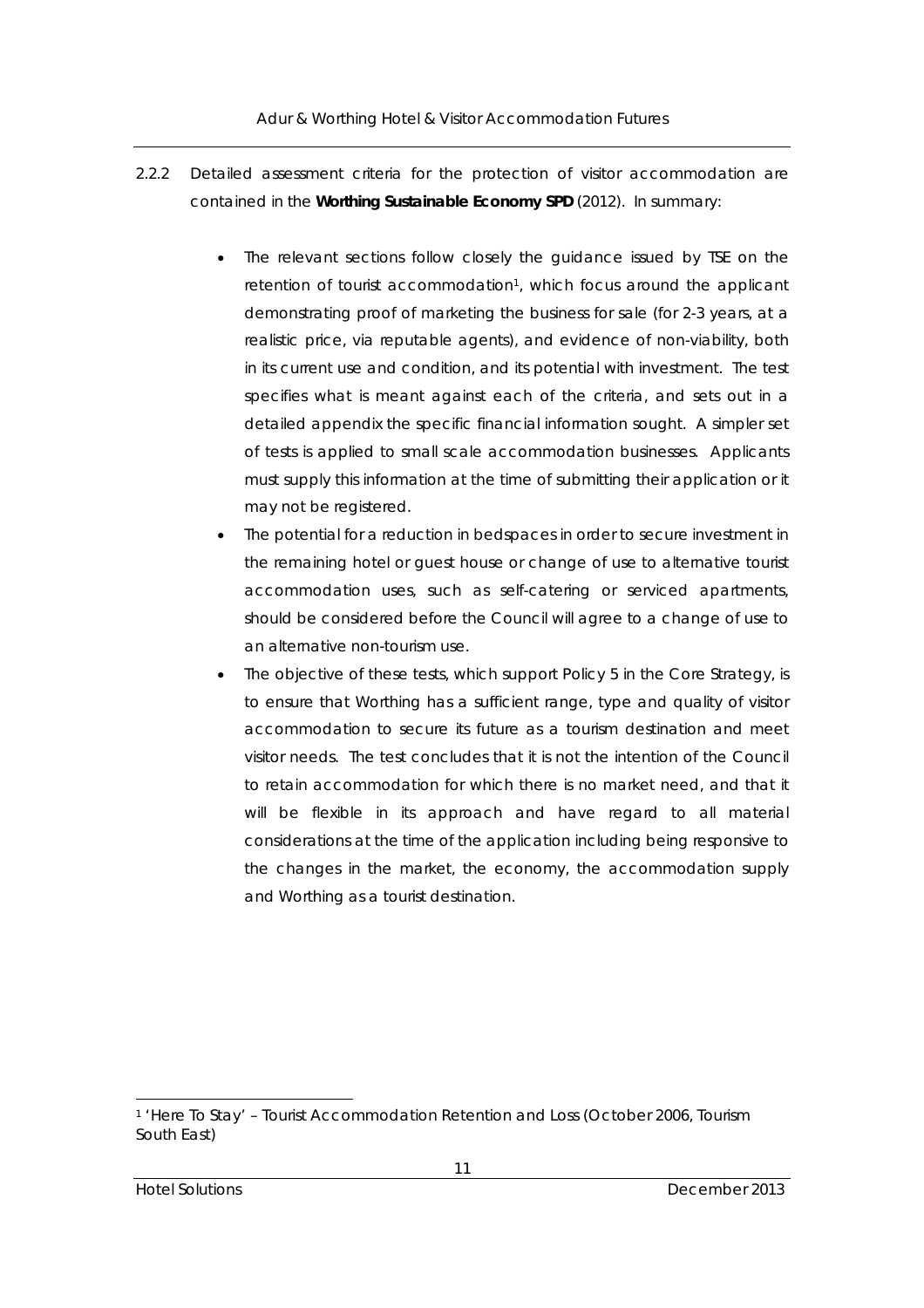- 2.2.3 Other policies of potential relevance to visitor accommodation development in the Core Strategy include:
	- Policy 4 which safeguards existing employment areas. This would constrain hotel development on such sites. There are however sufficient more centrally located sites on the seafront and in the town centre that would be suitable for hotel development for this not to be an issue in Worthing.
	- Policies relating to the built environment/design and to sustainable construction, including the application of BREEAM standards, could add significant costs to hotel and visitor accommodation development that, in marginal situations, could impact on viability.
	- The Core Strategy identifies 12 Areas of Change, several of which have seen proposals for a hotel or could accommodate hotel or serviced apartment development. These include Teville Gate, the Grafton site, Union Place, Aquarena, and possibly upper floor uses in the Retail Core.
- 2.2.4 Following publication of the NPPF the Core Strategy was reviewed by the Council. The conclusion within the conformity assessment (2012) was that the Core Strategy was in general conformity with the NPPF. However it was also acknowledged that there were some gaps and risks and that there was a need to prioritise individual projects and documents.
- 2.2.5 In response to new requirements within the NPPF, the Council is currently updating and reviewing its housing evidence and any change in approach that may be required will be agreed within a revised Local Development Scheme that will be published in 2014.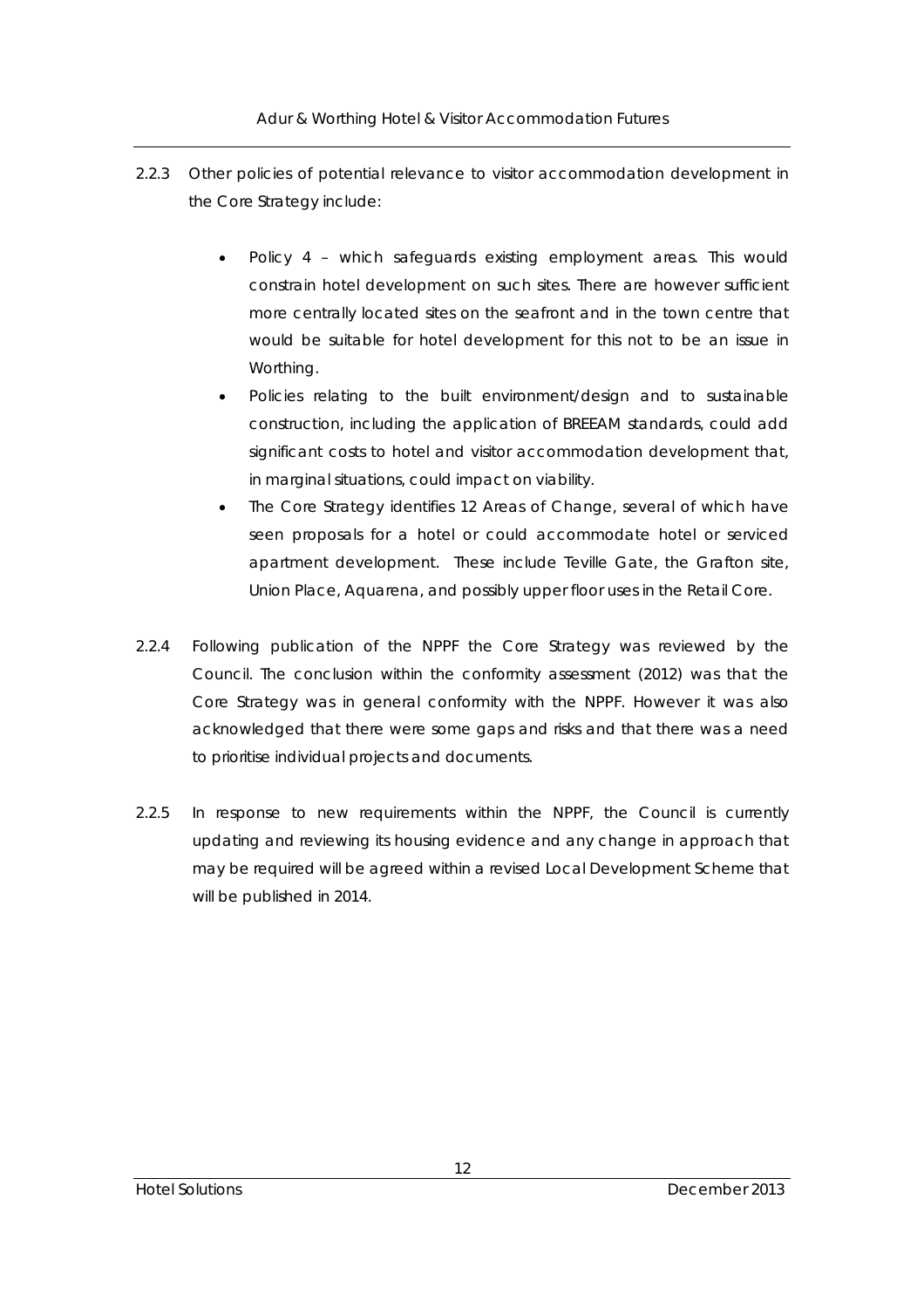- 2.2.6 Worthing is in the process of developing a **Community Infrastructure Levy** (2013). This work has recognised that hotels, and some other forms of commercial development, are not viable or only marginally viable – as shown by the lack of activity in this sector – and therefore it has been decided that a nil rate should be set. This is a very positive move, as in some other parts of the country local authorities are charging rates that are increasing hotel development costs by as much as 30%, and consequently are having a significant impact on deliverability and viability.
- 2.2.7 The **Revised Draft Adur Local Plan** was published for consultation in autumn 2013. The document contains development management policies and strategic site allocations. The visitor economy is covered in Draft Policy 26 below. It directs visitor accommodation development to the built up areas, favours locations with good public transport access, and highlights the need to minimise impact particularly in sensitive landscapes.

## Revised Draft Policy 26: The Visitor Economy

The visitor economy should be promoted through the provision of new facilities including visitor accommodation, in locations with good public transport access and within the Built Up Area. Access (including new footpaths, cycleways and slipways) to the river, the coast and the South Downs National Park should be improved where possible.

All proposals for visitor facilities should be sensitively designed so as to minimise impacts on the environment to an acceptable level.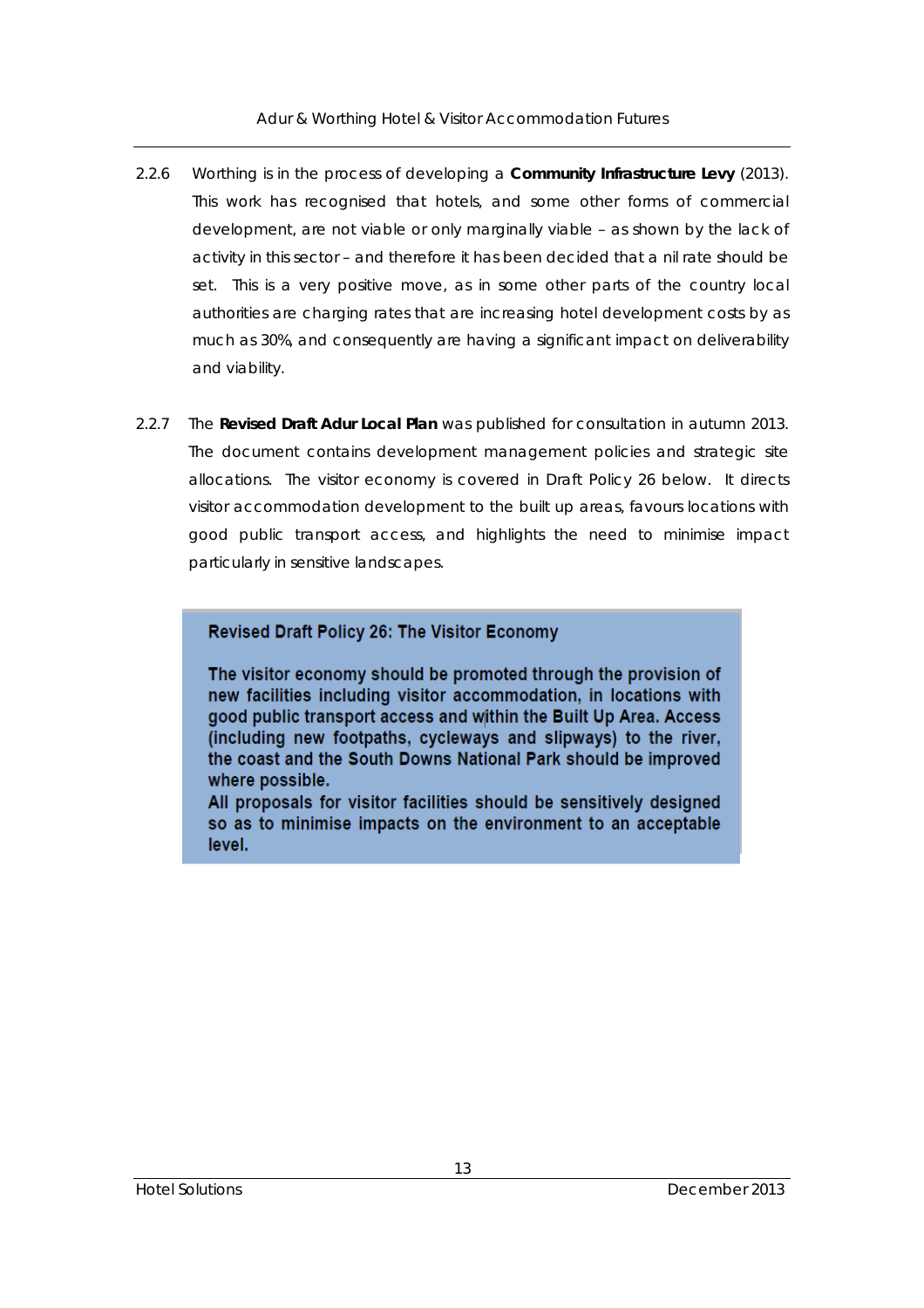- 2.2.8. The supporting text does not include any real flavour or guidance on the type of visitor accommodation that there could be potential for in Adur. It draws attention to the limited amount of visitor accommodation and the 2008 Coastal West Sussex study conclusion that there could be potential for a hotel. It also identifies Shoreham and Lancing as major destinations for kite-surfing, attracting participants from a wide area, but does not consider their accommodation needs, or those of other markets that may for example be visiting, walking in or otherwise attracted to the South Downs National Park or Adur coastal strip. The potential to further enhance the visitor offer to help diversify the local economy and potentially bring more money and investment into the district is identified.
- 2.2.9 In terms of other plan policies of relevance, the Draft Plan includes a similar policy to Worthing (Draft Policy 24) to protect employment sites – which includes Shoreham Airport where there are employers and which could potentially be of interest for hotel development. Recognising hotels as a commercial and employment generating use would avoid this policy restricting hotel development here.
- 2.2.10. Draft Policy 13 covering Adur's Countryside allows for the appropriate change of use or conversion of existing buildings in the countryside, which presumably could include conversion to appropriate forms of visitor accommodation. The policy resists the erection of substantial extensions or the substantial demolition and rebuilding of existing buildings and requires conversions to conserve the character, fabric and setting of the building.
- 2.2.11 Adur is collecting evidence to inform the setting of a Community Infrastructure Levy in the District. Viability appraisals are being undertaken and it is expected that the Preliminary Draft Charging Schedule will be published for consultation in 2014.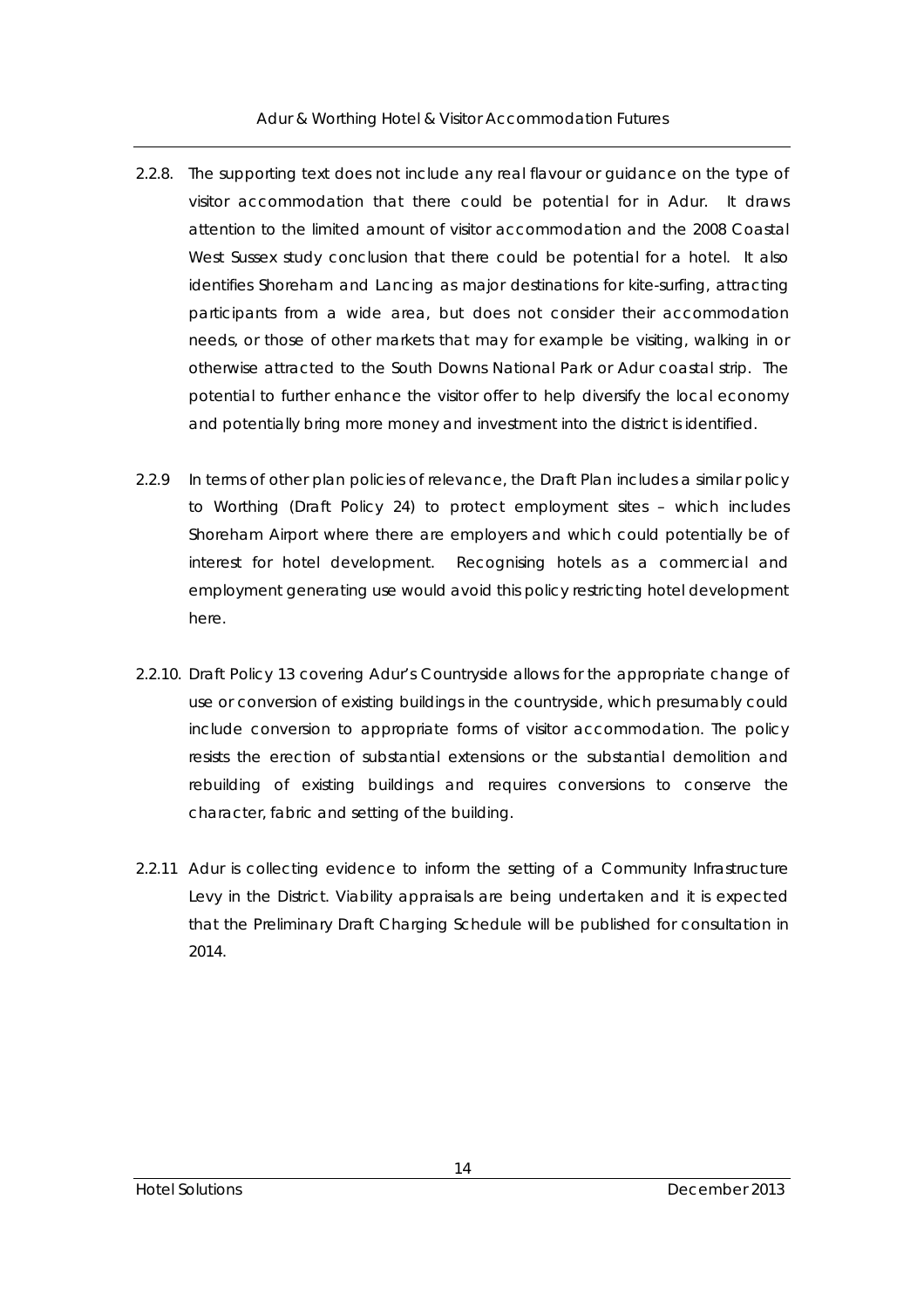2.2.12 A **Joint Area Action Plan for Shoreham Harbour** is currently being prepared to provide the framework and guidelines for developers and to clarify the area of land which could be considered for regeneration, as well as what kind of development would be acceptable in the area. The regeneration vision sees the area being developed as a scenic waterfront, active port, and mix of business uses, leisure activities and homes. Development Briefs have been prepared for the Western Harbour Arm (in Adur) and South Portslade Industrial Estate and Aldrington Basin (in Brighton & Hove). Proposals relevant to developing leisure tourism facilities here include improving the waterfront and visitor experience and enhancing the area's historic, environmental and leisure assets – Shoreham Fort, Kingston Beach, the Lighthouse, the Riverside Conservation Area, the Lady Bee Marina, the Adur estuary and shingle beaches.



2.2.13. The regeneration plans for the Harbour have the potential to deliver around 1,800 -2,000 new jobs directly, 900 indirect jobs and 1,600 temporary construction jobs during the development phases. The Harbour is being promoted as particularly suitable for the location of green energy/renewables, advanced manufacturing and digital technology clusters.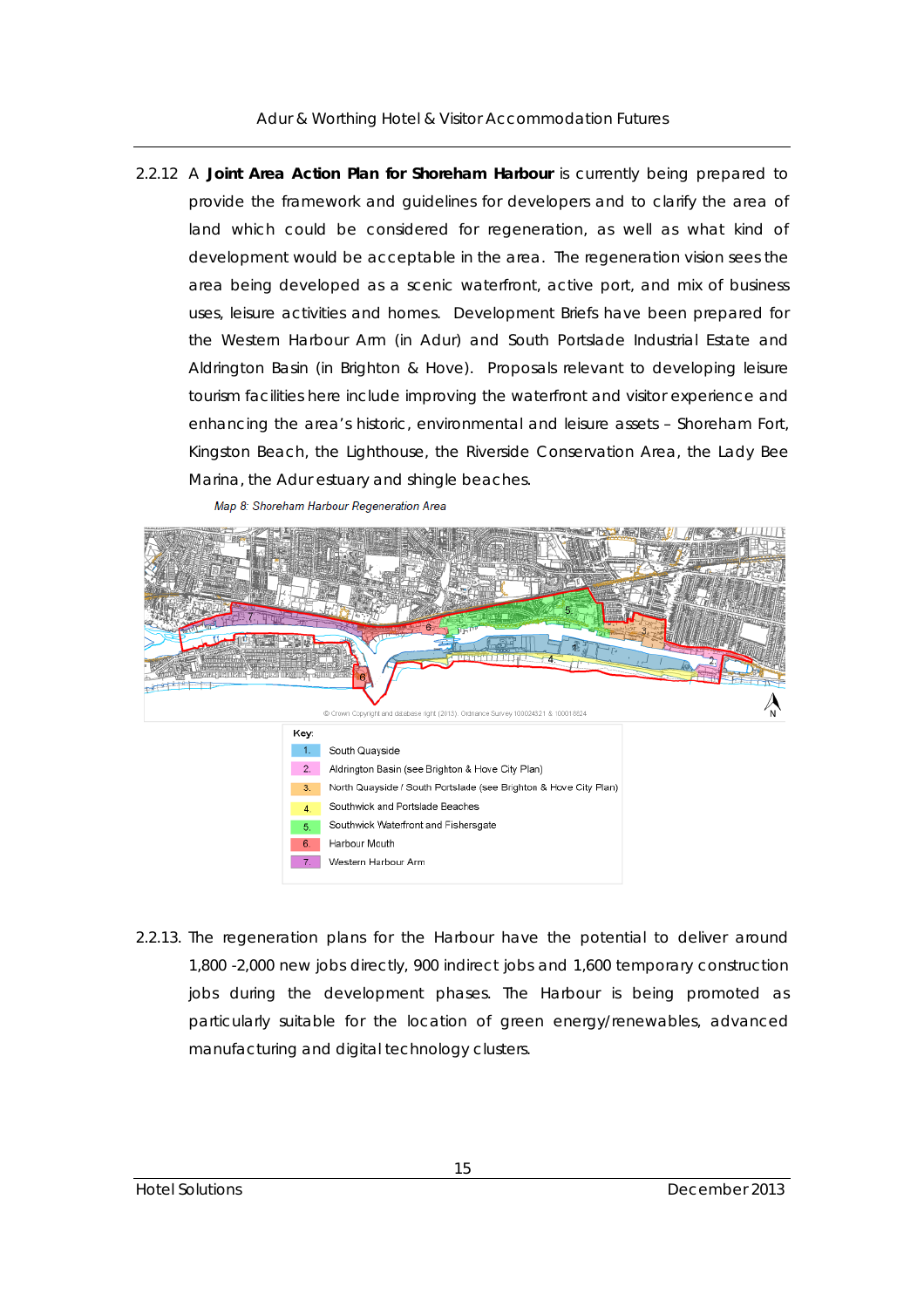- 2.2.14. The **Development Brief for the Western Harbour Arm** envisages a phased release of development sites for a residential-led mix of uses as existing industrial uses are relocated to alternative locations. Up to 1,050 new dwellings are envisaged up to 2031 alongside a reinvigorated, accessible waterfront; largely smaller format studio style or office-based workspace; a range of ancillary shops, cafes, restaurants and leisure uses; improved linkages to Shoreham-by-Sea town centre; and upgraded public realm. A hotel is also identified as a possible use here.
- 2.2.15. Our reading of the Development Brief suggests that the Western Harbour Arm will primarily be a residential area. The scale of employment development is likely to be fairly limited and unlikely to generate significant demand for hotel accommodation. While there will be some leisure uses here, transformational change of the area as a leisure or visitor destination is not envisaged and the area is unlikely to generate significant new demand in terms of leisure tourist stays.
- 2.2.16. Almost all of the rural parts of Adur & Worthing fall within the South Downs National Park and in planning terms will thus be covered by the **South Downs National Park Local Plan**, which will set the planning policy framework for the National Park for the period up to 2035. The National Park Authority is at a relatively early stage in the preparation of the Local Plan. It is currently preparing to go out to consultation on an Options document early in 2014, which will discuss issues and potential options relating to a number of topics. One of these topics is tourism and the Authority envisages asking for views on the approach that the Local Plan should take to visitor accommodation. The Authority is then expecting to go out to consultation on its preferred options and draft policies in January 2015.
- 2.2.17. The National Park Authority has undertaken some preliminary work to understand what potential there could be for visitor accommodation development in the National Park, drawing primarily on a number of Hotel & Visitor Accommodation Futures Studies that Hotel Solutions has completed for local authorities in Sussex and Hampshire that have included parts of the National Park. The Authority has not yet formulated any draft policies for hotel and visitor accommodation development, however the Partnership Management Plan, adopted in December 2013, contains Sustainable Visitor and Tourism policies, including a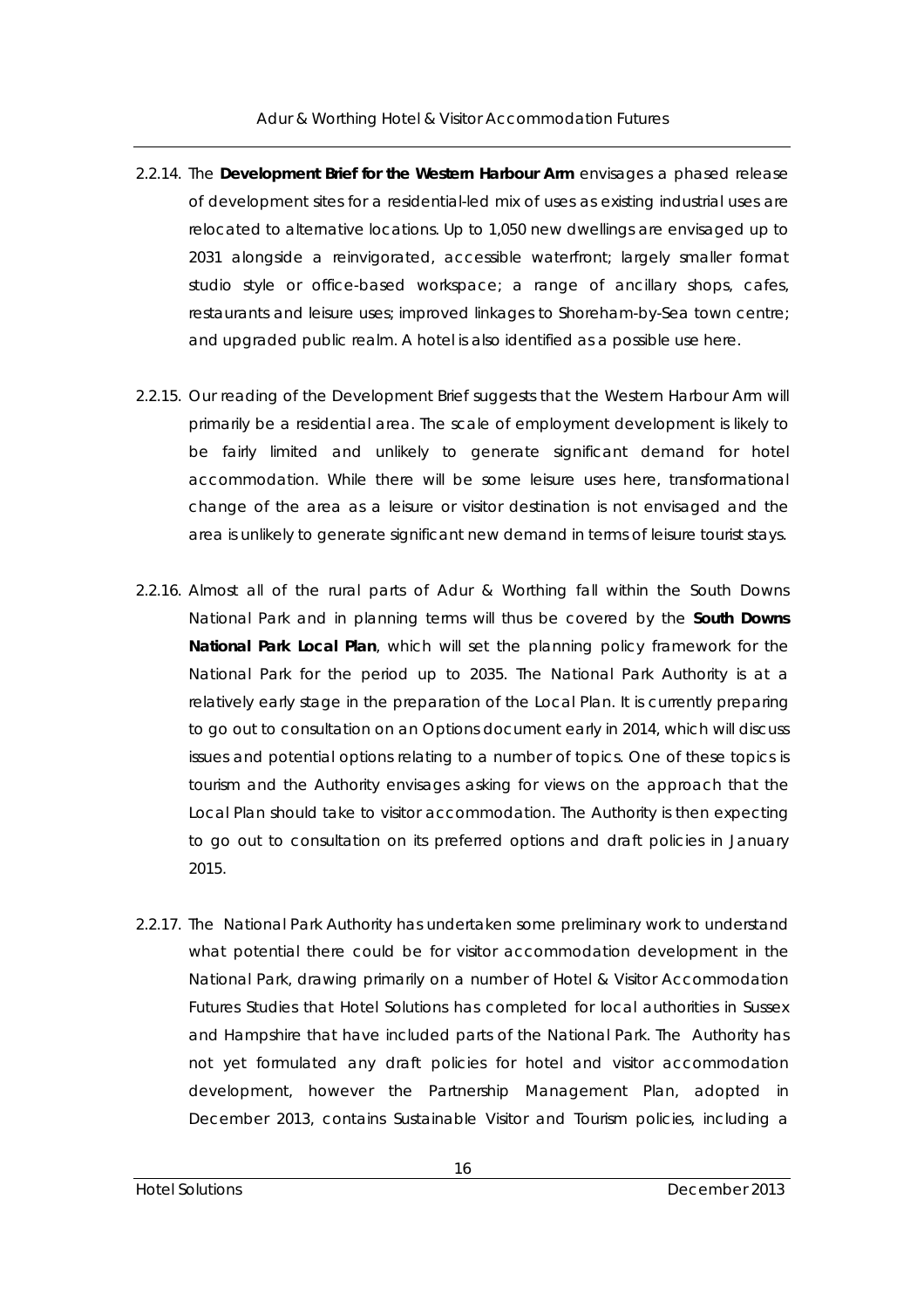policy (Policy 43) that supports the development and maintenance of appropriate recreation and tourism facilities, including a mix of quality accommodation.

2.2.18. The National Park Authority is currently developing the CIL Charging Schedule for the National Park. This will be consulted on in February 2014 for examination in late 2014 and adoption in 2015, ahead of the Local Plan.

## **2.3 Driving Growth - Other Policies, Strategies and Projects**

- 2.3.1 The levels of **growth currently forecast in the** Worthing Core Strategy 2011-2026 are as follows:
	- 4,000 new homes
	- 1,020,00 sq ft of employment floorspace
		- 780,000 sq ft for industrial and distribution
		- 240,000 sq ft for office
- 2.3.2. The Core Strategy refers to research that indicates that the sectors that are likely to drive forward the local economy on the Sussex Coast over the next 5-10 years are tourism and leisure, high tech manufacturing and health and social care. In addition, finance and business services, education and retail were also identified as offering future growth prospects. The projected growth of professional and business services, together with new companies in the creative industries are identified as the likely drivers of the office market in Worthing.
- 2.3.3. The Core Strategy recognises that meeting the targets for additional industrial, warehousing and office floorspace will be a challenge, given the scarcity of available sites for new development and the competition from other uses, particularly residential. A significant proportion of the required floorspace is most likely to be met through the regeneration of existing industrial estates and the refurbishment of existing vacant office buildings. The focus for additional office floorspace will be the town centre through inclusion of an office component in mixed-use redevelopment schemes.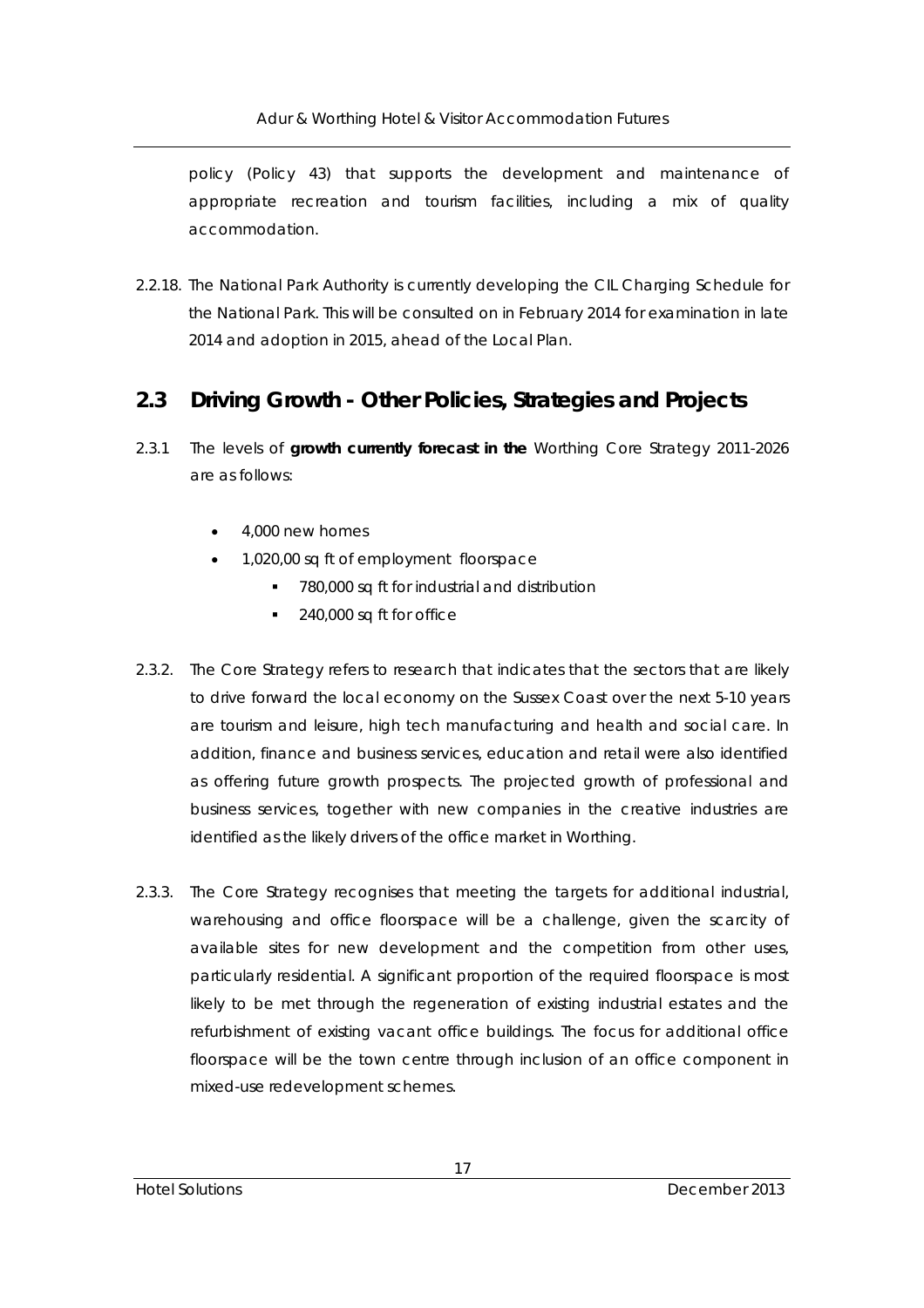- 2.3.4 The Adur Draft Local Plan sets out the following levels of growth:
	- 1,747 1,897 new homes plus 1,050 at Shoreham Harbour up to 2031;
	- The development of 38,000 sq m of land for employment generating uses.
- 2.3.5. The Draft Local Plan allocates three key sites for employment development:
	- Shoreham Airport allocated for approximately 15,000 sq m of new employment floorspace for aviation and non-aviation uses within a high quality business environment, including a mix of office, industrial and warehouse space alongside ancillary tourist and leisure uses.
	- Shoreham Harbour where up to 13,000 sq m of new employment floorspace is envisaged in the Western Harbour Arm, to be delivered through the relocation of existing industrial uses to elsewhere in the Port or local area to free up waterfront sites for office space and other employment generating uses alongside residential development and community uses, retail space and leisure uses.
	- New Monks Farm where up to 10,000 sq m of office/ employment generating space could be developed as part of a mixed-use development incorporating residential and community uses and a new access road to Shoreham Airport from the A27.
- 2.3.6. Draft Policy 11 in the Draft Adur Local Plan identifies Shoreham-by-Sea town centre as a main focus for new development to meet needs including housing, employment, community facilities and retail. The supporting text also identifies the potential to improve Shoreham-by-Sea's visitor offer and at various points talks about developing niche retail and food and drink outlets in the town centre, improving public access to and along the River Adur and public realm improvements and environmental enhancements at Shoreham Beach and Beach Green. Key development sites in the town centre are identified as Ropetackle North (for mixed-use development to include housing and employment uses), the Civic Centre site (for mixed-use development to include food retail) and Pond Road (for community and residential uses).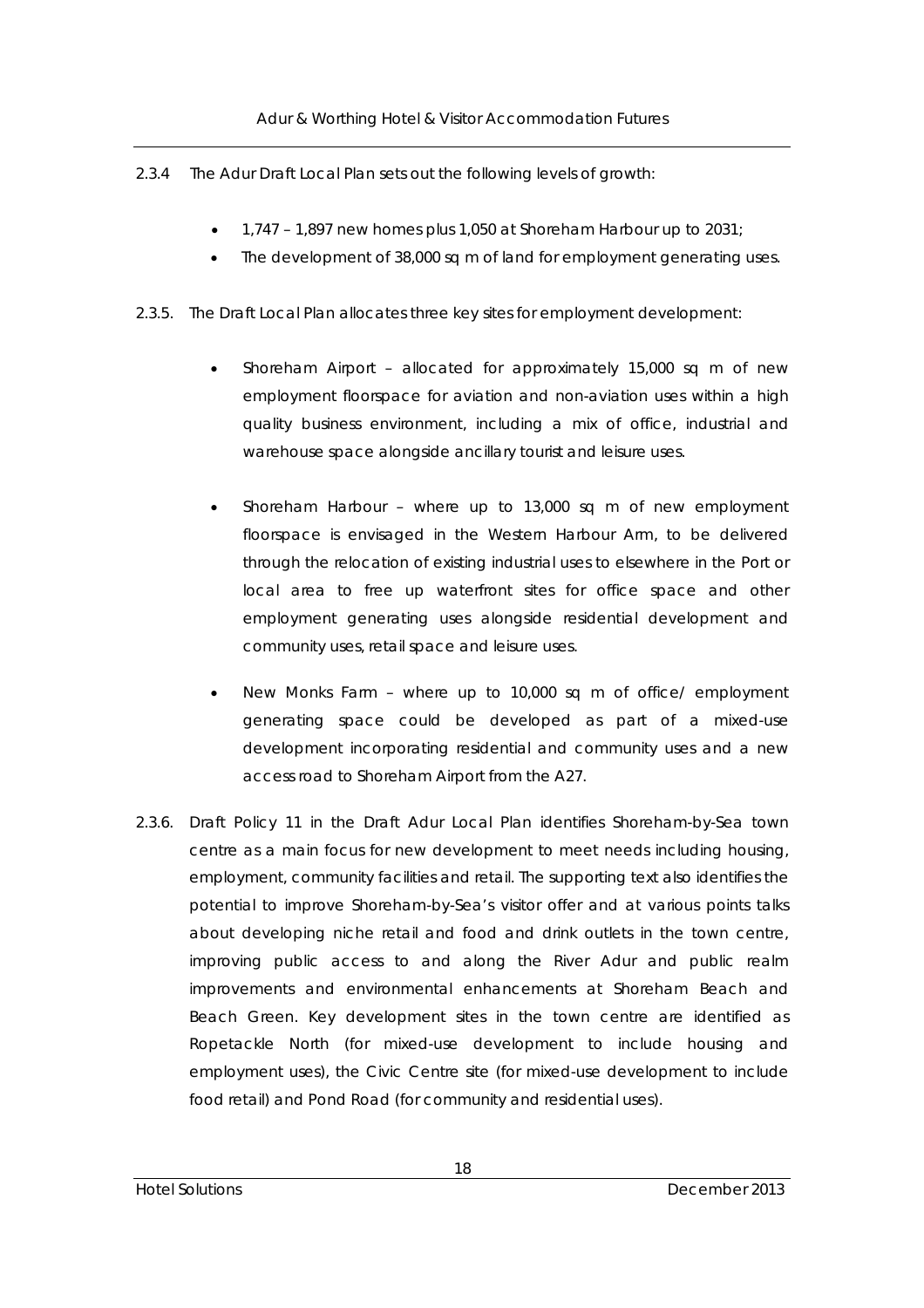- 2.3.7. Adur & Worthing have produced a combined Economic Plan covering the period 2013-2023, which aims to create a competitive business environment and encourage sustainable business growth over the next ten years. The plan focuses around 6 priorities – business support, developing growth, enhancing the business environment, advancing local skills, encouraging sustainability and promoting health & well-being. In this plan, the area's expertise in public administration, finance, manufacturing and international trade, alongside growing tourism, cultural and creative sectors is recognised. Tourism policies feature in the section on developing growth, which seek to diversify the economy and create an attractive business location and visitor destination, through promoting the area as a tourism destination (DG8) and developing the tourism product (DG7).
- 2.3.8 While many of the identified development schemes have stalled during the recession, progress has been made on a number of projects:

## **Worthing**

## **Aquarena**

 The new Splashpoint swimming pool complex opened in May 2013 adjacent to the Aquarena building. The Borough Council has agreed to sell the remainder of the land (the existing pool site) subject to planning. An application is anticipated in summer 2014.

#### **Teville Gate / Worthing Gateway**

Hanson Capital Management remains committed to bringing forward its Worthing Gateway scheme for the Teville Gate site. It was granted planning permission in 2010 for the demolition of the existing buildings on the site and development of a new mixed-use scheme comprising a cinema, restaurants and cafes, food store, hotel, health and fitness club, offices, a multi-function conference and exhibition centre, residential apartments and a multi-storey car park. The application is pending decision subject to legal and Section 106 agreements being signed.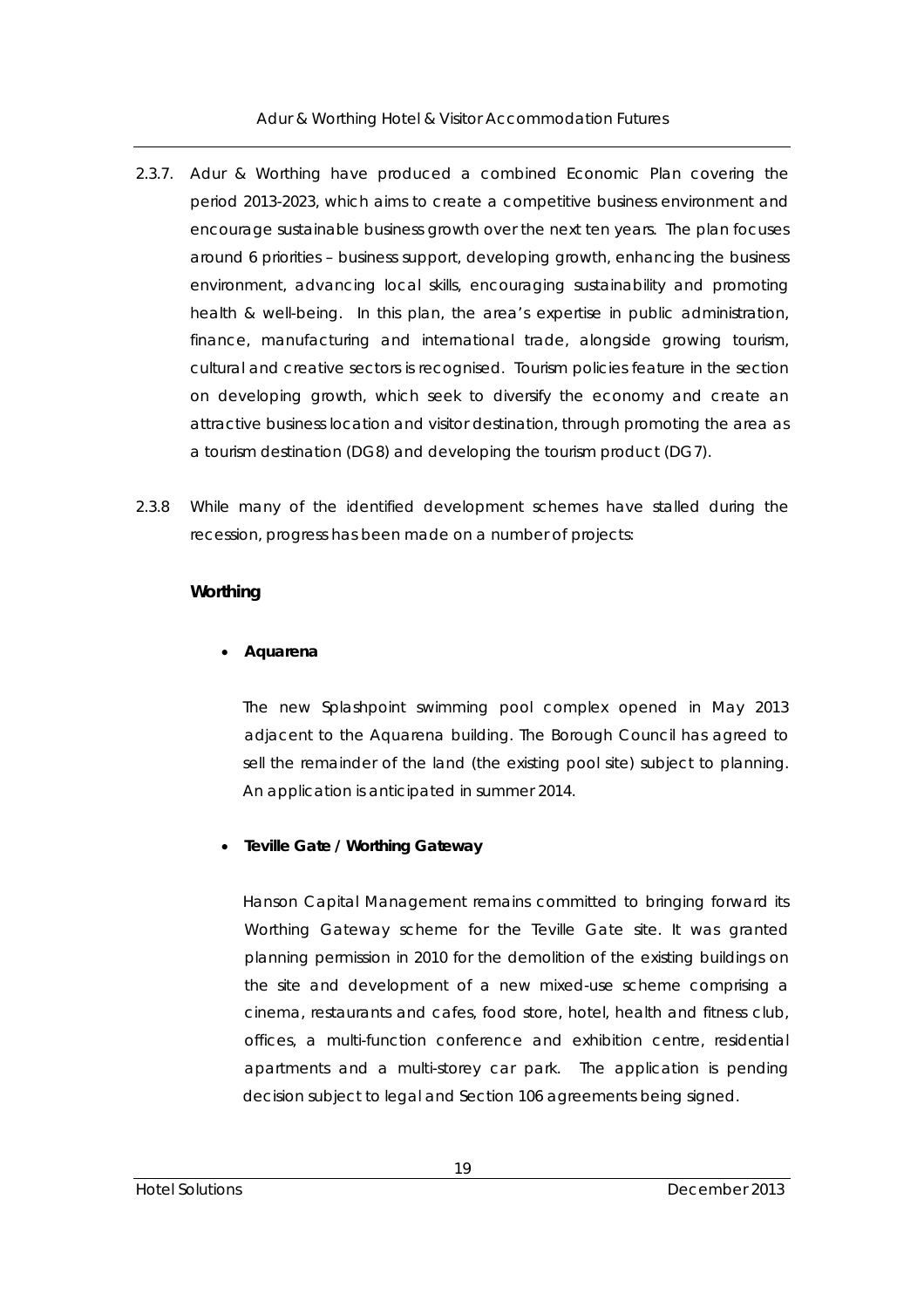## **Worthing College**

Worthing College moved to its new £24 million campus at The Warren at Broadwater in summer 2013 ready for the start of the 2013/14 academic year. Its former Bolsover Road site is being redeveloped for housing.

## **West Durrington**

This site represents the key strategic allocation for housing within the Core Strategy. Planning permission was granted in April 2012 for 700 dwellings and ancillary leisure, social and community facilities. It is anticipated that work will start on site in summer 2014 with housing completions between 2015 and 2018.

## **The Strand**

The Strand comprises two sites – the former Worthing College site on Bolsover Road and the vacant Lloyds TSB Registrars office building. The redevelopment of the Worthing College site to provide 265 residential units and a commercial nursery is now underway. Planning permission has been granted for the redevelopment of the Lloyds TSB building to provide 154 flats with ground floor retail space. The site is currently being marketed.

#### **Union Place South**

The key objective for this site remains the delivery of a comprehensive scheme that will deliver a new retail heart for the town centre. As yet, no viable schemes have come forward but there has been some interest in developing portions of the site. The Council is now looking at whether the delivery of the site could be phased in a way that would not inhibit a comprehensive scheme in the future. A marketing brief has been prepared and it is expected that the site will go onto the open market in early 2014.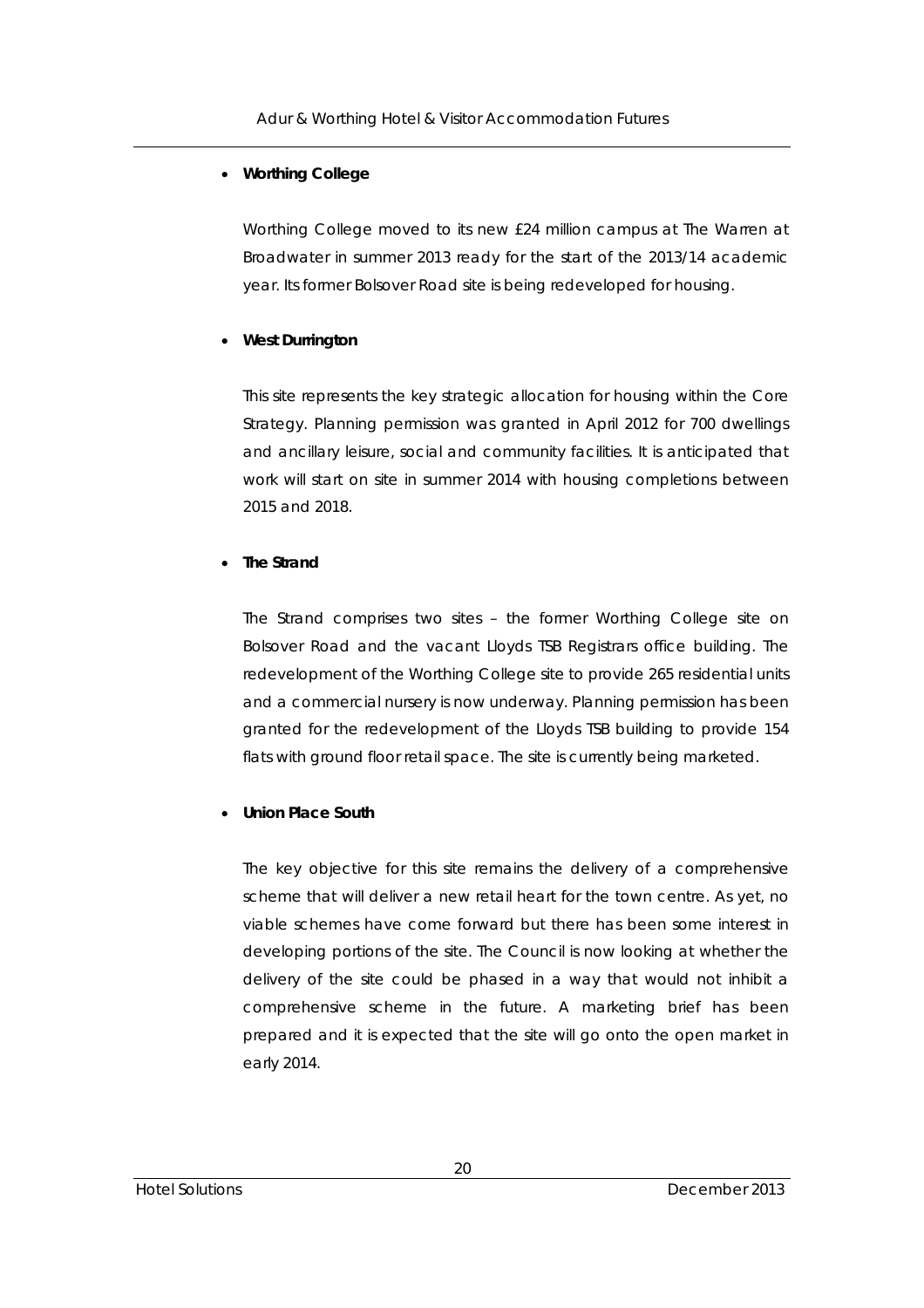## **GSK**

GSK announced plans in December 2013 for investment in its Worthing plant to build a new bulk sterile building and filling line for the company's leading antibiotic medicine Augmentin.

## **Rayner Intraocular Lenses**

Rayner Intraocular Lenses is currently in the process of relocating its UK manufacturing base to Worthing from Hove.

## **Adur**

## **Brighton & Hove Albion Football Academy**

Work has commenced on the construction of Brighton & Hove Albion FC's new £30m training ground and academy on land south west of New Monks Farm at Lancing. The new facility, due to be completed in June 2014 ahead of the start of the 2014-15 season, will have 15 training pitches and will include an indoor pitch and one community pitch and a twostorey building to house changing rooms, offices, medical facilities, a gym, catering and leisure facilities.

## **Adur Ferry Bridge**

The new £10m swing bridge for pedestrians, cyclists and mobility scooters connecting Shoreham and Shoreham Beach was officially opened in November 2013. The central section of the bridge can be opened to allow larger boats through.

#### **Iconic Café, Beach Green**

Architects are developing the designs for an iconic café on Beach Green. It will include a licensed restaurant, ice cream kiosk and disabled lift. A planning application will be worked up in 2014 after consultations with the adjacent beach hut owners.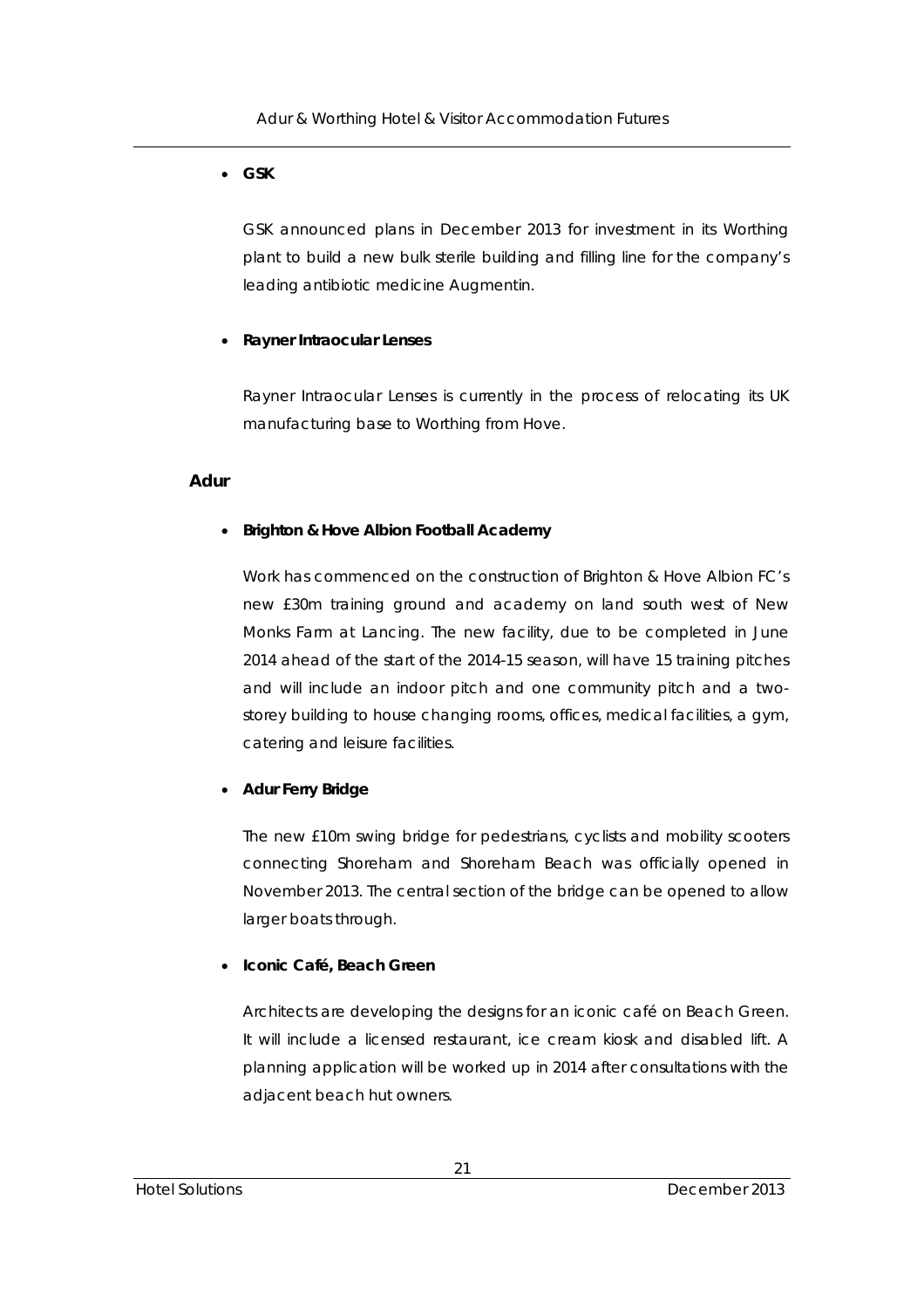#### **Ropetackle North**

New plans were unveiled in July 2013 by Affinity Real Estate for the redevelopment of the Ropetackle North site to the north of Shoreham town centre. The plans include 120 dwellings, a 70-bedroom hotel, local supermarket and refurbishment of the railway arches and units at ground floor for professional services serving the public.

#### **Morrisons Supermarket**

Quora Developments and Morrisons submitted a planning application in June 2013 for a mixed-use development of the former Frosts Garage and Minelco Chemicals sites on Brighton Road in Shoreham comprising of a Morrisons supermarket, residential units and commercial development. The developers are aiming to open the supermarket in 2015.

#### **Rampion Offshore Wind Farm**

The proposals for the Rampion offshore wind farm off the Brighton coast are currently going through the planning process, with construction due to start in 2015. Newhaven has been selected for the wind farm's operations and maintenance (O&M) base rather than Shoreham. Most of the demand for hotel accommodation that the project is likely to create will thus be in Newhaven rather than Shoreham.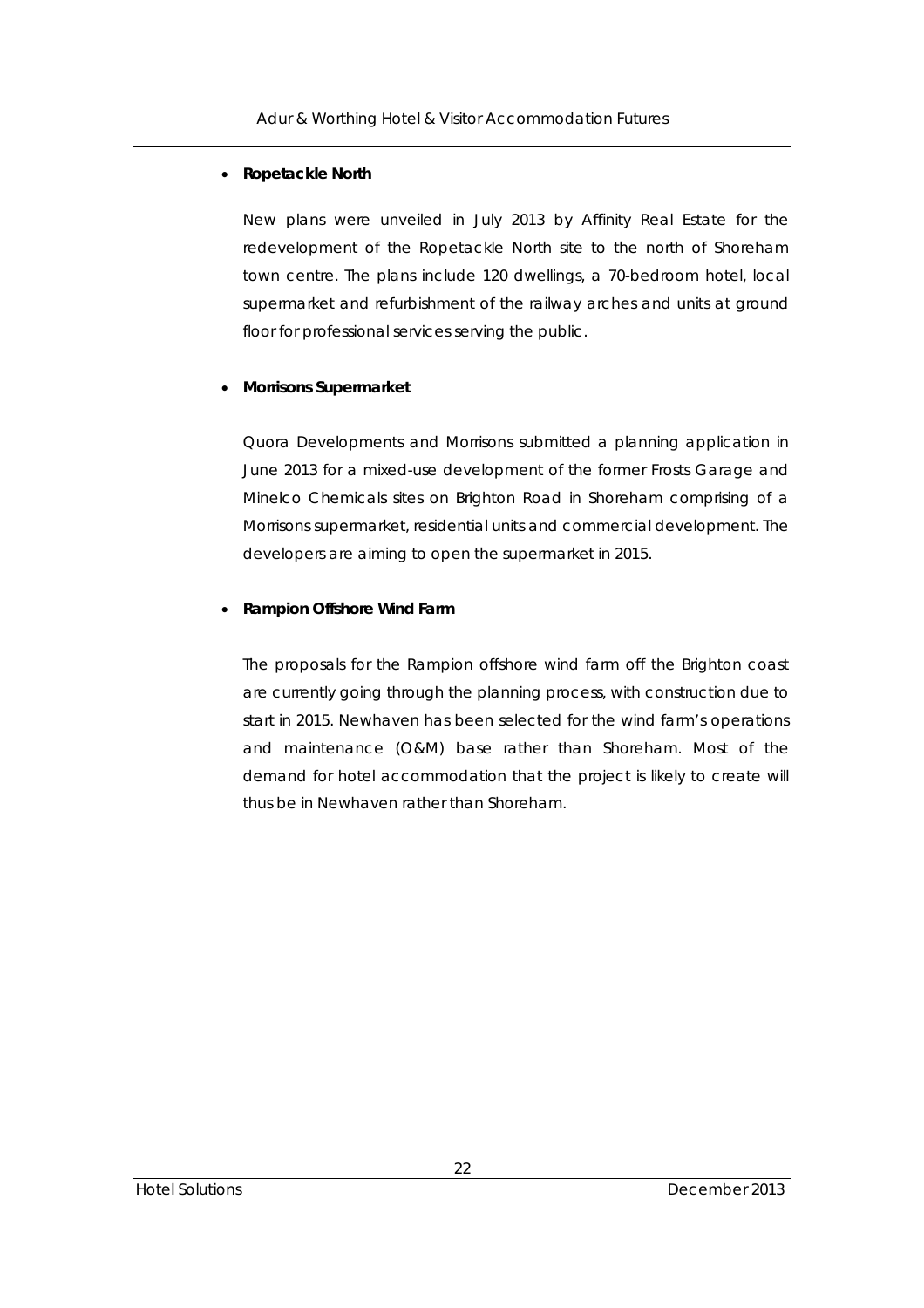## **2.4. Tourism in Adur & Worthing**

2.4.1. Tourism economic impact data compiled by Tourism South East (TSE) for Adur and Worthing<sup>1</sup> indicates that in 2012 the combined area welcomed almost 362,000 staying visitors and 4.2 million day visitors who spent a total of £176.3m in the local area. Compared to TSE's estimates for 2011, these figures represented a 1.8% increase in overnight stays in the combined area and a 7.7% increase in total spending by staying visitors. 28% of staying visitors used serviced accommodation in 2012. The total number of staying visitors using serviced accommodation has reduced by 17.3% since 2009, largely as a result of the closure of The Beach and Cavendish hotels in Worthing and the loss of some accommodation in Adur. The number of nights spent in serviced accommodation in the combined area rose by 4% between 2009 and 2011 however, but dropped nu 9.6% in 2012 compared to 2011.

| Year | <b>Staying</b><br><b>Trips</b> | <b>Staying</b><br><b>Nights</b> | <b>Staying</b><br>Spend<br>Em | Day Trips | Day<br><b>Visitor</b><br>Spend<br>Em | Total<br>Spend<br>Em |
|------|--------------------------------|---------------------------------|-------------------------------|-----------|--------------------------------------|----------------------|
| 2009 | 364,000                        | 1,318,000                       | 68.0                          | 2,701,000 | 88.3                                 | 156.3                |
| 2010 | 351,000                        | 1,325,000                       | 69.7                          | 2,758,000 | 89.8                                 | 159.5                |
| 2011 | 363,000                        | 1,345,000                       | 70.6                          | 2,802,000 | 90.7                                 | 161.3                |
| 2012 | 361,600                        | 1,369,300                       | 76.0                          | 4,179,000 | 100.3                                | 176.3                |

**ADUR & WORTHING TOURISM VOLUME & VALUE 2009-2012** 

 Source: The Economic Impact of Tourism in Adur & Worthing, 2009, 2010, 2011, 2012 – Tourism South East

## **ADUR & WORTHING – TRIPS & NIGHTS SPENT IN SERVICED ACCOMMODATION 2009-2011**

| Year | <b>Trips in Serviced</b><br>Accommodation | <b>Nights in Serviced</b><br><b>Accommodation</b> |
|------|-------------------------------------------|---------------------------------------------------|
| 2009 | 119,700                                   | 246,300                                           |
| 2010 | 106,300                                   | 261,400                                           |
| 2011 | 102,400                                   | 258,800                                           |
| 2012 | 99.000                                    | 234,000                                           |

Source: The Economic Impact of Tourism in Adur & Worthing, 2009, 2010, 2011 – Tourism South East

l <sup>1</sup> The Economic Impact of Tourism in Adur and Worthing, 2009, 2010, 2011, 2012 - Tourism South East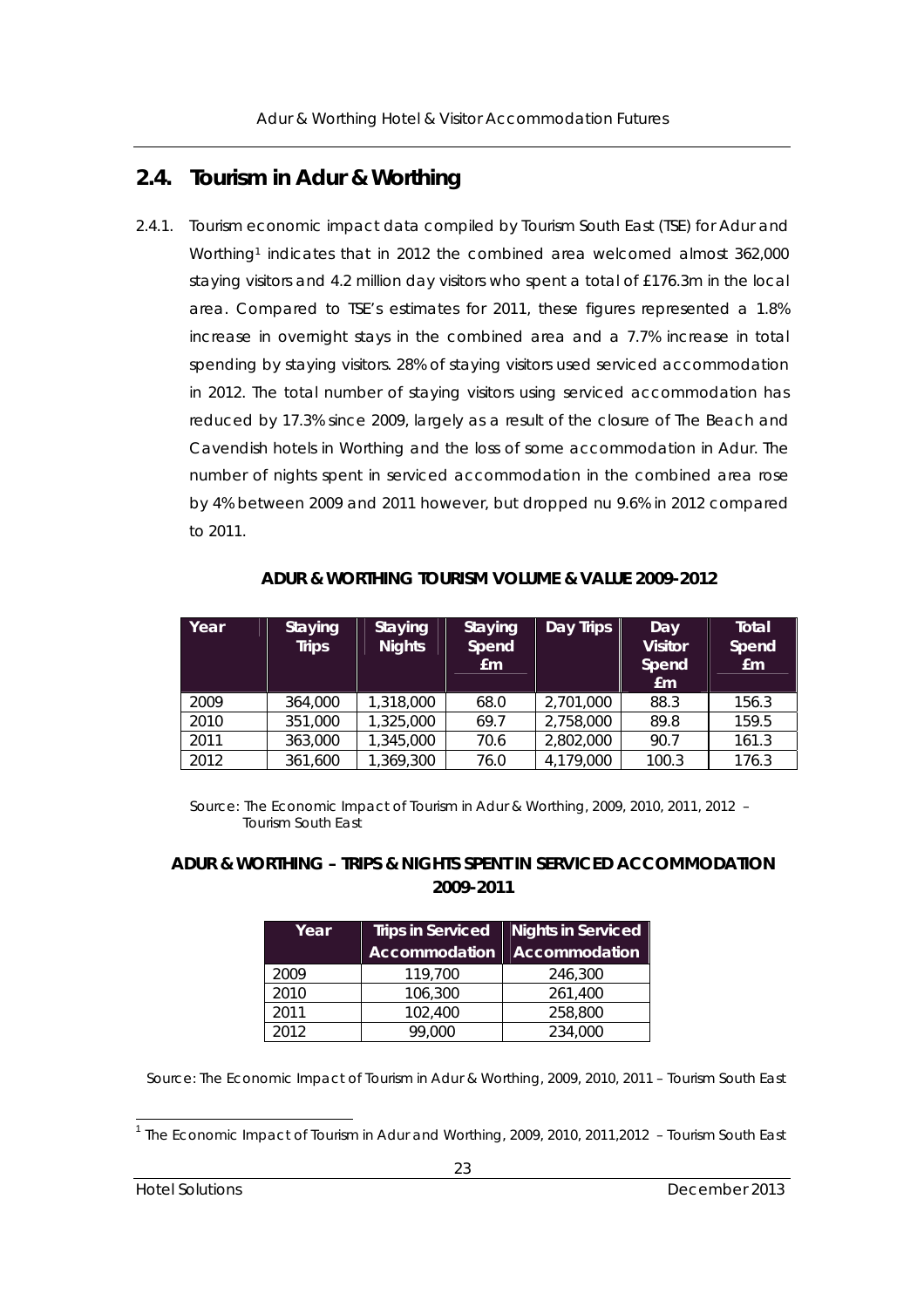2.4.2. The 2011 Worthing Visitor Survey provides some insight into accommodation usage by staying visitors in Worthing. According to the survey just over 57% of staying visitors stay with friends and relatives and host families, leaving 43% that use commercial accommodation. Almost 36% of staying visitors used serviced accommodation (equivalent to around 80% of those staying in commercial accommodation). Just under 4% used self-catering accommodation, while just over 5% were caravanning or camping.

| <b>Type of Accommodation</b>            | <b>Proportion of Staying</b><br><b>Visitors Using This Type</b><br>of Accommodation<br>% |
|-----------------------------------------|------------------------------------------------------------------------------------------|
| Home of friend, relative or host family | 57.2                                                                                     |
| Hotel                                   | 19.6                                                                                     |
| <b>B&amp;B/ Guest House</b>             | 16.3                                                                                     |
| Self Catering                           | 3.6                                                                                      |
| Caravan/Camping                         | 5.4                                                                                      |
|                                         |                                                                                          |

#### **ACCOMMODATION USAGE BY STAYING VISITORS – WORTHING – 2011**

Source: Worthing Visitor Survey 2011

- 2.4.3. A Tourism Vision & Action Plan for Adur & Worthing was produced in January 2013 by TEAM Tourism Consulting and Hidden Britain. It sets out a vision for the value of tourism to the local economy to grow to £220m by 2025, supporting 5500 jobs and transforming the image of the area. This represents an increase of 36% on the 2011 figure, equivalent to an average annual growth rate of 2.6% per annum, broadly in line with national tourism forecasts1.
- 2.4.4. The Action Plan identifies that developing Adur and Worthing as visitor destinations is a considerable challenge given the current offer in a competitive marketplace. It thus proposes a gradual approach to market development, focusing primarily on the day visitor in the first instance.

l <sup>1</sup> 'The Economic Contribution of the Visitor Economy - UK and nations' 2010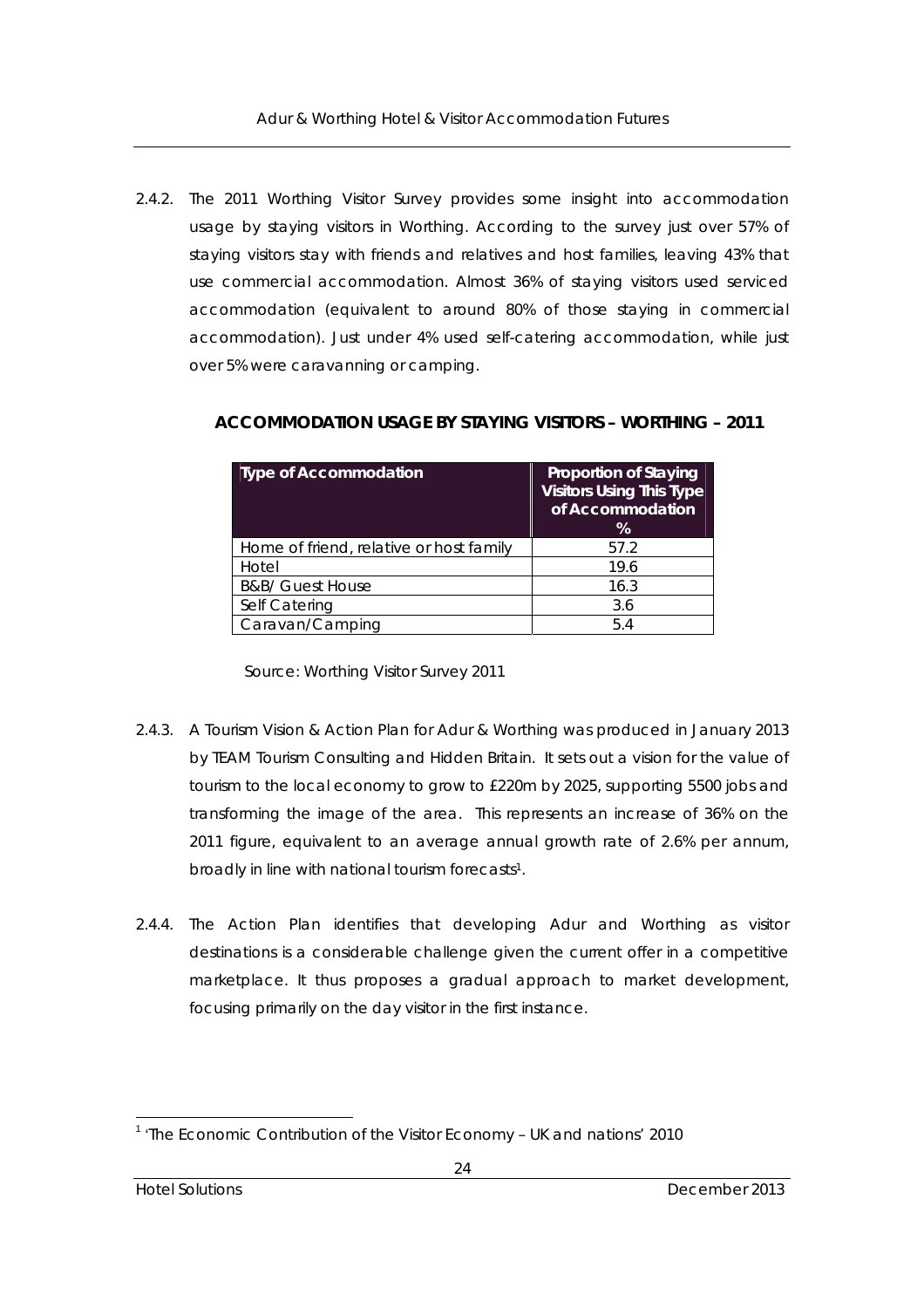Adur & Worthing Hotel & Visitor Accommodation Futures

- 2.4.5. The Action Plan identifies three main markets for commercial accommodation establishments in Worthing: business visitors and contractors; people visiting friends and relatives; and leisure tourists. Contractors are identified as the key market for establishments in Shoreham-by-Sea. Staying leisure tourist markets in Worthing are split between coach groups and independent visitors and are identified as being:
	- An older audience typically  $65+$  (and to a lesser extent  $55+)$ ;
	- From lower socio-economic groups;
	- Typically from the Traditional and Functional ArkLeisure segments;
	- From the South East;
	- Mainly repeat visitors.
- 2.4.6. Other current and/or potential future target staying leisure markets are identified as:
	- Families in the peak season using the area as a base;
	- Younger couples and families overspilling from Brighton;
	- Transit tourists;
	- Audiences drawn by regional events, choosing Worthing on price;
	- Special interest groups;
	- Foreign students.
- 2.4.7. The Action Plan states that Worthing's positioning is traditional. Awareness of the town seems to be low and it is seen as a boring, old fashioned town for the elderly and a place to live, not visit. It is not seen as a place for younger people. Nor is it seen as being particularly well connected to the South Downs. There are no aspirational reasons to visit and visits tend to be about a specific experience rather than the destination itself.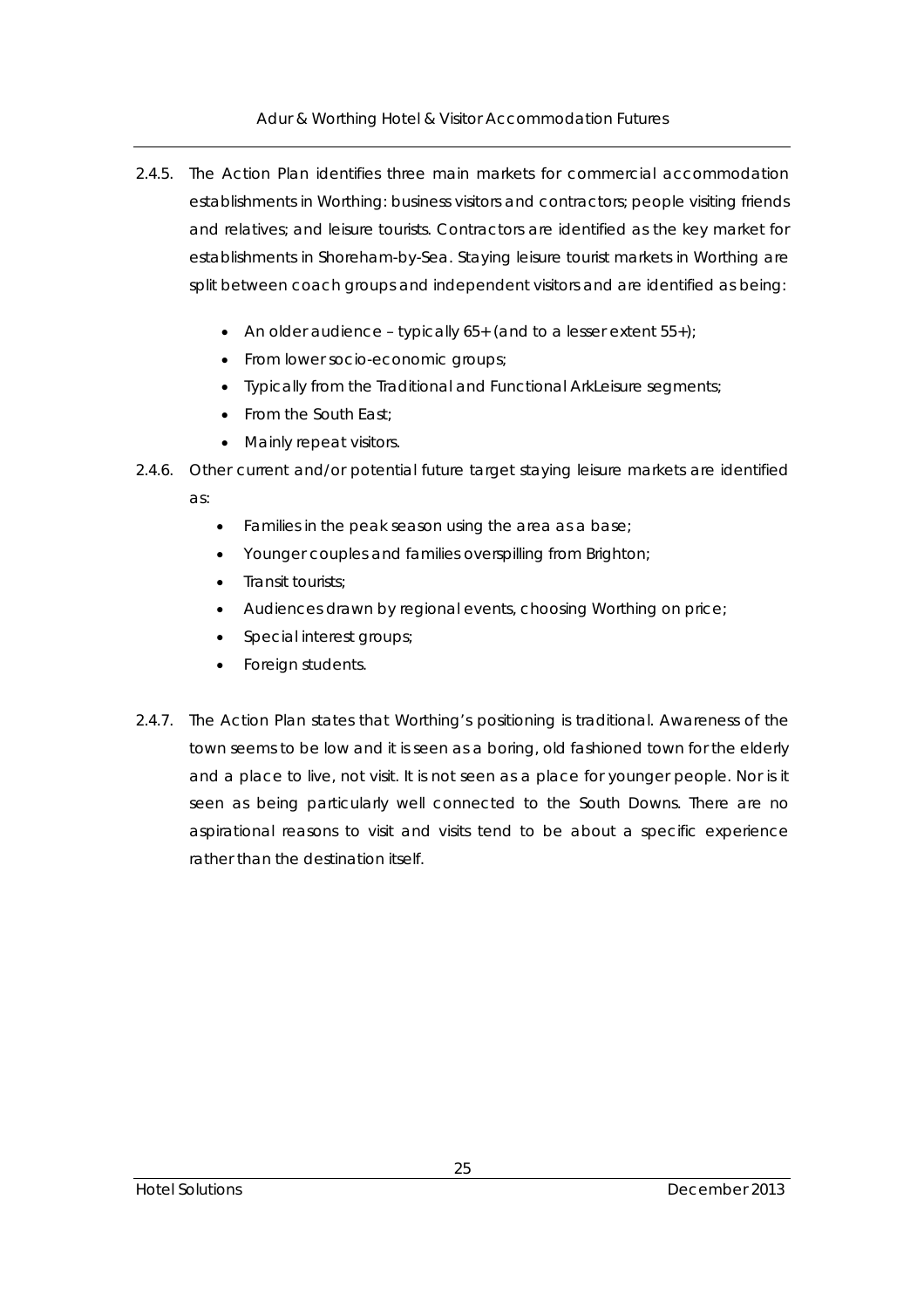Adur & Worthing Hotel & Visitor Accommodation Futures

- 2.4.8. In terms of priorities for action the Tourism Action Plan focuses on four pillars of activity:
	- Improving the visitor experience, particularly in terms of:
		- o Creating welcoming gateways;
		- o Delivering a seafront parking strategy;
		- o Improving the public realm;
		- o Enhancing in-destination information and interpretation.
	- Product development that will motivate a visit and encourage and facilitate a longer stay.
	- Events development focused primarily on attracting day visitors but including some events that are capable of also attracting staying visitors;
	- Promotion and communications to reach, engage and stimulate key audiences.
- 2.4.9. In terms of product development the short term priorities are identified as seafront concessions and events infrastructure. Sustaining existing assets such as the Pier, Lido, Worthing Museum and Art Gallery and Worthing's theatres is also identified as a priority. The Action Plan makes no suggestions for product development that will achieve a step change in the appeal of Worthing or Shoreham-by-Sea as leisure break destinations. Accommodation development and retaining quality accommodation is cited as an example but the Action Plan gives no detail on this.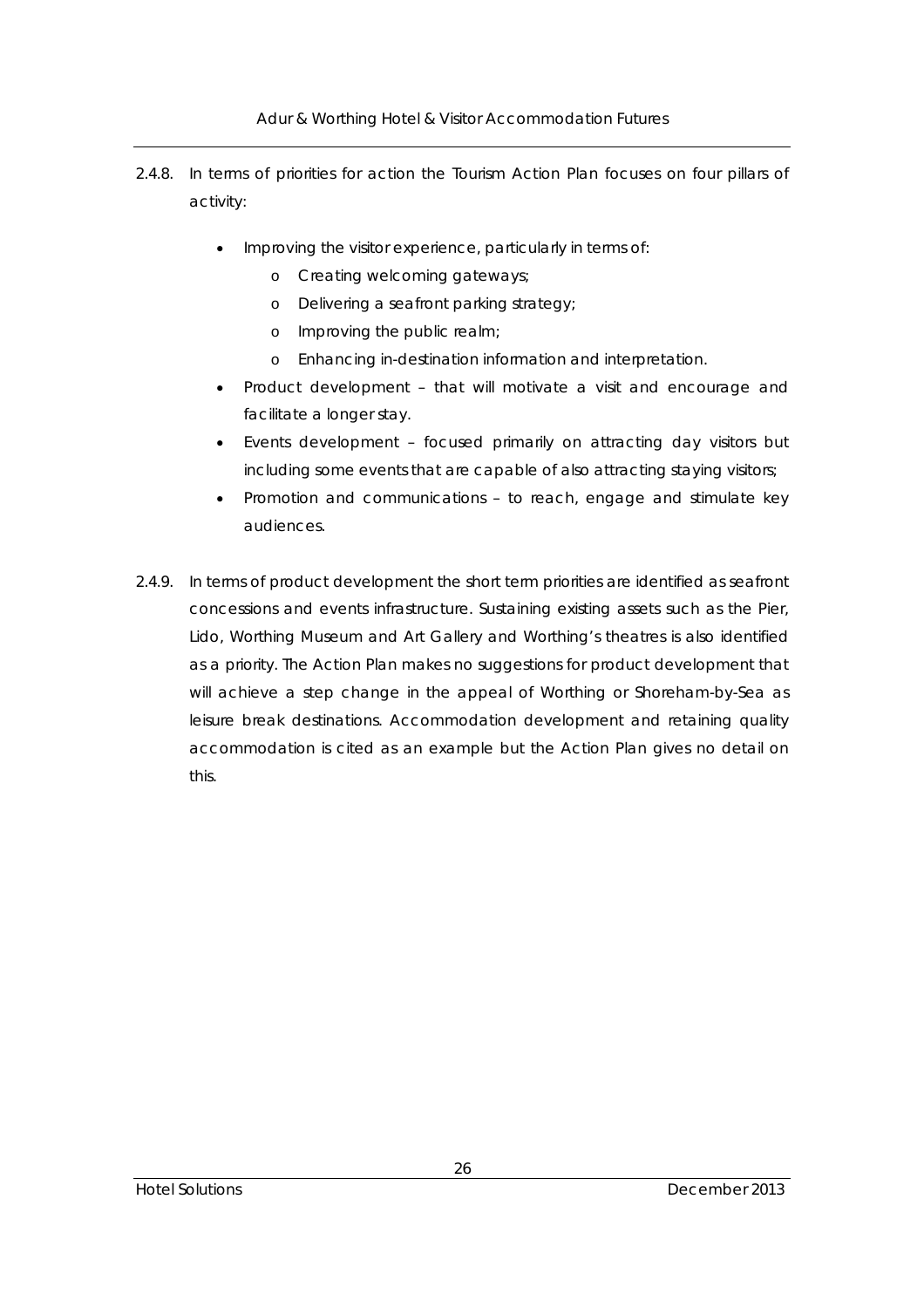- 2.4.10. Key elements of the promotion and communications action pillar are:
	- The continued use of 'Worthing' as the overarching brand;
	- Targeted activity to promote particular locations to specific target markets e.g. Lancing for water sports and Shoreham for 30-50 year old couples;
	- A destination website, social media and PR programme;
	- Tactical campaigns aimed at particular audiences e.g.:
		- o The promotion of specific events, offers and themed itineraries to the 60-70+ market;
		- o A visiting friends and relatives (VFR) campaign;
		- o A campaign to attract young families for day visits
		- o Communications to target the water sports audience.
- 2.4.11. The Action Plan makes no recommendations about budgets and staff resources. Adur & Worthing Councils currently employ a dedicated Tourism Development & Marketing Officer who has a reasonably good budget to implement a programme of destination marketing activities including the production of an annual visitor guide and pocket guide; ongoing maintenance and development of the VisitWorthing website; some media advertising; events promotion; social media activity; e-marketing; direct mail and a group travel promotion. The Councils also operate the VisitWorthing Information Centre in Worthing, with three FTE staff members and have a budget to support the development of existing and new events. There are plans to create a new Events Officer post, possibly in 2014, although it is not yet clear exactly what this post will cover. Tourism budgets look likely to be maintained for 2014/15 but there is some uncertainty as to what might happen beyond 2015, given the continuing cost savings that the Councils need to find.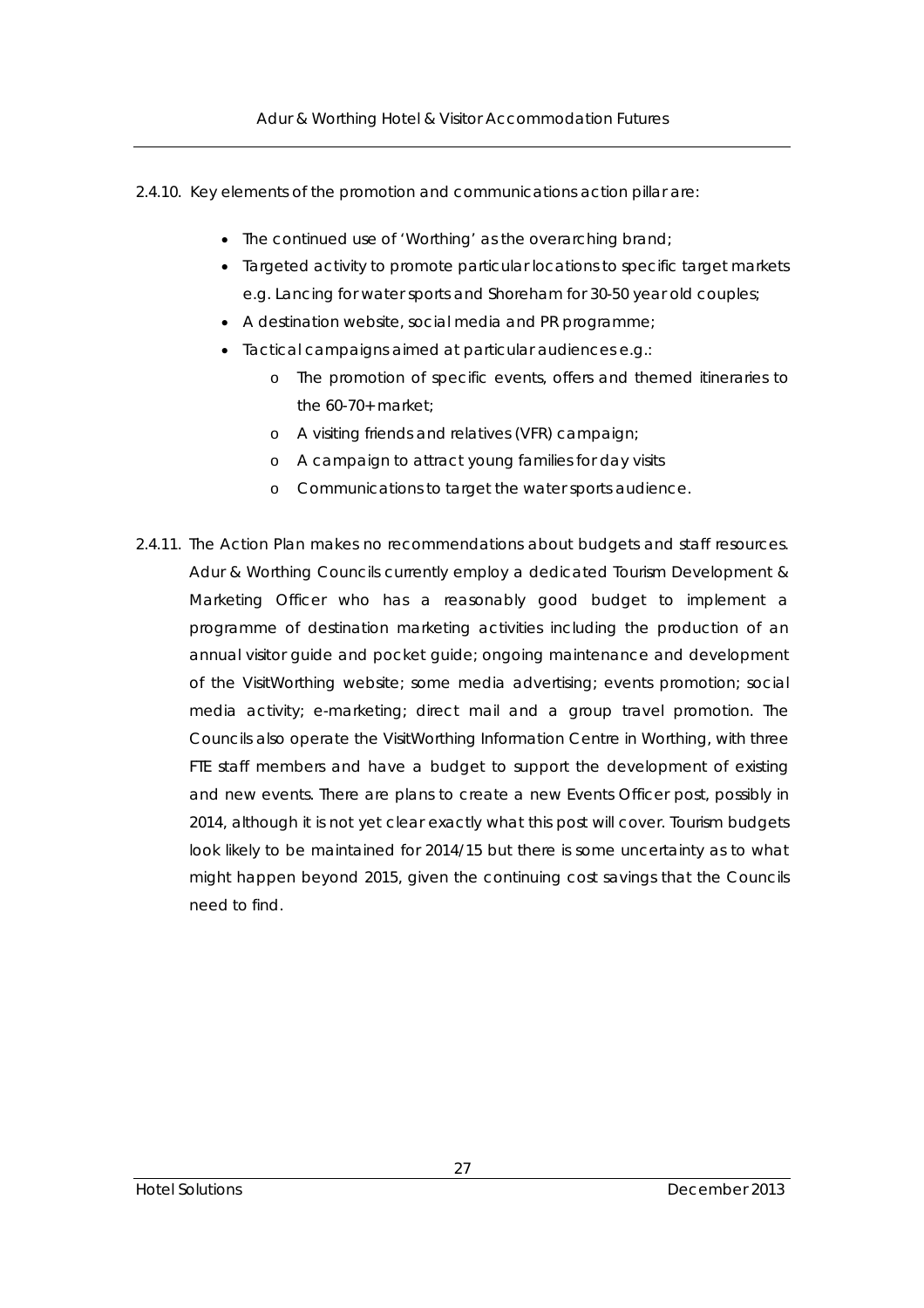## **2.5. Future Tourism Growth Prospects**

- 2.5.1. In terms of future prospects, tourism remains a growth industry. Deloittes1 forecast that tourism in the UK will grow by 3% per annum in real terms between 2010 and 2020. Inbound tourism expenditure is anticipated to grow by 4.4% and domestic tourism expenditure by 2.6%. Over the next decade or so, the tourism market place will be influenced positively and negatively by a complex range of factors – economic, demographic, social, technological etc. Those of most relevance to Adur & Worthing include:
	- **The continuing staycation**. A key trend during the recession has been the growth of the staycation market as UK residents opted to take holidays in this country rather than going abroad. There are two groups of staycationers **-** "Switchers" include a high proportion of families - they are primarily motivated to 'switch' a foreign holiday for one at home because of financial constraints - and "Extras" who tend to be younger and are more likely to be single. They are less affected by their economic situation and are more motivated by a desire to explore the UK and go somewhere new. Despite the improving economy, recent research suggests that the staycation trend is here to stay for a while yet, with more than a third of Britons still opting to holiday in the UK as a way of saving money.
	- **The rising cost of petrol** is resulting in Britons taking holidays closer to home.
	- **Demand for 2-night weekend break stays in hotels has reduced** during the recession but looks set to recover as the economy improves and consumer confidence returns.
	- **An ageing UK population** the percentage of the UK population over 65 is increasing. It has widely been considered that this generation is a powerful economic force, with sufficient time and disposable income to enjoy short breaks and regular holidays. However, recent economic events have affected pensions and the grey market may take a more cautious approach to spending than in previous years.

l <sup>1</sup> 'The Economic Contribution of the Visitor Economy - UK and nations' 2010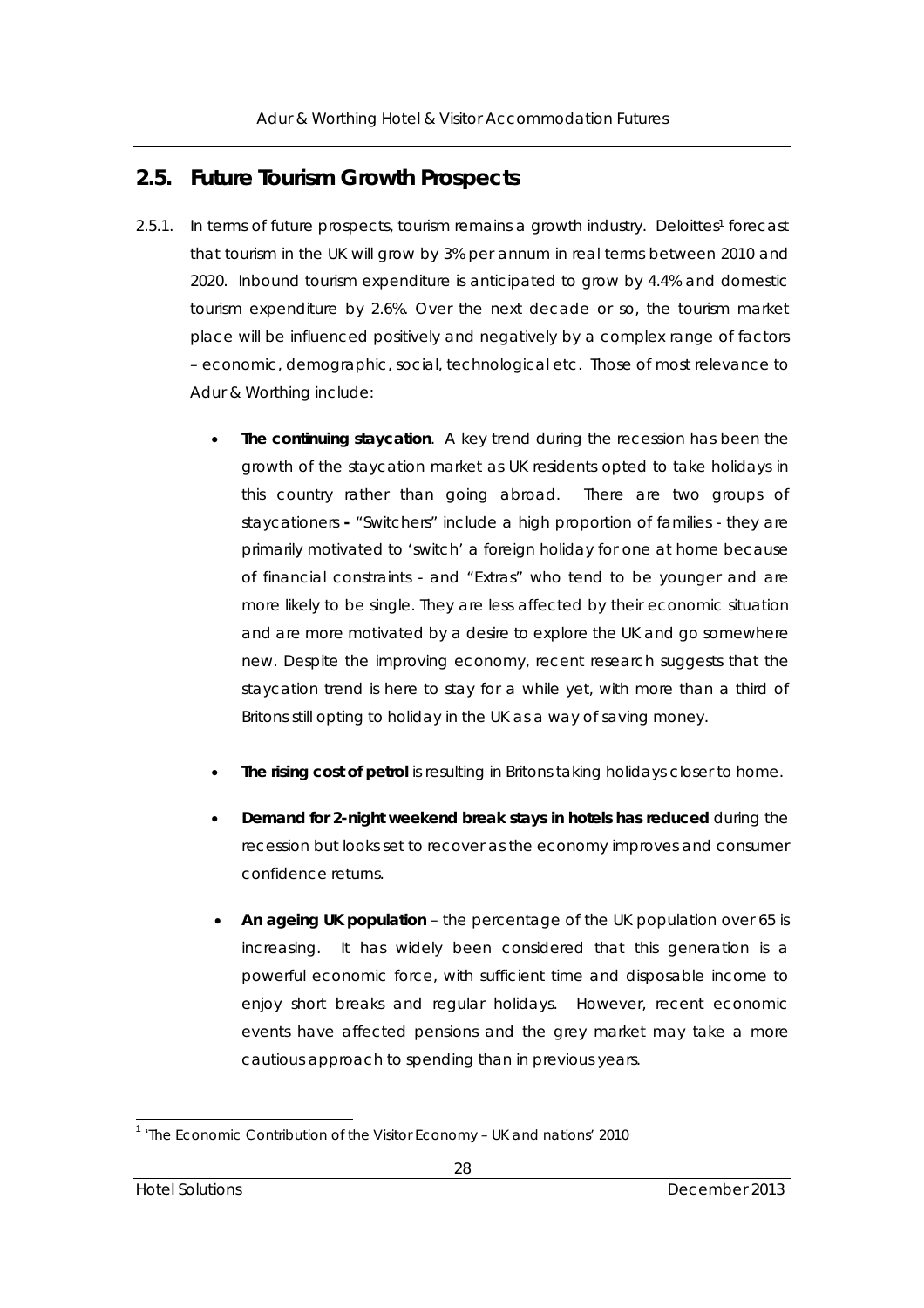- **Widening younger markets, with greater economic power.** Young people in Britain are staying at home longer and delaying marriage and parenting. The consequence is an increase in pre-family travellers. The delays in parenting also mean families are getting older (and more sophisticated and affluent). Similarly the emptynester market of the future will less likely be 45+ but more likely to be 55 or even 60+.
- **The rapidly rising birth rate** in the UK should result in a growth in the preschool family holiday and short break market.
- **Short breaks** society has become increasingly time poor with shifting patterns of trip taking to higher frequency short breaks.
- **Tourism is becoming increasingly experiential** tourists are looking for immersion in a culture, unique experiences, authenticity, exploration, adventure and personal fulfilment from their holiday experience.
- Greater interest in health and fitness and cheaper and more widely available camping equipment, outdoor clothing and bikes are fuelling growth in **interest in outdoor activities** as a key driver for holidays and leisure breaks.
- **Growing interest in 'green' holidays** while purchasing holidays on environmental impacts is not currently mainstream, there is growing interest in low impact holiday and short break options.
- **Customers continue to be ever more demanding** in terms of the quality of facilities and standard of food and service that they expect to receive from accommodation businesses. Those that fail to invest and to deliver what customers are looking for are quickly getting left behind.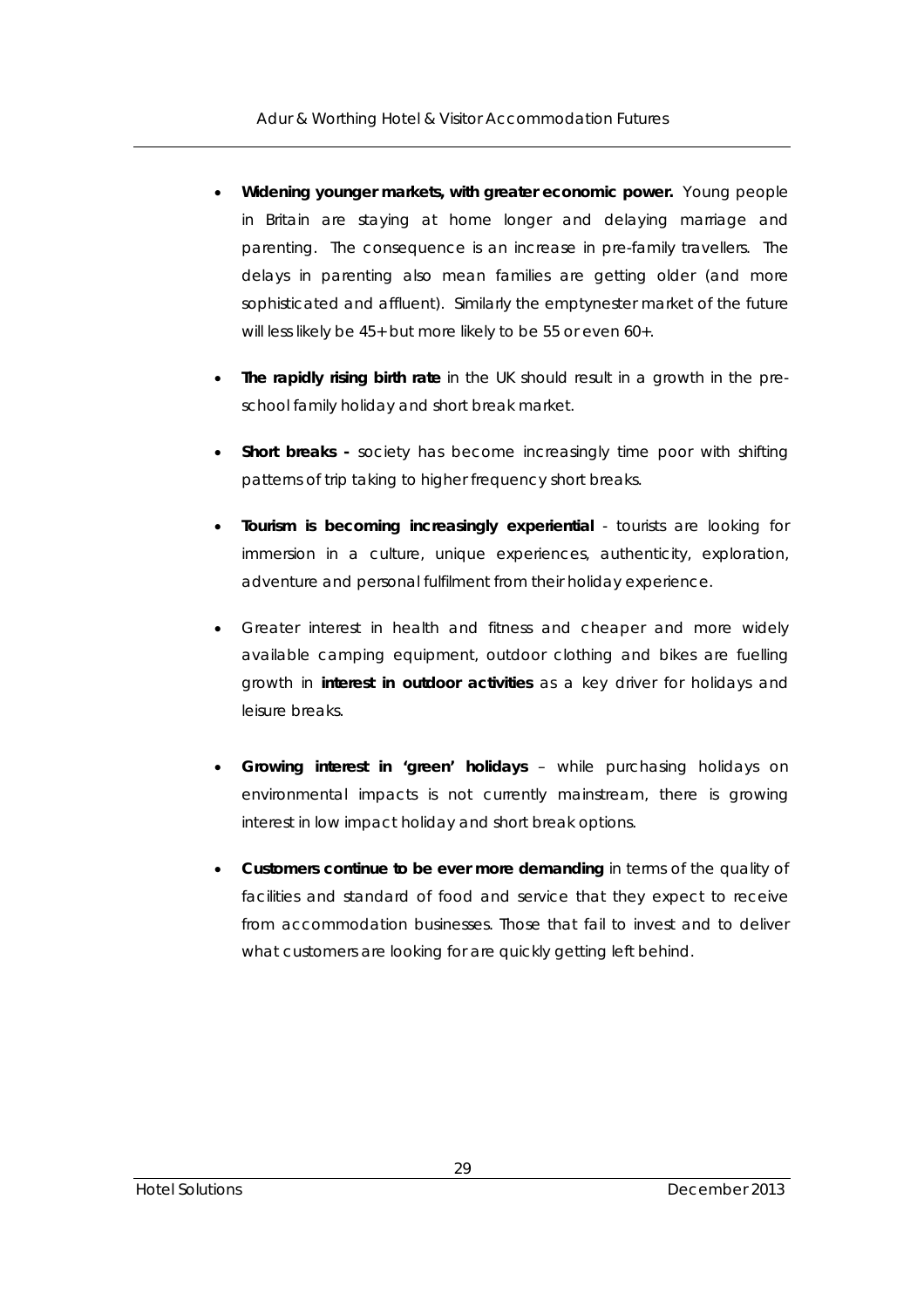Adur & Worthing Hotel & Visitor Accommodation Futures

- **The Internet**, increasingly accessed on the move from smart phones, is now the main channel for researching, booking and planning holidays, breaks and days out. It has dramatically increased the marketing reach for destinations and tourism businesses, providing new ways of affordably reaching millions of potential customers. Consumers are increasingly booking accommodation through the growing number of third party websites that offer discounted accommodation and holidays such as LateRooms, Lastminute.com, Booking.com, Groupon, Travelzoo and Secret Escapes. This is resulting in an increasingly deal-driven and competitive market but enables accommodation operators to sell late availability accommodation much more effectively, allowing them to boost occupancies, albeit at reduced rates. The growth of social media and customer review sites is making it ever more important for accommodation businesses to deliver excellent standards of service and facilities to ensure that they achieve favourable reviews and high rankings.
- **Inbound tourism** is forecast to grow strongly in the UK, boosted by the massive worldwide exposure of the country during the London 2012 Olympic and Paralympic Games. VisitBritain is forecasting growth in overseas visitor spend in Britain of 4.4% p.a. to 2020, with strong growth coming from the emerging middle classes in the BRIC countries (Brazil, Russia, India and China). The first half of 2013 saw record levels of overseas visitor spend in the UK and the strongest inbound visitor numbers since 2008. According to figures from the International Passenger Survey, Britain attracted 15.2 million visitors in the first half of 2013, a 4% increase on the previous year's figures.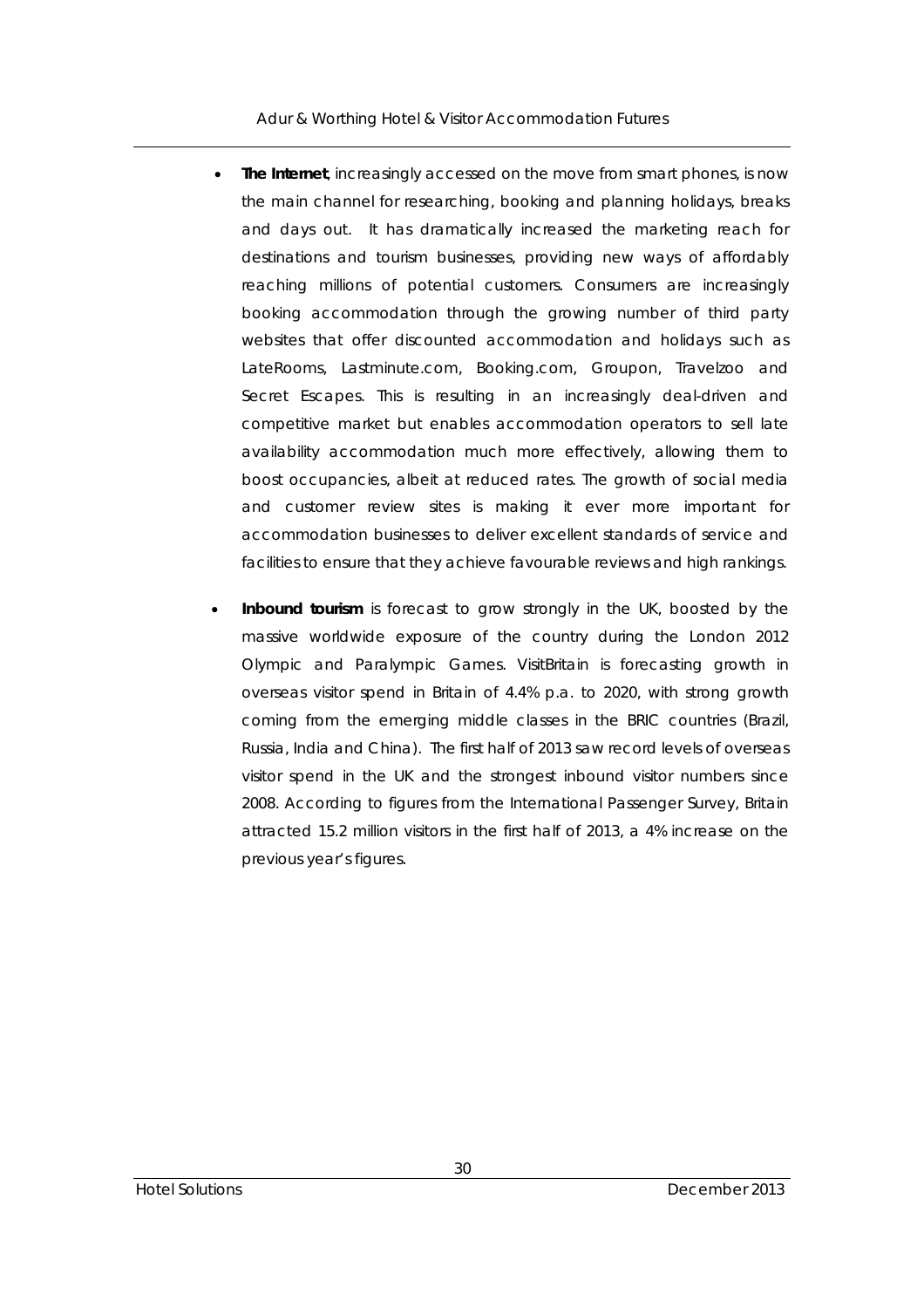# **2.6 Prospects for Growth in Accommodation Demand in Adur & Worthing**

- 2.6.1. Our analysis of the above strategic, policy and market context suggests the following in terms of the prospects for future growth in demand for hotel and visitor accommodation in Adur & Worthing by market:
	- The strongest growth market for accommodation in Adur & Worthing in the next few years is likely to be contractors involved in the construction of the proposed major regeneration schemes and development projects, if they are progressed. The development of Brighton & Hove Albion FC's new training academy at Lancing is already underway and the possible development of the new Morrison's supermarket in Shoreham is likely to generate contractor demand for accommodation.
	- There are some signs of recovery and renewed growth in corporate demand for accommodation in Worthing with the relocation of Rayner Intraocular Lenses to the town from Hove and the recently announced investment by GSK. The scarcity of sites for new employment and office development suggests however that further growth in corporate demand in Worthing is likely to be slow. Two key employment sites have been lost in terms of Aviva's former offices at The Warren having been taken over by Worthing College and planning permission having been granted to convert the former Lloyds TSB office building on The Strand to residential apartments. Growth in professional and business services could deliver increased demand for accommodation in the town if companies in this sector can be attracted to currently vacant and/or new offices. As far as we have been able to establish however there are currently no firm plans in the pipeline for new office schemes in Worthing.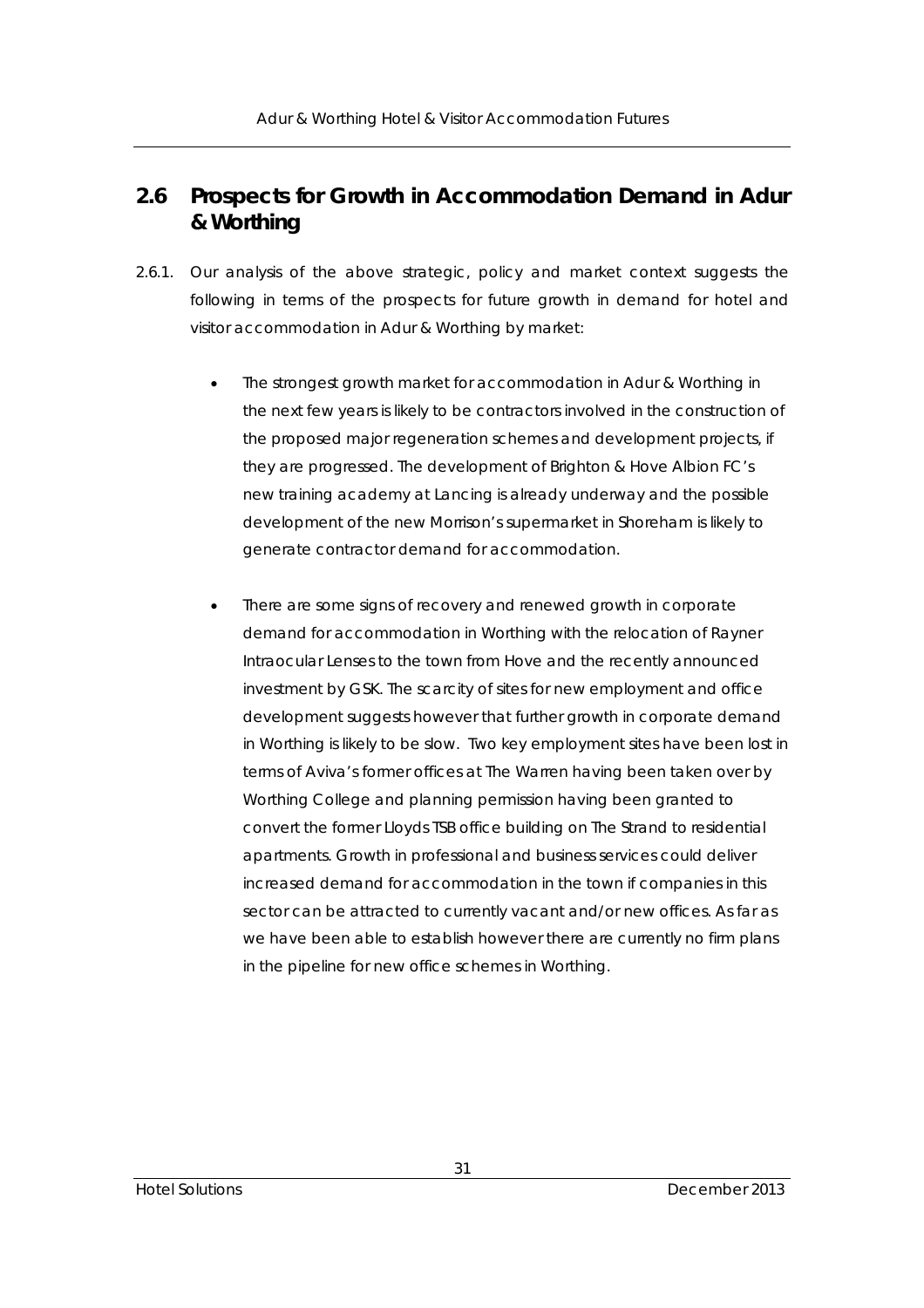- There could be stronger prospects for growth in corporate demand in Shoreham-by-Sea if new employment floorspace comes forward at Shoreham Airport, Shoreham Harbour and/or New Monks Farm. The targeted sectors of green energy, advanced manufacturing, digital technology and aviation-related companies should all be productive in terms of generating demand for overnight accommodation.
- Adur & Worthing should benefit from the forecast growth in domestic and inbound overseas tourism. There is however nothing to suggest a likely step change in the volume and nature of staying leisure tourist demand in Worthing. The current proposals for developing the town's visitor offer in the Tourism Action Plan are all low key. There are no big ideas or major projects that will radically transform Worthing as a leisure tourist destination and enable the town to attract new markets. The Councils' tourism marketing budgets are unlikely to increase to a level where a significantly greater impact can be made in the domestic leisure break and inbound overseas tourist markets, and may well reduce from 2015. The Tourism Action Plan identifies that developing Worthing as a visitor destination presents a major challenge and recommends a gradual approach to market development, focusing initially on day visitors. This suggests that growth in staying tourism in the town is likely to be longer term.
- Shoreham-by-Sea is likely to continue to act primarily as an overspill base for leisure break visitors to Brighton that are unable to find or afford accommodation in the city. The town could however slowly develop as a visitor destination in its own right, given the development of niche retail, restaurants and bars; improvements to the river and beaches; and the development of boating and water sports.
- Demand for accommodation from people attending weddings and family parties, visiting friends and relatives and attending funerals should grow as Adur & Worthing's population increases.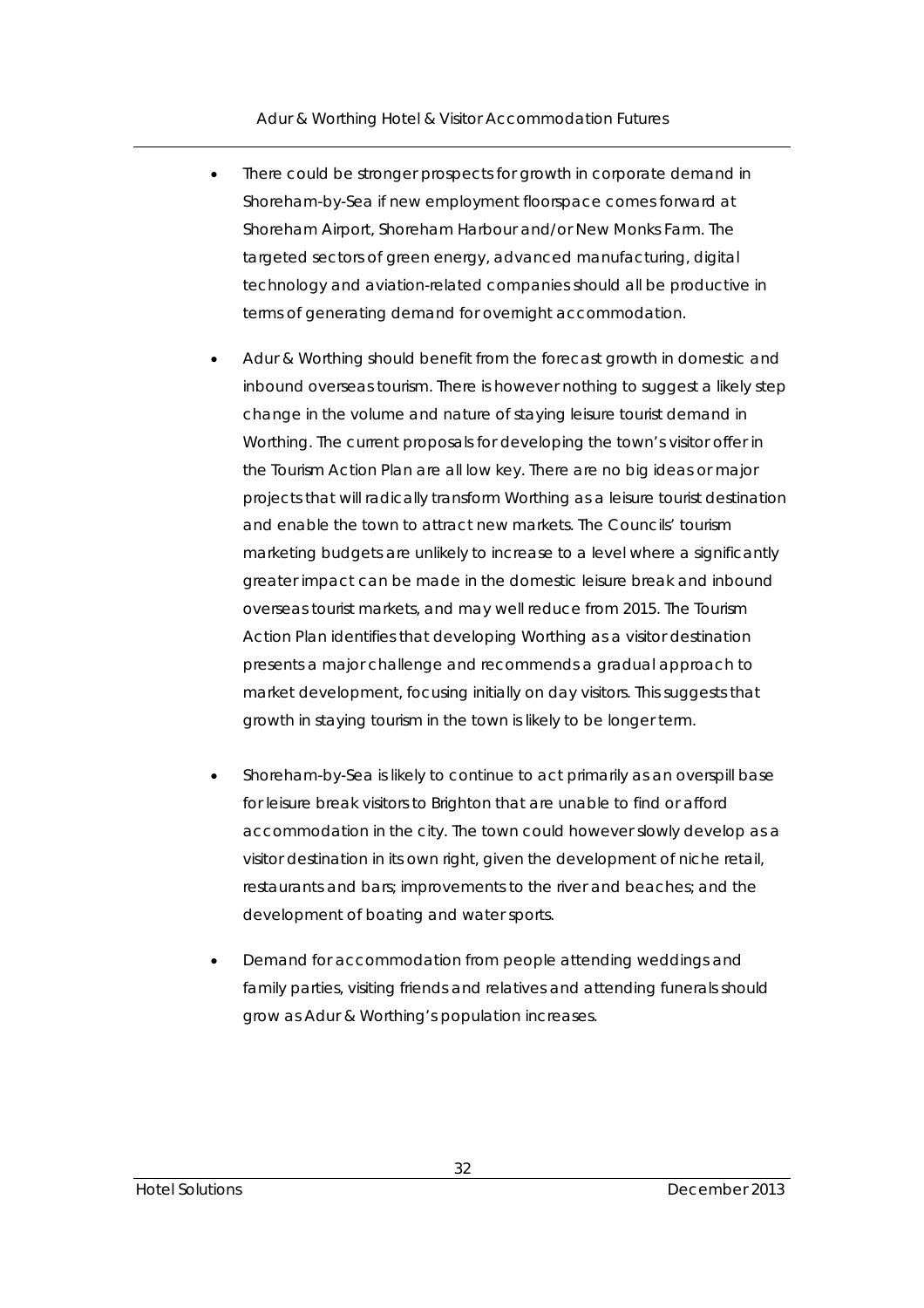# **3. HOTELS**

## **3.1. Current Hotel Supply**

3.1.1 Worthing currently has 3 independent 3 star hotels, a Travelodge budget hotel and four small, independent, guest accommodation graded or ungraded hotels. This supply is predominantly on, or just off Worthing seafront. There is one small hotel in Goring.

| Standard            | <b>Hotels</b> | Rooms | $%$ of<br><b>Rooms</b> |
|---------------------|---------------|-------|------------------------|
| 3 star              |               | 174   | 50.6                   |
| <b>Budget</b>       |               | 90    | 26.1                   |
| Ungraded/ GA graded |               | 80    | 23.3                   |
| <b>Total Hotels</b> |               | 344   | 100.0                  |

### **CURRENT HOTEL SUPPLY – WORTHING - DECEMBER 2013**

### **WORTHING – CURRENT HOTEL SUPPLY – DECEMBER 2013**

| <b>Hotel</b>       | Grade         | <b>Rooms</b> |  |
|--------------------|---------------|--------------|--|
| Worthing           |               |              |  |
| Ardington          | 3 star        | 46           |  |
| Chatsworth         | 3 star        | 98           |  |
| Kingsway           | 3 star        | 30           |  |
| Travelodge         | <b>Budget</b> | 90           |  |
| The Burlington     | 4 star GA     | 26           |  |
| Windsor            | n/a           | 30           |  |
| Beechwood Hall     | n/a           | 8            |  |
| Goring             |               |              |  |
| The Highdown Hotel | n/a           | 16           |  |

- 3.1.2. There are no hotels currently in Adur.
- 3.1.3. The quality of Worthing's hotels appears to be variable. The Windsor, Ardington and Chatsworth are the highest rated hotels on Tripadvisor, predominantly receiving 'Excellent' or 'Very Good' ratings. The Windsor and Ardington have both been awarded Tripadvisor's Certificate of Excellence in 2013. The town's other hotels receive more mixed reviews, with some 'Excellent' and 'Very Good' reviews but also some 'Poor' and 'Terrible' reviews.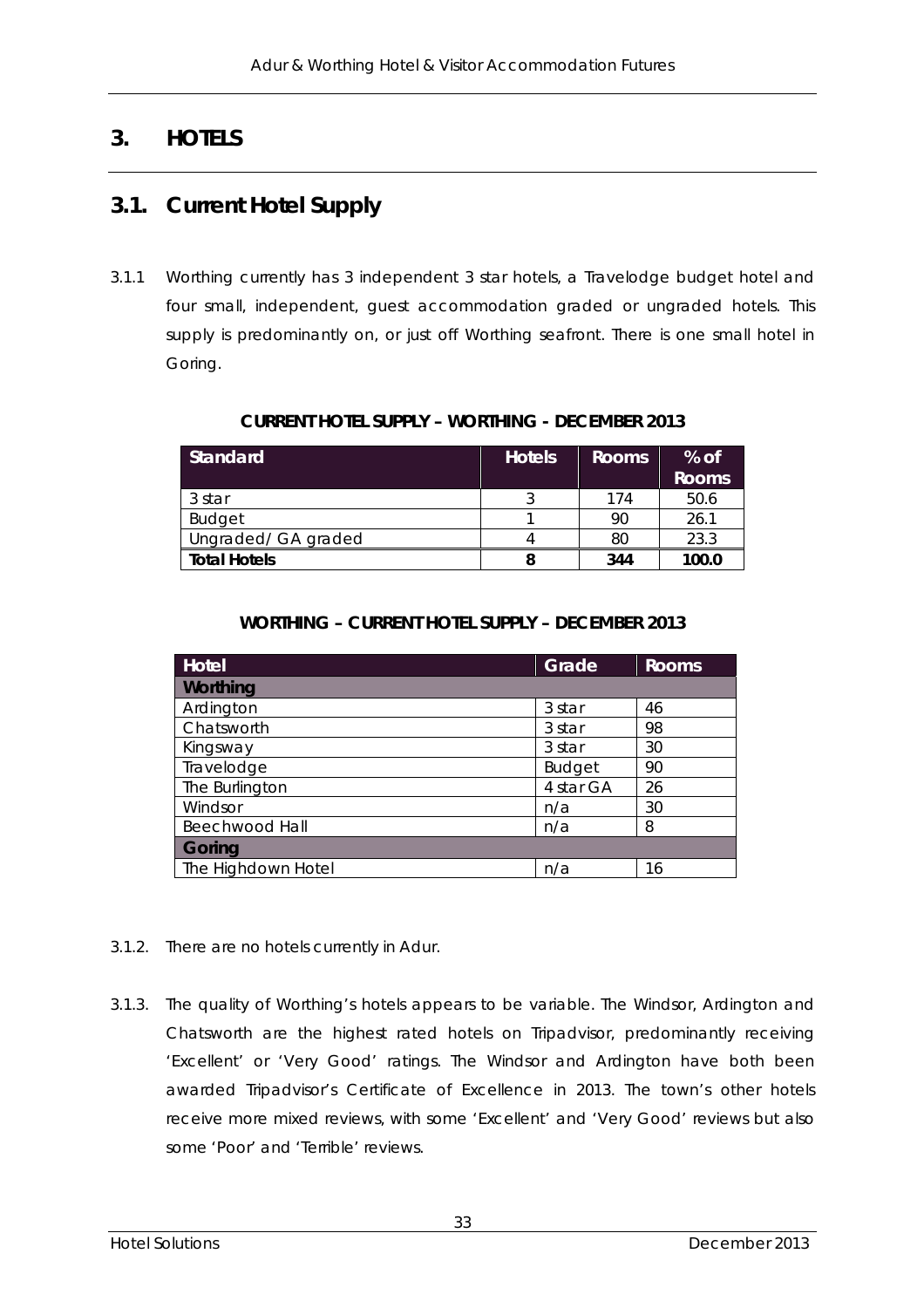# **3.2. Changes in Hotel Supply**

- 3.2.1. Our research has identified the following changes to Worthing's hotel supply since 2008:
	- The former Berkeley Hotel on Worthing seafront re-opened as a Travelodge budget hotel in November 2008 with 90 bedrooms.
	- The Beach Hotel on Worthing seafront closed in 2010 for redevelopment as a new 76-bedroom hotel alongside residential apartments.
	- The Cavendish Hotel on Worthing seafront closed in 2013, resulting in a loss of 17 bedrooms. The hotel had become very run down. It is currently boarded up.
- 3.2.2. These hotel openings and closures have resulted in the following changes to Worthing's hotel supply.

| Year | <b>Hotels</b>   | Hotel<br><b>Bedrooms</b> |
|------|-----------------|--------------------------|
| 2008 |                 | 356                      |
| 2009 | 10 <sup>1</sup> | 446                      |
| 2010 |                 | 367                      |
| 2011 |                 | 367                      |
| 2012 |                 | 367                      |
| 2013 | Q               | 350                      |

### **WORTHING HOTEL SUPPLY – CHANGES 2008-2014**

Notes:

- 1. We have treated the Travelodge as a new hotel in 2009 as it only opened at the end of November 2008
- 3.2.3. In terms of investment in Worthing's hotels, the Chatsworth has embarked on a phased programme of bedroom refurbishment in 2013 to update its product. The hotel will remain as a 3 star hotel. The Burlington has also refurbished its bedrooms and an ongoing programme of bedroom and public area refurbishment has continued at the Kingsway. The owners of the Ardington Hotel are planning to refurbish the hotel's bedrooms to a contemporary 3 star standard.
- 3.2.4. In Adur, the Sussex Pad Hotel at Lancing closed in 2012, with the loss of 19 bedrooms. It has been sold to Lancing College.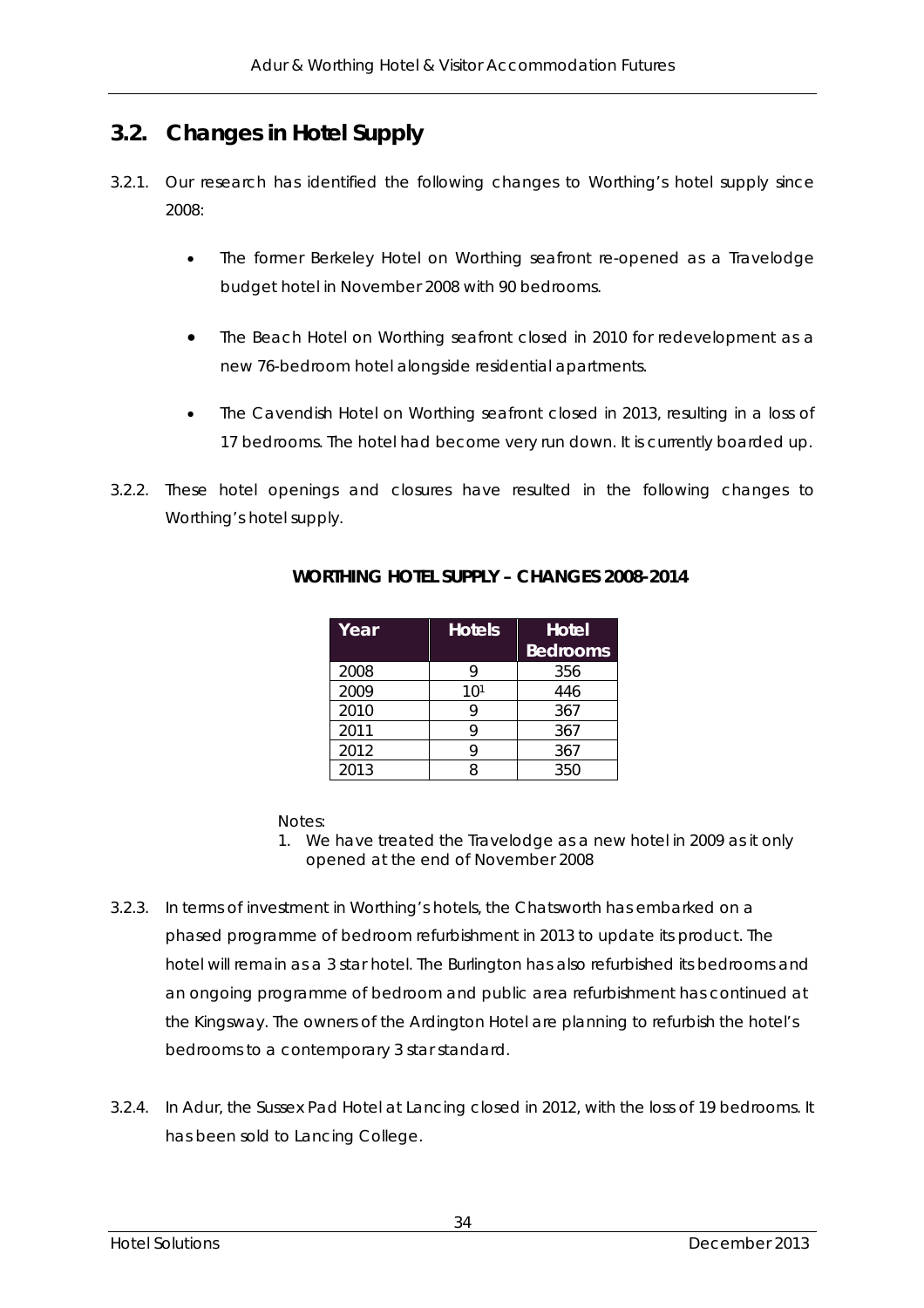# **3.3. Hotels Under Construction**

3.3.1. The new Beach Hotel on Worthing seafront is the only hotel that is currently under construction in Adur & Worthing. Planning permission was granted in 2010 for a mixeduse development comprising a 76 bedroom hotel, restaurant, and spa, 49 residential apartments and under-croft parking for 96 vehicles. The developer, Roffey Homes, is currently at an advanced stage of negotiations with a national hotel chain . A planning application was submitted in November 2013 to amend the specification for the hotel element of the scheme to meet the design and operational requirements of the hotel operator in terms of removing the basement health club and reconfiguring some of the bedrooms to give an 81-bedroom hotel.

# **3.4. Potential New Hotels**

3.4.1. There are a number of sites in both Adur and Worthing on which hotels have been mooted:

### **Adur**

- Ropetackle North, Shoreham-by-Sea the latest plans for this site, unveiled in July 2013, include a 70-bedroom hotel. The developers are understood to be in discussions with a number of hotel operators about this opportunity.
- Shoreham Harbour Western Harbour Arm the development brief for this area identifies a hotel as a potentially appropriate use as the location develops as a visitor destination, although does not identify a specific site. A hotel was previously proposed for the Parcelforce site here. The latest plans for the site, unveiled in February 2013, do not include a hotel however. A budget hotel could be a suitable use to include as part of Quora Developments' proposed Morrisons supermarket and mixed-use development of the Frosts Garage/ Minelco Chemicals site on Brighton Road. As far as we are aware this has not been considered by the developers, who are currently proposing residential units, mixed retail units and a new car showroom as the other components of the scheme alongside the supermarket.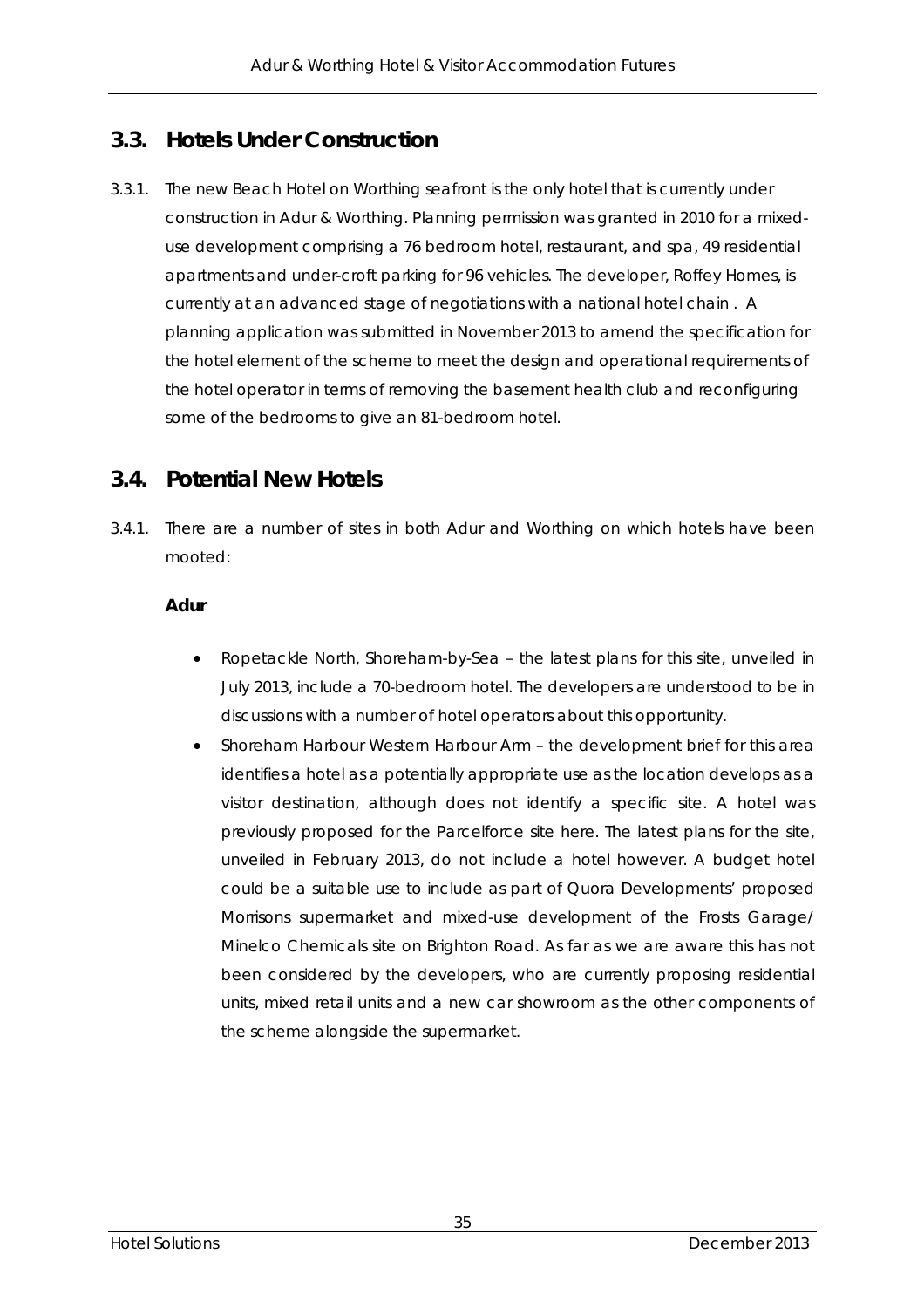- New Monks Farm a budget hotel has been suggested as a possible use to be included in the mixed-use development of this site, although it is thought that other uses are more likely than a hotel here.
- Shoreham Airport could be a suitable location for a hotel if flood risk issues can be resolved, although this is not a use that is currently being considered here.

### **Worthing**

- Teville Gate (Worthing Gateway) the proposals for this site include a 100 bedroom hotel. We understand that the developers, Hanson Capital Management, are currently re-working the scheme.
- Union Place a hotel use has been put forward as one of a number of suggestions for this site, owned by the Sussex Police Authority, but as yet no detailed scheme has been worked up. The Borough Council would prefer to see the site included in a comprehensive development of Worthing's retail core as envisaged in the Core Strategy.
- Hotels could be considered for some of the key seafront development sites/ Areas of Change (Grafton, Aquarena and Stagecoach). The development brief for the Aquarena site suggests potential for a hotel of around 75 bedrooms for the site.

# **3.5. Proposed Development of Existing Hotels**

3.5.1. The Burlington Hotel was granted planning permission in 2010 for the demolition of its night club and replacement with a new extension to facilitate disabled access and provide an additional 12 bedrooms, a gym and spa and additional restaurant. The permission has not been implemented to date.

## **3.6. Hotels for Sale**

3.6.1. The Kingsway Hotel is currently being marketed for sale through the national hotel property agent Christie & Co.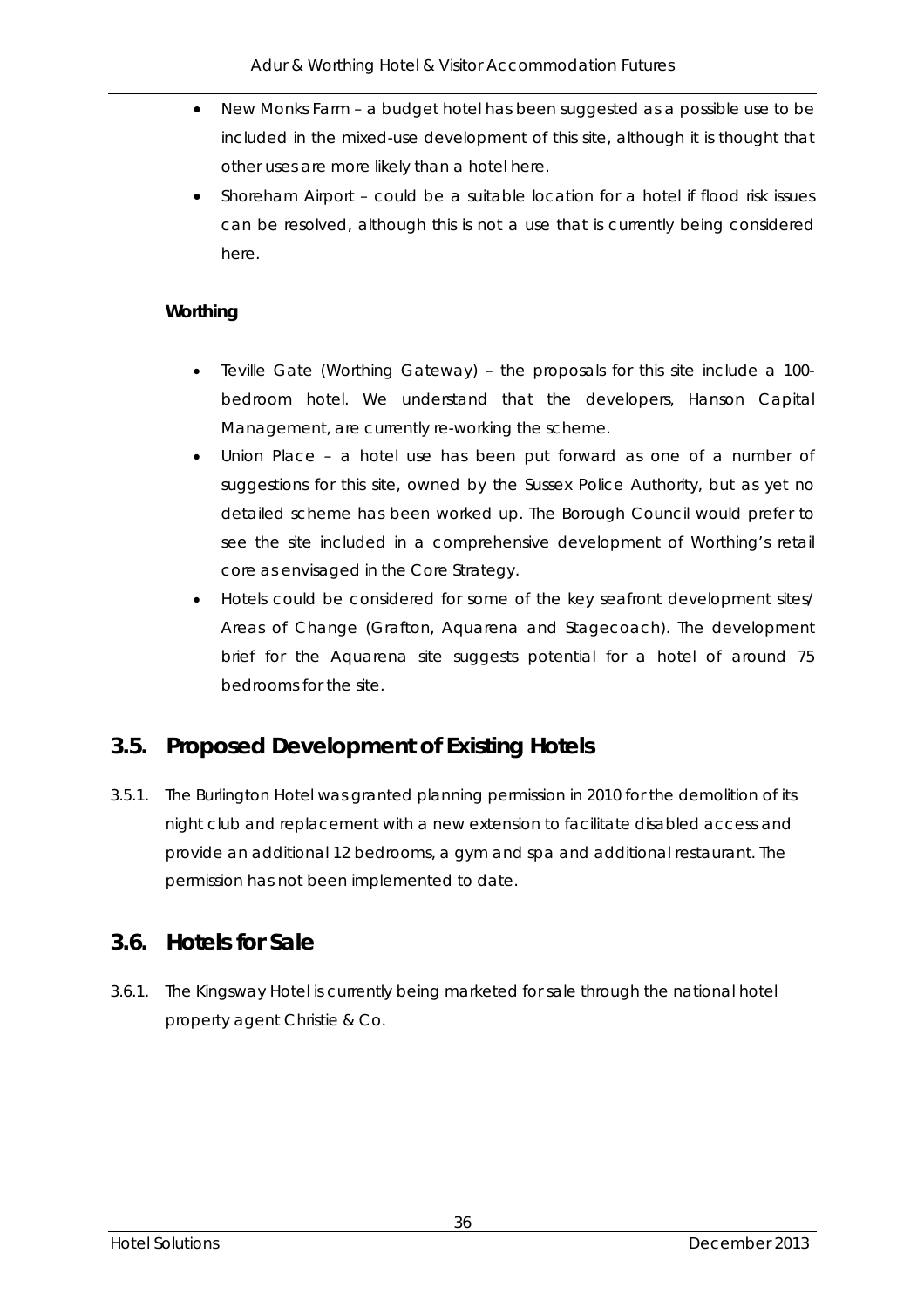# **3.7. Current Performance and Markets**

### **Occupancy, Achieved Room Rate1 and Revpar2**

- 3.7.1 On the basis of our research we estimate the average annual room occupancy for Worthing's hotels to be around 67% in 2012 and the average annual achieved room rate for the town's hotel sector to be approximately £57, giving a revpar figure of £38. This puts the performance of Worthing's hotel sector slightly behind the national averages for provincial UK hotels in 2012 of 70%, £59 and £413.
- 3.7.2. Worthing 3 star hotel occupancies were lower, at around 63% in 2012, but the average annual achieved room rate for the town's 3 star hotel sector was stronger at approximately £65, giving a revpar figure in line with the national average of £41. These figures represent a significant improvement on the 2007 occupancy and achieved room rate figures that we calculated for Worthing's 3 star hotels as part of the Coastal West Sussex Hotel & Visitor Accommodation Futures Study – 60% and £50.
- 3.7.3. With only one budget hotel in Worthing we are unable to report any figures for budget hotel performance in the town. Our research has however shown a strong market for budget hotel accommodation in Worthing, particularly at weekends.
- 3.7.4. In overall terms the performance of the Worthing hotel sector has remained broadly static over the last three years but trends in occupancy and achieved room rate performance have varied between the town's hotels:
	- One hotel reported a sharp drop in occupancy in 2011 and 2012 as a result of a downturn in government business, but no change in achieved room rates.
	- Two hotels have achieved an improvement in occupancies by driving more business through the online travel agents, such as booking.com and LateRooms, and daily deals sites, such as Groupon and Secret Escapes. Their achieved room rates have dropped however as they have to keep room rates very competitive through these channels and have to pay fairly significant commission charges on the bookings they receive.

l

<sup>&</sup>lt;sup>1</sup> The net amount of rooms revenue that a hotel achieve per room sold

<sup>&</sup>lt;sup>2</sup> The net amount of rooms revenue that a hotel achieves per available room

<sup>3</sup> Source: STR Global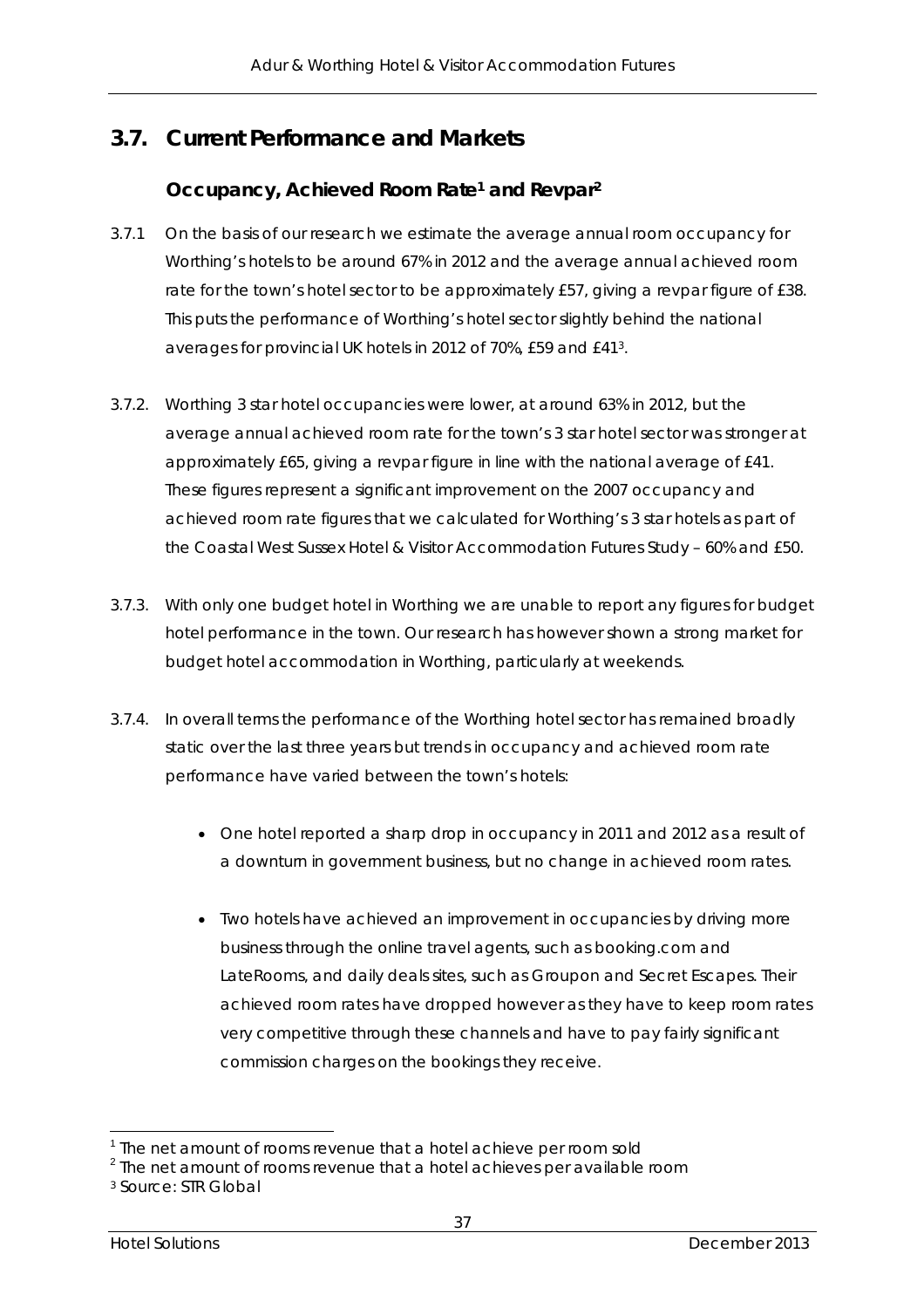- One hotel reported a steady improvement in occupancies in 2011 and 2012, following a drop in 2009 and 2010, but a drop in achieved room rates, resulting in static revpar performance.
- One hotel reported a steady growth in occupancy levels over the last 3 years.
- One hotel reported no significant change in occupancy or achieved room rate performance over the last 3 years.
- 3.7.5. The opening of the Travelodge at the end of 2008 does not appear to have had a lasting effect on 3 star hotel occupancies but has made the leisure market in the town more price competitive. Two hotels reported an upturn in business since 2010 as a result of the closure of The Beach Hotel.

### **Patterns of Demand**

- 3.7.6. The Worthing hotel market remains highly seasonal. Occupancies are strongest between April and October. Winter occupancies can be very low for some hotels, particularly at weekends.
- 3.7.7. Midweek occupancies are generally stronger than weekend occupancies for the town's 3 star hotels. They typically run at around 65-70% but can climb to 80-90% in the peak summer months. Weekday occupancies can be down to under 50% in the winter however.
- 3.7.8. In terms of the weekend nights, Saturdays are the strongest, with some 3 star hotels frequently filling on this night during the summer if the weather is good. Friday nights are not generally as strong and Sunday occupancies can be very low, down to 50% in the summer and as low as 25-30% in the winter for the town's 3 star hotels.
- 3.7.9. Demand for budget hotel accommodation is strong both during the week and at weekends.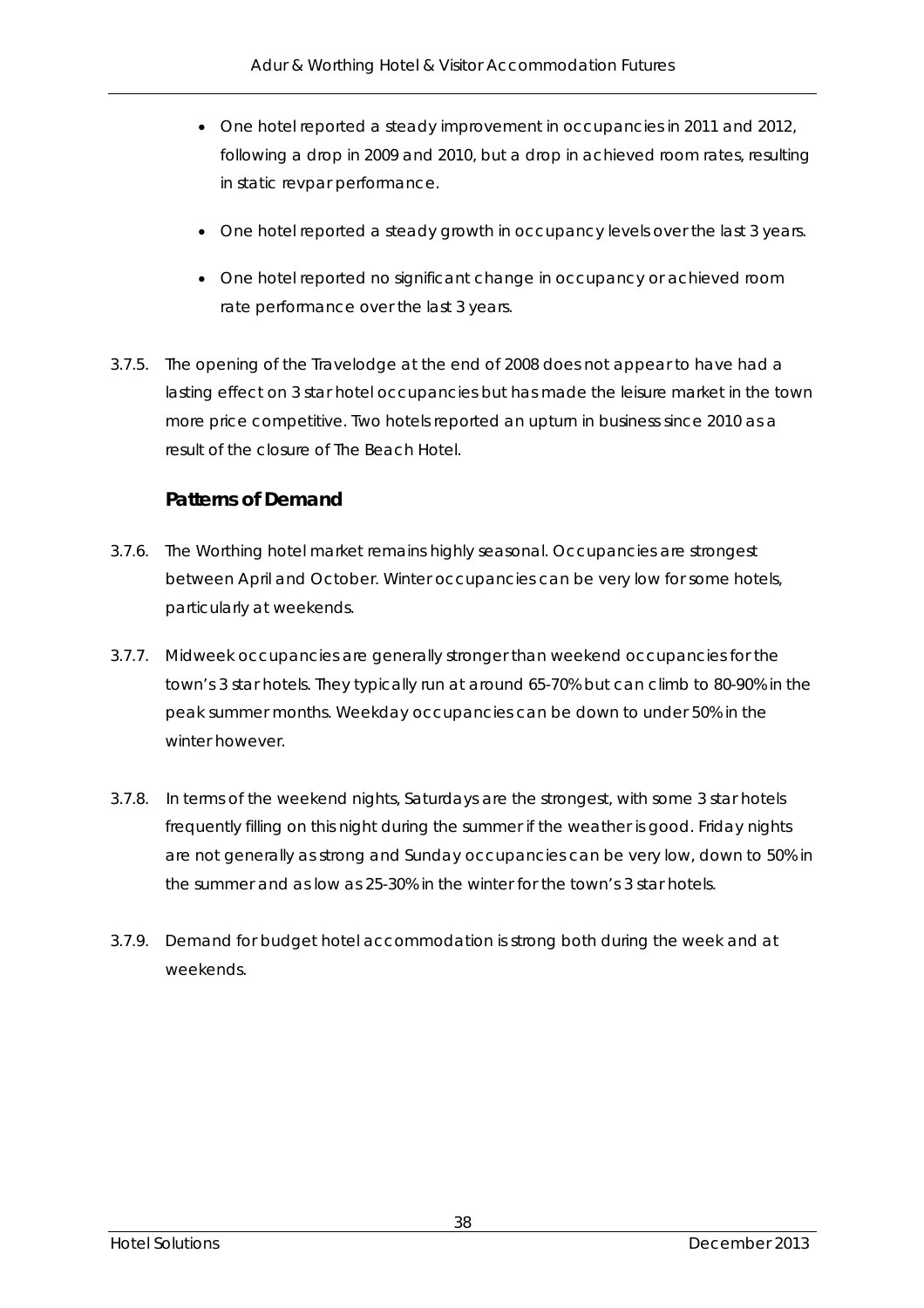### **Midweek Markets**

#### **Worthing**

- 3.7.10. The core midweek markets for Worthing's hotels are corporate and government business from companies, government departments and public sector agencies based in Worthing. The town's hotels also attract some corporate business from companies based at Lancing and Shoreham-by-Sea. Corporate and government business accounts for up to 75% of midweek trade for most of the town's hotels.
- 3.7.11. Coach holidays are a key midweek market for one of the town's hotels during the summer months and a secondary midweek market during the winter.
- 3.7.12. Contractors working on construction and fitting out projects in the area are a secondary midweek market for four of the town's hotels.
- 3.7.13. Midweek leisure breaks are a secondary weekday market for two hotels, which drive this business primarily through online travel agents and daily deals sites at discounted rates. Midweek leisure breaks are a minor source of weekday business for the town's other hotels.
- 3.7.14. Other minor midweek markets are people visiting friends and relatives in the town, people attending funerals and those staying for midweek weddings and other functions. Worthing hotels also attract business from major conferences in Brighton but attract very little residential conference business.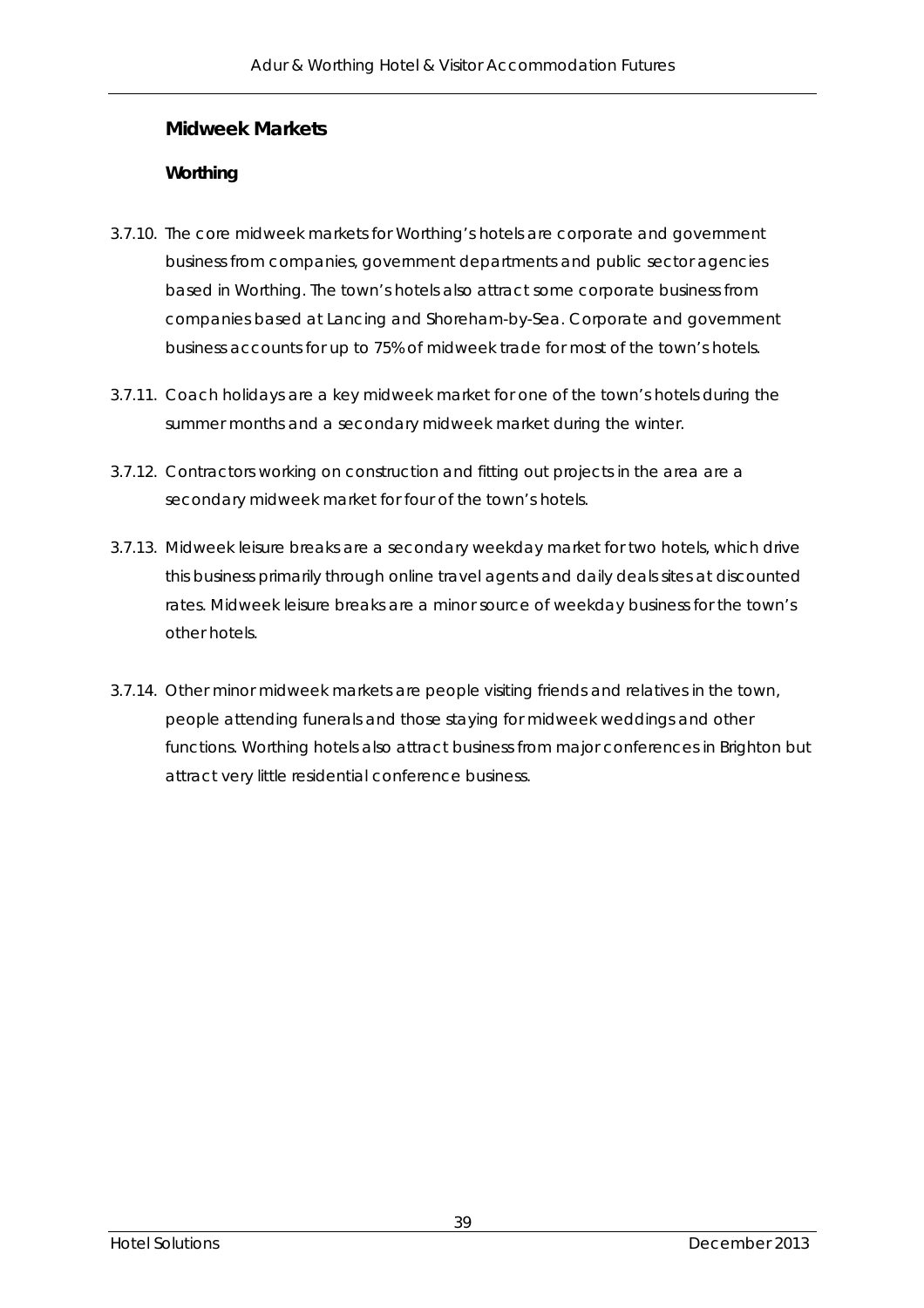### **Shoreham-by-Sea**

- 3.7.15. With no hotels in Shoreham-by-Sea it is more difficult to assess if there is any latent demand for hotel accommodation here. We thus spoke to a number of key organisations and companies in Shoreham to try to gain some insight into their demand for hotel accommodation and whether they might use a new hotel in Shoreham. These interviews provided the following insight:
	- One international company based in Shoreham has a requirement for 2,000- 3,000 roomnights per year, mostly for staff but also for visiting customers from all over the world. Internationally branded hotels in Brighton are usually preferred for customers. Hotels in Bramber are used for staff. The company indicated that it would use a budget hotel in Shoreham to accommodate staff and might use a boutique hotel here for some customers, although Brighton hotels are likely to continue to be the first choice option for them.
	- A flight training company at Shoreham Airport indicated that it consistently has 40-60 students at any one time that require accommodation in the local area for anything from a few days to up to 15 months. Local hotels, B&Bs, host families and apartments are currently used. The company has recently secured a government contract that will mean that it will require an additional 30-60 rooms for 15 months every year. It indicated that a Premier Inn or Travelodge in Shoreham would be ideal to meet its requirements.
	- Shoreham Airport advised that it has been approached by an aviation engineering school that would bring hundreds of students to the area that would require a range of different standards and types of accommodation. The Airport is hoping to launch a new scheduled flight to Paris in 2014, which will generate demand for accommodation for pilots and possibly also passengers. There are also charter flights from the airport that generate some demand for accommodation for pilots.
	- There are other companies based in Shoreham and Lancing that may have requirements for hotel accommodation.
	- Shoreham Port advised that port businesses do not generate much demand for hotel accommodation. Any business visitors or contractors that do require accommodation are also more likely to use hotels in Brighton.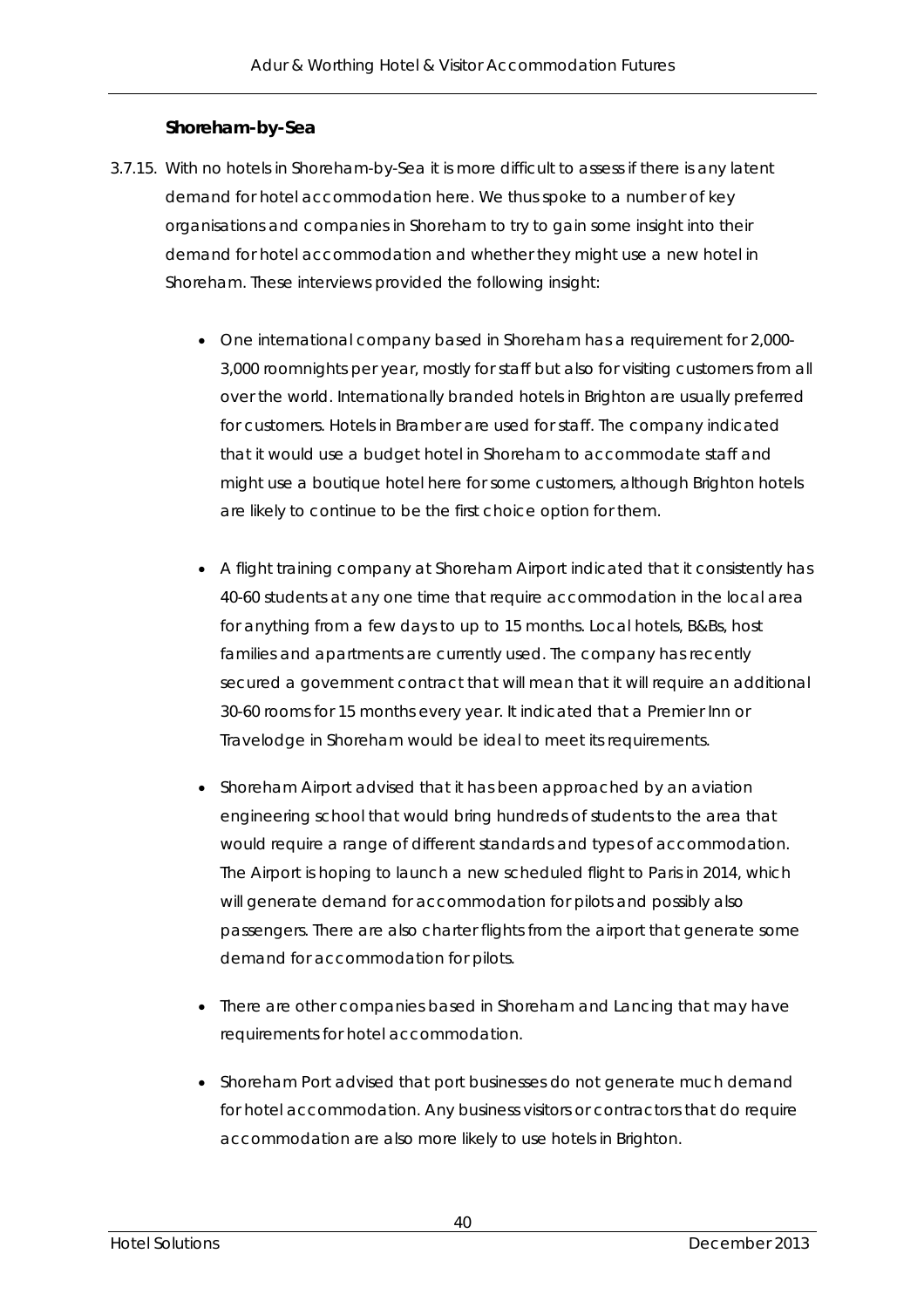### **Weekend Markets**

- 3.7.16. Worthing hotels attract a mix of weekend markets:
	- People attending weddings and other family occasions are the key weekend market for three of the town's hotels.
	- People visiting friends and relatives in the town are a key weekend market for most of Worthing's hotels.
	- One hotel has developed a strong business in terms of bridge weekends.
	- One hotel attracts weekend business from bowls groups.
	- The Men's & Mixed England National Bowls Championships have always generated good demand for hotel accommodation in Worthing during August. The tournament will move to Leamington Spa from 2014 however. The World Blind Bowls Championships took place in Worthing in July 2013. This is just a one-off in 2013 as the tournament rotates around the world. The Worthing Unified Open Bowls Tournament at the beginning of September generates business for some of Worthing's hotels.
	- The Penguin Mixed Hockey Festival at the beginning of May generates business for one of Worthing's hotels.
	- The Goodwood Festival of Speed and Revival events generate significant demand for hotel accommodation in Worthing.
	- One hotel reported attracting some demand from the Worthing Birdman event.
	- Three hotels attract weekend break business through online travel agents. The town's other hotels are not using these channels however, due to the high commission rates that they charge.
	- Worthing hotels attract some overspill weekend business from Brighton, either when the city's hotels are full or because Worthing hotels are more affordable. Key events in Brighton that generate weekend demand for hotel accommodation in Worthing are Brighton Pride and the Brighton Marathon.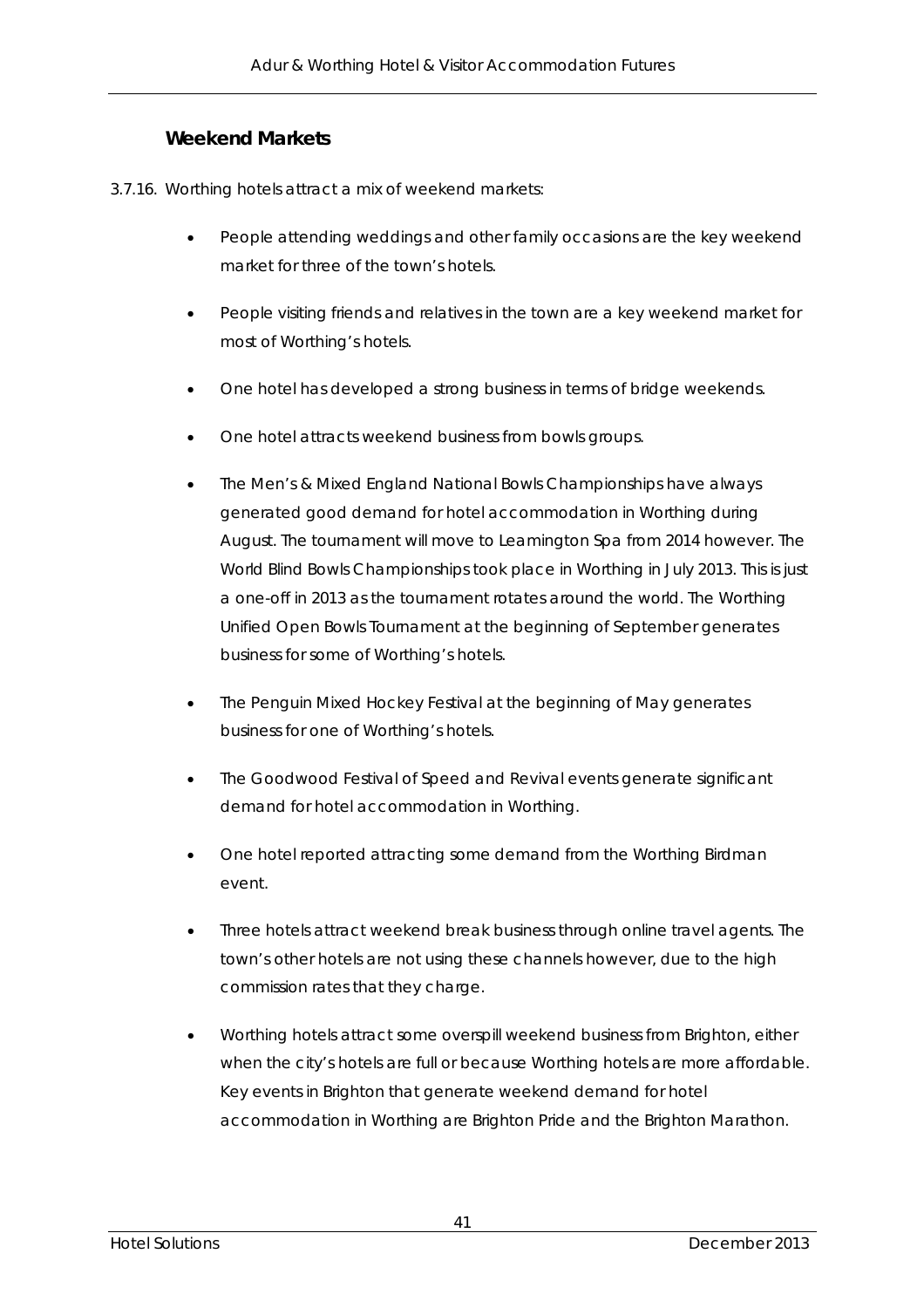- Most of the town's hotel managers and owners feel that their hotels attract very few weekend break stays from guests that are specifically attracted by what Worthing has to offer for a weekend away. A few hotels still attract some regular leisure guests for weekend stays. The general view however is that the town does not have a sufficiently strong leisure tourism offer to compete effectively as a weekend break destination.
- One hotel takes some weekend coach holiday groups and attracts occasional weekend stop overs from German and Dutch group tours.
- Worthing hotels attract some corporate business at weekends, either from longer staying business visitors or corporate arrivals on a Sunday night.

### **Market Trends**

- 3.7.17. Our discussions with hotel owners and managers identified the following trends in Worthing's key hotel markets:
	- Corporate demand reduced sharply in 2009 as a result of the economic downturn and reductions in business travel. The town's hotels also lost significant business as a result of the closure of Aviva's Broadwater offices. Most hotels reported a gradual recovery in corporate demand in 2011 and 2012. Corporate rates seem to have held up well in the last two years.
	- Government-related business has reduced in the last 2 years as a result of the public sector cutbacks. One hotel reported a significant loss of business from the relocation of Crown Agents' management training centre in Worthing to its headquarters in Surrey in 2010.
	- No hotel reported any change in contractor demand.
	- One hotel reported a drop in residential conference business since 2009. This had only ever been a relatively small market for the hotel however.
	- One hotel has grown midweek and weekend leisure break business by promoting discounted room rates through online travel agents and daily deals sites. Another hotel also uses online travel agents to attract weekend leisure break business.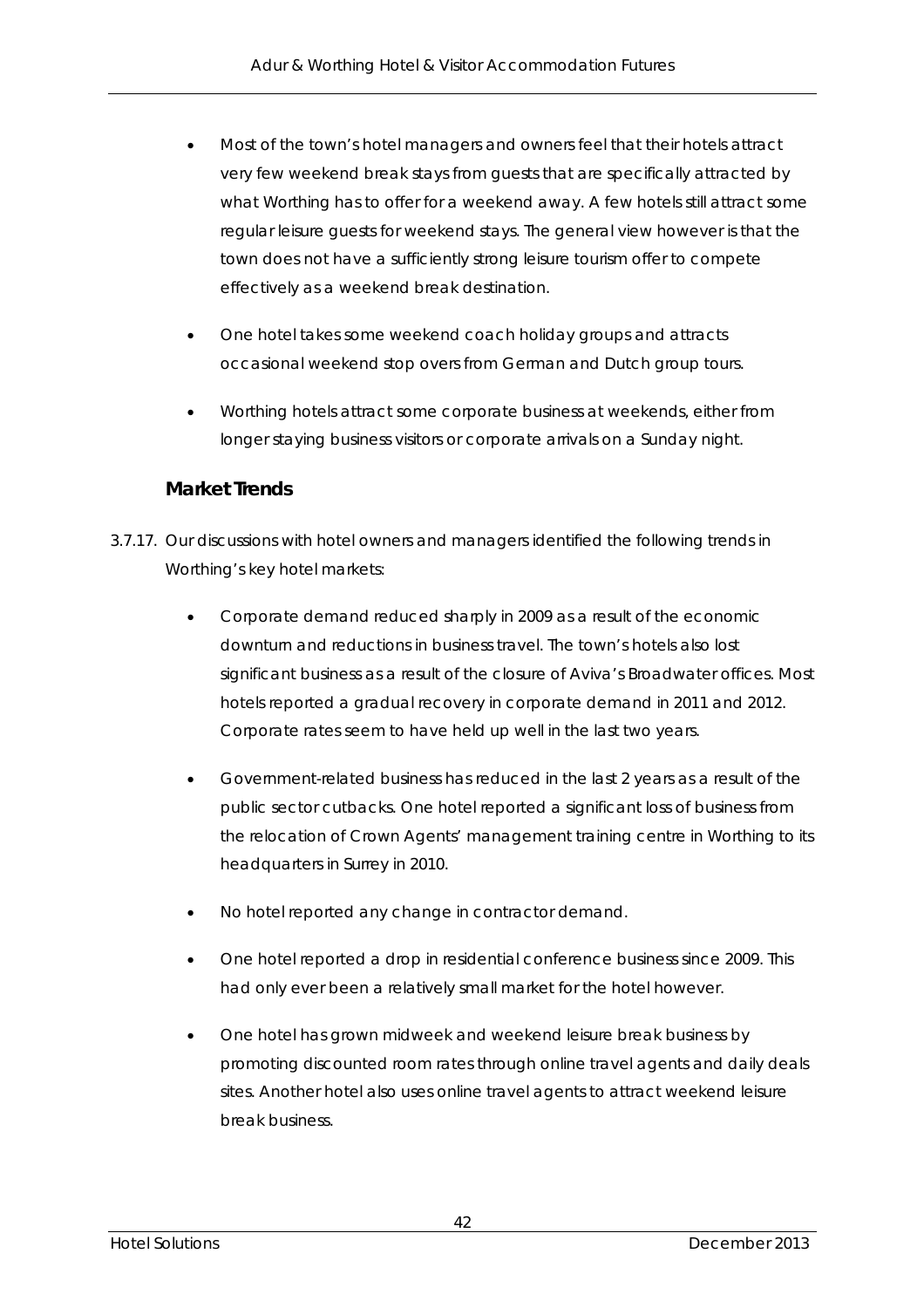- One hotel reported a reduction in overspill leisure demand from Brighton. This may be due to the new hotels that have opened here in recent years.
- Two hotels reported a downturn in midweek leisure stays by pensioners, who have been affected by lower returns on their investments, leaving them with less disposable spending power for leisure breaks and holidays.
- One hotel reported a reduction in guest numbers for coach holiday bookings and an increase in last minute cancellations because coach holiday operators have been unable to sell enough places on holidays.
- One hotel reported a downturn in demand from bowls groups.
- Two hotels reported a drop in weddings business and a more price competitive weddings market.

### **Denied Business1**

- 3.7.18. Worthing hotel owners/managers reported mixed experiences in terms of denying business:
	- One hotel reported consistently turning business away on Saturday nights and at least two weekday nights per week between May and September, at times up to as many as 30 rooms.
	- One hotel regularly turns business away on Saturday nights for most of the year but infrequently denies midweek business.
	- One hotel reported occasionally denying business during the week but rarely at weekends.
	- One hotel rarely denies business either during the week or at weekends.
	- One hotel sometimes turns business away on Saturday nights if it has a function on but rarely denies business in the week.
	- One hotel very occasionally denies business, typically on no more than one or two nights per month.

l <sup>1</sup> Business that hotels turn away because they are fully booked.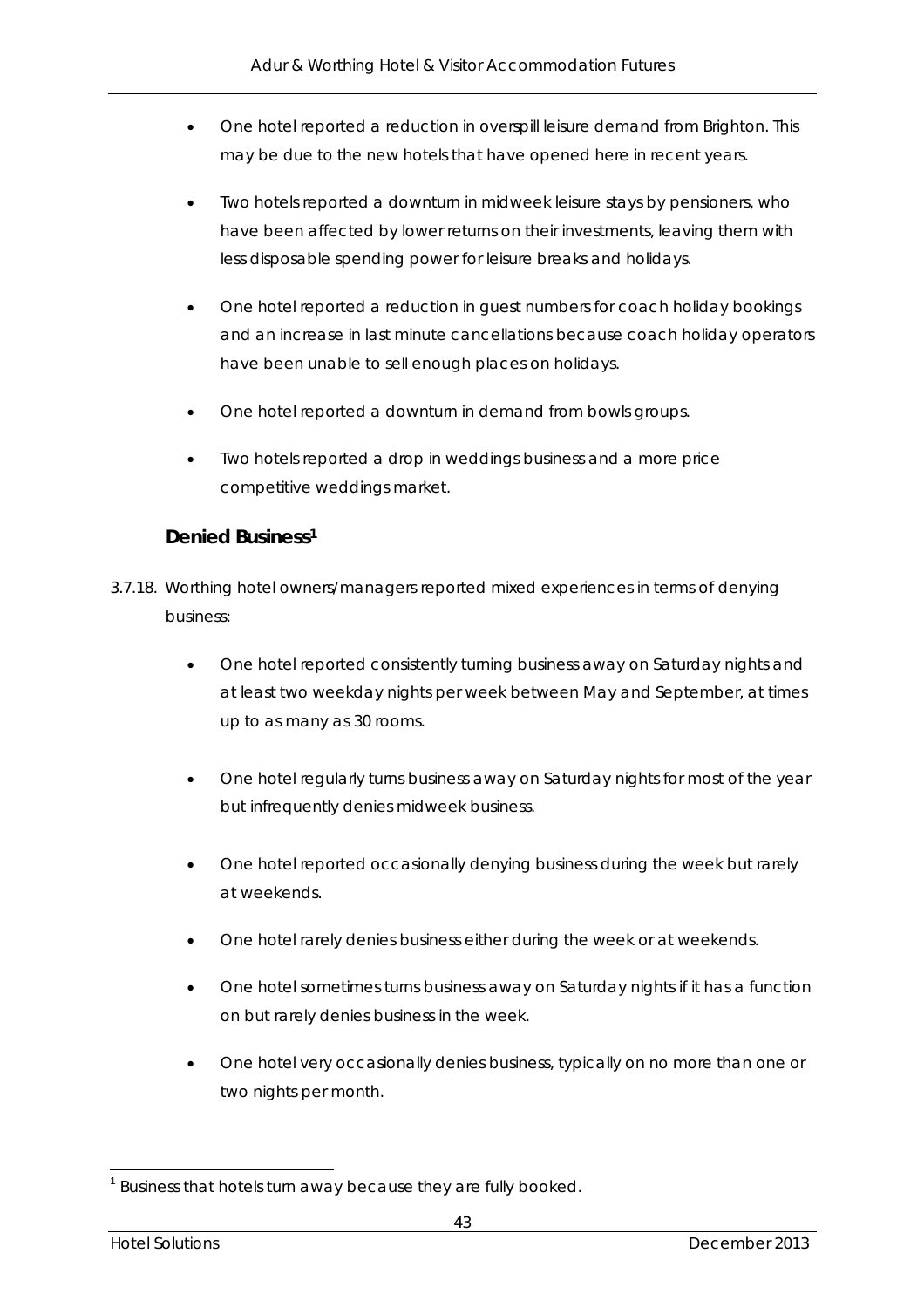### **Views on Future Prospects**

- 3.7.19. The owners and managers of the town's 3 star hotels are generally fairly pessimistic about the future prospects for their hotels. One hotel believes that it can attract more business through online travel agents and daily deals sites but this will be at the expense of its achieved room rates. Two hotels do not expect to see any noticeable change in occupancy or achieved room rates in the next two years and two hotels expect to see a downturn in both performance indicators.
- 3.7.20. There are some signs of further recovery in corporate demand in 2013 but limited scope for hotels to increase corporate rates as local companies are unwilling to pay higher rates for the town's hotels. With further public sector cutbacks to come there seems to be little prospect of recovery in government-related business. The loss of the Men's & Mixed England National Bowls Championships to Leamington Spa will result in a substantial loss of business for the town's hotels in August, although they may be able to replace much of this business as August is a peak month for leisure breaks and holidays. With no transformational investment in Worthing's leisure tourism offer on the horizon the town's hotels are unlikely to be able to attract increased leisure break business and leisure demand will remain highly seasonal.
- 3.7.21. In the longer term most 3 star hotel owners and managers expect the Worthing hotel market to become more competitive with the reopening of The Beach Hotel and the possible development of another budget hotel in the town. One hotel owner indicated that it would be very difficult to justify investment in his hotel under these circumstances as he would not see any return on his investment through improved performance. One hotel manager was more upbeat about new hotels opening in the town as he felt that they would generate new business and help to put Worthing on the map.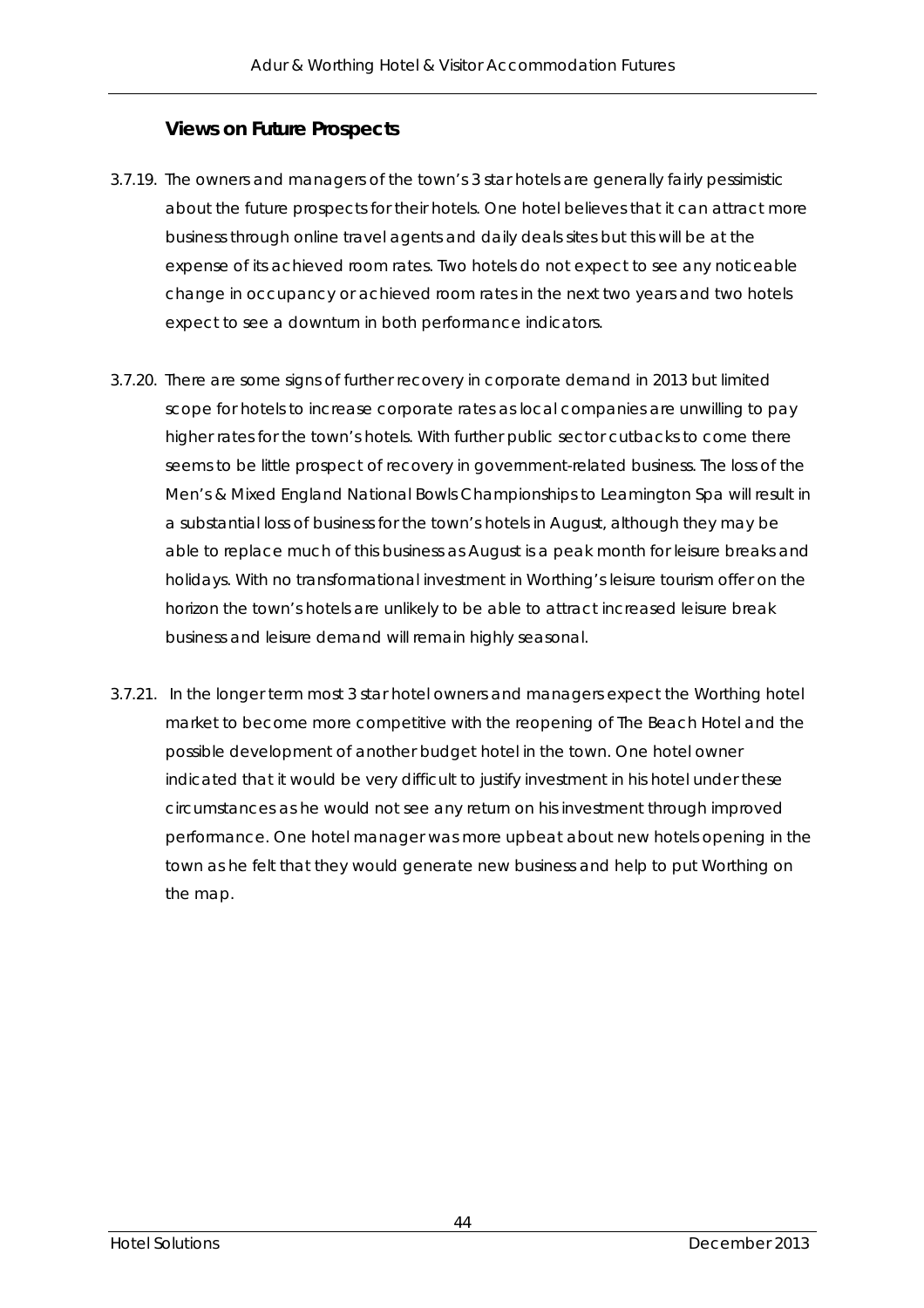# **3.8 Trends in UK Seaside Resort Hotel Development**

- 3.8.1 The two key trends in hotel development in UK seaside resorts that were identified in the Coastal West Sussex Hotel & Visitor Accommodation Futures have continued, albeit at a slower pace during the recession:
	- **Budget hotels** have continued to open in UK resorts. Premier Inn has opened new hotels in 2013 in Weymouth, Barry Island and Aberystwyth and has plans for a new hotel in Eastbourne. Travelodge has opened new hotels in the last three years in Ramsgate, Paignton, Lytham St Annes and Southport. The French hotel company Accor has opened an Ibis budget hotel in Brighton in 2013.
	- **Boutique hotels** have also continued to open in UK resorts, primarily in terms of small, independent boutique hotels e.g. G! Boutique Hotel, Number 4 and The Clarence in Southsea, Sands Hotel in Margate and Hastings House in St Leonards-on-Sea. IHG (InterContinental Hotels Group) will open a hotel in Brighton in 2014 under its Hotel Indigo boutique brand.

# **3.9. Hotel Developer Interest in Adur & Worthing**

- 3.9.1. Whilst Worthing, with a population of almost 105,000, is of a sufficiently large scale as a town to meet the requirements of many hotel developers and operators (100,000+), it suffers as a hotel investment location from a number of drawbacks:
	- Limited awareness of the town and the hotel market here;
	- Perceptions of a limited corporate base to drive weekday hotel demand at strong rates;
	- An image of a fading, traditional resort that attracts an older leisure market with a seasonal pattern of demand.
- 3.9.2 Shoreham, with a population of around 20,000, is too small to attract interest from national operators, other than some of the budget and pub chains, whose widespread representation enables them to consider tertiary locations that can be supported by their networks of hotels and wider brand awareness.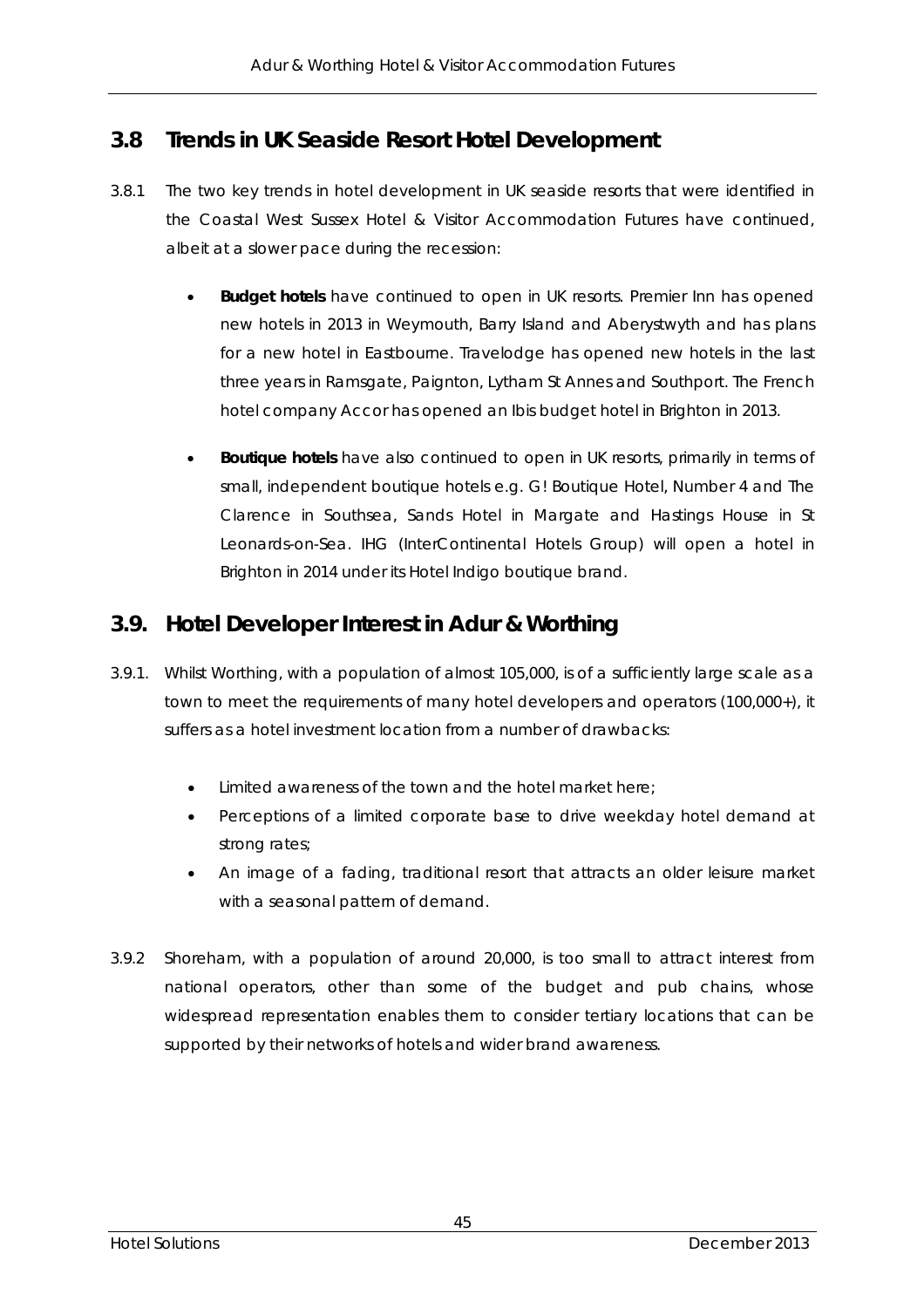- 3.9.3 In terms of budget hotel interest:
	- Premier Inn still has a requirement for a site for an 80-bedroom hotel in Worthing. They indicated that they would consider being part of one of the major regeneration schemes in the town if progressed, including possible consideration of the new Beach Hotel. While the opening of a Premier Inn in Worthing is likely to result in a more competitive serviced accommodation market in the town and could challenge some existing hotels and guest houses, the strength of the Premier Inn brand and customer base, the company's national marketing and the potential for referral business from nearby sister hotels all suggest that a Premier Inn would bring new business to Worthing.
	- Shoreham-by-Sea was at one time a target town for Premier Inn but is no longer on the company's list of target locations, so not a town that they will look at currently. The list is frequently reviewed however and Shoreham-by-Sea could come back on it at some point in the future. The company's previous requirement was for a site for a 60-bedroom hotel alongside a Whitbread pub/restaurant.
	- Travelodge is already represented in Worthing, having taken over an existing hotel here. Shoreham-by-Sea has previously been a target location for Travelodge. While it is not on their current list of target towns, they indicated that they might be prepared to consider suitable site opportunities here.
	- Accor indicated that they might consider Worthing as a location for an Ibis budget hotel, most probably in terms of a franchise arrangement with a developer/ operator.
- 3.9.4 Upper tier budget hotel operators normally require city and large town locations to meet their site requirements, as their minimum hotel size is probably 80 rooms, and ideal model 120-150 rooms. InterContinental Hotels said they would consider a Holiday Inn Express at Worthing, and Hilton would consider a Hampton by Hilton. This interest however was not well informed, and would likely need to be investor/franchisee led. Rezidor and Chardon Management indicated they had little hands-on knowledge of Worthing or Shoreham, and would need convincing of evidenced demand and potential.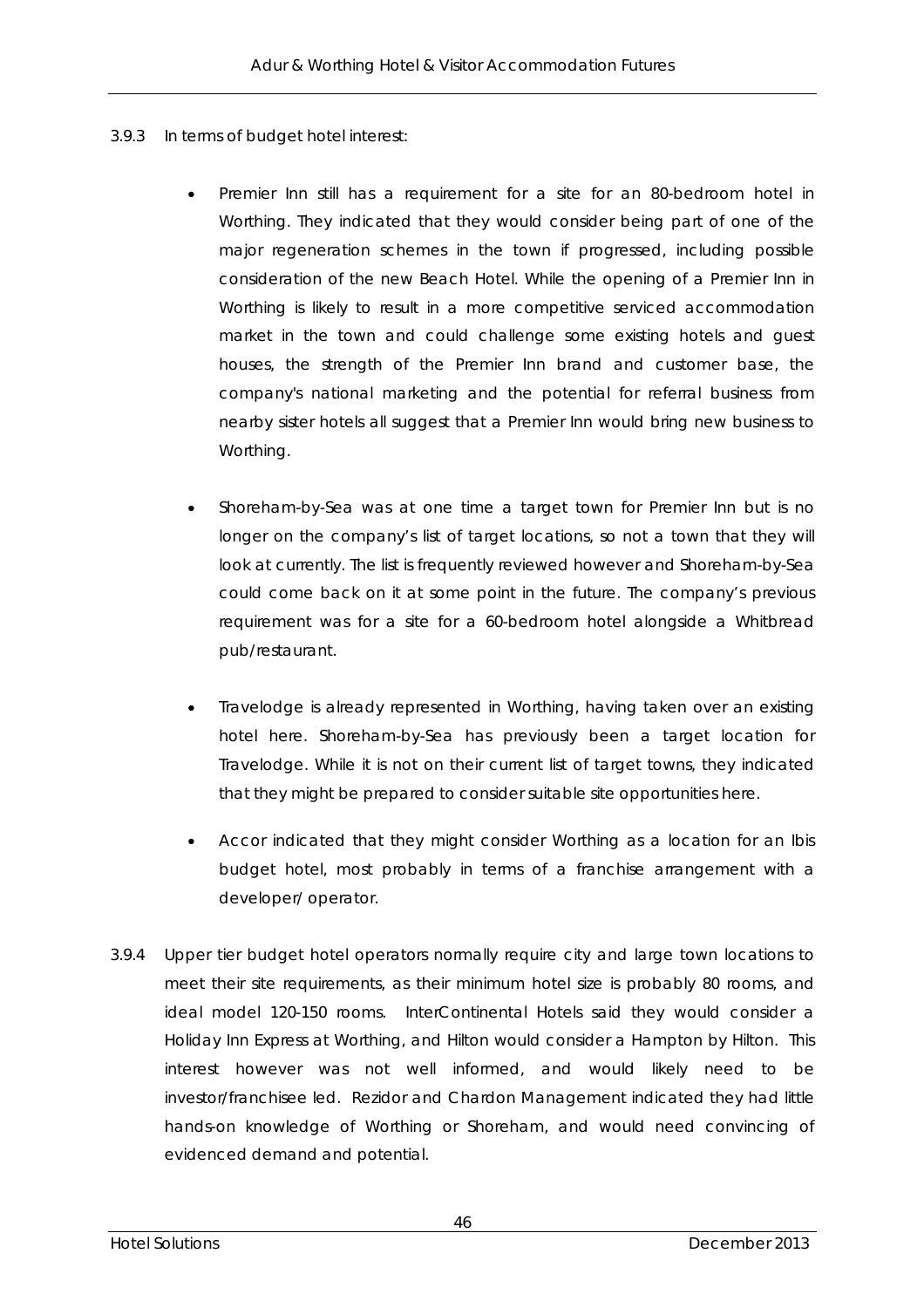- 3.9.5. Testing developer interest in boutique hotel development in a location such as Adur & Worthing is very difficult as the development of such hotels is largely opportunistic and is most likely to be taken forward by individual, most probably local hoteliers, restaurateurs, entrepreneurs and property developers. None of the national boutique hotel operators that we spoke to expressed interest in Worthing.
- 3.9.6 In general, hotel developers respond more fully to specific opportunities rather than trying to identify a generic interest in a location. However, it is clear that in presenting any site-specific opportunities, it will be important to back this up with a clear case for investment and evidence of unsatisfied demand to secure their interest and engagement.

# **3.10. Hotel Development Opportunities in Adur & Worthing**

### **Worthing**

- 3.10.1. The redeveloped Beach Hotel is due to reopen in 2015, at this stage as a 76-bedroom hotel with a restaurant and spa (as already consented) or an 81-bedroom hotel without the spa (if the current application is approved and negotiations with a national hotel chain are progressed).
- 3.10.2. Our research suggests that there is market potential for a second budget hotel in Worthing in addition to the Travelodge on the seafront. Premier Inn has a stated requirement for an 80-bedroom hotel in the town. They also indicated that they might consider being part of one of the major regeneration schemes if they could be confident of a scheme being progressed. This could include consideration of the new Beach Hotel.
- 3.10.3 Other budget hotel operators showed some uninformed interest in operating a hotel in Worthing on a franchise basis. In the current financial climate developers are likely to find it very difficult to fund a hotel project on this basis.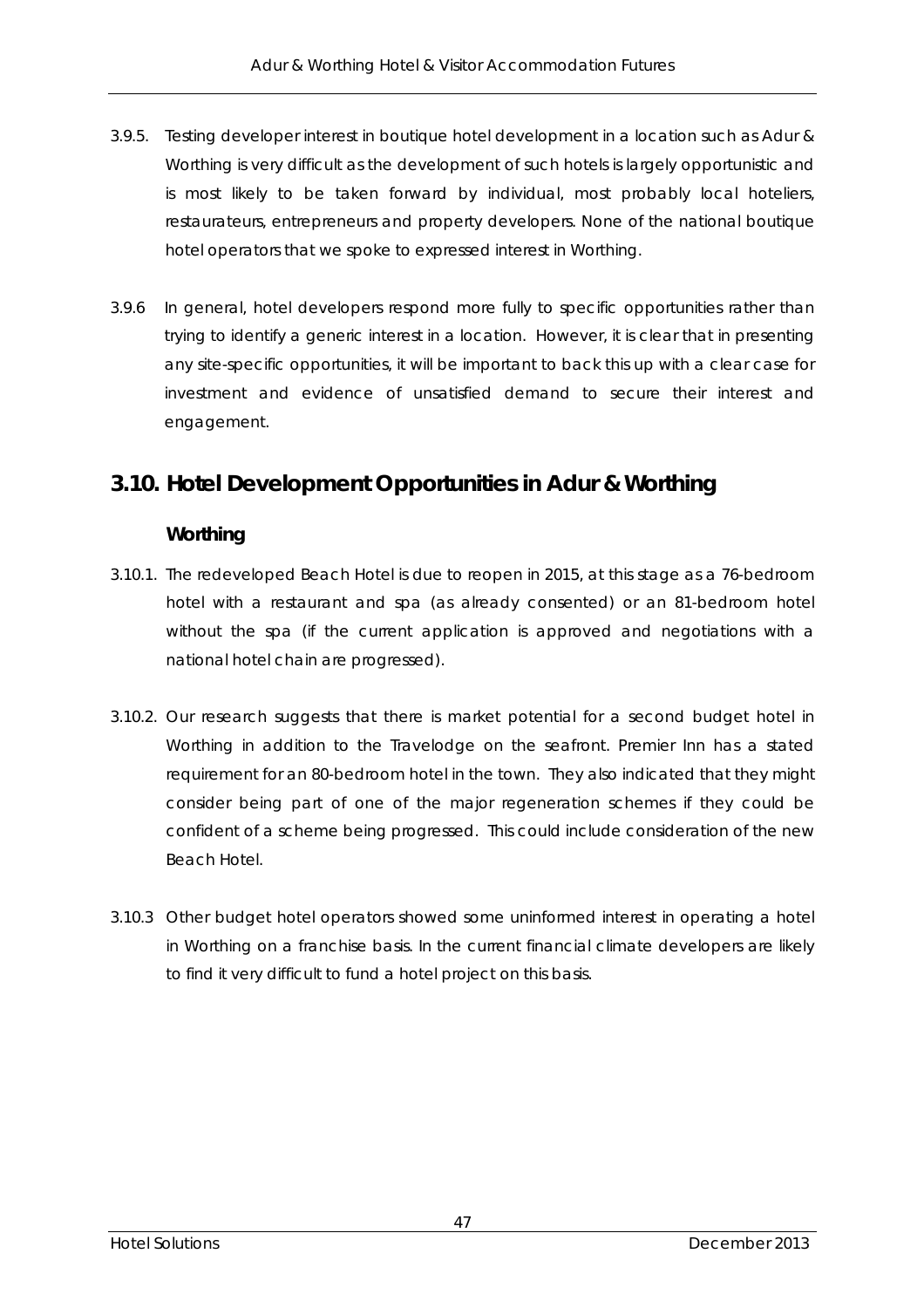- 3.10.4. The potential for further budget hotel development in Worthing is very much tied up with what happens with the new Beach Hotel. If this becomes a Premier Inn it is difficult to see another budget hotel being progressed in Worthing for the foreseeable future given that the interest from other budget hotel companies is only on a franchise basis. If however Roffey Homes goes forward with another hotel operator, Premier Inn could well still be interested in progressing a hotel on another site, most likely as part of one of the key regeneration schemes when progressed.
- 3.10.5. There may be scope for a small, upmarket boutique hotel in Worthing, possibly through the repositioning of an existing small hotel or large guest house. Such hotels have been successfully developed in other seaside resorts in the South East such as Hastings, Eastbourne, Folkestone and Margate. They can often create their own market because of their offer and are not as reliant on the destination for attracting leisure business. None of the town's existing hotels are looking to reposition as top end boutique hotels. Three of the hotel owners that we spoke to do not feel that there is sufficient high rated corporate business to support a boutique hotel in Worthing and suggested that Worthing's leisure tourism offer is not sufficiently attractive to appeal to the types of guest that might want to stay in a boutique hotel. These are valid points but we still feel that a small boutique hotel could find a market in Worthing given that such hotels are successfully operating in other similar seaside resorts in the South East.
- 3.10.6. There could be scope for the proposed extension of The Burlington. The proposed spa could help the hotel to boost its weekend occupancies by attracting spa break business. There may also be scope for some of the town's 3 star hotels to develop spa facilities to tap into this rapidly growing market.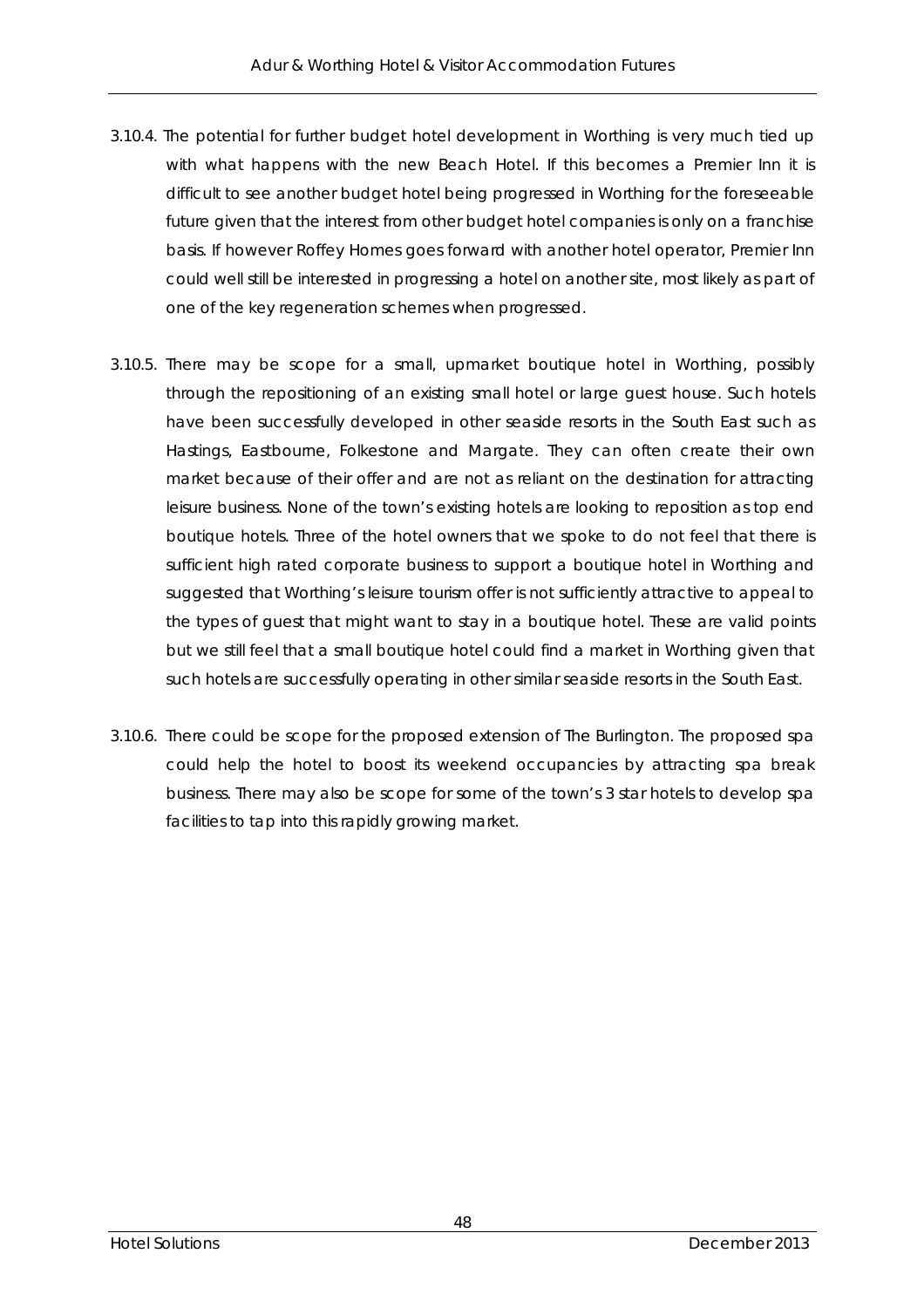- 3.10.7. These conclusions differ somewhat from the findings of the Coastal West Sussex Hotel & Visitor Accommodation Futures Study that Hotel Solutions completed in 2008, before the Credit Crunch and ensuing recession. It identified potential for a second budget hotel in Worthing in addition to the Travelodge, which had not yet been developed (which the 2013 study still shows potential for, with continuing interest from Premier Inn in being represented in the town); an upper-tier budget or 3 star hotel (which the 2013 study suggests will be difficult to secure for the foreseeable future); and a small boutique hotel, possibly with a spa (which we still feel there could be potential for). Corporate and government business has dropped back significantly since 2008, whereas growth in these markets was anticipated in the Coastal West Sussex study. The expected growth in contractor demand and the re-establishment of Worthing in the associations meetings market have also not materialised. With relatively slow growth now envisaged in Worthing's hotel markets it is difficult to see the town being able to support further hotels beyond a Premier Inn and a possible small boutique hotel. While we found some potential interest in Worthing from other national budget/ limited service hotel operators, this was only on a franchise basis, which we think developers will find difficult to fund in the current financial climate.
- 3.10.8. Beyond opportunities for new hotels, there is a need for investment in the town's existing hotels to modernise their offer to meet customer expectations and enable them to compete with the new hotels that open in the town. Most of the town's hotels are responding to this need through current and planned investment to maintain their current market positioning with a better quality and more contemporary product. One hotel owner does not feel that he can justify investment in the face of the new supply that will open in Worthing as he would not see any return on his investment in a market where he thinks it will be difficult to grow occupancy or achieved room rate.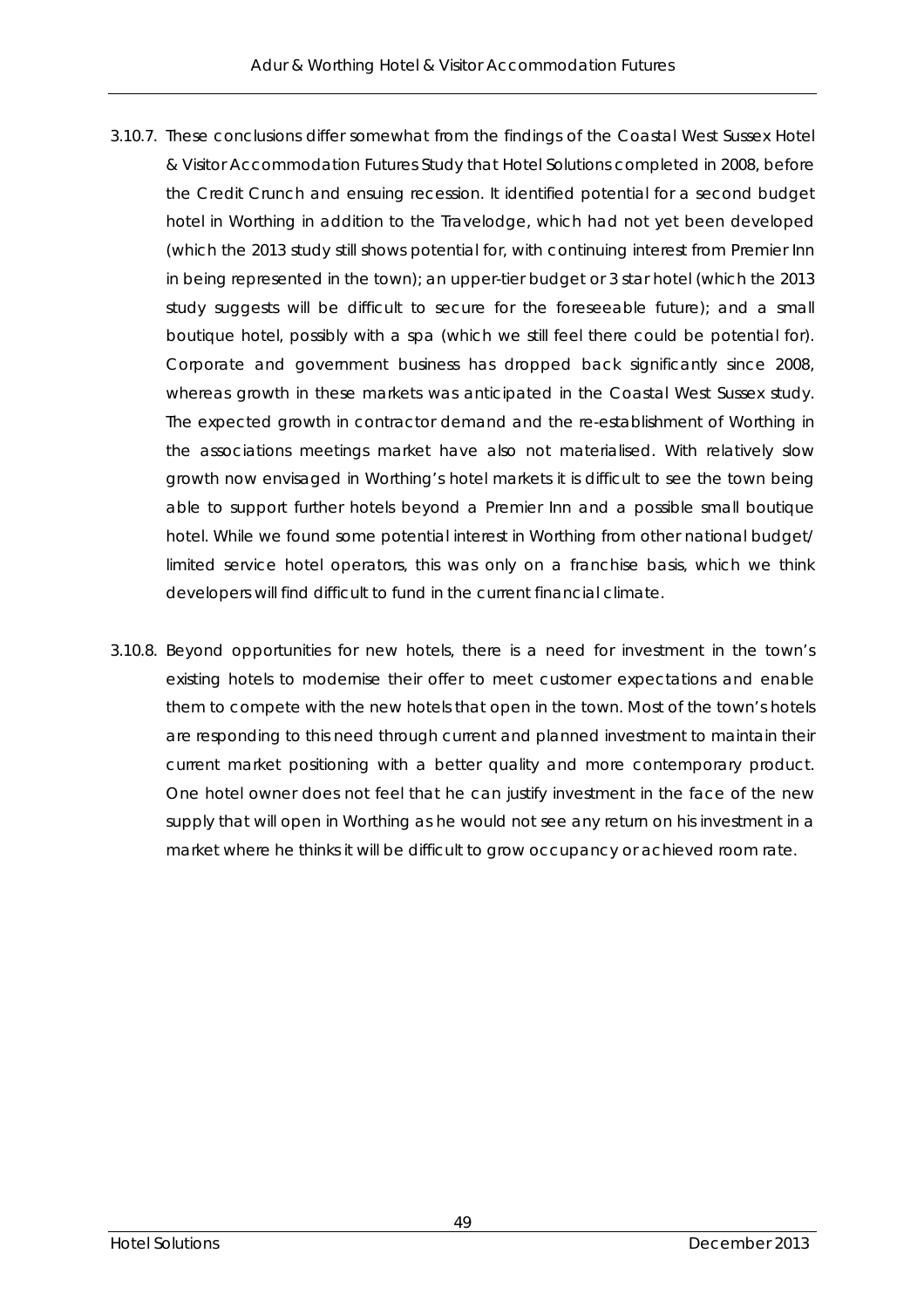3.10.9. In the rural parts of Worthing/ the South Downs National Park there could be market potential for the Worthing or Hill Barn Golf Clubs to develop some form of hotel accommodation to enable them to cater for golf break business, develop their weddings trade and provide accommodation for the local corporate market. This would be subject to environmental considerations and the views of the South Downs National Park Authority. Other golf clubs in Sussex and across the South East have successfully developed hotel accommodation and we see no reason to think that the two Worthing clubs could not do likewise if they wish to and are able to secure planning permission. The Worthing Golf Club has previously considered a small scale accommodation development project in the past but is not currently looking at progressing this. Hill Barn Golf Club did not respond to our consultation.

### **Shoreham-by-Sea**

- 3.10.10. Our research suggests that there could be potential for a budget hotel in Shoreham-by Sea based on the following:
	- The demand from local companies and the pilot training centre at Shoreham Airport that is currently being displaced to hotels in Bramber, Worthing and Brighton;
	- The prospect of growth in corporate demand if new companies are attracted to the envisaged new employment sites at Shoreham Airport, Shoreham Harbour and New Monks Farm;
	- The potential for significant demand for hotel accommodation from the aviation engineering school that is currently considering setting up at Shoreham Airport;
	- The prospect of growth in contractor demand for budget hotel accommodation related to the development of Shoreham Harbour and Shoreham Airport;
	- Anticipated growth in aircrew and air passenger demand for accommodation if air traffic increases through Shoreham Airport;
	- The potential for a budget hotel in Shoreham-by-Sea to attract leisure visitors to Brighton that are looking for a lower cost hotel option or that are unable to find availability at Brighton hotels;
	- Demand from people visiting friends and relatives or attending weddings and other family occasions in the area.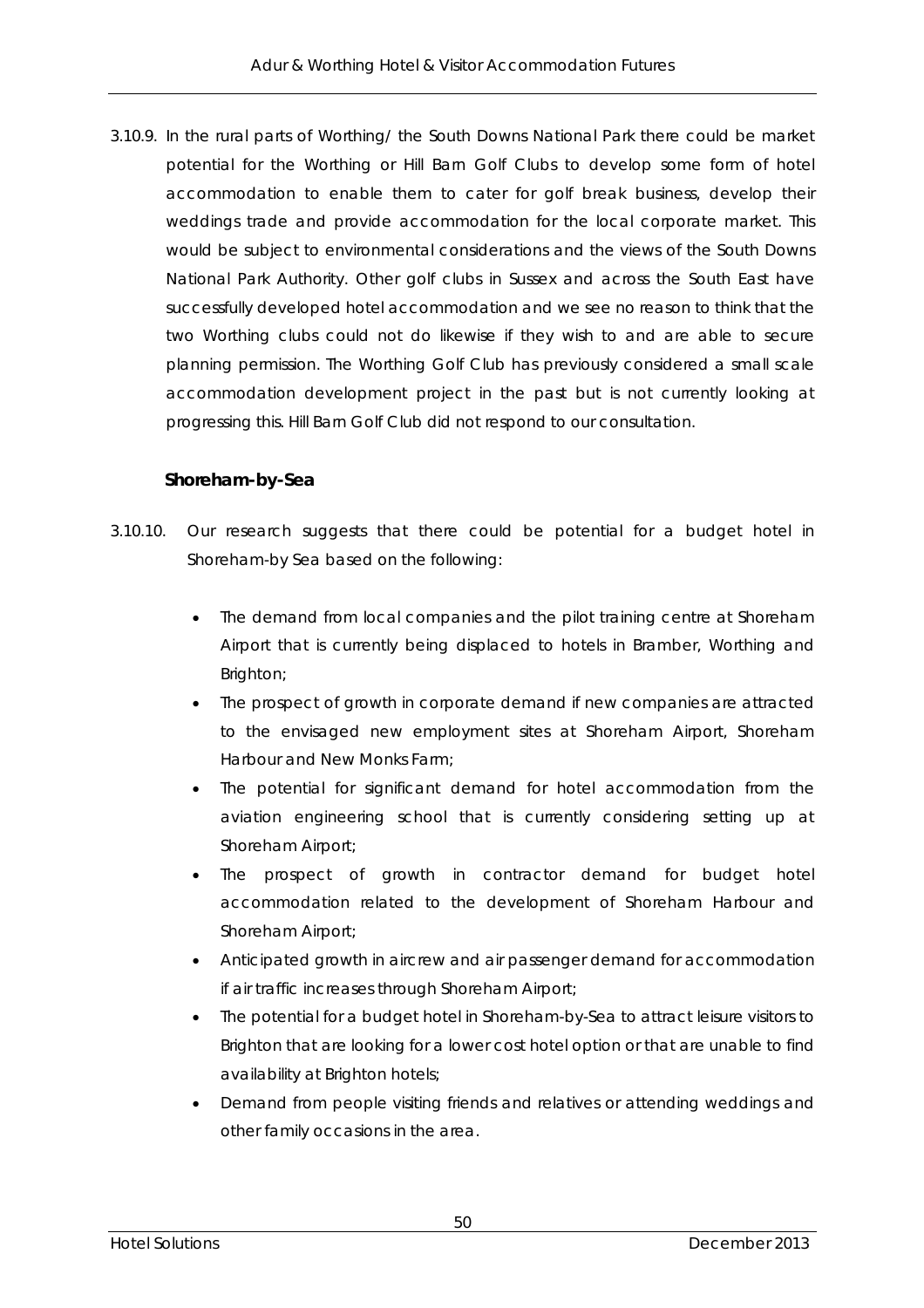# **4. PUB ACCOMMODATION**

# **4.1. Current Supply**

4.1.1 Our research has identified 6 pubs in Adur & Worthing that provide accommodation, with a total of 57 letting bedrooms.

### **ADUR & WORTHING PUB ACCOMMODATION SUPPLY – DECEMBER 2013**

| <b>Establishment</b>         | Grade | <b>Rooms</b> |  |
|------------------------------|-------|--------------|--|
| Worthing                     |       |              |  |
| The Bay                      | n/a   | 8            |  |
| The Egremont Hotel           | n/a   | 14           |  |
| <b>Grand Victorian Hotel</b> | n/a   | 18           |  |
| <b>Adur</b>                  |       |              |  |
| Shoreham-by-Sea              |       |              |  |
| The Bridge Inn               | n/a   | 4            |  |
| The Crab Tree Inn            | n/a   | 6            |  |
| Lancing                      |       |              |  |
| The New Sussex Hotel         | n/a   |              |  |

- 4.1.2. Pub accommodation operations in Adur & Worthing are generally small, most typically with around 7-9 bedrooms.
- 4.1.3. Most pub accommodation establishments in Adur & Worthing are fully en-suite, other than the Bridge Inn in Shoreham-by-Sea, which has no en-suite bedrooms, and the Crab Tree inn in Shoreham-by-Sea, which has only half of its bedrooms with en-suite facilities.
- 4.1.4. Room rates charged by pub accommodation establishments in Adur & Worthing are generally low, typically around £40-50 B&B for a single room and £75-80 B&B for a double/twin room. The New Sussex Hotel at Lancing is the only establishment that charges significantly more for its bedrooms.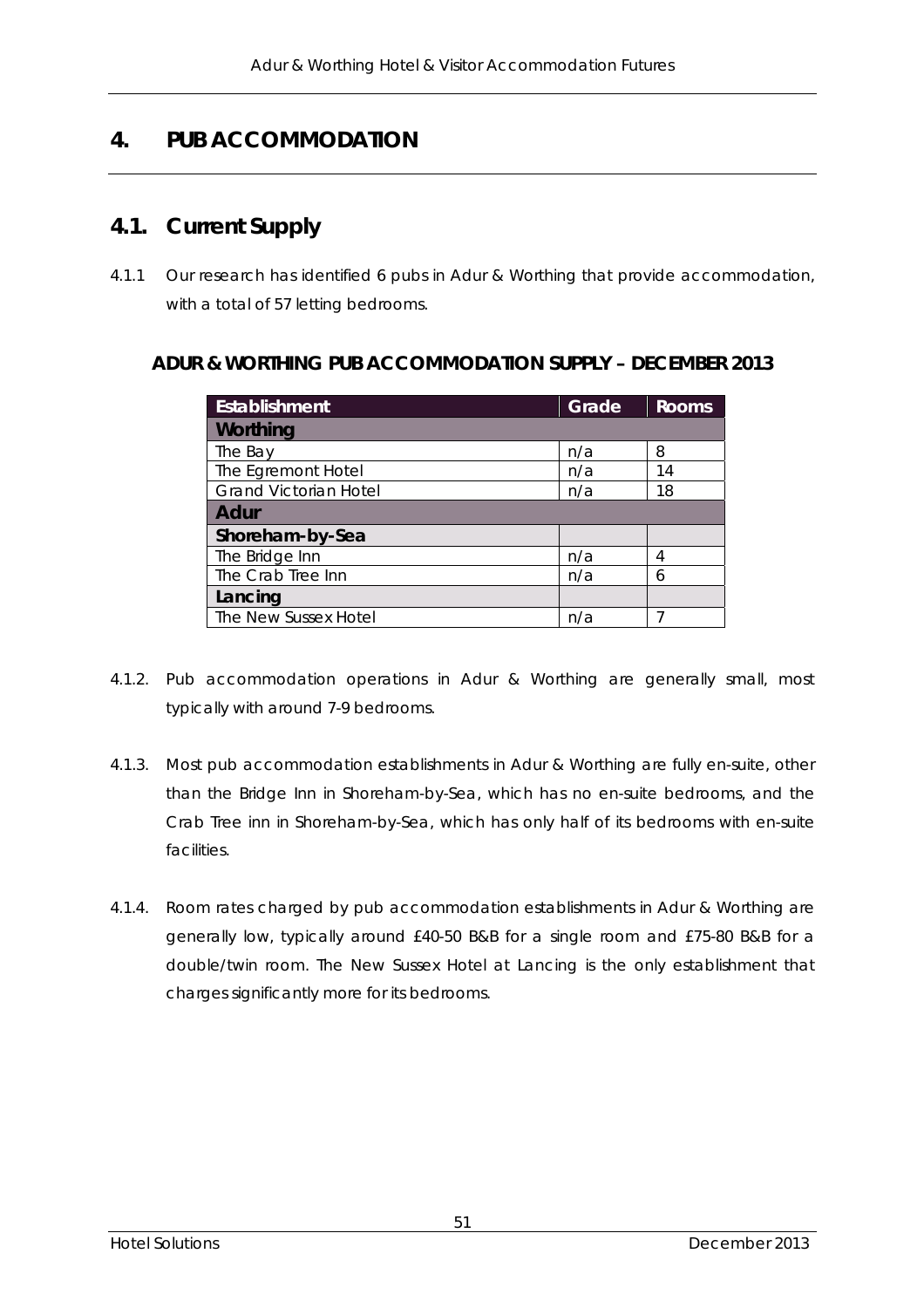- 4.1.5. None of the pub accommodation establishments in Adur & Worthing are inspected under the national accommodation grading scheme. Tripadvisor reviews are very mixed, with a number of establishments receiving largely negative comments about the quality of accommodation that they offer and positive comments primarily only about their low price and sometimes their location. The New Sussex Hotel in Lancing and Crab Tree Inn in Shoreham-by-Sea are the only pub accommodation businesses that consistently receive 'Excellent' or 'Very Good' customer ratings.
- 4.1.6. The majority of pub accommodation establishments in Adur & Worthing are independently operated by their owners or tenants. The Grand Victorian Hotel in Worthing, part of Relax Innz, is the only exception.
- 4.1.7. Adur & Worthing do not have any traditional coaching inns.

### **Changes in Pub Accommodation Supply**

- 4.1.8. Our research has identified the following changes to the supply of pub accommodation in Adur & Worthing since 2008:
	- The New Sussex Hotel in Lancing began offering accommodation in 2010;
	- The Brunswick in Worthing reopened in 2011 as The Bay under new owners.
- 4.1.9. As far as we have been able to establish none of the other pub accommodation establishments have seen any recent investment. The Bay is planning a revamp in 2014.
- 4.1.10. Our research did not identify any closures of pub accommodation businesses since 2008.
- 4.1.11. Our research did not identify any current proposals for other pubs in Adur & Worthing to begin offering accommodation.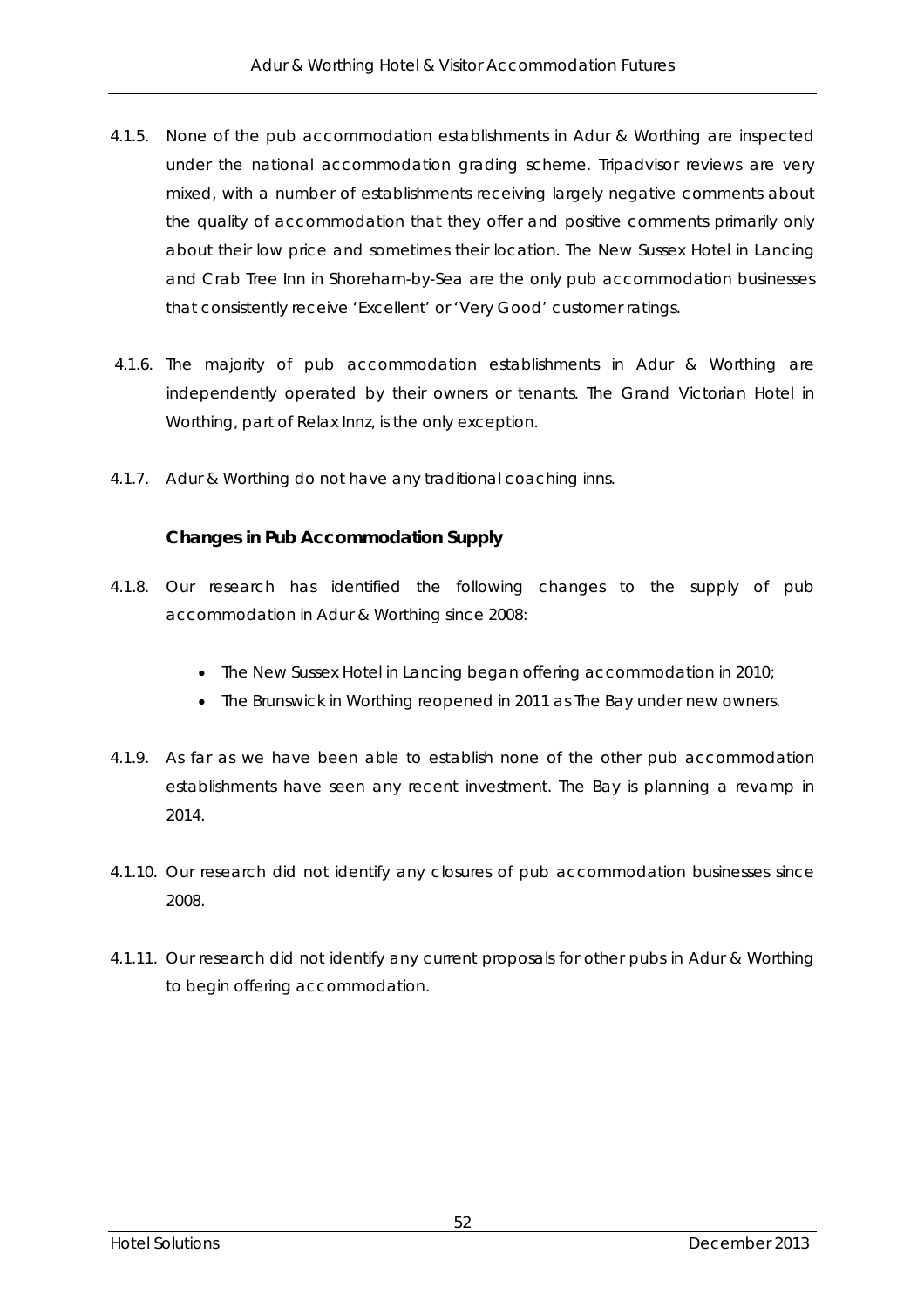## **4.2. Current Performance and Markets**

- 4.2.1 While we were unable to obtain occupancy data from pub accommodation operators, our discussions with a number of them indicated strong demand for pub accommodation in Adur & Worthing, both during the week and at weekends. While operators reported some seasonality in demand, particularly at weekends, occupancies appear to be strong for most of the year.
- 4.2.2. All of the pub accommodation operators that we spoke to in Adur & Worthing reported high midweek occupancies. Contractors are the key source of midweek business and for some establishments the only market that they cater for during the week. Other establishments also attract some midweek trade from business visitors, people visiting friends and relatives or attending funerals, and some overseas tourists and leisure break stays during the peak summer months. Most pub accommodation establishments appear to be frequently filling and turning business away during the week.
- 4.2.3. The majority of the pub accommodation operators that we spoke to also reported strong weekend demand, particularly on Saturday nights, when most establishments are often fully booked and turn business away, especially during the summer months. Friday occupancies are not quite as strong and Sunday occupancies can be low. Key sources of weekend demand are people attending weddings and family parties and people visiting friends and relatives. A few pub accommodation establishments also attract some weekend break business. This appears to be a small market for them however and other establishments do not attract this market at all.
- 4.2.4. Pub accommodation establishments in Adur & Worthing generally reported improving occupancies year on year.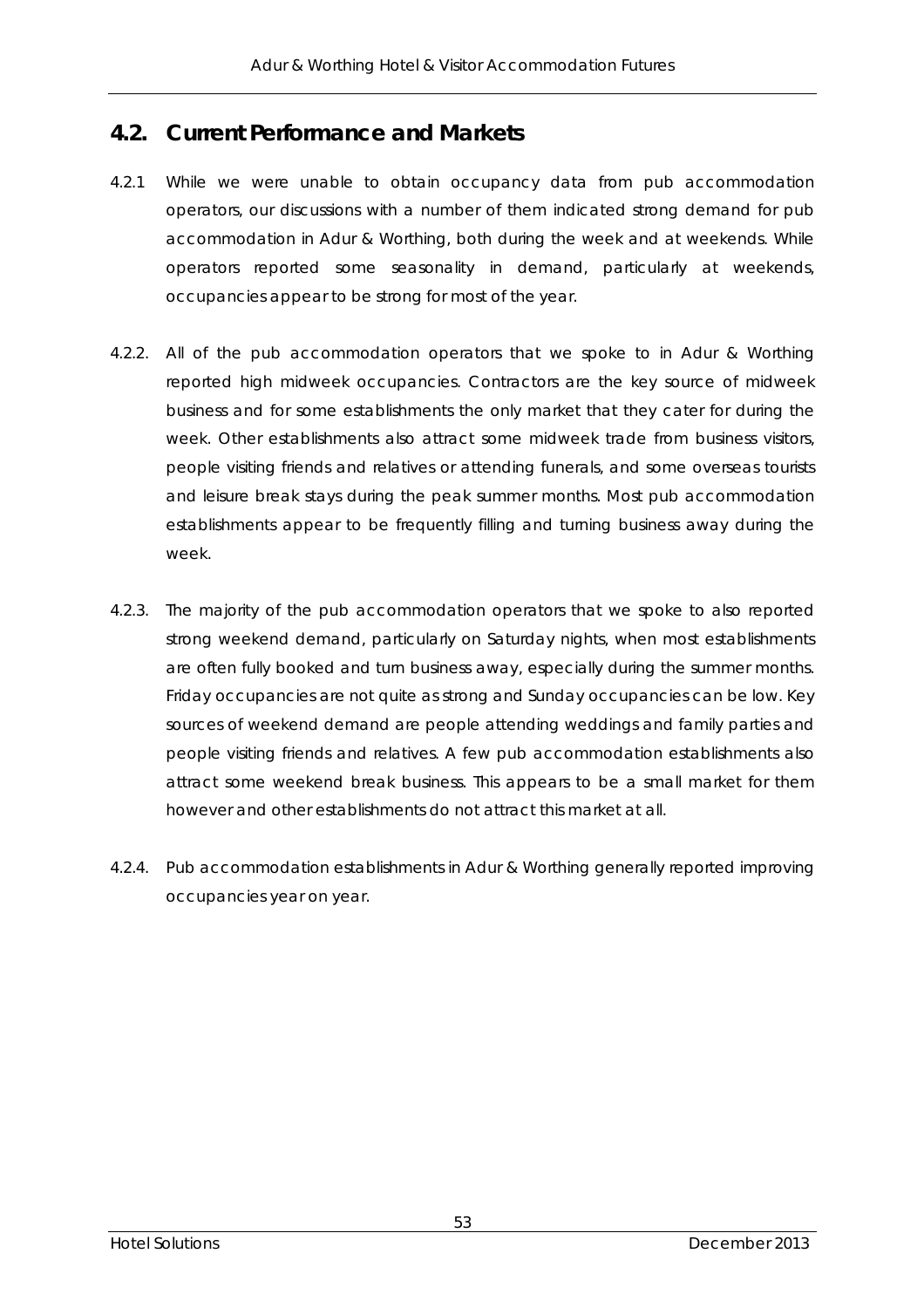# **4.3. Pub Accommodation Development Trends**

- 4.3.1 Recent and emerging development trends in the UK pub accommodation sector are as follows:
	- There has been a growth in the conversion of pub premises to gastropubs with boutique guest bedrooms. This type of pub accommodation has developed most rapidly in the South East.
	- A number of pub companies have developed branded portfolios of inns:
		- o Greene King has continued to expand its Old English Inns brand and has upgraded many of the inns in this portfolio;
		- o Daniel Thwaites has embarked on the development of its Thwaites Inns of Character chain of quality country inns;
		- o Marston's operates a portfolio of 41 inns across the country under its Marston's Inns brand. The company launched the Revere Pub Company in 2013 as a premium pub brand, so far including 4 inns with boutique accommodation in Hampshire, Wiltshire and West Sussex. It is also trialling the development of small bedroom blocks adjacent to its new-build pub restaurants in Chepstow and Aberystwyth.
		- o Dorset-based Hall & Woodhouse operates 33 hotels and inns in Dorset, Devon, Hampshire, Somerset, Surrey, Hertfordshire and West Sussex. It has recently opened a new inn in the New Forest.
		- o Shepherd Neame operates 14 hotels and inns in Kent.
		- o Fuller's operates 26 hotels and inns in London, Hampshire, West Sussex and the Home Counties. It has upgraded the accommodation at a number of its pubs over the last few years, including the development of luxury boutique bedrooms at a number of them.
	- A number of smaller regional pub accommodation companies have developed in some parts of the country, acquiring and upgrading inns with rooms e.g. Miller's Collection, Sussex Pub Group, Cotswolds Inns & Hotels, Cozy Pubs in Essex, Peach Pub Company across the Midlands and Lazy Cow in Warwick and Salisbury.
	- Some budget pub accommodation brands have also developed e.g. Wetherspoon Hotels and the Spirit Pub Company's Good Night Inns.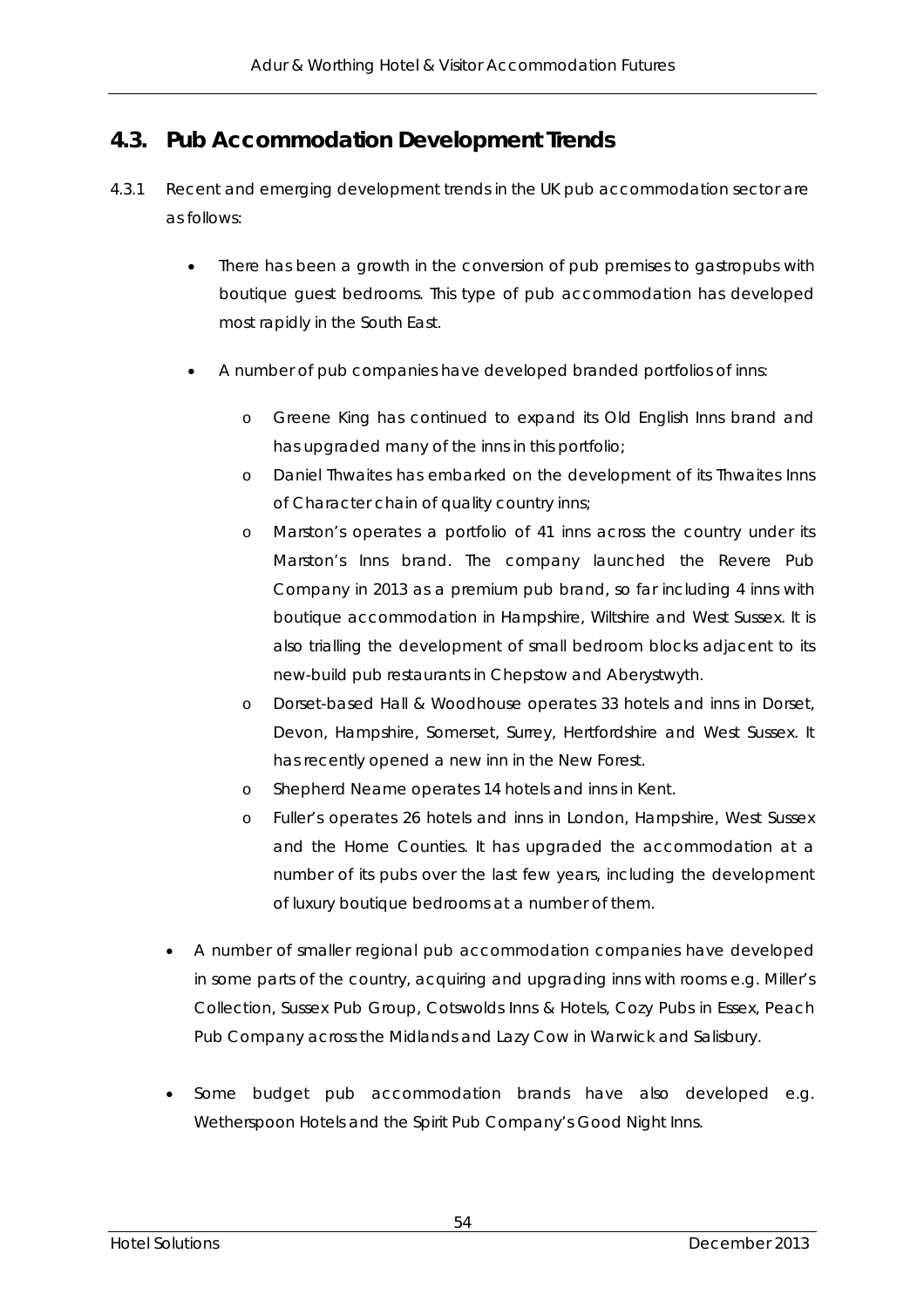# **4.4. Sector Development Potential in Adur & Worthing**

- 4.4.1. Given the current strength of demand for pub accommodation, likely growth in contractor demand for low cost accommodation as the major regeneration schemes are progressed, and potential increase in demand from people attending weddings and family parties and visiting friends and relatives as the area's population grows, our research suggests that there could be scope for other pubs in Worthing to offer accommodation. This could be through the letting of upper floor bedrooms as guest accommodation, the conversion of suitable outbuildings, or possibly new-build guest bedroom extensions if pubs have land available. We have not undertaken an audit of pubs to identify which ones might be able to support the provision of accommodation. Pub accommodation establishments may however be affected by the opening of a second budget hotel in the town, which would be likely to compete strongly for contractor and VFR demand. This could weaken the potential for additional pub accommodation therefore. Care should thus be taken not to over encourage additional pub accommodation provision.
- 4.4.2. Our research has identified an unsatisfied and potentially growing demand for accommodation in Shoreham-by-Sea from local companies, an aviation training school at Shoreham Airport, contractors working in the area, and people attending weddings and family parties or visiting friends and relatives locally. This demand could be met by additional pub accommodation provision in Shoreham and Lancing.
- 4.4.3. Current TripAdvisor reviews for a number of pub accommodation establishments in Adur & Worthing suggest a need for them to invest in upgrading the quality of their guest bedrooms.
- 4.4.4. There could be scope for a gastropub with boutique guest bedrooms in Shoreham-by-Sea. The success of the New Sussex Hotel at Lancing suggests a potential demand for higher quality pub accommodation in this area.
- 4.4.5. As far as we are aware there are no pubs in the rural parts of Adur & Worthing and thus no potential for rural pub accommodation to be developed.
- 4.4.6 It will be difficult for Adur & Worthing to attract the national inn brands as they lack the larger coaching inns that pub companies are seeking for these brands. Greene King expressed interest in Worthing as a location for an Old English Inn. The company is typically seeking coaching inns with around 25-30 letting bedrooms. We did not identify any suitable properties in Worthing to meet this requirement.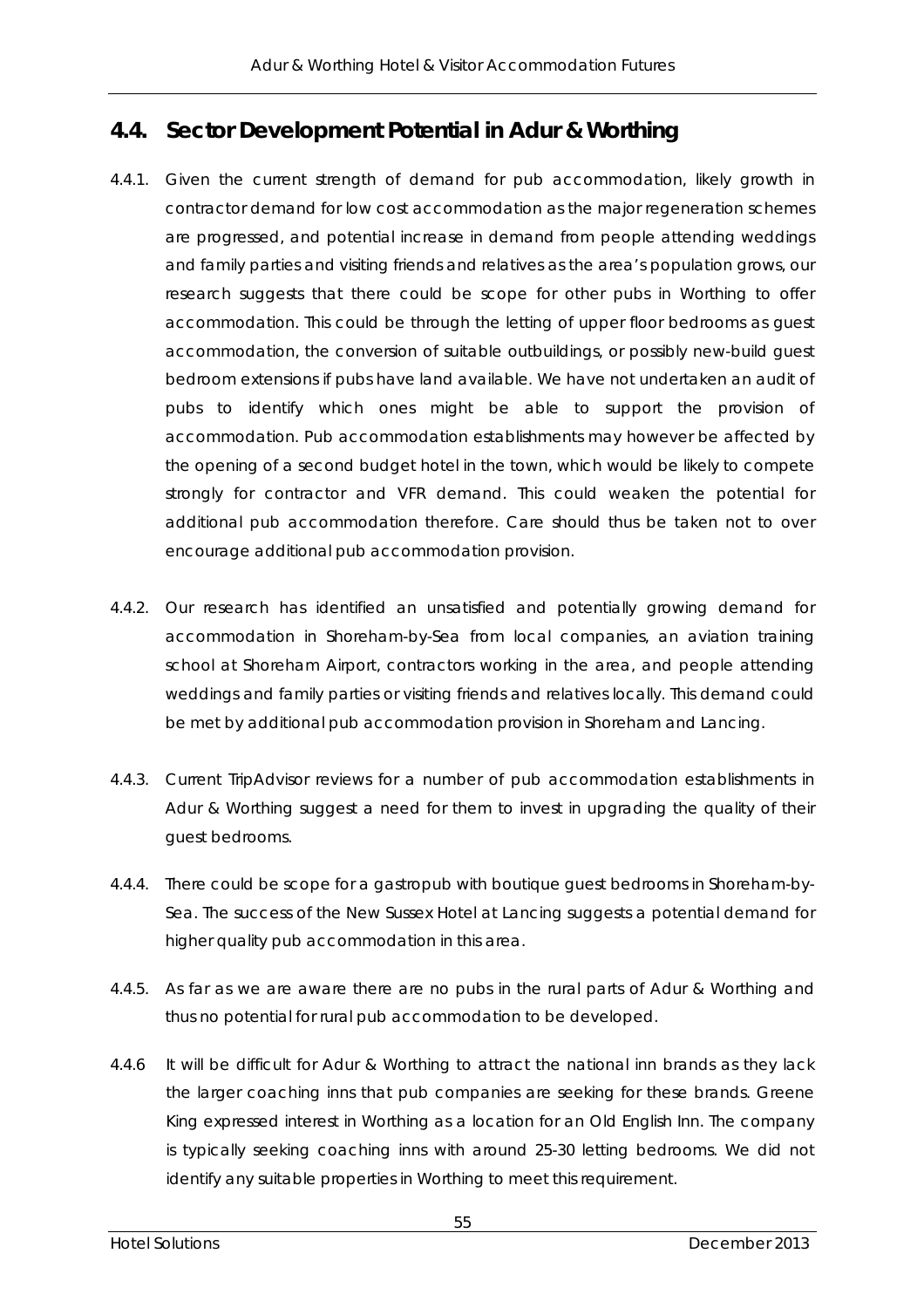- 4.4.7. Worthing is a target location for Marston's for a new-build pub restaurant. Depending on the success of their current trialling of bedroom blocks adjacent to their new-build pub restaurants, there could be scope to encourage them to develop bedrooms alongside a new pub restaurant development here. Securing a suitable site (of around 1.5 acres) in Worthing is likely to present a significant challenge however.
- 4.4.8. Wetherspoons expressed interest in opening a pub in Shoreham-by-Sea or Shoreham Harbour. They sometimes also open guest bedrooms in upper floor spaces so might consider this as an option in Shoreham-by-Sea, depending on the nature of the opportunity that they are able to secure here.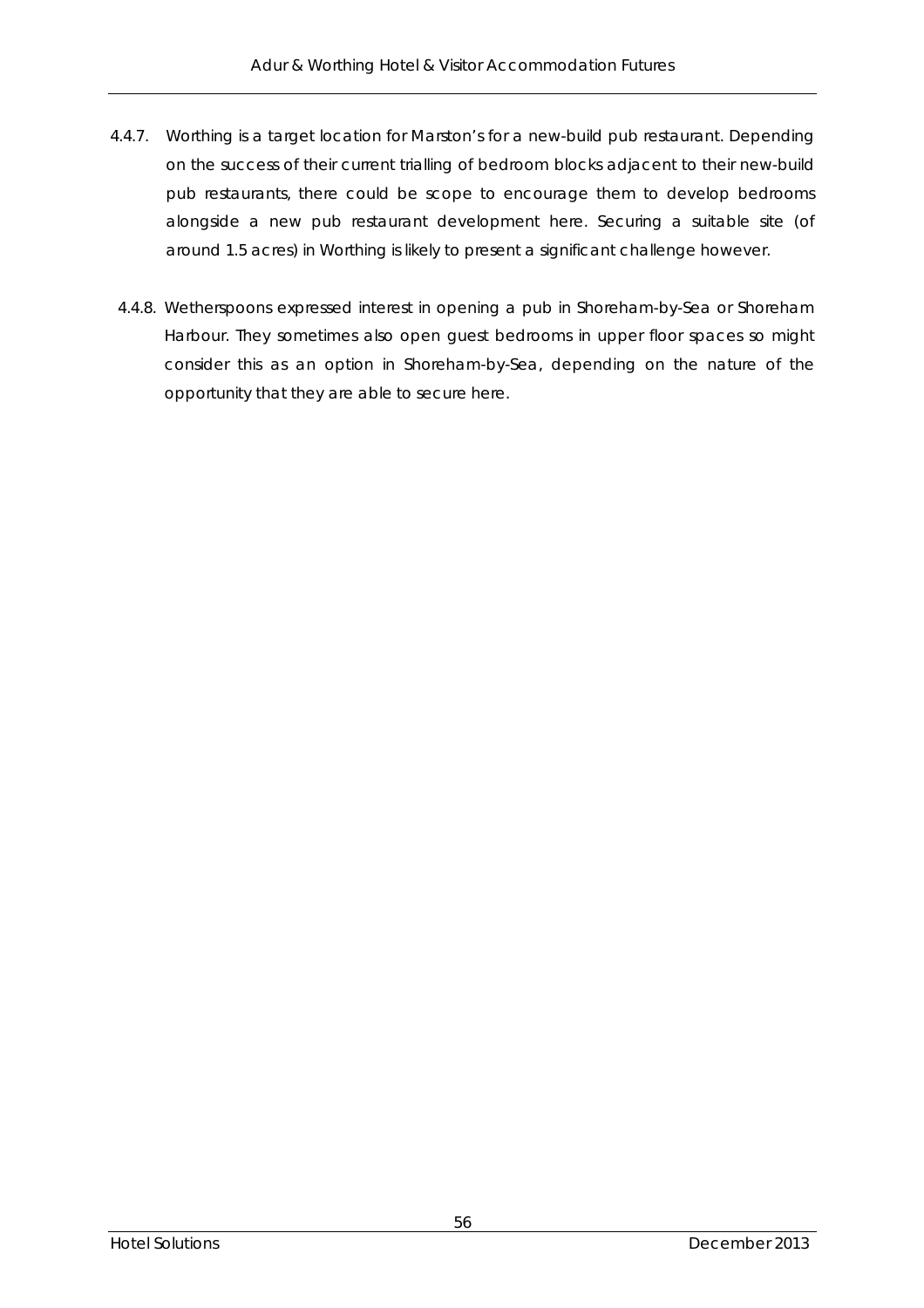$\overline{\phantom{a}}$  , and the contribution of the contribution of the contribution of the contribution of the contribution of the contribution of the contribution of the contribution of the contribution of the contribution of the

# **5. GUESTHOUSE AND B&B ACCOMMODATION**

## **5.1. Current Supply**

#### **Current Guesthouse and B&B Supply**

5.1.1. Our research has identified 26 guesthouses and B&Bs in Worthing with a total of 141 letting bedrooms, and 4 guesthouses and B&Bs in Adur with a total of 25 bedrooms.

| <b>Standard</b>       | Worthing | <b>Adur</b> | Adur &<br>Worthing |
|-----------------------|----------|-------------|--------------------|
| 4 Star                |          |             |                    |
| Establishments        | 10       |             | 10                 |
| <b>Bedrooms</b>       | 57       |             | 57                 |
| 3 Star                |          |             |                    |
| Establishments        | 7        |             | 7                  |
| <b>Bedrooms</b>       | 42       |             | 42                 |
| <b>Not Graded</b>     |          |             |                    |
| Establishments        | 9        | 4           | 13                 |
| <b>Bedrooms</b>       | 42       | 25          | 67                 |
| <b>TOTAL</b>          |          |             |                    |
| <b>Establishments</b> | 26       | 4           | 30                 |
| <b>Bedrooms</b>       | 141      | 25          | 166                |

#### **ADUR & WORTHING – CURRENT SUPPLY OF GUEST HOUSE AND B&B ACCOMMODATION – DECEMBER 2013**

- 5.1.2. The Worthing guesthouse/B&B supply is split between 4 star, 3 star and ungraded establishments. The town does not currently have any 5 star or boutique guesthouses or B&Bs. None of the establishments in Adur are currently graded, Tripadvisor reviews for Worthing and Adur guesthouses and B&Bs are generally very positive: the majority of establishments are receiving 'Excellent' or 'Very Good' customer ratings and complimentary comments about their welcome and quality of breakfast. Only a small minority of establishments are receiving 'Poor' and 'Terrible' ratings and negative comments.
- 5.1.3. Existing guesthouses and B&Bs are all located in the urban parts of Worthing & Adur. As far as we have been able to establish the rural parts of the Councils' area do not have any farmhouse B&Bs or other guest accommodation establishments.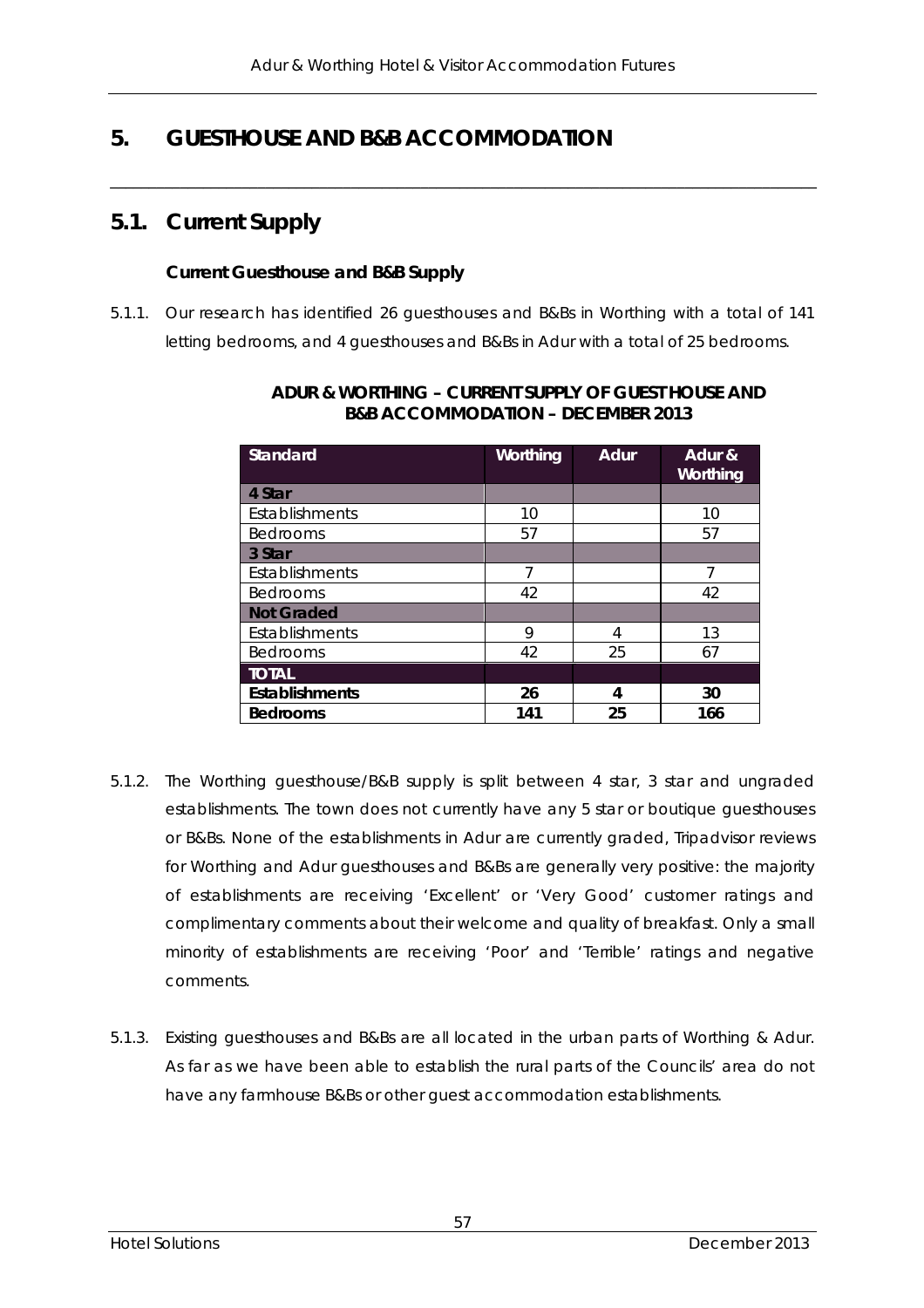## **ADUR & WORTHING GUEST HOUSES & B&Bs – DECEMBER 2013**

| <b>Establishment</b>            | Grade  | <b>Rooms</b>   |  |
|---------------------------------|--------|----------------|--|
| Worthing                        |        |                |  |
| The Beacons                     | 4 star | 8              |  |
| Bensons                         | 4 star | 3              |  |
| Camelot House                   | 4 star | 6              |  |
| The Conifers                    | 4 star | $\overline{2}$ |  |
| <b>Heenefields Guest House</b>  | 4 star | $\overline{4}$ |  |
| <b>High Beach Guest House</b>   | 4 star | 6              |  |
| <b>Manor Guest House</b>        | 4 star | 6              |  |
| Merton House                    | 4 star | $\overline{7}$ |  |
| The Moorings                    | 4 star | 9              |  |
| Olinda Guest House              | 4 star | 6              |  |
| <b>Avalon Guest House</b>       | 3 star | $\overline{7}$ |  |
| Glenhill                        | 3 star | $\overline{5}$ |  |
| <b>High Trees Guest House</b>   | 3 star | $\overline{7}$ |  |
| Marina Guest House              | 3 star | $\overline{5}$ |  |
| Marine View                     | 3 star | 12             |  |
| Pebble Beach                    | 3 star | 3              |  |
| <b>Tamara Guest House</b>       | 3 star | $\overline{3}$ |  |
| Baltimore                       | n/a    | $\overline{4}$ |  |
| <b>Blandford House</b>          | n/a    | $\overline{1}$ |  |
| Court House Guest House         | n/a    | $\overline{7}$ |  |
| Delgany House Hotel             | n/a    | 8              |  |
| Park House                      | 4 star | 6              |  |
| Queen's Lodge Guest House       | n/a    | 6              |  |
| Sea Lodge                       | n/a    | 5              |  |
| The White House                 | n/a    | $\overline{2}$ |  |
| <b>Tudor Lodge Guest House</b>  | n/a    | 3              |  |
| Shoreham-on-Sea                 |        |                |  |
| The White House, Shoreham Beach | n/a    | 6              |  |
| Lancing/Sompting                |        |                |  |
| Bella Notte, Lancing            | n/a    | 8              |  |
| Cavatina Lodge, Lancing         | n/a    | 9              |  |
| Cottage B&B, Sompting           | n/a    | $\overline{2}$ |  |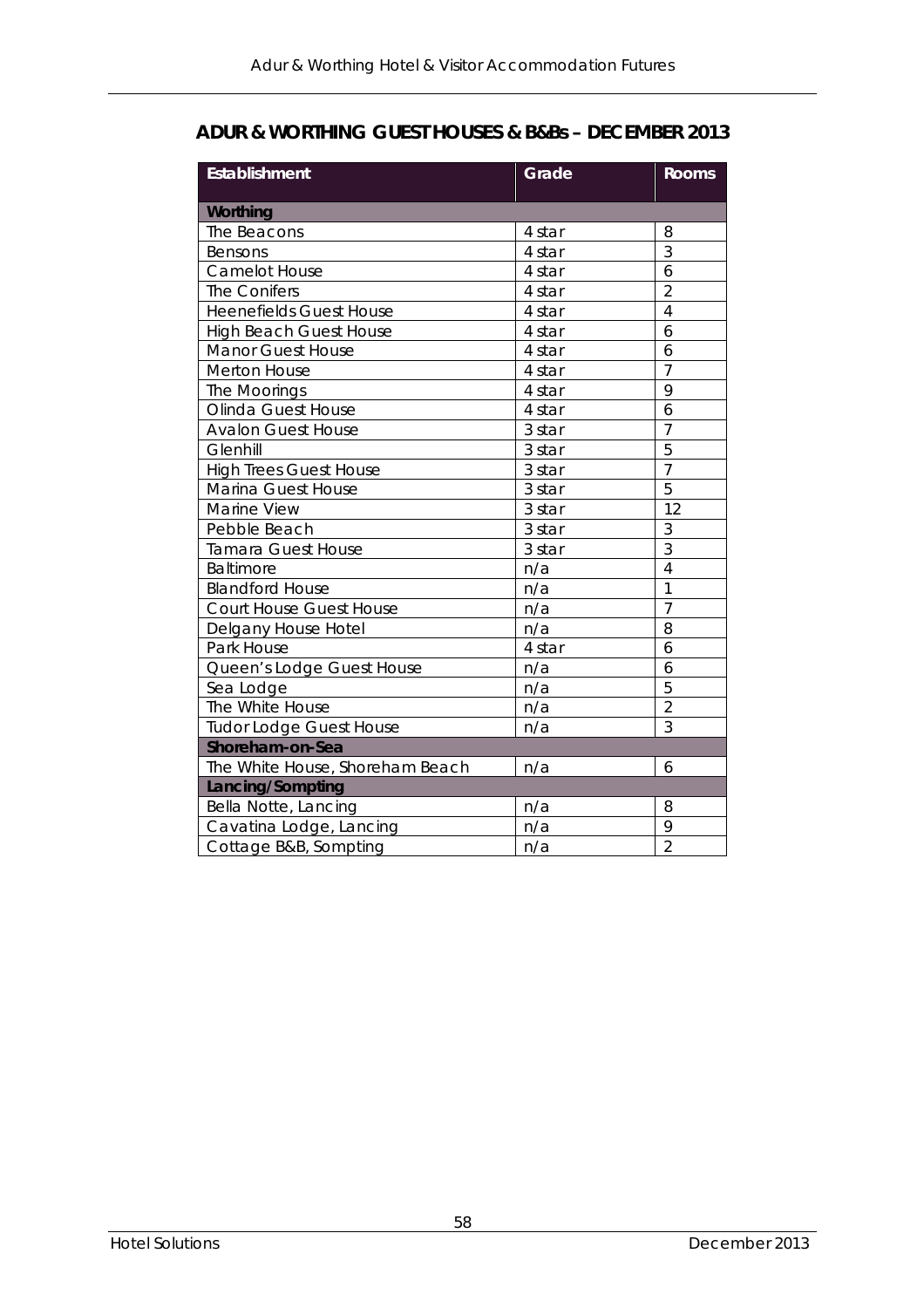### **Recent Changes in Guesthouse and B&B Supply**

#### **Guesthouse/B&B Closures**

5.1.4 Our research has identified 6 guesthouses that have closed in Worthing since 2008, resulting in a total loss of 28 bedrooms, and 6 guesthouses and B&Bs that have ceased trading in Shoreham-by-Sea and Lancing, with a loss of at least 20 bedrooms. While we have not undertaken any research to establish the new uses of these establishments we would assume that they have all reverted or been converted to residential dwellings. As far as we are aware none of them are operating as HMOs. We understand that in some cases closures have been due to the retirement or ill health of guesthouse and B&B owners.

| Establishment                  | Grade  | <b>Rooms</b>   |  |
|--------------------------------|--------|----------------|--|
|                                |        |                |  |
| Worthing                       |        |                |  |
| <b>Blair House</b>             | 4 star | 7              |  |
| <b>Edwardian Dreams</b>        | 4 star | 5              |  |
| The Old Guard House            | 4 star | $\mathfrak{D}$ |  |
| <b>Tudor Guest House</b>       | 4 star | 8              |  |
| <b>Haytor Guest House</b>      | 2 star | $\overline{2}$ |  |
| Rosedale Guest House           | 2 star | 4              |  |
| Shoreham-on-Sea                |        |                |  |
| <b>Rutland House</b>           | 4 star | 9              |  |
| Harpers Ferry                  | n/a    | n/a            |  |
| Lancing/Sompting               |        |                |  |
| Edelweiss Guest House, Lancing | 3 star | 3              |  |
| 413 Brighton Road, Lancing     | n/a    | $\mathcal{P}$  |  |
| Hawthorn Cottage, Lancing      | n/a    | n/a            |  |
| The Look Out, Lancing          | n/a    | 4              |  |

### **WORTHING & ADUR GUESTHOUSE AND B&B CLOSURES 2008-2013**

5.1.5. In addition to these closed establishments, The Wolsey Hotel and Castle Guest House in Worthing have for some time been operating as emergency accommodation for homeless people and no longer trade as guest houses.

### **New Guesthouses/B&Bs**

5.1.6. As far as we have been able to establish just one B&B has opened in Worthing since 2008 – Blandford House, with one bedroom. In Adur, The White House B&B (6 bedrooms) at Shoreham Beach is a new establishment since 2008.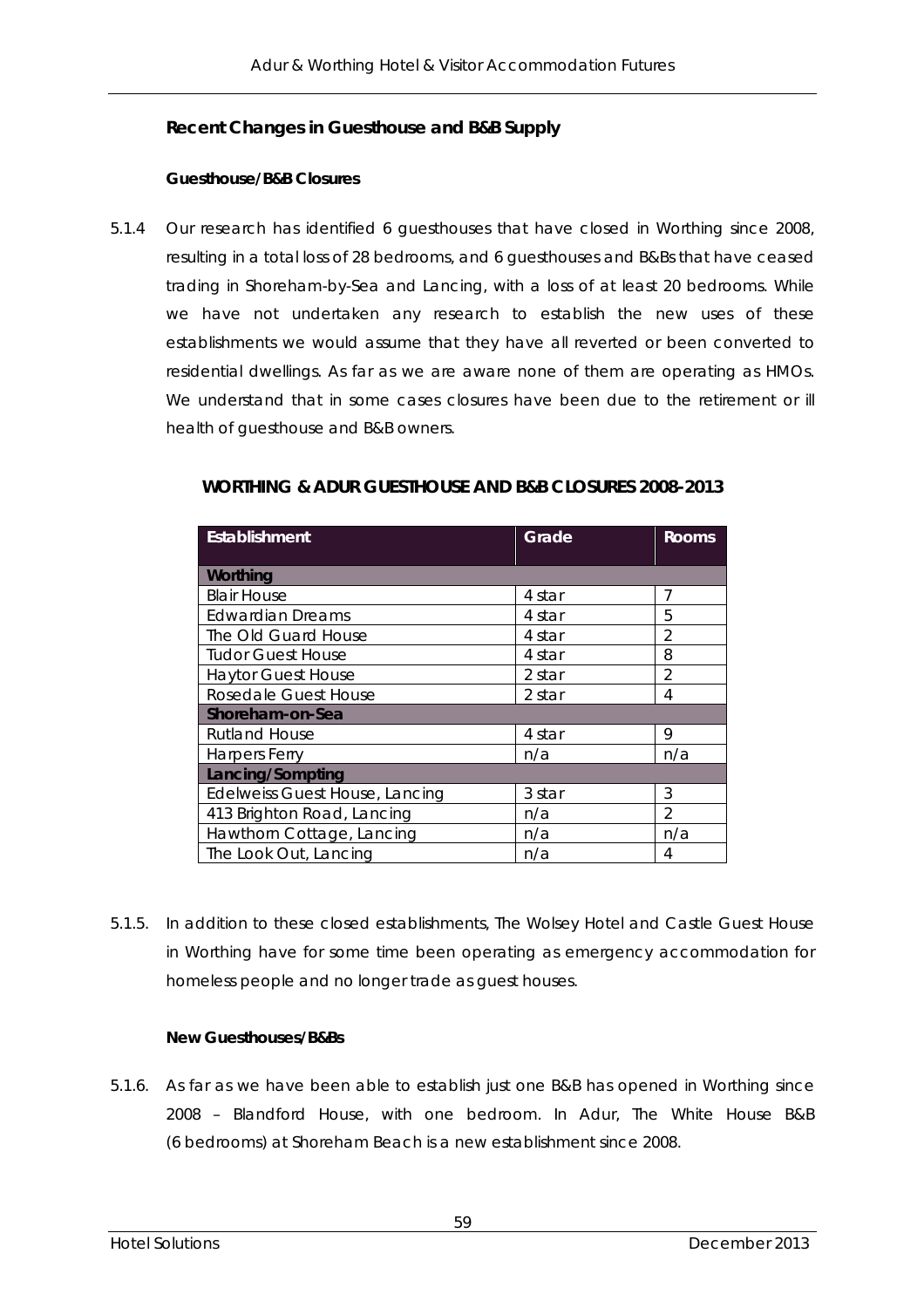#### **Expansion/Downsizing of Existing Guesthouses/B&B**

- 5.1.7. Our research has identified the following changes to the size of existing guesthouses and B&Bs in Worthing since 2008:
	- Merton House has added 2 guest bedrooms;
	- Marina Guest House has opened an additional letting bedroom;
	- The Baltimore Guest House has increased in size and undergone a complete refurbishment;
	- The White House has reduced in size from 2 to 1 bedroom.
- 5.1.8. As far as we have been able to establish none of the remaining guesthouses and B&Bs in Adur have changed in size since 2008.

#### **Change in Guesthouse/B&B Supply 2008-2013**

5.1.9. The above guesthouse/B&B closures, openings and changes in size have resulted in a sharp drop in guesthouse and B&B supply in Adur & Worthing over the last 5 years, particularly in Adur, where the supply was fairly limited anyway in 2008. The trend has been for guesthouses and B&Bs to close but not be replaced by new openings, resulting in the overall reduction in supply.

| ADUR & WORTHING - CHANGE IN GUESTHOUSE/B&B SUPPLY 2008-2013 |
|-------------------------------------------------------------|
|-------------------------------------------------------------|

| Location        | % Change in             |  |  |
|-----------------|-------------------------|--|--|
|                 | Guesthouse/B&B          |  |  |
|                 | <b>Supply 2008-2013</b> |  |  |
| Worthing        | $-14.7%$                |  |  |
| Adur            | $-35.9%$                |  |  |
| Adur & Worthing | $-18.5%$                |  |  |

#### **Guesthouses for Sale**

- 5.1.10. Our research has identified the following guesthouses in Adur & Worthing that are currently being marketing for sale:
	- High Trees Guest House, Worthing
	- Avalon Guest House, Worthing
	- Cavatina Lodge, Lancing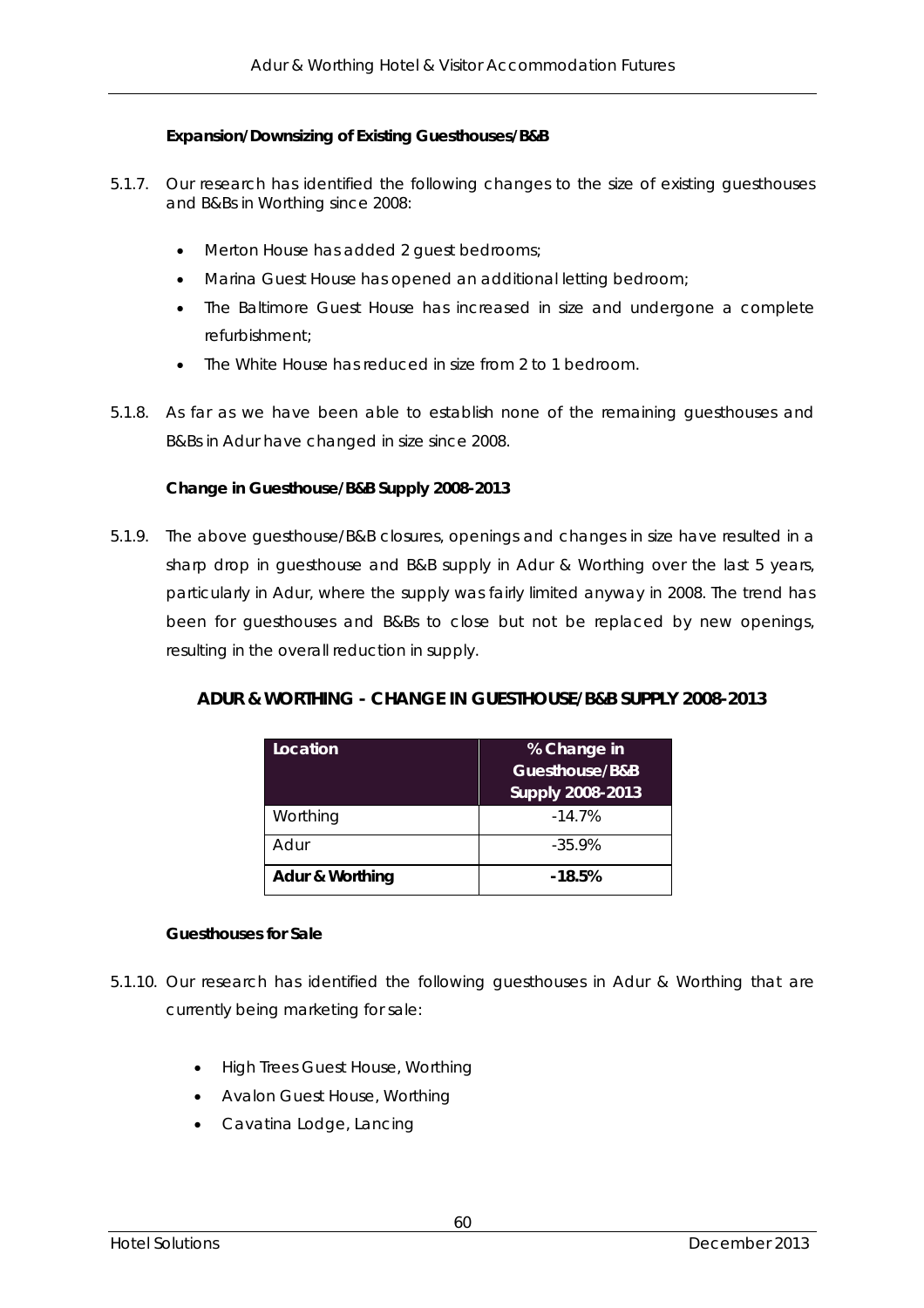## **5.2. Current Performance and Markets**

- 5.2.1. Our research has included telephone and face-to-face interviews with a sample of 12 guesthouses and B&Bs across Adur & Worthing (listed at Appendix 1) using a structured questionnaire. The purpose of the interviews was to elicit information on:
	- The levels of weekend and midweek demand for guesthouse/ B&B accommodation in Adur & Worthing;
	- The key weekend and midweek markets for guesthouse/ B&B accommodation;
	- The extent to which questhouses and B&Bs are regularly filling and turning business away;
	- The future prospects for these types of accommodation in Adur & Worthing.

#### **Room Occupancies**

- 5.2.2. Guesthouse and B&B occupancies remain strong in Adur & Worthing, peaking in the main summer season. Some operators reported annual room occupancies of 70%- 80% in 2012 and indicated that they are consistently full for 6-8 weeks of the main summer season. There appears to have been a slight decline in guesthouse/B&B occupancies in 2012 compared with the previous two years.
- 5.2.3. As far as we can tell guesthouses and B&Bs in Worthing do not appear to have been adversely affected by the opening of the Travelodge on the seafront in 2008, other than possibly when it initially opened. Guesthouse performance in the town does not appear to have noticeably weakened compared to 2008.

## **Weekend Demand and Markets**

5.2.4. Adur & Worthing guesthouses and B&Bs perform very well on Friday and Saturday nights during the summer season (May – September) with a majority indicating that they consistently fill and turn business away on these nights during this period. Offseason (October –April) occupancies on Friday and Saturday nights can drop as low as 25% but on average are around 50%-65%. Saturday occupancies are generally higher than Friday occupancies outside the main summer season. Sunday night occupancies are generally lower throughout the year but can be stronger in the summer.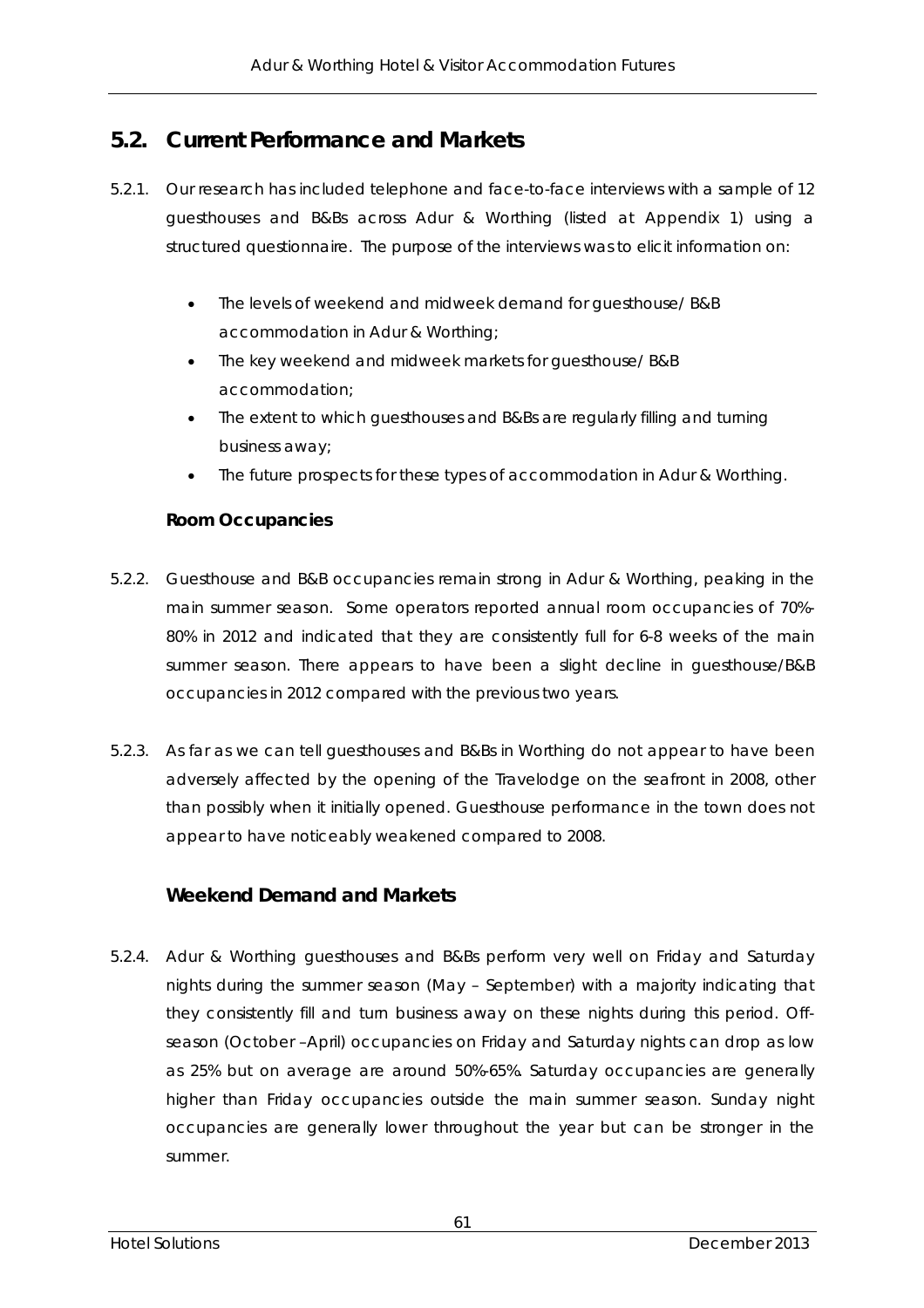- 5.2.5. The main weekend markets are people visiting friends and relatives and those attending weddings and family parties. During the main summer season, there are also event visitors and some leisure break visitors and overseas tourists stopping off for a night en-route to and from the West Country. Leisure break demand is relatively low and primarily from people using guesthouses and B&Bs in Adur & Worthing as a base for visiting Brighton, rather than people that are specifically motivated to take a leisure break in Worthing or Shoreham-by-Sea.
- 5.2.6. Events that generate weekend business for guesthouses and B&Bs in Adur & Worthing are as follows:
	- Goodwood Revival and Festival of Speed;
	- The Men's and Mixed England National Bowls Championships;
	- Dancesport Worthing Congress;
	- Big Church Day Out at Wiston;
	- Brighton Marathon;
	- Brighton Food Festival;
	- London to Brighton Cycle Ride.
- 5.2.7. A number of guesthouses and B&Bs attract some weekend demand from business visitors, contract workers and language school teachers staying over at the weekend while working in the area during the week.
- 5.2.8. Neither of the guesthouse/B&B owners that we spoke to in Adur (or the pub accommodation operators that we spoke to here) identified kite surfers and watersports enthusiasts or learners as a market that they attract at the weekend (or during the week). We spoke to the operator of the BN1 kite surfing school in Lancing who suggested that a few kite surfers come to stay in the area at weekends and use local B&Bs and campsites. The majority of kite surfers are however day visitors: only a very small percentage stay overnight.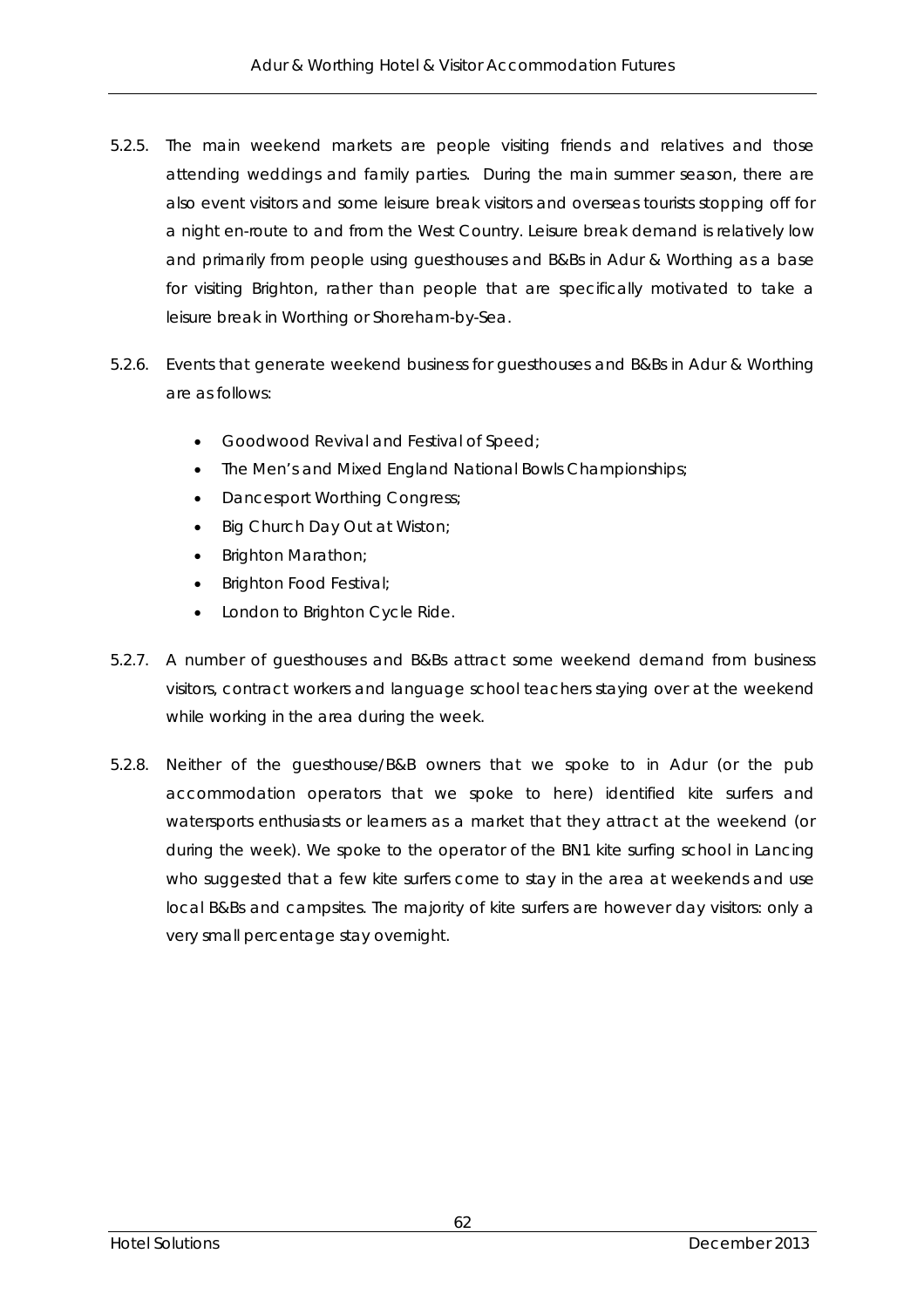- 5.2.9. There is evidence that weekend business is being turned away due to lack of availability at those premises interviewed. This is particularly the case during the summer period and can be quite substantial for some operators (e.g. one operator highlighted having taken as many as 30 phone calls for the previous weekend and having had to turn that volume of business away). Guesthouse and B&B owners may however also be denying business for reasons other than because they are fully booked: they may be as full as they want to be, they sometimes want to take time off, and in some cases they may want to keep their turnover below the VAT registration threshold.
- 5.2.10. There has not been any significant change in weekend markets over the last 5 years, other than one operator reporting a decline in European visitors. Some guesthouse and B&B owners reported a marginal decline in their overall weekend business compared with the last 2-3 years.

#### **Midweek Demand and Markets**

- 5.2.11. Guesthouse and B&B operators reported strong midweek performance, with weekday room occupancy rates ranging from 60% to as high as 95% in summer. The quietest weekday periods of the year are typically between December and February but midweek demand is otherwise not particularly seasonal. Midweek business tends to be primarily for single occupancy. While room occupancies may be high, bed occupancies are much lower therefore.
- 5.2.12. The primary midweek markets are business visitors, contractors and people visiting friends and relatives. A significant proportion of demand from business visitors and contractors is for longer stays, with these guests returning for a number of consecutive weeks and in some cases months, and sometimes staying over the weekend. There is evidence of some overspill business from Brighton when major conferences are being held here. During the summer months, guesthouses and B&Bs also accommodate some midweek break guests (primarily retired couples), event visitors and overseas tourists during the week. Other midweek markets are people attending funerals or visiting friends and relatives, language school teachers, house hunters and hospital visitors.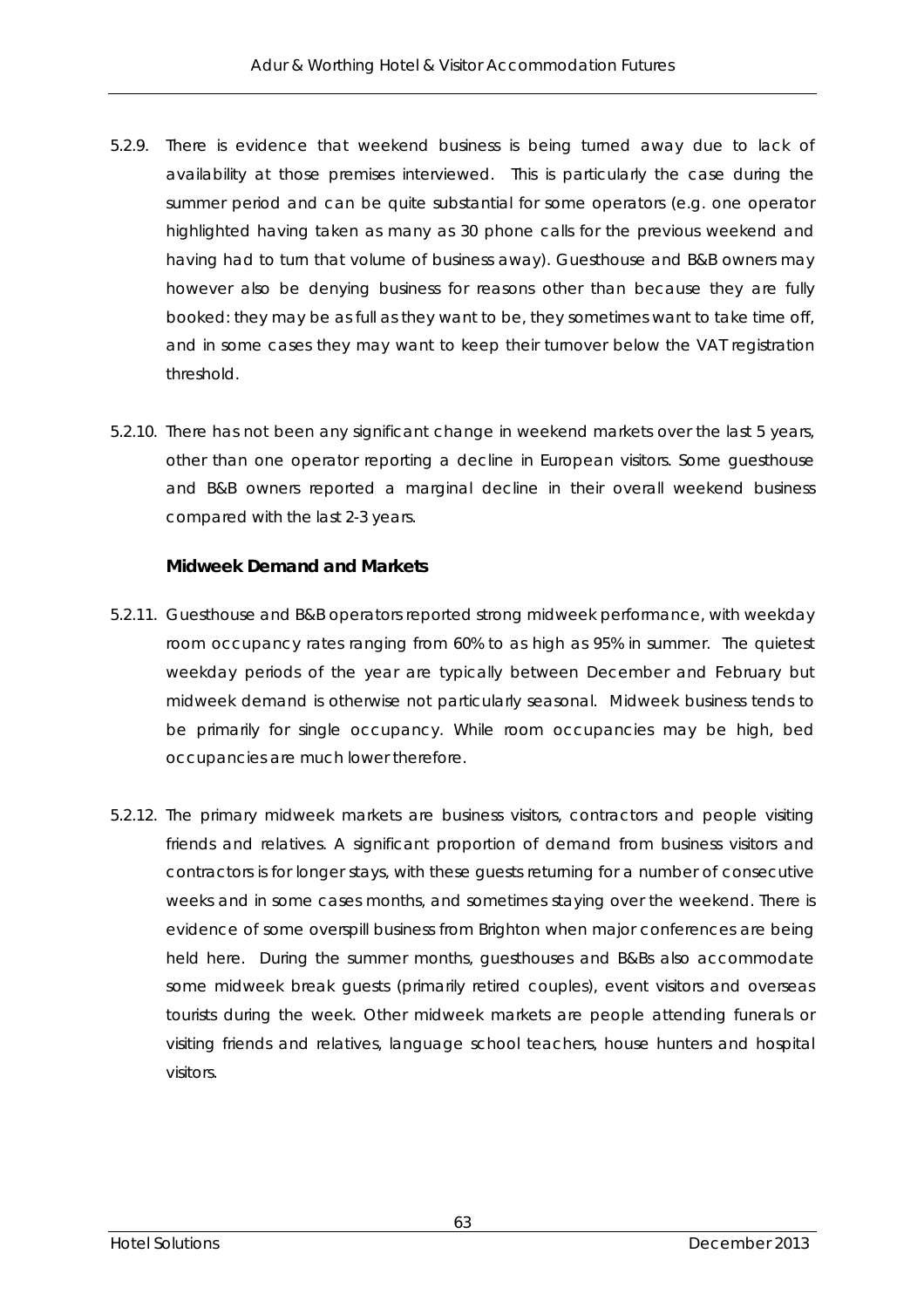- 5.2.13. Guesthouse/B&B operator feedback indicates that on the whole weekdays markets have remained much the same over the last 5 years. One guesthouse owner in Worthing reported a drop in contractor business in 2012 as a result of reduced construction activity in the town.
- 5.2.14. Operators indicate that they frequently deny business during the week, particularly during the peak summer season. For some establishments, this can be substantial. Overall however, the level and frequency of weekday denials is much less than on Friday and Saturday nights. As at weekends, guesthouse and B&B operators may choose to turn business away for reasons other than being fully booked.

## **Prospects for 2014**

5.2.15. The Adur & Worthing guesthouse and B&B owners that we spoke to were generally very positive about the prospects for their business in 2014. Most expect to maintain, if not slightly improve their current occupancy levels. Some expressed concern about the loss of the England National Bowls Championships from the town in 2014. The general consensus was that there is limited scope for guesthouses and B&Bs to increase their room rates next year. Owners consistently highlighted the need to be highly competitive on price, particularly given their increasing reliance on online travel agents for bookings, through which the customer can readily compare prices.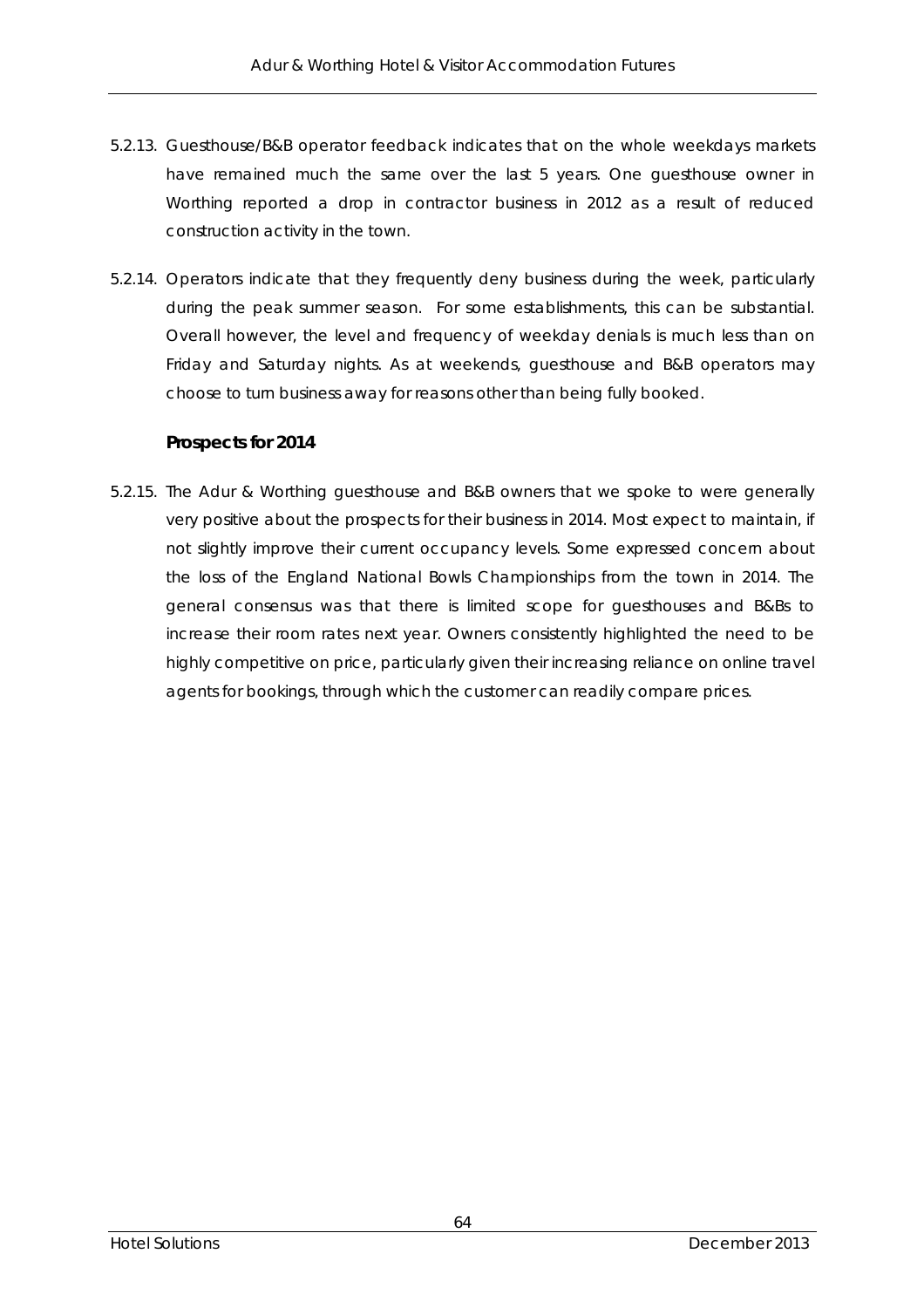## **5.3. Sector and Comparator Destination Development Trends**

- 5.3.1 The last 20 years have seen a continuous improvement in the quality of guest houses and B&Bs in the UK, particularly in terms of the provision of en-suite bathrooms. Existing operators and new entrants have responded to rising customer expectations. It is now rare to find guesthouses and B&Bs that are not fully or mostly en-suite**.**
- 5.3.2 An emerging trend in some seaside resorts in South East England is the development of boutique B&Bs, offering luxury bedrooms and bathrooms that feature contemporary interior design; high quality, locally sourced breakfasts; and in some cases spa treatments. Examples include:
	- **Black Rock House, Hastings www.hastingsaccommodation.com**
	- Hastings House, St Leonards-on-Sea www.hastingshouse.co.uk
	- The Cloudesley, St Leonards-on-Sea www.thecloudesley.co.uk
	- Stay 2a, Folkestone www.stay2a.com
	- The Relish, Folkestone www.hotelrelish.co.uk
	- The Reading Rooms, Margate www.thereadingroomsmargate.co.uk

## **5.4 Sector Development Potential in Adur & Worthing**

5.4.1 Our research suggests that there is a case for retaining existing guesthouses in Worthing. Demand for this form of accommodation is currently strong in the town and there are clear shortages between May and September. With good prospects for growth in contractor business as the major regeneration schemes are progressed, and growth likely in demand from people attending weddings and family parties or visiting friends and relatives in the town as the local population increases, further losses in supply can only exacerbate these shortages. There may however be a case for allowing some poorer quality and less well located guesthouses to exit the market, particularly given the difficulties that existing and prospective new guesthouse owners face currently in terms of securing bank finance for improvements or guesthouse purchase. In the current financial climate there is a limit to how long guesthouse owners can be expected to continue to operate establishments of deteriorating quality that they are unable to find a buyer for. Any such losses of guesthouse stock can be controlled through the application of the visitor accommodation retention policy in the Sustainable Economy SPD. Our research suggests a need for some flexibility in the application of this policy at present until the guesthouse property market strengthens.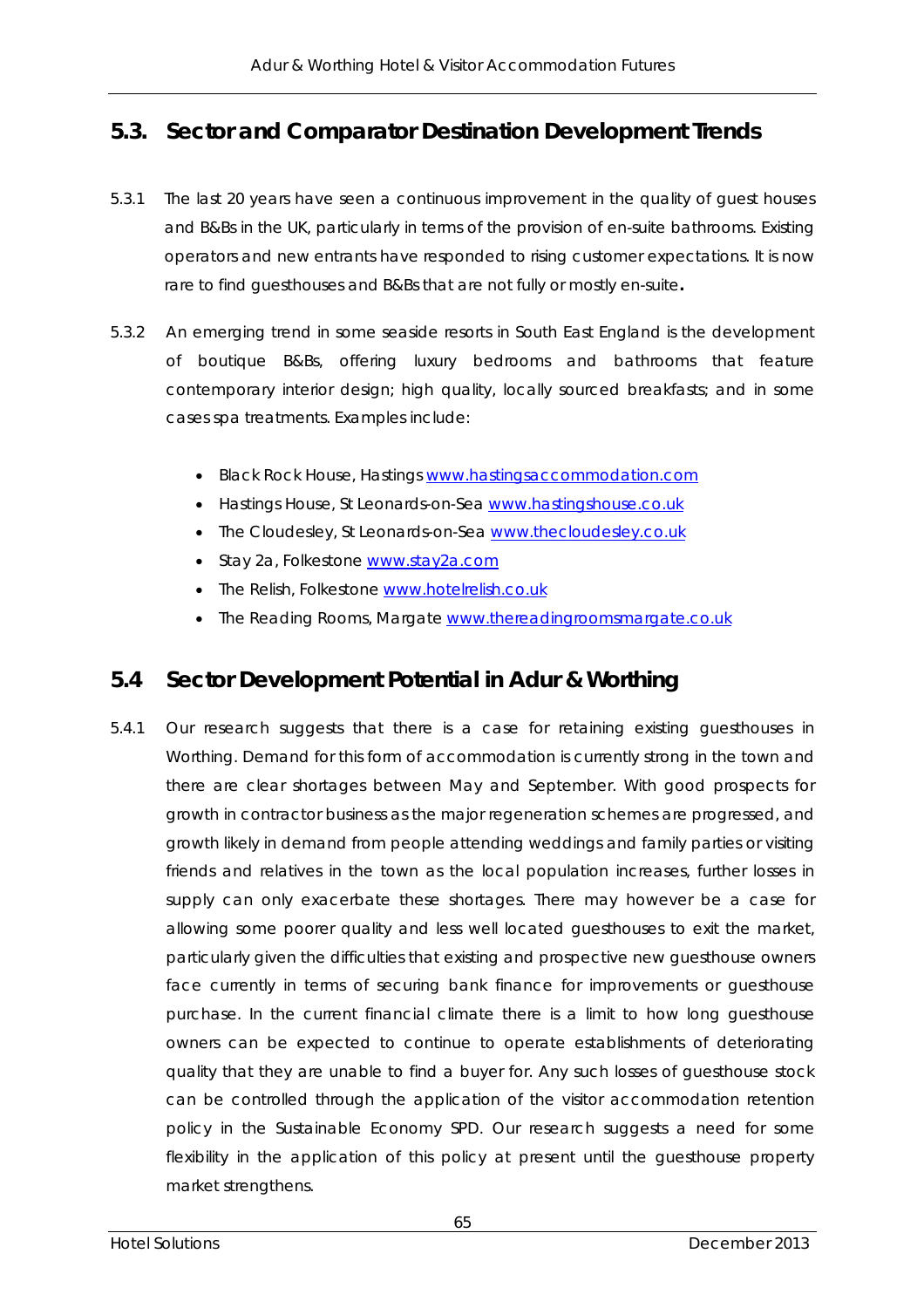- 5.4.2 Our findings suggest that there is scope for additional guesthouses and B&Bs to open in Worthing to meet the current shortages and replace those that close.
- 5.4.3. The case for retaining existing guesthouses and encouraging additional supply in Worthing may be weakened by the opening of a Premier Inn budget hotel in the town, which is likely to compete strongly for demand from business visitors, contractors and people visiting friends and relatives and attending weddings and family parties. Much will depend on the extent to which a new Premier Inn generates new business for the town due to the strength of its brand, national marketing, central reservations and referrals from sister hotels. This will need to be kept under review.
- 5.4.4. We found evidence of currently unsatisfied corporate and contractor demand for accommodation in Shoreham-by-Sea, which looks likely to grow in the future. Some of this demand could be met by additional guesthouse and B&B supply here, which may also be able to meet demand from people visiting friends and relatives and attending weddings and family parties and cater for people that want to visit Brighton at weekends. The opening of a budget hotel in the town could however weaken the potential for additional guesthouse and B&B provision.
- 5.4.5. There will be a need to encourage the continual upgrading of existing guesthouses and B&Bs and to encourage new operators to provide the highest quality of accommodation that they can, to meet constantly rising customer expectations. Most guesthouse and B&B operators seem to recognise this. Justifying investment can however be difficult given the level of income that a guest house or B&B operation can generate. A lack of capital funding and the current difficulties in securing bank borrowing to fund upgrading were identified by a number of the guesthouse and B&B owners that we spoke to as holding back improvements that they would like to make.
- 5.4.6 There could be scope for the upgrading and repositioning of some guesthouses and B&Bs in Worthing as 5 star and boutique B&B accommodation and potential possibly for new establishments to open at these levels. This may be the most realistic option for achieving a higher quality, more contemporary accommodation offer in Worthing. Such establishments could also have potential in Shoreham-by-Sea.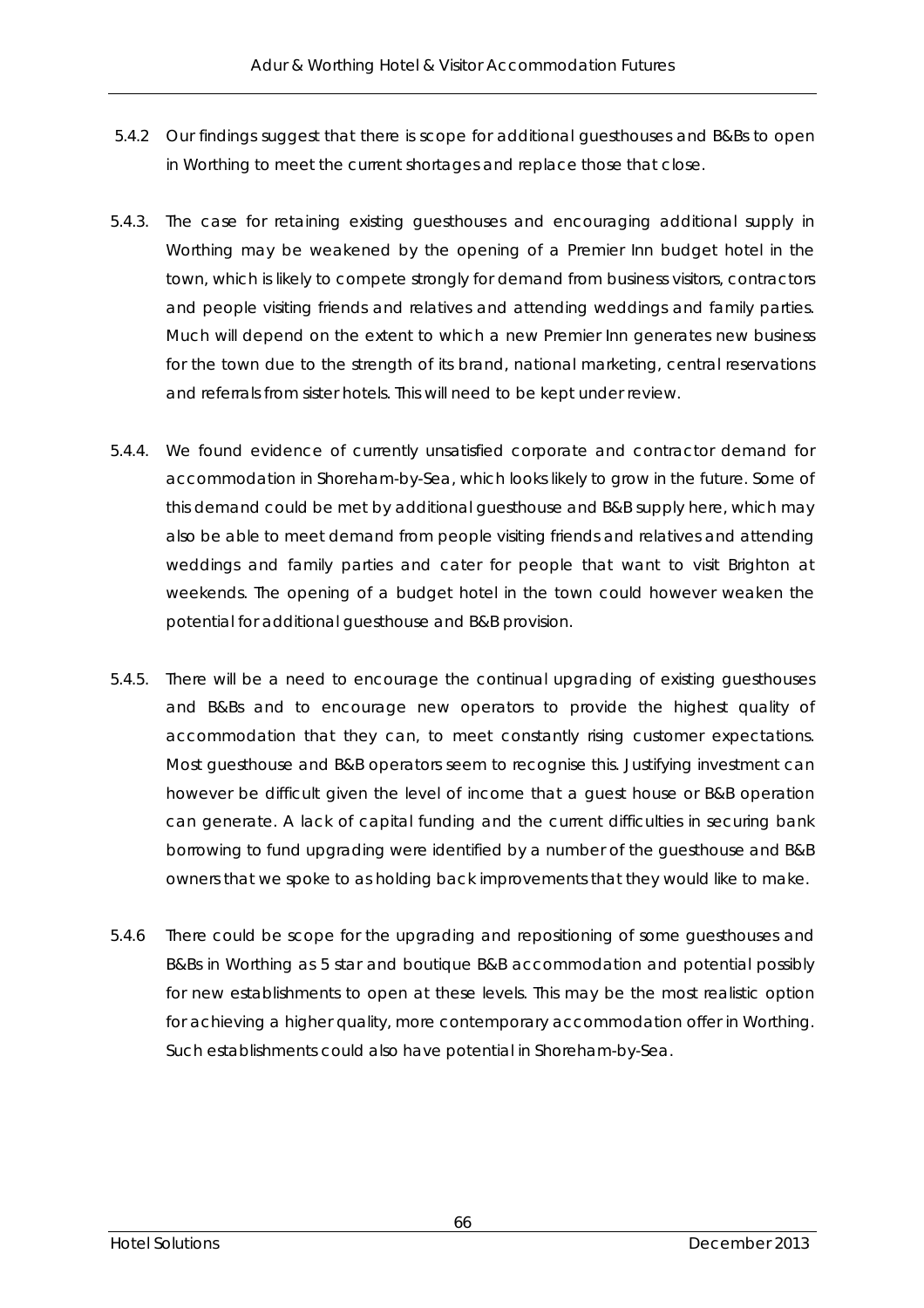- 5.4.7. The Tourism Action Plan identifies families as a potential target market for staying visits, using Worthing and Shoreham as a base for visiting Brighton and the surrounding area. This is likely to require further guest accommodation with family rooms and suites. While we have not researched the current provision of such rooms, we suspect that few guesthouses and B&Bs are currently able to adequately meet the needs of the family market. The opening of a Premier Inn is likely to lessen the need for guesthouses to cater for families however; as such a hotel would provide a popular and highly cost effective accommodation solution for this market.
- 5.4.8 There could be scope for farmhouse B&Bs in the rural parts of Adur & Worthing that fall within the South Downs National Park if farming families here wish to provide such accommodation. Our research has not included any investigation of interest in such opportunities from farmers however.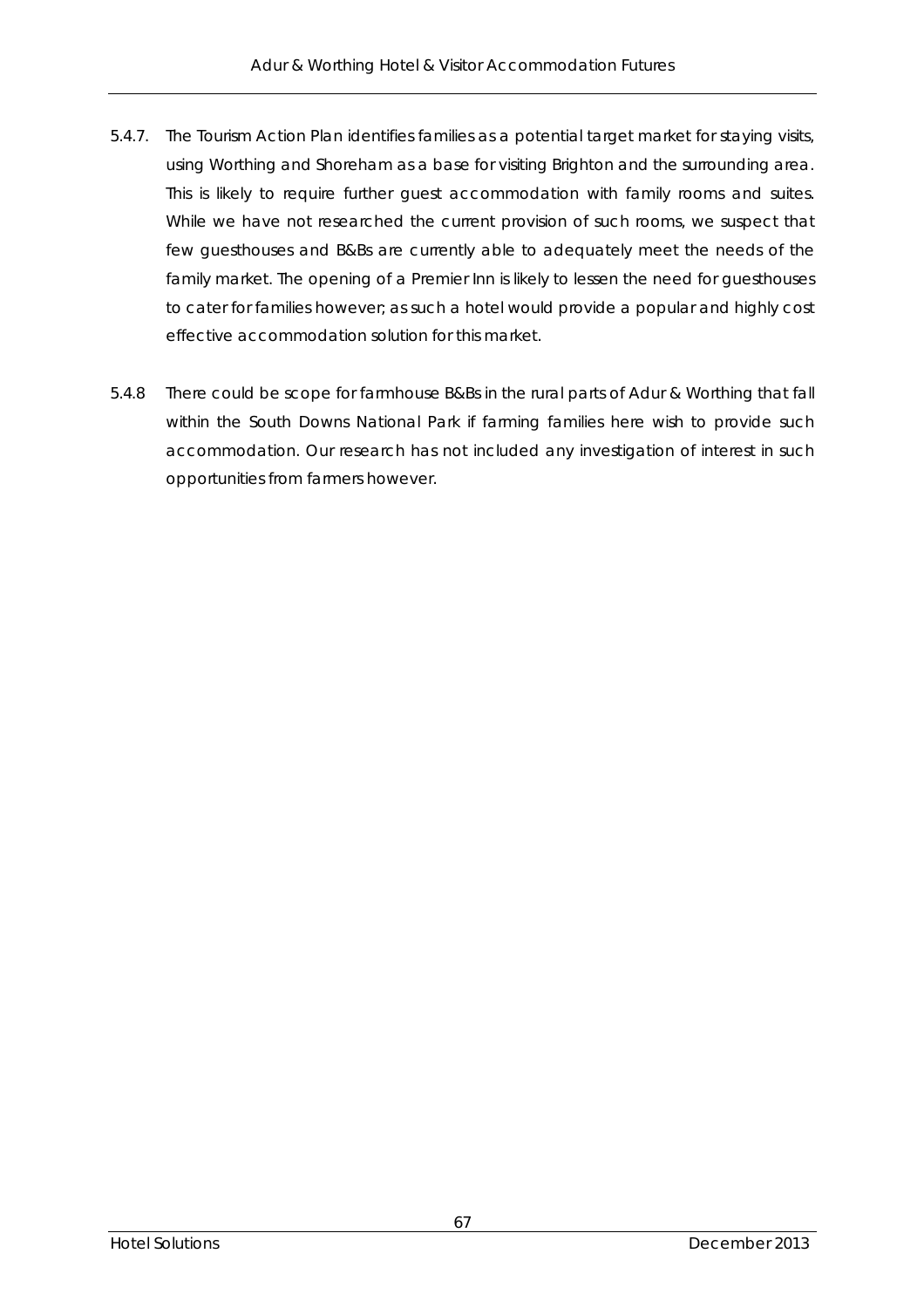# **6. OTHER TYPES OF VISITOR ACCOMMODATION**

## **6.1. Holiday Flats, Apartments and Self-Catering Accommodation**

*\_\_\_\_\_\_\_\_\_\_\_\_\_\_\_\_\_\_\_\_\_\_\_\_\_\_\_\_\_\_\_\_\_\_\_\_\_\_\_\_\_\_\_\_\_\_\_\_\_\_\_\_\_\_\_\_\_\_\_\_\_\_\_\_\_\_\_\_\_\_\_\_\_\_\_\_\_\_\_\_\_\_\_\_\_\_\_\_\_\_* 

## **Current Supply in Adur & Worthing**

6.1.1. Our research has identified 25 self-catering properties in Worthing, with a total of 107 bedspaces and 11 properties in Adur with 68 bedspaces.

### **ADUR & WORTHING – CURRENT SUPPLY OF HOLIDAY FLATS, APARTMENTS & SELF-CATERING ACCOMMODATION – DECEMBER 2013**

| <b>Standard</b>       | Worthing       | <b>Adur</b>    | Adur &<br>Worthing |
|-----------------------|----------------|----------------|--------------------|
| Luxury                |                |                |                    |
| Establishments        |                | 1              | 1                  |
| Units                 |                | 1              |                    |
| Bedspaces             |                | 12             | 12                 |
| 4 Star                |                |                |                    |
| Establishments        | 4              | $\overline{2}$ | 6                  |
| Units                 | $\overline{4}$ | $\overline{2}$ | 6                  |
| Bedspaces             | 22             | 17             | 39                 |
| 3 Star                |                |                |                    |
| Establishments        | 6              |                | 6                  |
| Units                 | 6              |                | 6                  |
| Bedspaces             | 23             |                | 23                 |
| <b>Ungraded</b>       |                |                |                    |
| Establishments        | 15             | 8              | 23                 |
| Units                 | 15             | 8              | 23                 |
| Bedspaces             | 62             | 39             | 101                |
| <b>TOTAL</b>          |                |                |                    |
| <b>Establishments</b> | 25             | 11             | 36                 |
| Units                 | 25             | 11             | 36                 |
| Bedspaces             | 107            | 68             | 175                |

- 6.1.2. In Worthing the self-catering supply is split between Worthing, Ferring and Goring-by-Sea, with properties also in West Worthing and Salvington. In Adur the self-catering supply is all located in Shoreham-by-Sea, Shoreham Beach and Shoreham Harbour.
- 6.1.3. The Adur & Worthing self-catering supply is a mix of 4 star, 3 star and ungraded properties. The only luxury/ boutique self-catering property in the area is The Wow Beach & Pool House at Shoreham Beach www.thewowhousecompany.co.uk/properties/thebeachhouse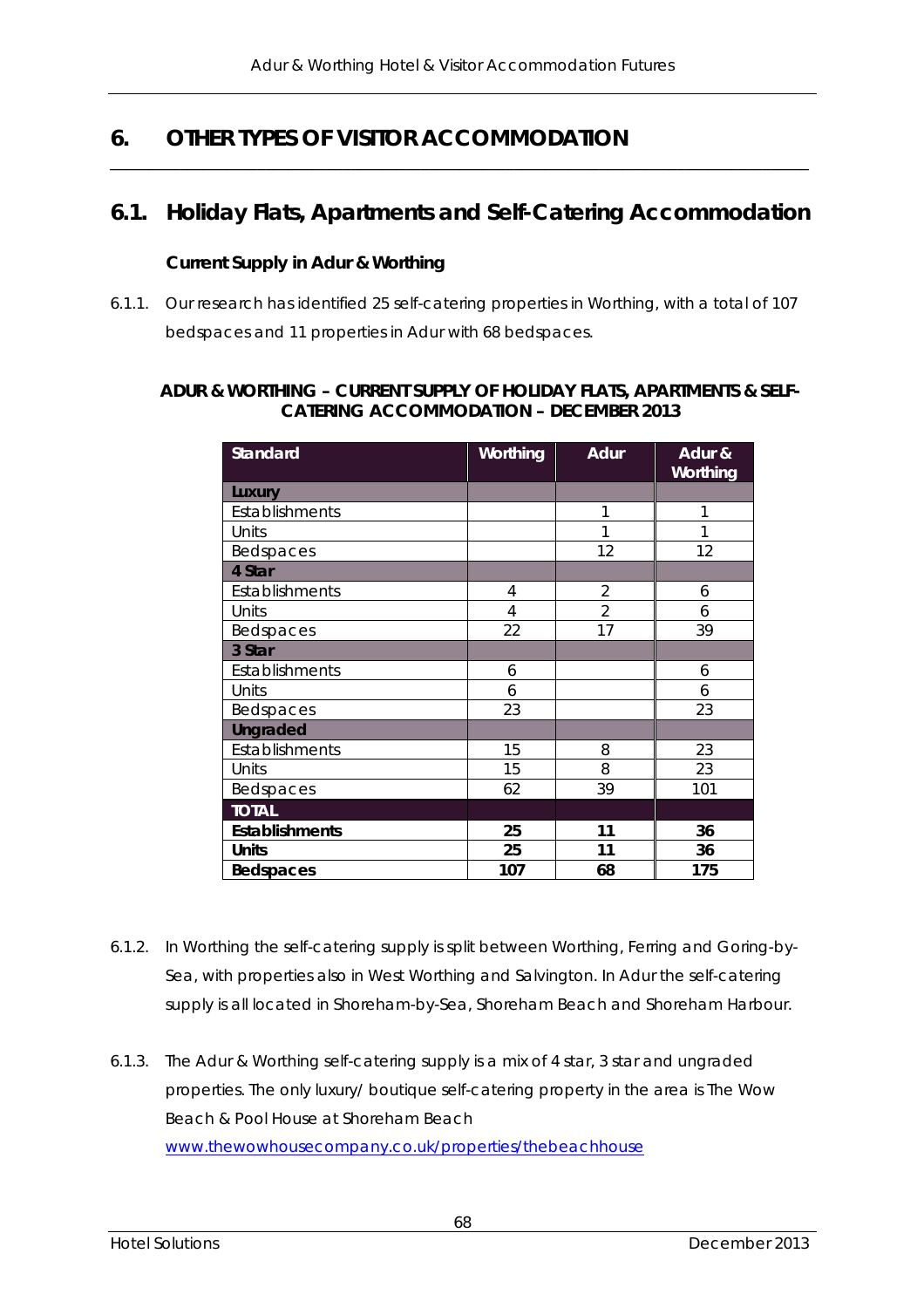### **ADUR & WORTHING – HOLIDAYS FLATS & SELF-CATERING ACCOMMODATION – DECEMBER 2013**

| <b>Establishment</b>        | Grade <sup>1</sup> | <b>Units</b> | <b>Bedrooms</b> |                | <b>Bedspaces</b> Letting Agency |
|-----------------------------|--------------------|--------------|-----------------|----------------|---------------------------------|
|                             |                    |              |                 |                |                                 |
| Worthing                    |                    |              |                 |                |                                 |
| Worthing                    |                    |              |                 |                |                                 |
| <b>Sussex Seaside Flat</b>  | 4 star             | 1            | $\overline{2}$  | 4              |                                 |
| Aldine Holiday Flat         | 3 star             | $\mathbf{1}$ | 1               | $\overline{2}$ |                                 |
| <b>Heene Court Mansions</b> | 3 star             | 1            | 1               | $\overline{4}$ | <b>Sykes Cottages</b>           |
| Knightsbridge House         | 3 star             | $\mathbf{1}$ | $\overline{2}$  | $\overline{4}$ |                                 |
| Navarino Flat               | 3 star             | $\mathbf{1}$ | $\overline{2}$  | $\overline{4}$ |                                 |
| <b>Bradley House</b>        | n/a                | 1            | 3               | $\overline{4}$ |                                 |
| Christ Church Hall          | n/a                | $\mathbf{1}$ | $\mathbf{1}$    | $\overline{2}$ |                                 |
| Fisherman's Cottage         | n/a                | $\mathbf{1}$ | $\overline{2}$  | $\overline{4}$ |                                 |
| Heene Terrace               | n/a                | $\mathbf{1}$ | 1               | $\overline{4}$ | Worthing Holiday Lets           |
| Heene View                  | n/a                | 1            | $\mathbf{1}$    | $\overline{2}$ |                                 |
| Seaside Studio Apartment    | n/a                | 1            | 1               | $\overline{2}$ |                                 |
| Southcourt                  | n/a                | 1            | 1               | 5              | Worthing Holiday Lets           |
| The Beach House             | n/a                | $\mathbf{1}$ | 1               | $\overline{4}$ | Worthing Holiday Lets           |
| West Beach Apartment        | n/a                | $\mathbf{1}$ | $\overline{2}$  | 7              | Worthing Holiday Lets           |
| Wilmington Court            | n/a                | $\mathbf{1}$ | $\overline{2}$  | $\overline{4}$ |                                 |
| Worthing Beach Apartment    | n/a                | $\mathbf{1}$ | $\mathbf{1}$    | 6              | Worthing Holiday Lets           |
| Worthing Beach Apartments   | n/a                | 1            | $\overline{2}$  | $\overline{4}$ |                                 |
| Salvington                  |                    |              |                 |                |                                 |
| The Old School House        | n/a                | 1            | 3               | 6              | Cottages 4 You                  |
| <b>West Worthing</b>        |                    |              |                 |                |                                 |
| Holiday Bungalow            | 3 star             | 1            | $\overline{2}$  | $\sqrt{4}$     |                                 |
| Goring-by-Sea               |                    |              |                 |                |                                 |
| 37 Harwood Avenue           | 4 star             | 1            | $\overline{2}$  | $\overline{4}$ |                                 |
| Seascape                    | n/a                | $\mathbf{1}$ | $\overline{2}$  | $\overline{4}$ |                                 |
| Ferring                     |                    |              |                 |                |                                 |
| Dolphins                    | 4 star             | 1            | 3               | 6              |                                 |
| Supetsa                     | 4 star             | 1            | $\overline{3}$  | 8              | Cottages 4 You                  |
| The Glade                   | 3 star             | 1            | 3               | 5              | Cottages 4 You                  |
| Hollands Cottage            | n/a                | 1            | $\overline{2}$  | $\overline{4}$ |                                 |
| <b>Adur</b>                 |                    |              |                 |                |                                 |
| Shoreham-by-Sea             |                    |              |                 |                |                                 |
| The Wow Beach & Pool House  | Luxury             | 1            | 6               | 12             |                                 |
| Sussex Beach House          | 4 star             | 1            | 5               | 11             |                                 |
| The Allams                  | 4 star             |              | 3               | 6              |                                 |
| Marina View                 | n/a                | $\mathbf{1}$ | $\overline{2}$  | 5              |                                 |
| Palm Tree                   | n/a                | 1            | 1               | 3              |                                 |
| Quay Duplex                 | n/a                | $\mathbf{1}$ | $\overline{4}$  | 9              |                                 |
| Shoreham Beach House        | n/a                | 1            | $\overline{4}$  | 8              |                                 |
| <b>Thatch Cottage</b>       | n/a                | 1            | $\overline{4}$  | $\overline{4}$ | Best of Brighton & Sussex       |
| The Garden Room             | n/a                | $\mathbf{1}$ | 1               | $\overline{2}$ |                                 |
| Ocean House                 | n/a                | 1            | $\overline{2}$  | 4              |                                 |
| Water's Edge Apartment      | n/a                | $\mathbf{1}$ | $\overline{2}$  | $\overline{4}$ | Hideaways                       |

Notes:

1. VisitBritain or holiday cottage agency grading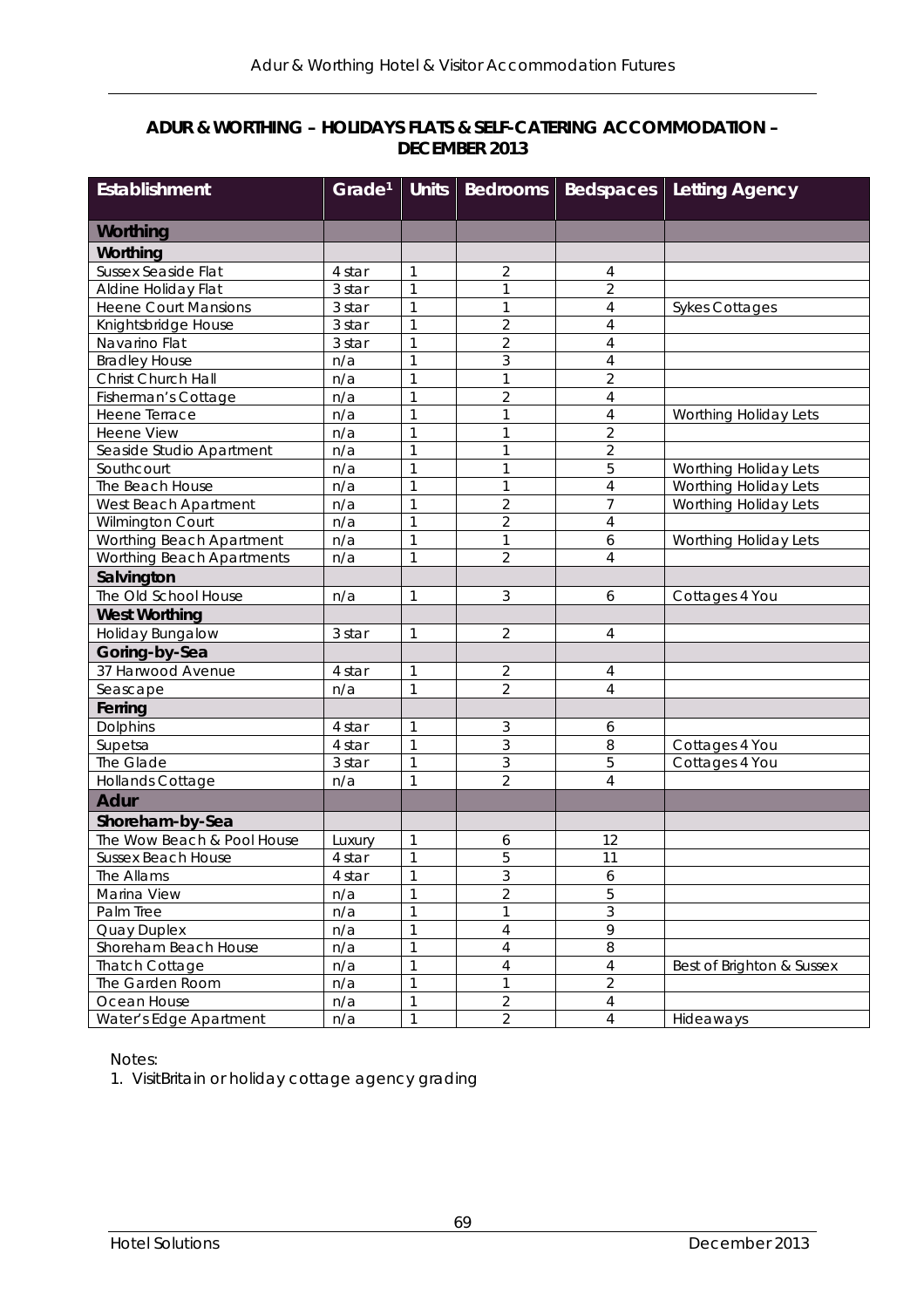- 6.1.4. The quality of self-catering accommodation in Adur & Worthing appears to be highly variable. Self-catering properties that are listed on Tripadvisor are generally receiving positive customer reviews. A number of holiday flats in Worthing seem to offer a somewhat dated style of accommodation. Worthing Holiday Lets, established in 2011, has started to offer a more contemporary style of self-catering accommodation in the town, for which it is finding strong demand.
- 6.1.5. All of Adur & Worthing's self-catering supply is in single units: there are no complexes of self-catering apartments in the area. Most of the self-catering properties in Worthing are 1 or 2- bedroom units. There are also a number of 3-bedroom units, particularly in Ferring. Shoreham-by-Sea has a number of 4, 5 and 6-bedroom holiday homes and beach houses.
- 6.1.6. Most of the self-catering properties are independently operated and marketed. Worthing Holiday Lets manages and markets 6 properties in Worthing and will bring another two apartments on stream in 2014. National and regional self-catering agencies that have properties in Adur & Worthing are Cottages4You (Wyndham Vacation Rentals), Sykes Cottages, Hideaways and Best of Brighton & Sussex Cottages.

## **Changes in Self-Catering Supply Since 2008**

6.1.7. Our research shows a significant increase and improvement in the supply of selfcatering accommodation in Adur & Worthing over the last 5 years. In the Coastal West Sussex Hotel & Visitor Accommodation Futures Study we identified just 13 selfcatering units in 2008, compared to the 36 units that we have found in 2013. Some of the more traditional holiday flats (e.g. Beccles Court Flats, Exmoor House and the holiday flats marketed by Promenade Holiday Homes) have closed, to be replaced by more modern, contemporary self-catering apartments, such as those being marketed by Worthing Holiday Lets. There has also been an increase in the number of residential apartments, cottages, bungalows and houses that are being let out as selfcatering accommodation, which is possibly a reflection of the current sluggish residential property market.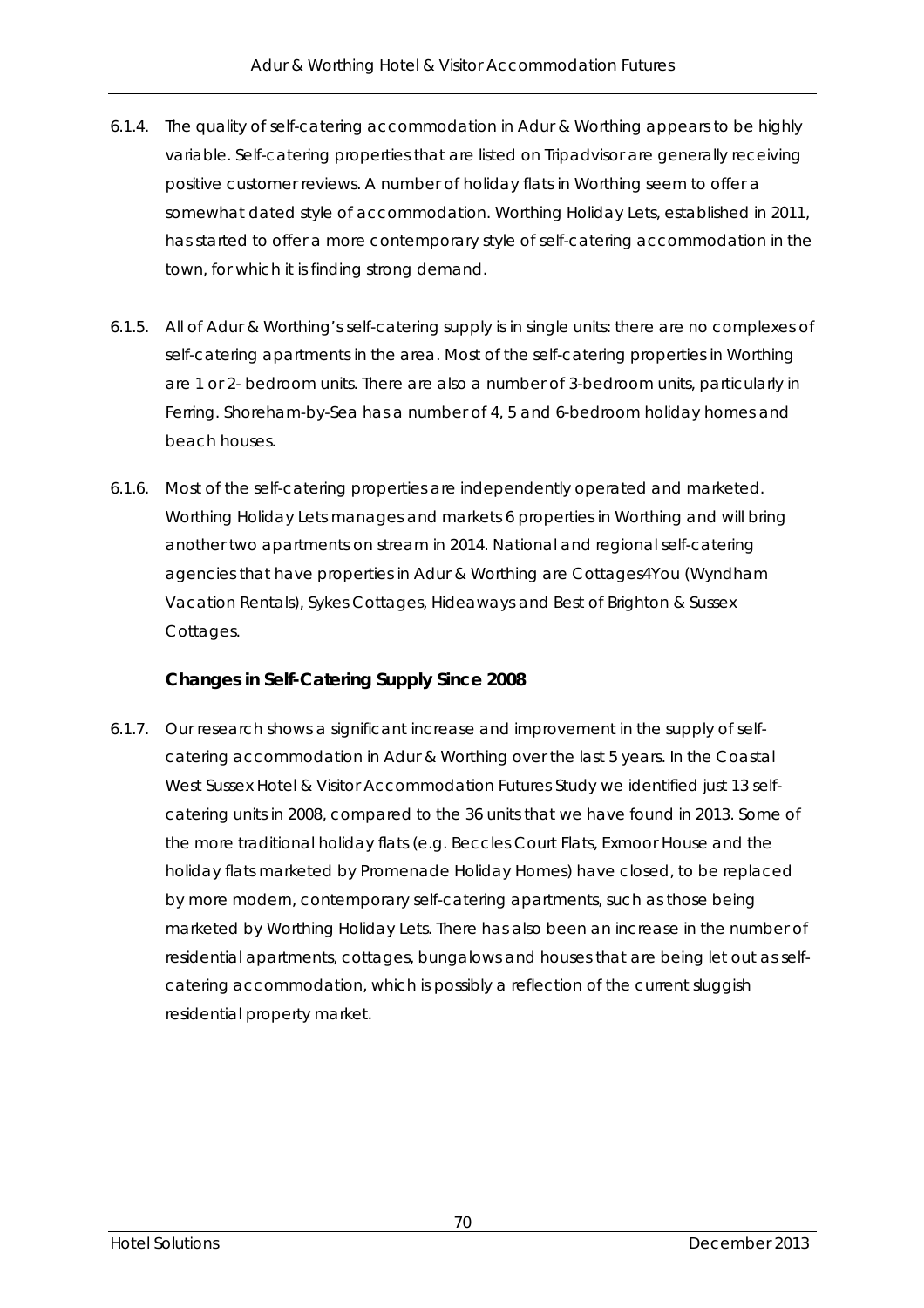## **Current Performance & Markets**

- 6.1.8. As part of our research we conducted telephone interviews with 10 self-catering owners/ operators in Adur & Worthing (listed at Appendix 1) to gain an insight into the current and potential further demand for this type of accommodation in the area. These interviews showed that lettings of self-catering properties in Adur & Worthing vary considerably, ranging from 15 weeks to up to 49 weeks. Not all properties are fully available throughout the year however, which limits the letting levels that they can achieve. Most self-catering properties appear to be achieving occupancy levels of at least 50%. Occupancies for some properties are 95%.
- 6.1.9. Demand for self-catering accommodation is strongest during the main summer season between April and October. Most self-catering properties are fully let in July and August, with owners/ operators frequently turning business away in these months. Properties typically let for at least 2 or 3 weeks of April, May, June, September and October. The two weeks over Christmas and New Year are also a peak time, with many properties fully let for these weeks.
- 6.1.10. Key markets in the summer months are holiday visitors (usually staying for a week and occasionally two), people visiting friends and relatives and long stay business visitors working on projects for local companies. Other markets during these months are overseas tourists, language school teachers and the families of overseas students studying at the language schools in Worthing.
- 6.1.11. Outside of the main summer season self-catering properties attract demand for weekend breaks from people coming down from London and longer lets from business visitors working on projects locally. Other markets during these months are house hunters and language school teachers.
- 6.1.12. Trends in performance have varied in 2013. One operator reported an increase in bookings compared to 2012, three reported no change, and two indicated a decline in lettings this year. Most operators reported lower levels of denied business in 2013.
- 6.1.13. The beach houses in Shoreham-by-Sea and higher quality, more contemporary selfcatering apartments in Worthing most consistently reported strong and growing demand.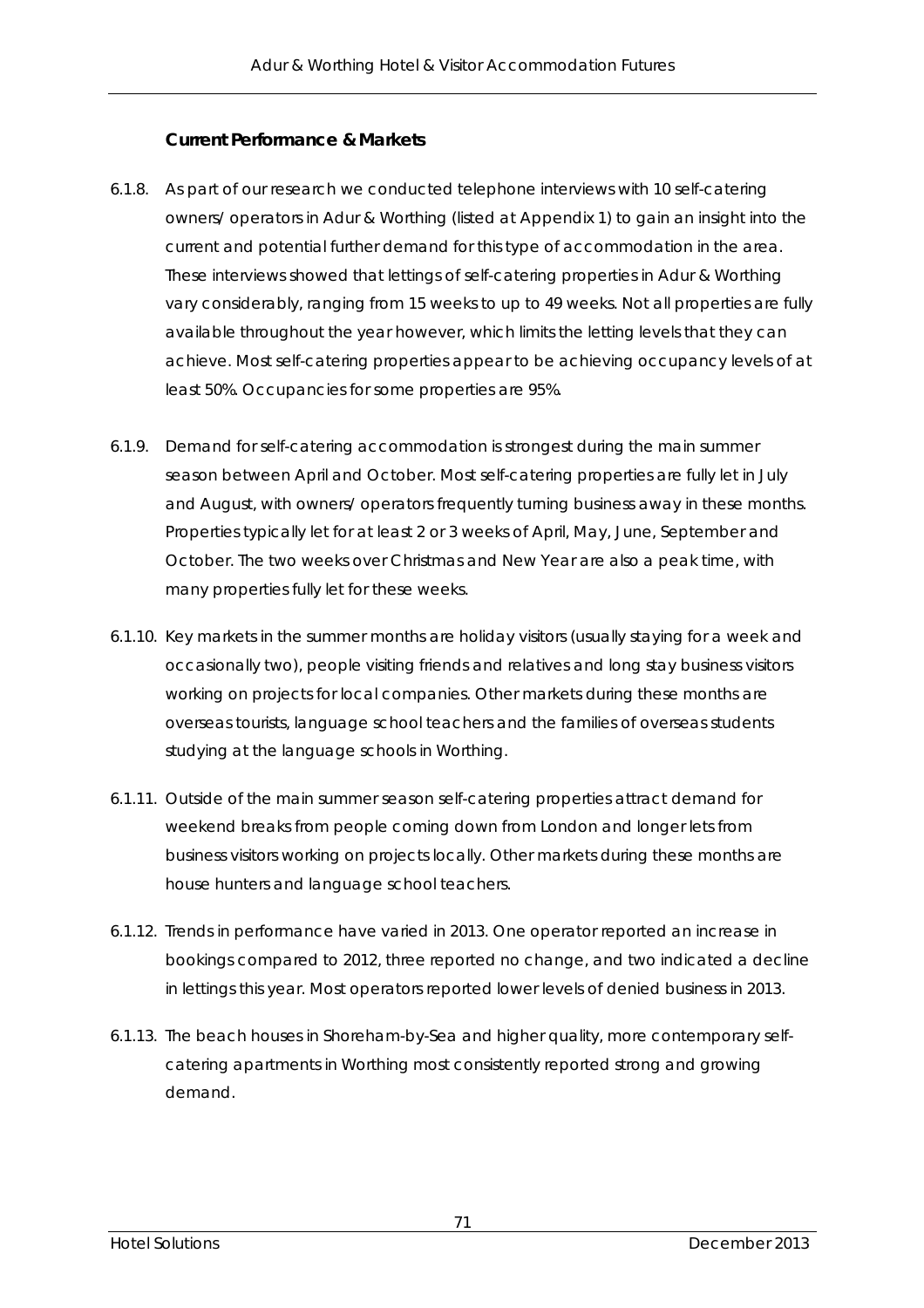6.1.14. In terms of anticipated future performance in 2014 most operators expect there bookings to be at a similar level to 2013. Summer demand is expected to remain strong. Some operators see scope to improve their business levels between October and April by targeting long stay corporate business and through more effective use of internet marketing channels to attract short break stays. Not all operators are willing to take weekend lets or to discount their prices for longer lets however.

#### **Sector Development Trends**

- 6.1.15. In terms of self-catering sector development trends, housing market conditions have a significant impact on **residential properties let as holiday accommodation**, which forms the largest proportion of the stock of self-catering holiday accommodation in the UK. The current downturn in the residential property market has resulted in a significant increase in the numbers of residential properties that have become available to rent as holiday accommodation. With lower house prices owners have become more interested in making their properties available as holiday lets than selling at a reduced price. The availability of buy-to-let mortgages on low interest rates has also fuelled growth in the supply of this type of self-catering accommodation.
- 6.1.16. The overall **quality** of the UK self-catering offer has improved significantly over the last 10-20 years. Customers are demanding ever higher quality and are prepared to pay for it. Many are now looking for standards of décor, furnishings, appliances and equipment that are at least as good as, if not better than, what they have at home. Customers are increasingly looking for self-catering accommodation that can deliver a 'wow' factor. Self-catering property owners are recognising that they can achieve increased lettings and higher prices if they offer high quality accommodation. The supply of 4 and 5 star self-catering accommodation has thus been increasing. Specific quality improvements in self-catering accommodation have included:
	- High quality fitted kitchens, kitchen appliances and equipment, dishwashers and washer/dryers;
	- En-suite bathrooms, luxury bathrooms and wet rooms, power showers and whirlpool baths;
	- Flat screen TVs and DVD and Blu Ray players, Sky Plus TV, broadband Wi-Fi, gaming stations, iPod docks and sound systems;
	- Hot tubs and saunas.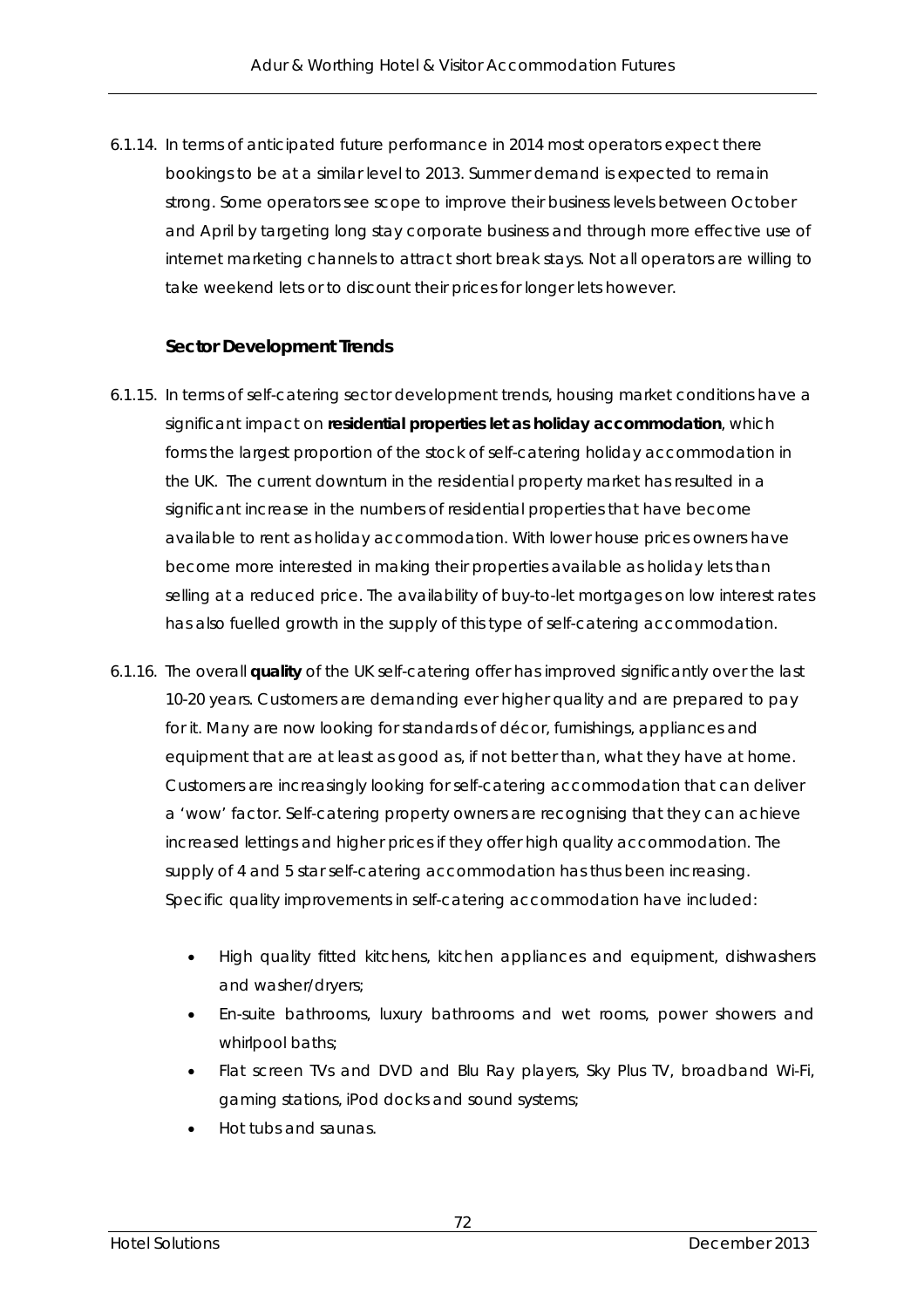- 6.1.17 At the top end of the market self-catering operators have started to offer **extra services** such as the provision of meals, food hampers, private chefs and butlers for hire, daily cleaning services, beauty treatments and accepting online shopping deliveries for guests.
- 6.1.18 The **conversion of redundant farm buildings** to self-catering accommodation has been a key trend over the past 30 years, fuelled by the farm diversification grants and a planning policy framework that has generally supported the re-use of redundant agricultural buildings. The supply of this form of self-catering accommodation continues to grow and looks set to increase further. Farmers have converted barns as single self-catering units and in some cases as self-catering complexes of 2-5 units. There are also examples of more extensive self-catering barn conversion complexes that often include leisure facilities such as games rooms, swimming pools, gyms and tennis courts. More recent self-catering barn conversions have tended to be of a high quality, usually achieving a 4 or 5 star grading and sometimes other quality awards.
- 6.1.19 **Boutique self-catering** is an emerging product development trend, mirroring the development of boutique hotels, guest houses and B&Bs. This is stylish, chic selfcatering accommodation that features contemporary interior design; luxury kitchens with high quality kitchen appliances and cooking gadgets; luxury en-suite bathrooms and bedrooms with feature baths; top quality beds and bed linen; and the latest TV, home entertainment and music systems. Such accommodation trades at the top end of the UK holiday market and typically commands premium prices. Examples in seaside resorts in the South East include:
	- Seascape Apartment, Brighton (www.brightonholidayhomes.co.uk/properties/seascape-apartment )
	- Compass House, Hastings (www.compasshousehastings.co.uk )
	- Old Chelsea, St Leonard's-on-Sea (www.bramleyandteal.co.uk/holiday-cottage-east-sussex/st-leonards-on-sea-26963/ )
	- Sea Gem, Camber (www.seagemcamber.co.uk )
	- The Restoratory, Sandwich Bay, Kent (www.uniquehomestays.com/unique/details.asp?id=2800)
	- Artists' Beach House, Whitstable (www.uniquehomestays.com/unique/details.asp?id=534 )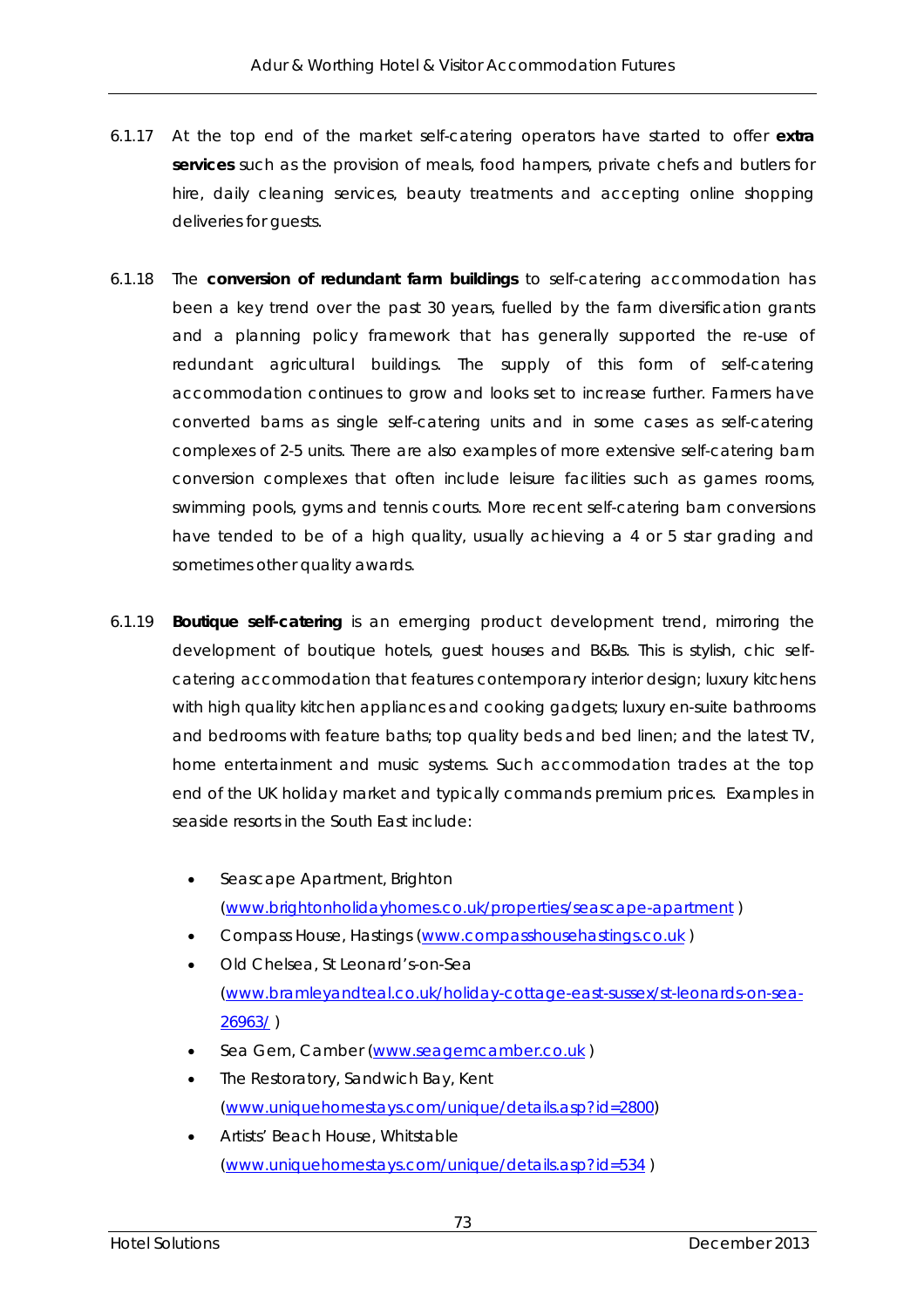- 6.1.20 Letting agencies specialising in boutique self catering include:
	- Unique Home Stays (www.uniquehomestays.com)
	- **Boutique Getaways (www.boutiquegetaways.com)**
	- Perfect Stays (www.perfectstays.co.uk )
	- Unique Holiday Cottages (www.uniqueholidaycottages.co.uk )
	- Bramley & Teal Holiday Cottages (www.bramleyandteal.co.uk )
- 6.1.21 Another emerging product development trend in the UK has been the growth in the supply of large '**super' cottages and holiday homes** that can accommodate parties of up to 20-30 guests. Such properties have developed to cater for the growing demand for family and friendship get togethers, celebrations, hen parties and house parties. They generally trade at the top end of the market, offering high quality, luxury accommodation. They will include large living spaces and dining areas and usually feature the latest in home entertainment systems. Some also have leisure facilities in terms of swimming pools, games rooms and snooker rooms. Examples in seaside resorts in the South East include:
	- Beach Boutique, Brighton (www.brightonholidayhomes.co.uk/properties/beach-boutique )
	- The Hen House, Brighton (www.crown-gardens.co.uk/properties/the-hen-house )
	- The Angmering-on-Sea Beach House, Littlehampton (www.luxurybeachhouserental.com/property.php?property=Angmering\_On\_S ea\_Beach\_House&action=overview )
	- Beach House, Sesley (www.uniquehomestays.com/unique/details.asp?ID=1871 )
	- Beach House, Mundesley, Norfolk (www.beach-house-mundesley.co.uk )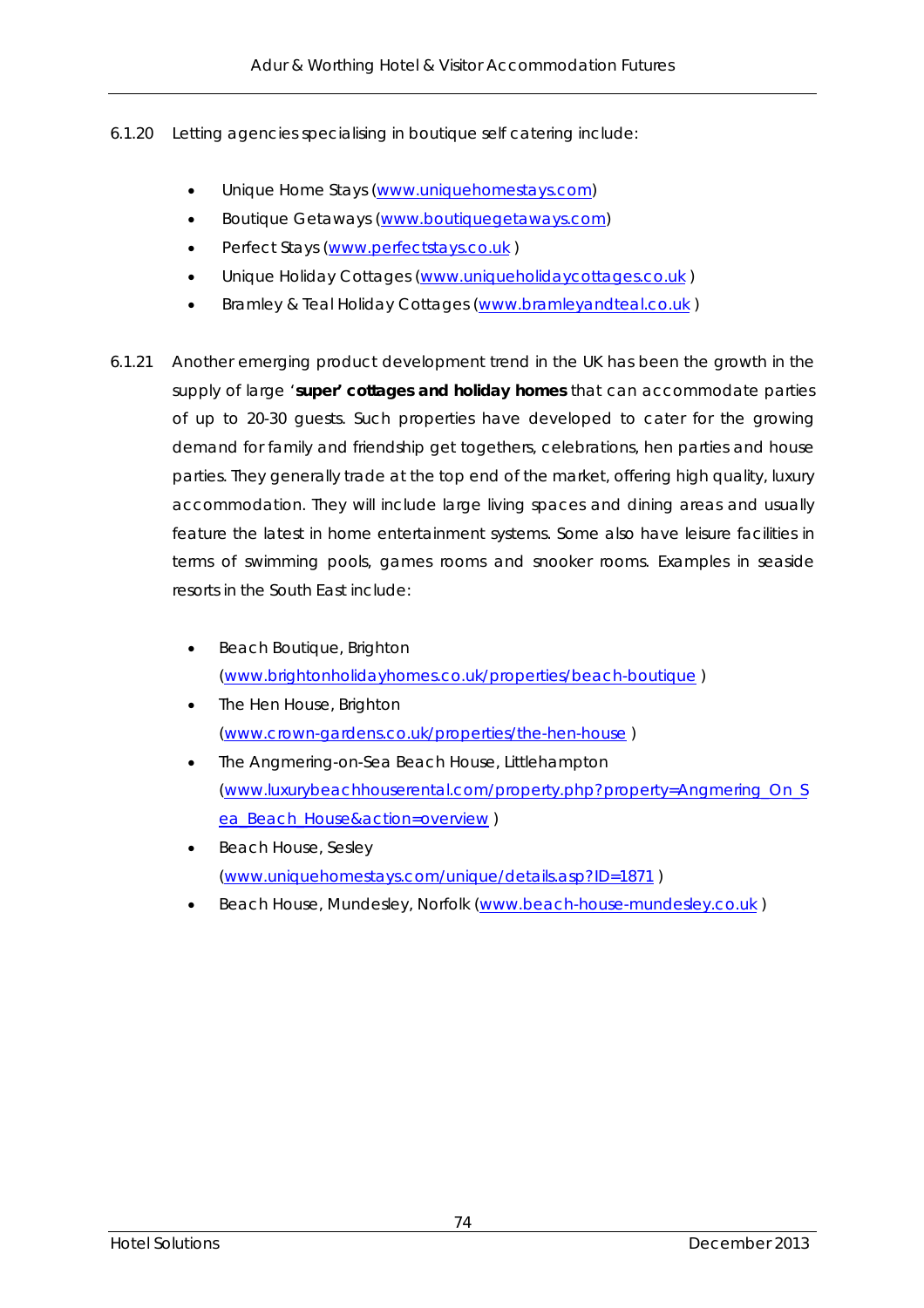- 6.1.22 The development of **Access Exceptional self-catering** that is fully adapted for use by independent and assisted wheelchair users is a trend that has been very slow to develop in the UK, particularly given the growing numbers of wheelchair users that are looking to take holidays. Access Exceptional holiday cottages should include the following features:
	- Wide doorways and corridors;
	- Extra space for wheelchair users:
	- Wheel-in showers, possibly with hoist rails;
	- **Bathrooms and toilets adapted for wheelchair users;**
	- Low-level kitchen counters;
	- Ramps, lifts or stair lifts if needed.

## **Sector Development Potential in Adur & Worthing**

- 6.1.23. Our research suggests that there is scope for additional self-catering accommodation in Adur & Worthing to meet current shortages during the main summer season and to capitalise on the expected growth in domestic and inbound overseas tourism in the UK and the potential increase in long stay corporate demand in Adur & Worthing as the local economy develops and new companies are attracted to the area.
- 6.1.24. The future requirement will be for high quality, modern self-catering apartments and holiday homes. Supply growth is most likely to be in terms of the letting of residential apartments and homes as self-catering accommodation. This could include serviced apartments, where the accommodation is cleaned and serviced on a nightly or weekly basis, which could appeal to the long stay corporate market. There may be potential for local self-catering and serviced apartment lettings agencies to develop further to capitalise on these opportunities.
- 6.1.25. There could be scope for some boutique self-catering apartments and holiday homes in Adur & Worthing and luxury/ boutique beach houses, particularly at Shoreham –by-Sea. These types of self-catering properties are finding a strong market in other seaside resorts in the South East and could develop in Adur & Worthing.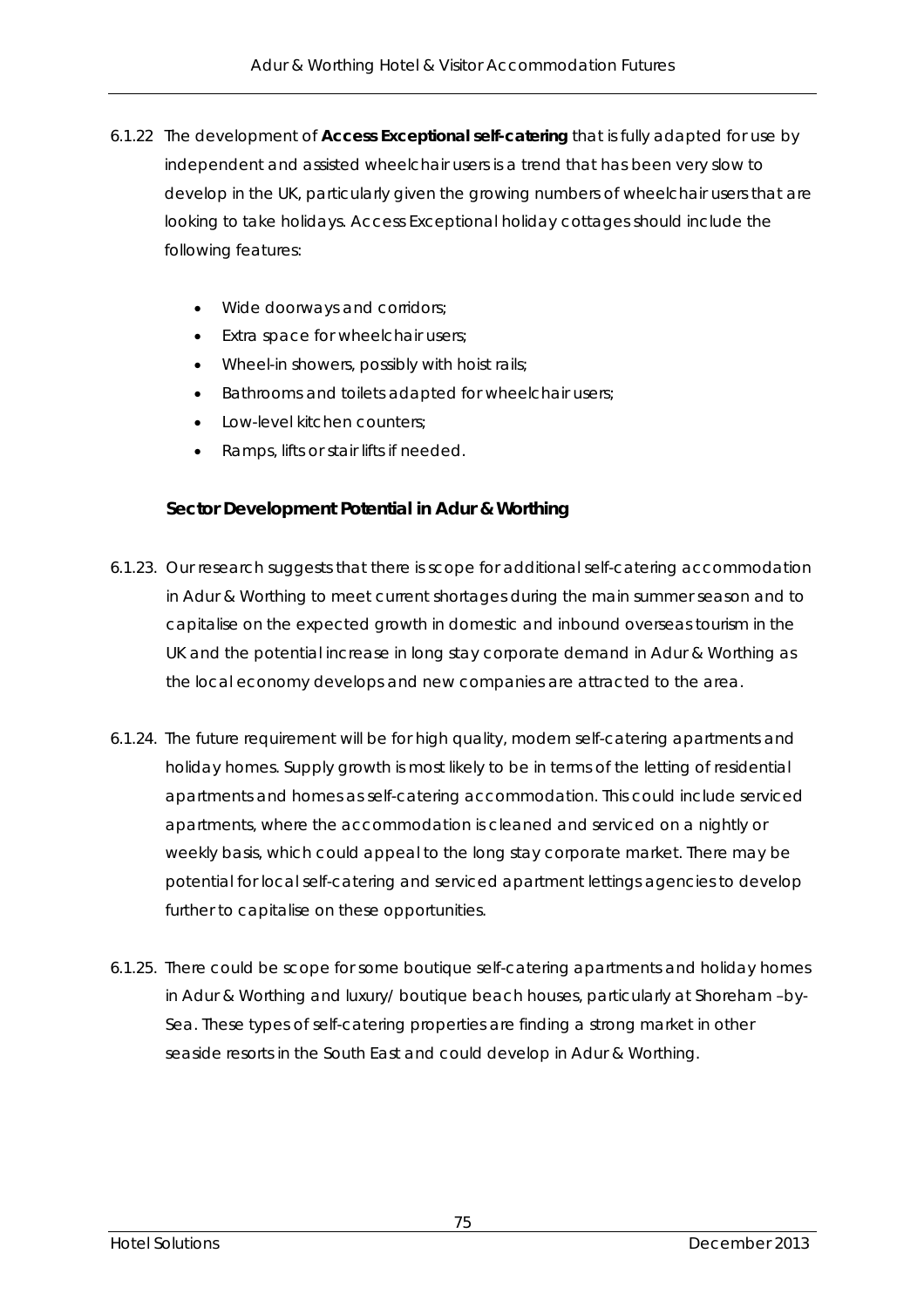- 6.1.26. There may be potential for some large 'super' holiday homes in Adur & Worthing to cater for the growing demand for family and friendship get togethers and celebration breaks for large parties. There is very little of this type of self-catering accommodation in the area at present.
- 6.1.27. There might be an opportunity for some 'Access Exceptional' self-catering provision in Adur & Worthing. As far as we have been able to establish there is no fully accessible and adapted self-catering accommodation in the area. This is a niche market however, so significant new supply is not warranted.
- 6.1.28. In the rural parts of Adur & Worthing/ the South Downs National Park there may be opportunities for the conversion of redundant agricultural buildings to self-catering accommodation. We have not however undertaken any research to assess if there are any farmers in these locations that would be interested in developing such accommodation.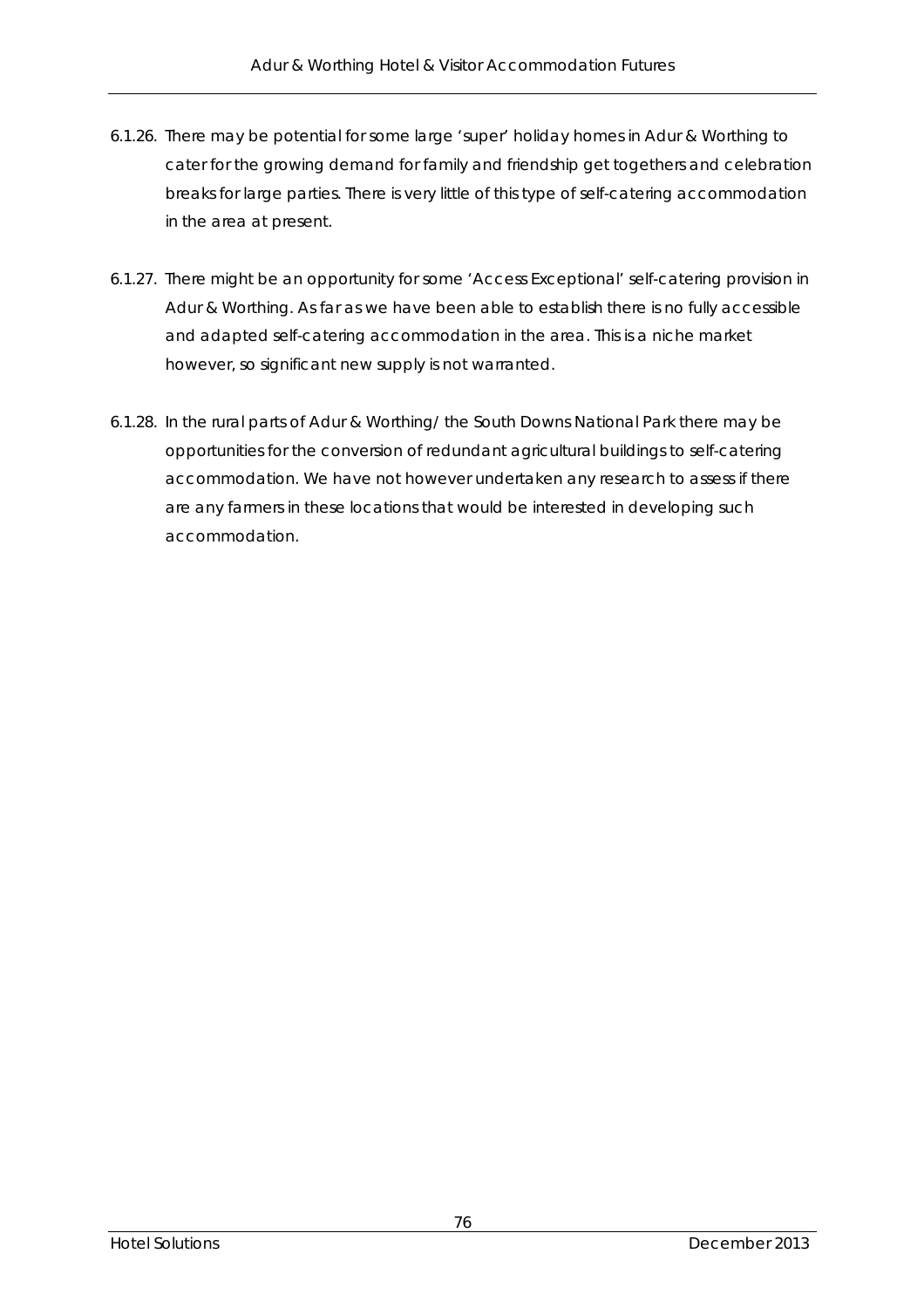# **6.2. Touring Caravan and Camping Sites**

## **Current Supply in Adur & Worthing**

6.2.1. Current provision for caravanning and camping in Adur & Worthing comprises the Northbrook Farm Caravan Club site in Worthing and three 5-van certificated sites in Adur (two certificated by the Caravan Club and one by the Camping and Caravanning Club). Further afield there are 3 touring caravan and camping sites at Littlehampton – the Littlehampton Caravan Club site (116 pitches), Daisyfields Touring Park (80 pitches) and Acorns campsite (14 pitches) – and one site at Washington to the north of Worthing – Washington Caravan & Camping Park (21 touring caravan pitches and 80 tent pitches).

## **ADUR & WORTHING - TOURING CARAVAN & CAMPING SITES – DECEMBER 2013**

| <b>Site</b>                       | Grade  | No. Pitches |
|-----------------------------------|--------|-------------|
| Worthing                          |        |             |
| Northbrook Farm Caravan Club Site | 4 star | 79          |
| Adur                              |        |             |
| Church Farm, Coombes              | CI.    | 5           |
| Lancing Fruit Farm, Lancing       | CI.    | 5           |
| The Barn Caravan Park, Lancing    | ี      | Ҕ           |

6.2.2. Northbrook Farm was open from 22 March to 4 November in 2013. The Church Farm CL site at Coombes operates from Easter to October. The Barn Caravan Park and Lancing Fruit Farm CL sites are open all year.

## **Changes in Supply**

6.2.3. The Caravan Club's lease on the Northbrook Farm site comes to an end in March 2015. The Club has been trying to negotiate a new lease with Worthing Borough Council for a number of years. Its proposal to extend the use of the caravan storage compound to year-round operation and to continue to operate the touring element from March to November was rejected by the Council in 2012. With this uncertainty about whether the Borough Council will grant a new lease the Club has not invested in the site for some time and it has consequently deteriorated in terms of quality, to the point where its toilet and shower block is now no longer in use. The Caravan Club advised us that they would be prepared to invest at least £1million in the site to improve the standard of all facilities to match the demands of modern caravanners, if they can secure a long (50-year) lease from the Council.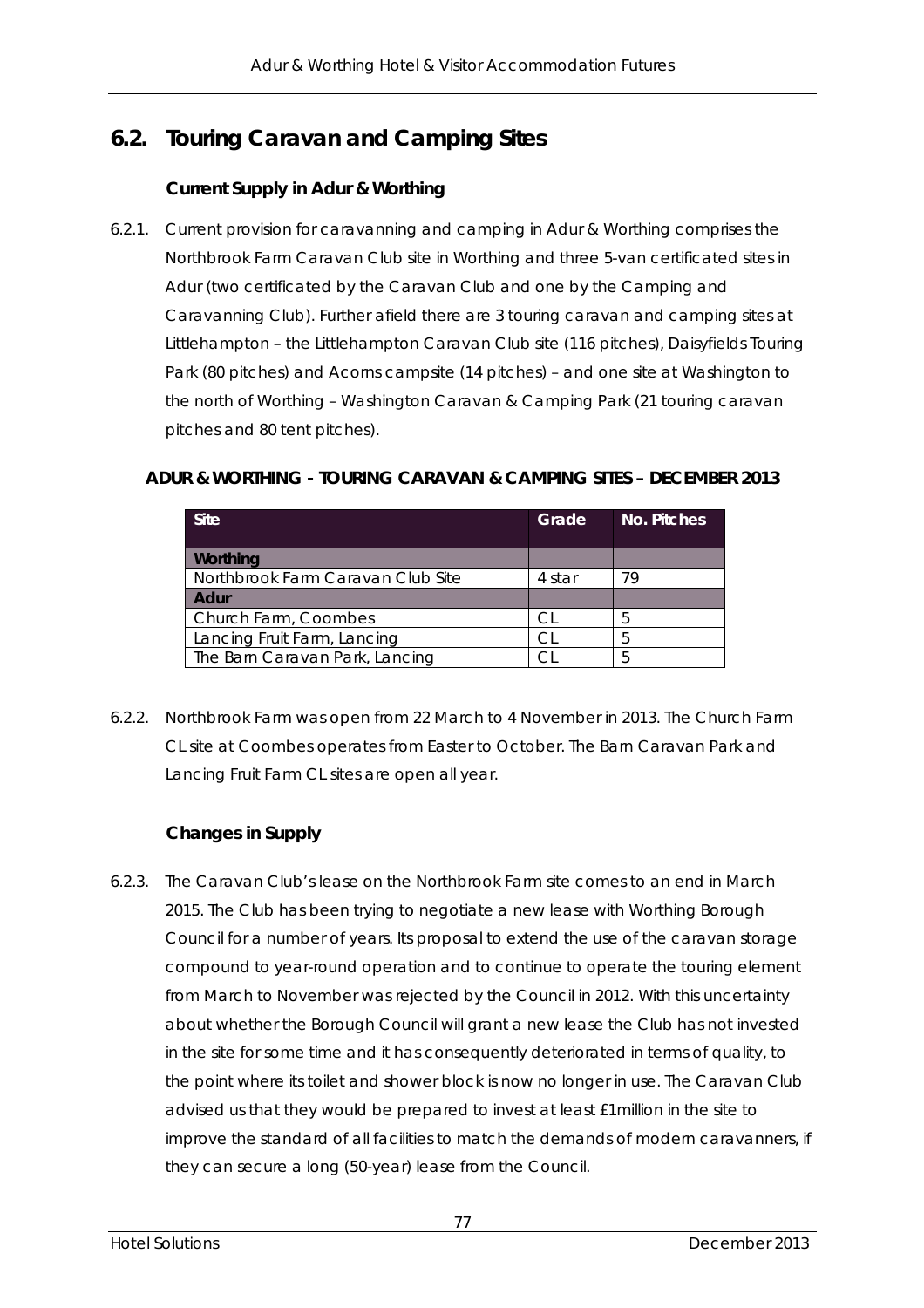6.2.4. The Barn Caravan Park in Lancing was granted planning permission in July 2013 to increase to 25 pitches. The new pitches will be ready for the 2014 season. The owners may install electric hook up points and develop some hard standing pitches if they feel that there would be sufficient demand into the winter.

## **Current Performance & Markets**

- 6.2.5. The lack of investment in the Northbrook Farm site and deterioration in the quality of the site has resulted in a significant decline in the site's pitch occupancy, from around 50% in 2010 to 40% in 2012. Weekend demand remains strong but midweek pitch occupancies have reduced.
- 6.2.6. Research that we have recently completed in East Sussex (for Rother District Council) showed strong demand for good quality touring caravan and camping sites at weekends between May and September and during the week in July and August, at Easter and for the May half term school holiday week. Most of the sites that we spoke to were consistently full and turning business away at these times when the weather was good. Pitch occupancies, particularly during the week, are lower at the beginning and end of the season in March, April and October. Sites attract some weekend business in these months however. Most of the site operators that we spoke to felt that there would be insufficient demand to justify winter opening.
- 6.2.7. The three CL sites in Adur reported high demand between March and September when the weather is good. They frequently fill and turn caravanners and campers away at weekends and during the Easter, May half term and summer school holidays. Winter business is limited for the two sites that are open year-round. The strongest market for the CL sites is weekend break customers coming to visit Brighton or Worthing. Much of this business comes from the local area or London. It includes some kite surfers and watersports enthusiasts together with some people that are visiting friends and relatives for the weekend. The CL sites also attract some demand for 1 and 2 week holiday stays in the summer and pick up some business from Dutch, German, French and Scandinavian tourers. One site also caters for Duke of Edinburgh Award groups.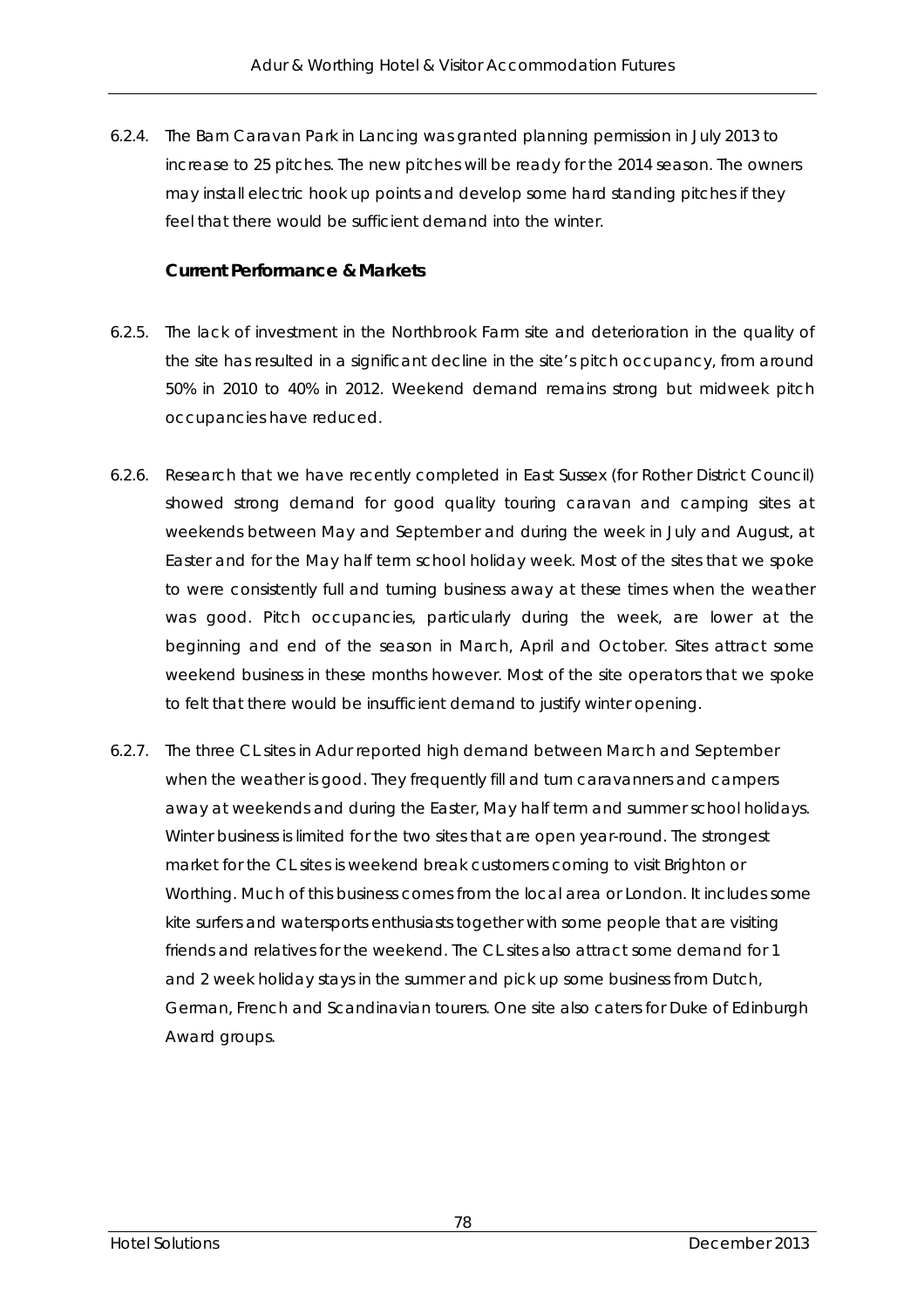#### **Sector Development Trends**

- 6.2.8. The focus of product development in the UK touring caravan and camping sector has been primarily on the **upgrading** and development of existing sites and the **extension of opening periods**, rather than on new site development. Where new sites have been developed they have generally been relatively small sites. Planning constraints impose a significant barrier on the development of large new touring caravan and camping sites in many parts of the UK, particularly for schemes that involve new buildings and/or winter caravan storage. Achieving commercially viable large touring caravan and camping site development projects is also very difficult. The Caravan Club and Camping and Caravanning Club are the main operators that have opened large new sites. They are motivated more by providing additional choice for their members than entirely commercial considerations. The Camping and Caravanning Club is continually looking for opportunities for new club sites. Sites associated with visitor attractions and leisure and sports facilities are of particular interest, for example a recent club site opening has been at the Gulliver's Kingdom theme park in Milton Keynes. The Caravan Club has acquired established touring parks in a number of locations and upgraded and developed them into new club sites. These have included sites in West Sussex, Cheshire, Lincolnshire and Scotland. The Caravan Club also opened entirely new club sites in Barnard Castle in County Durham in 2010 and Bridlington, East Yorkshire in 2011.
- 6.2.9. Both the Caravan Club and the Camping and Caravanning Club are investing substantially in improving their sites. The Caravan Club has so far invested over £90 million in site development and acquisition over the last 10 years, while the Camping and Caravanning Club embarked on a 5-year, £29 million investment programme in 2009 to position its site network amongst the best in the UK by 2015.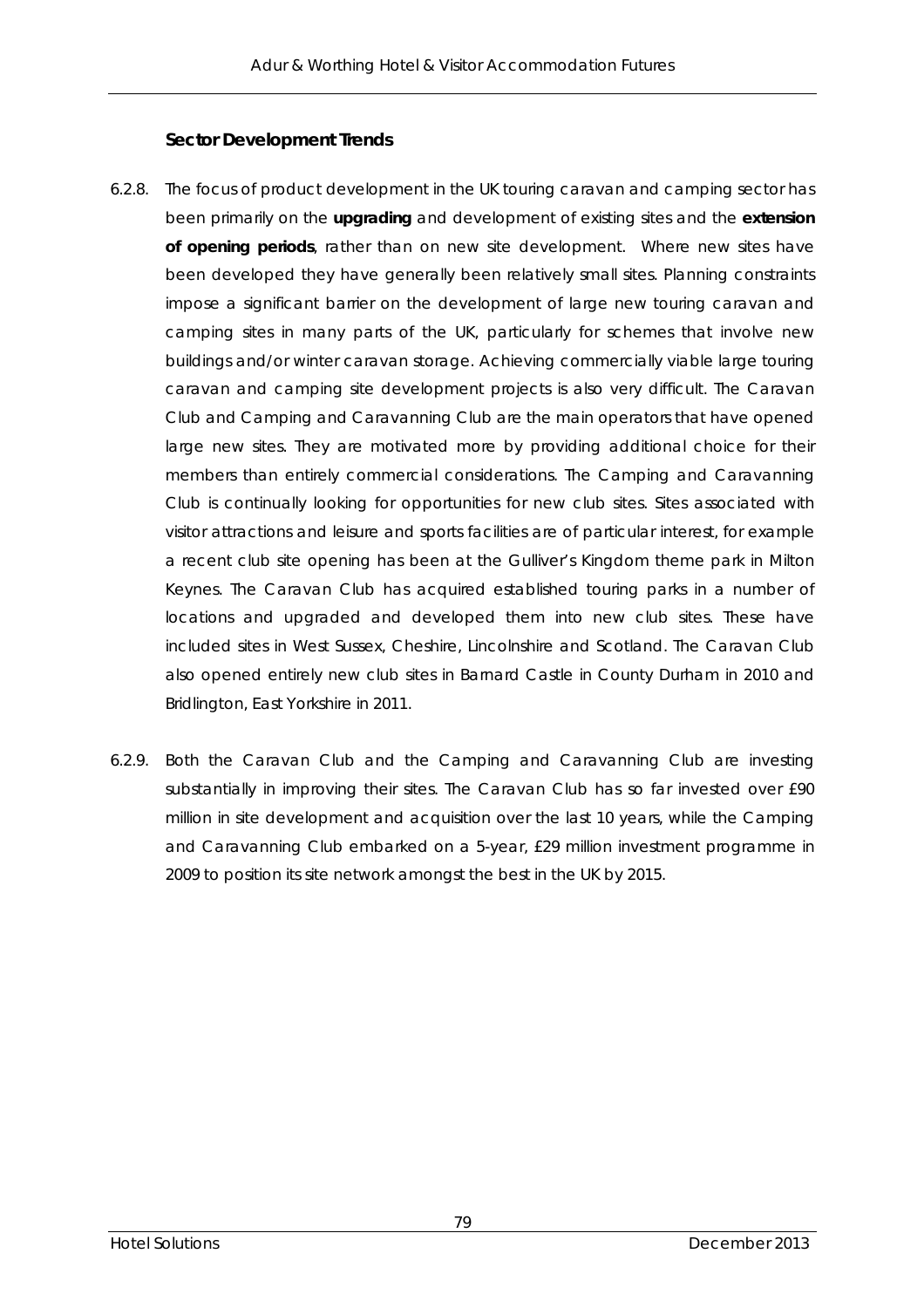- 6.2.10. Many independent touring caravan and camping parks are also investing in improving and developing their sites and facilities. The sorts of investments that are being made include the following:
	- The installation of electric hook-up points;
	- The development of hard standing pitches, which allow winter use by tourers and motor homes;
	- The development of fully serviced pitches with water and drainage connection;
	- Investment in site infrastructure e.g. drainage, roads, lighting, signage, entrances;
	- Improvements to landscaping and site layouts;
	- **Better quality, heated toilet and shower blocks;**
	- New laundry facilities;
	- Leisure facilities e.g. games rooms, saunas, gyms, internet rooms;
	- The development of children's play areas and improvements to existing play areas;
	- Catering operations;
	- On-site shops;
	- Installation of Wi-Fi;
	- Improved access and facilities for disabled guests;
	- The introduction of camping pods and glamping units.
- 6.2.11. The **'greening' of touring caravan and camping parks** in terms of promoting biodiversity, reducing environmental impact and encouraging guests to engage in environmentally sustainable activities has also been a key trend in the sector that looks set to continue. Examples include investing in environmentally sustainable technologies for electricity generation, water heating and waste recycling; promoting bio-diversity through creating wildlife areas and planting to encourage butterflies and bees; and providing nature and orienteering trails, cycle hire and wildlife watching activities.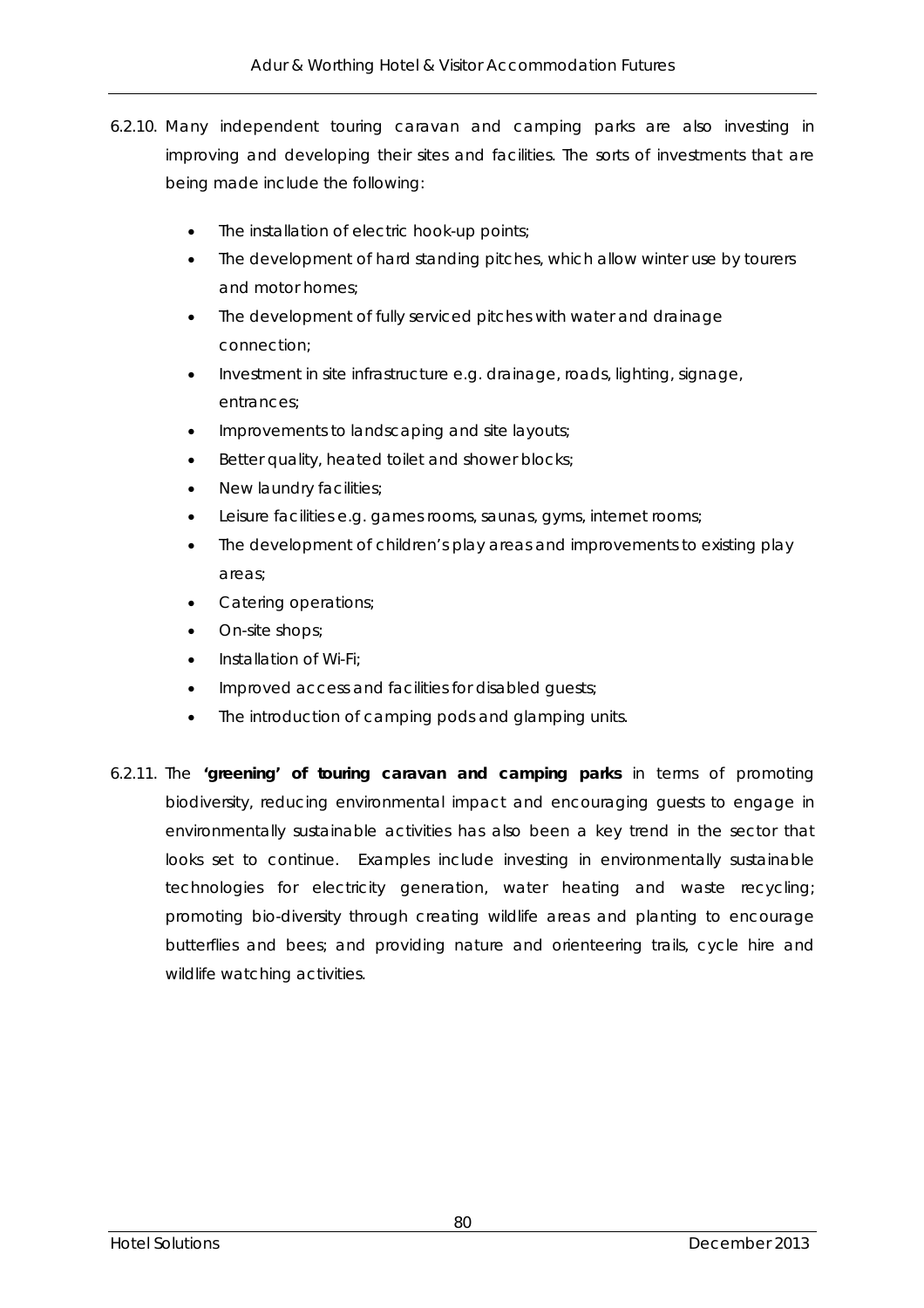- 6.2.12. The other key development trend in the sector has been the **lengthening of the season** with many site operators now wanting to operate over a longer period and increasing numbers of sites looking to stay open throughout the year. The higher specifications of today's touring caravans and motor homes is resulting in growing numbers of owners wanting to use their caravans and motor homes throughout the year. Sites are increasingly investing in hard standing pitches to enable them to cater for this demand. Planning restrictions have not necessarily kept pace with this market demand, underpinned by concerns about permanent residential use.
- 6.2.13. The recession, together with innovations in easy-to-erect tents and camping equipment, have stimulated **strong growth in demand for camping** in the UK, despite the poor summer weather in 2011 and 2012. In a recent survey undertaken by Campsites UK 23% of campers indicated that the current economic climate had made them more likely to choose a camping holiday in the UK in 2013 and nearly two thirds said that wet weather would not force them to pack up and go home.
- 6.2.14. Another emerging trend is the development of **eco camping** sites. These are small, low impact, environmentally friendly, off-grid camp sites with solar or wind powered showers and eco/ compost toilets. They often have a central campfire area and/or allow campers to have their own campfires. Some sites offer secluded and isolated pitches for individual camping. Sites may have wildlife areas and some offer nature study and environmental activities and courses. Examples are Cerenity Camp Sites in Cornwall (www.cerenetycampsite.co.uk) and Comrie Croft in Perthshire (www.comriecroft.com/sleep/eco-camping.html ). In some cases eco camping sites also offer glamping units or glamping sites have opened eco camping sites.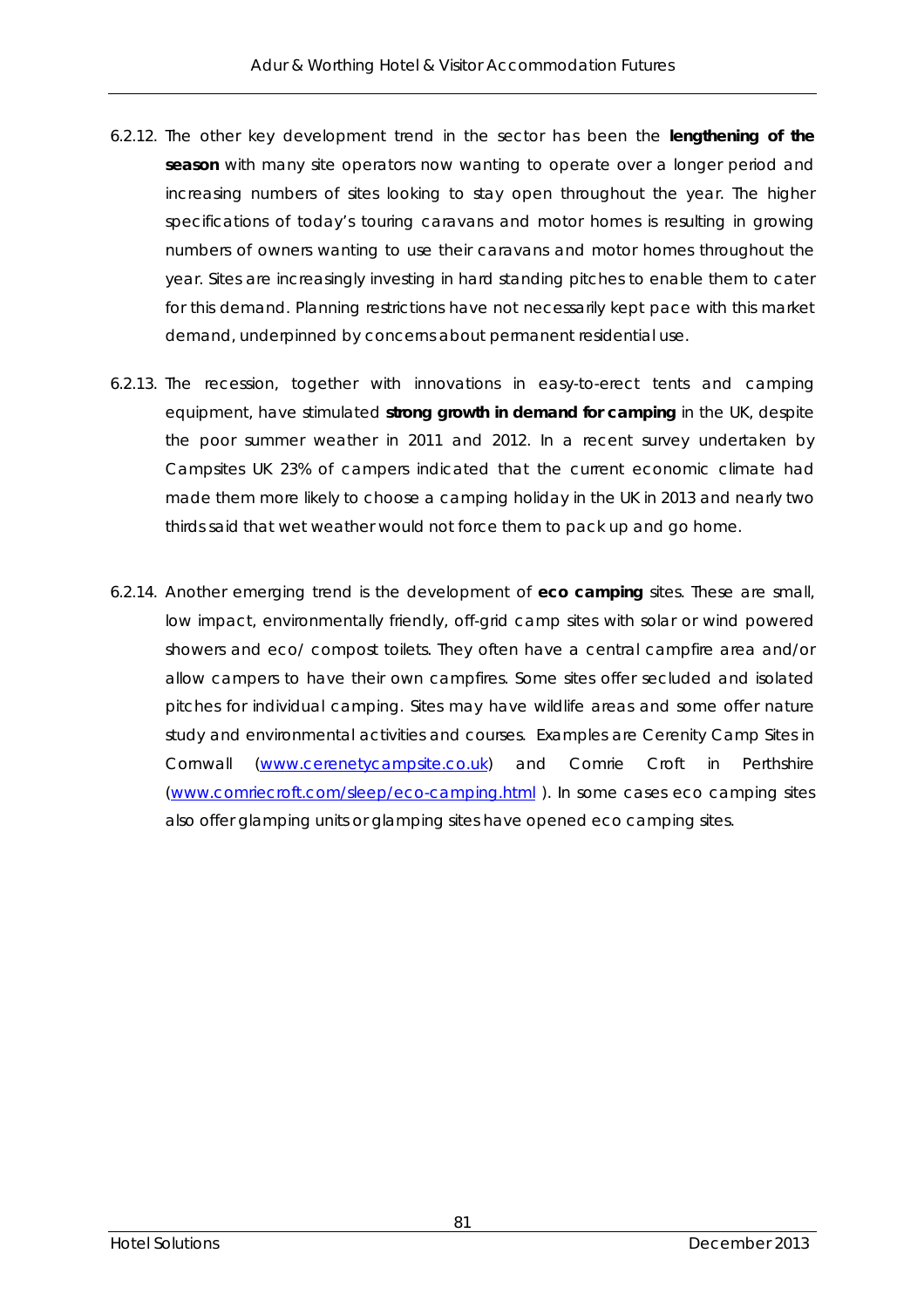6.2.15. **Camping pods** were first introduced in the UK at the Eskdale Camping & Caravanning Club site in the Lake District in 2008. These are wooden tents made from locally sourced timber and insulated with sheep's wool. They have hard foam floors, French windows, wooden decking areas, heaters and electric lighting. Each pod sleeps 4 people. The Eskdale site has 10 pods priced at £42.75 per night. They have proved extremely popular and have even attracted demand during the winter. The Camping and Caravanning Club has now introduced camping pods and dens at its club sites in Bellingham, Northumberland; Hayfield in the Peak District; Ravenglas in Cumbria; Skye; Gulliver's Kingdom at Milton Keynes; and Thetford Forest www.campingandcaravanningclub.co.uk/ukcampsites/club-glamping/campingpods. Newfoundland Leisure Lodges, the company that manufactured the pods for these sites reports huge interest in the concept, which is rapidly developing throughout the UK. The company has now supplied camping pods to over 70 sites across the country. The YHA has introduced camping pods alongside its hostels at Reeth in the Yorkshire Dales and Hawkshead in the Lake District. The National Trust is another organisation that has started to offer camping pods at three sites in the Lake District, Clumber Park in Nottinghamshire and a site in Northern Ireland www.nationaltrust.org.uk/holidays/camping/camping-pods .

## **Sector Development Potential in Adur & Worthing**

6.2.16. Our research has shown market potential for, and Caravan Club interest in, the continued operation and upgrading of the Northbrook Farm touring caravan site. The Caravan Club advised us that they would be prepared to invest a substantial amount of money to bring the site back up to modern standards and meet the requirements of their members, if they can secure a 50-year lease from Worthing Borough Council. The Northbrook Farm site is clearly a significant contributor to the local economy. The Caravan Club estimates that the site is currently contributing around £220,000 per annum to the local economy and with investment believes that this figure could easily increase to at least £500,000 per year. Its closure will thus result in a significant economic impact locally.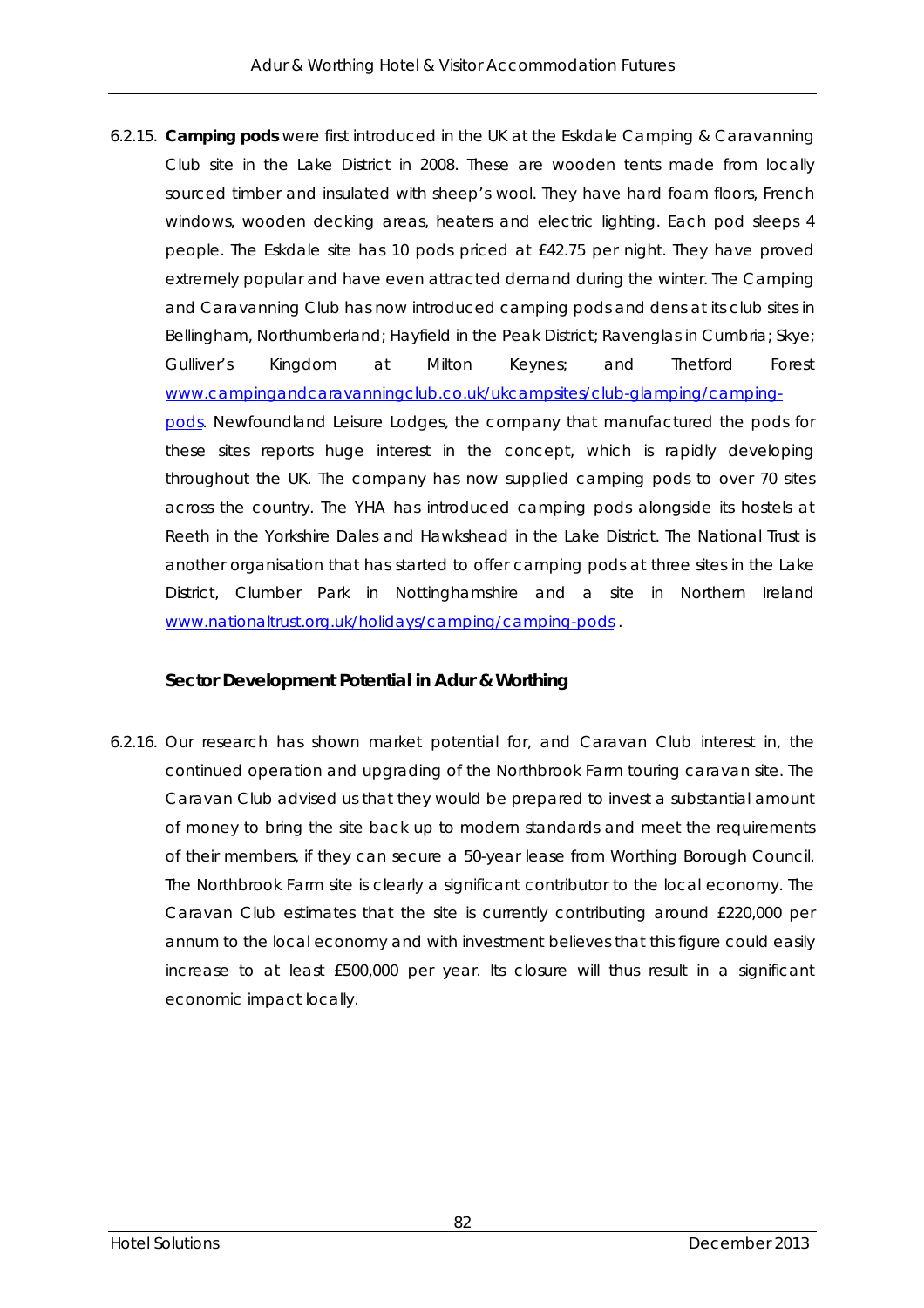- 6.2.17. Our research suggests that there could be scope for additional small-scale caravanning and camping provision in the rural parts of Adur & Worthing/ the South Downs National Park in terms of:
	- Additional certificated sites, particularly on farms;
	- Small touring caravan and camping sites;
	- Eco camping sites;
	- Small camping pod operations.
- 6.2.18. As far as we have been able to establish there are no sites available in Adur & Worthing for the development of a large touring caravan and camping park.
- 6.2.19. The Barn Caravan Park will increase to 25 pitches in 2014 and may put in electric hook up points and hard standings. Neither of the other two certificated sites in Adur have aspirations to develop further.
- 6.2.20. Given a suitable site there could be an opportunity for a surfing pod development at Shoreham or Lancing Beach along the lines of the Atlantic Surf Pods sites at Bude in Cornwall (www.atlanticsurfpods.co.uk ), subject to environmental considerations.
- 6.2.21. There could be scope for the conversion of a redundant agricultural building in the South Downs National Park to a camping barn or bunkhouse accommodation for groups, particularly walking groups on the South Downs Way. Such accommodation could also attract demand from cycling groups and groups coming for watersports. Our research has not included any work to investigate potential interest in such an opportunity from local farmers. Care should be taken in encouraging such a project as it can be difficult to make a commercially viable case for the development of a camping barn or bunkhouse accommodation. Environmental considerations would also need to be taken into account.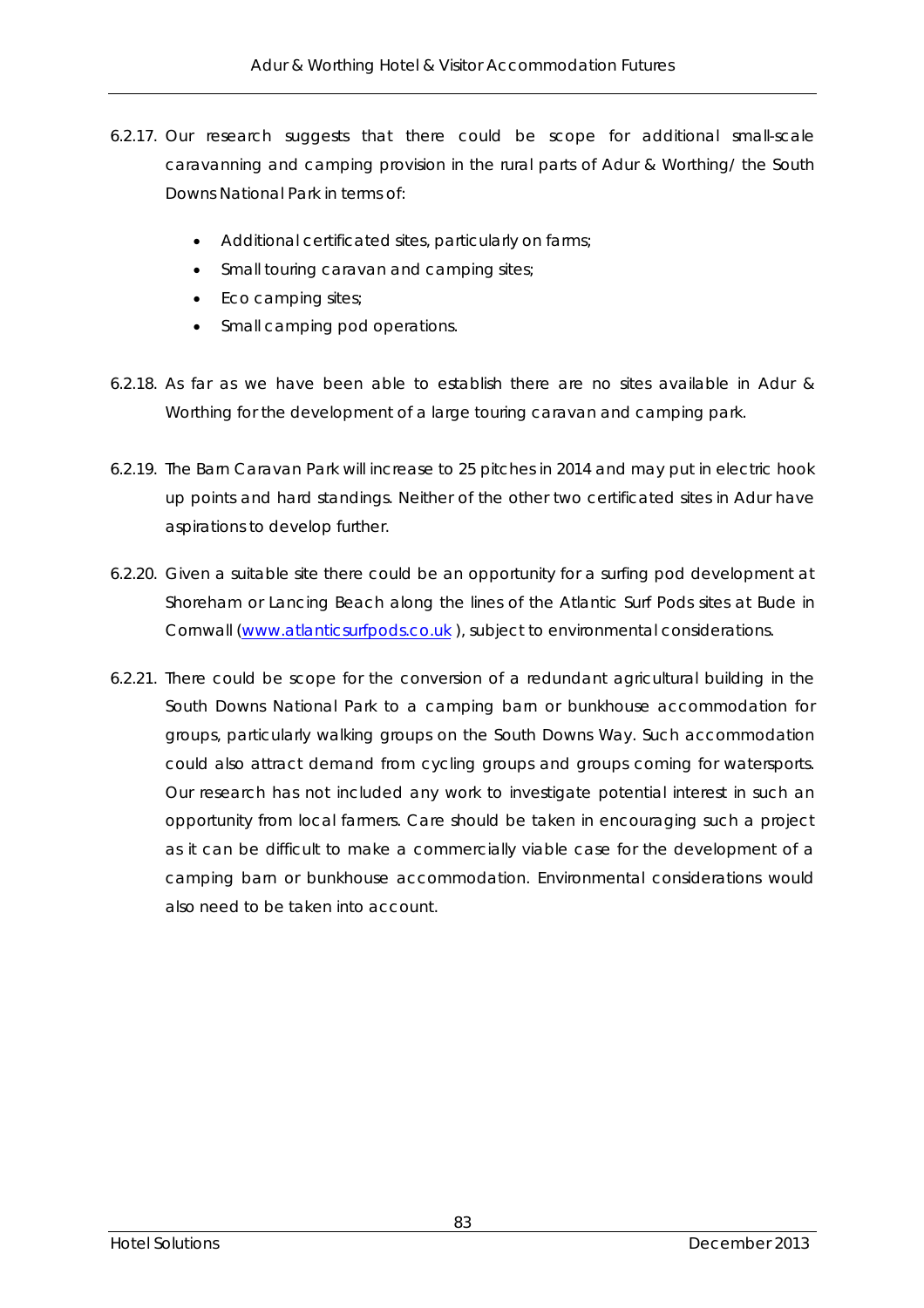# **6.3. Glamping**

6.3.1. A key trend in recent years has been the rapid growth of luxury camping or 'glamping' (glamorous camping) offers, in terms of ready-erected, fully-equipped tents, yurts, tipis and other unusual forms of camping and caravanning accommodation such as geodesic domes, gypsy caravans, retro caravans, safari tents, glamping cabins and tree camping. These types of accommodation have proved to be highly popular with more affluent families that want to experience camping holidays but without the hassle of having to bring their own tents and camping equipment. As a new form of accommodation they have attracted significant media coverage and wherever they have opened such accommodation operations have quickly attracted strong demand. Go Glamping (www.goglamping.net), the leading online directory of luxury camping sites, now lists 174 locations in the UK. Appendix 4 provides further information on the types of luxury camping product that have developed in other parts of the UK. Given the strength of demand for these types of accommodation there could be scope for some provision in the rural parts of Adur & Worthing/ the South Downs National Park.

## **6.4. Holiday Parks**

- 6.4.1. There is only one holiday park in Adur & Worthing Beach Park at Lancing (formerly the Golden Sands Holiday Park). It has 40 plots for privately owned holiday homes. The majority of these are occupied by static caravan holiday homes. Some holiday lodges have also been introduced. The site is restricted by its planning permission to an 8-month operating period.
- 6.4.2. The owners of the holiday park advised that the last few years have been a difficult trading period for holiday home sales during the recession, which was made even worse in 2013 with the introduction of the 5% VAT charge on new caravan holiday homes. There has been a stronger market for pre-owned caravans.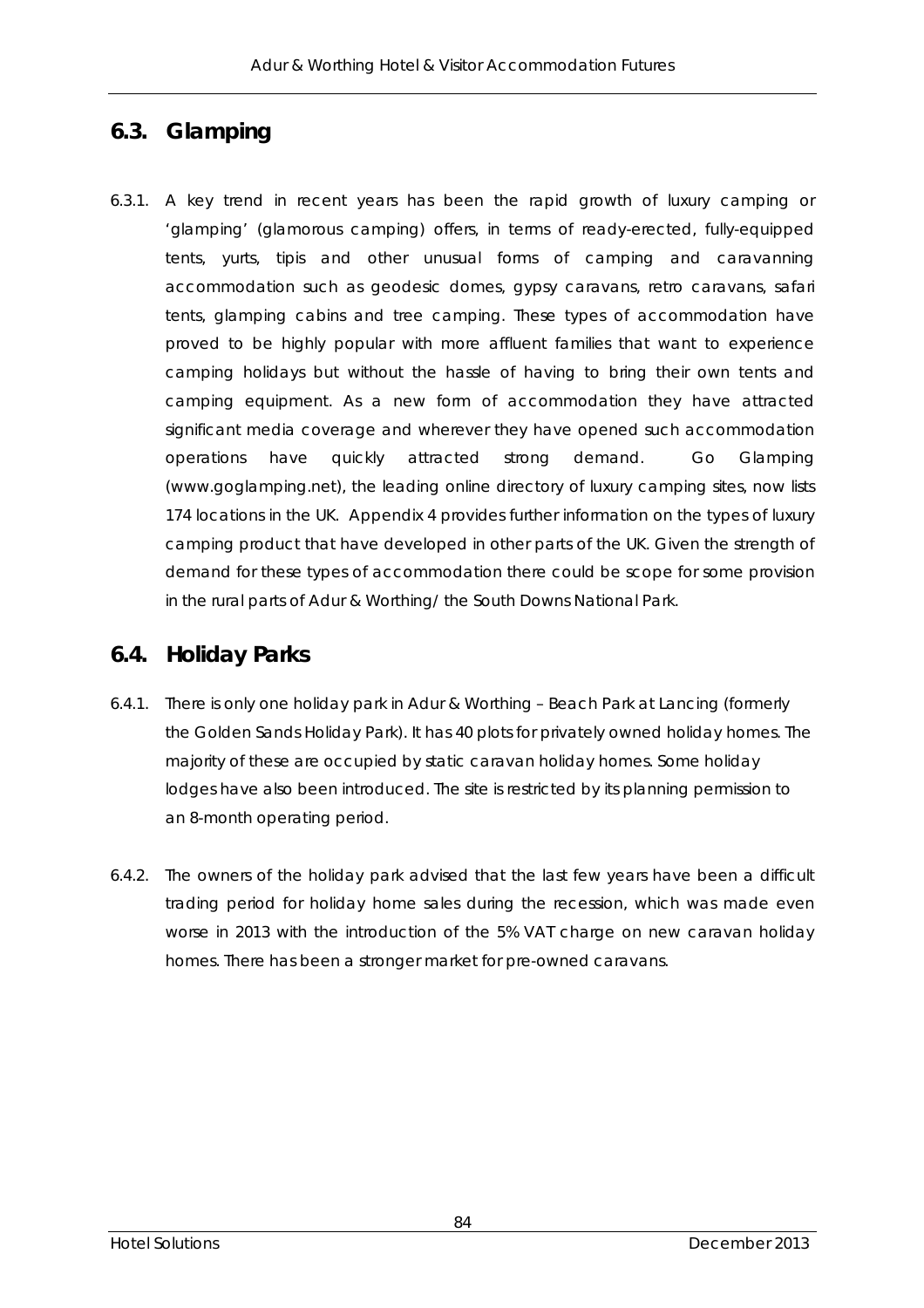- 6.4.3. The performance of Beach Park is broadly in line with the national picture. Colliers International's Caravan Park Sector Review for 2012 reported a largely stable trading performance for the UK holiday park sector for the last 3 years. Holiday parks that have invested to improve their facilities have generally retained holiday home owners. The volume of static caravan sales in 2012 was broadly in line with 2011 although sales of new caravans were down compared to demand for pre-owned holiday homes. The caravan holiday home rental market grew strongly in 2012 and looks set to grow further in 2013. Some holiday parks found it more of a challenge to maintain their level of occupied plots. Owner retention and recruitment and caravan sales performance is closely related to the strength of location, the quality of holiday parks and how proactive the operator is in terms of their approach to sales and marketing. The requirements and expectations of caravan holiday home owners and hirers are continually increasing. Holiday parks that fail to invest are likely to struggle to compete in the future. Continued investment in Beach Park will thus be needed to ensure the future success of the site.
- 6.4.4. The owners of Beach Park indicated that they might be interested in opening over a longer season, and possibly year-round, if they would be allowed to do so. There may also be scope for the owners to consider introducing holiday homes for rental to holidaymakers and possibly kite surfers and watersports enthusiasts.
- 6.4.5. Holiday parks often face pressure from residential use of holiday homes. Bona fide holiday park operators are generally keen to deter such use, but it can be difficult to control, although the planning system endeavours to regulate this, usually through an enforced period of closure, as is currently the case for Beach Park. It is however possible to control residential use of holiday parks by requiring park operators to provide evidence from holiday home owners of a permanent residence elsewhere. Applying such a condition to Beach Park would allow the site to operate over a longer season and possibly year-round, as the owners have indicated they might wish to do.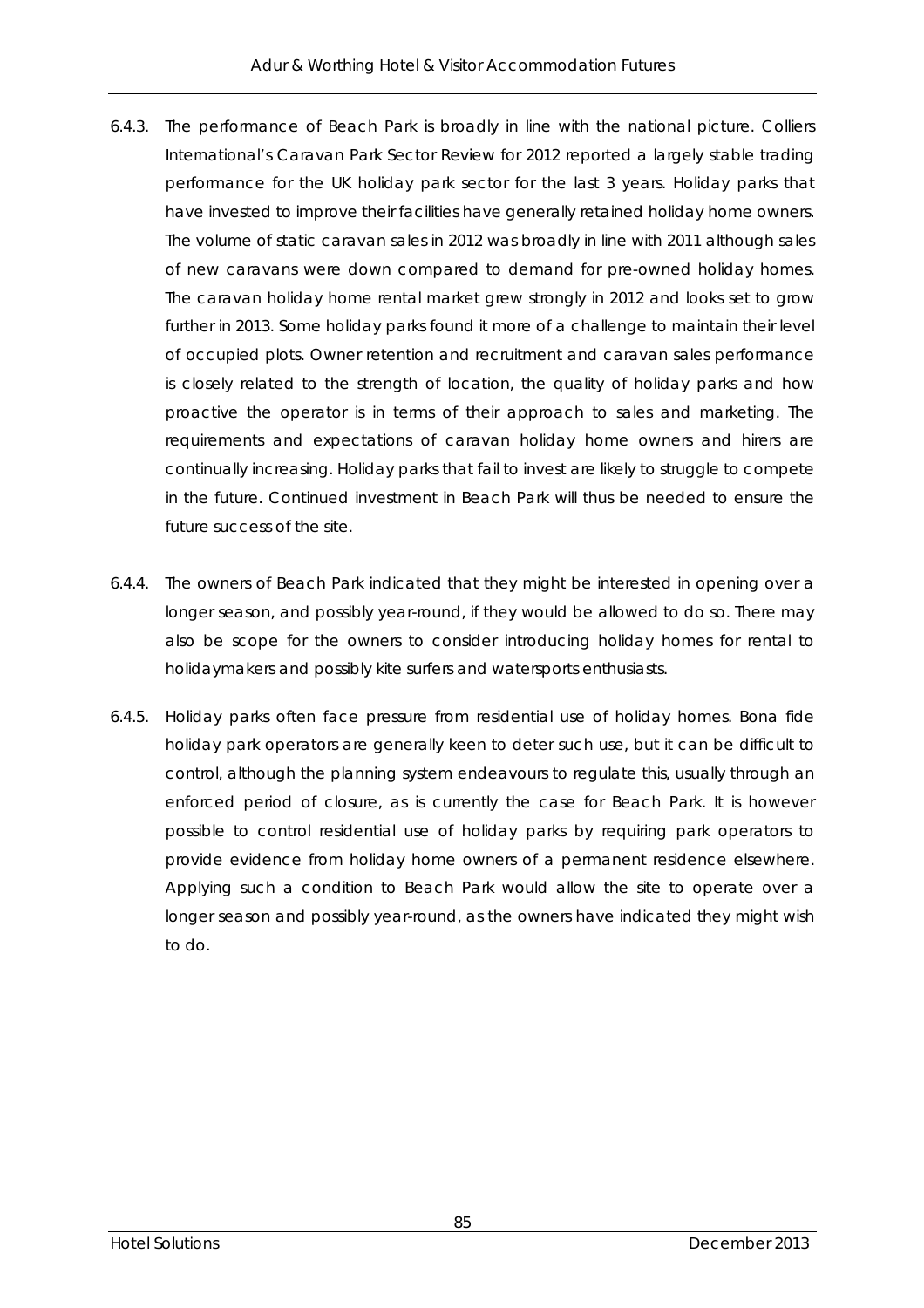## **6.5. Hostel Accommodation**

- 6.5.1. The YHA has a youth hostel at Truleigh Hill to the north of Shoreham-by-Sea. They have no plans to develop another hostel in the area.
- 6.5.2. Planning permission has been granted for the change of use and alterations to a partially built building on Beach Green in Lancing to provide a water sports centre with an 8-bed hostel, café and residential flats above. The hostel should attract demand from kite surfers and watersports enthusiasts that typically require fairly basic, budget-priced accommodation. It may also assist local kite surfing schools in developing business from groups that may be looking for lessons, courses and experience days. There could also be demand from walking and cycling groups and possibly school groups. The aviation school at Shoreham Airport may also be able to make use of this accommodation for some trainees.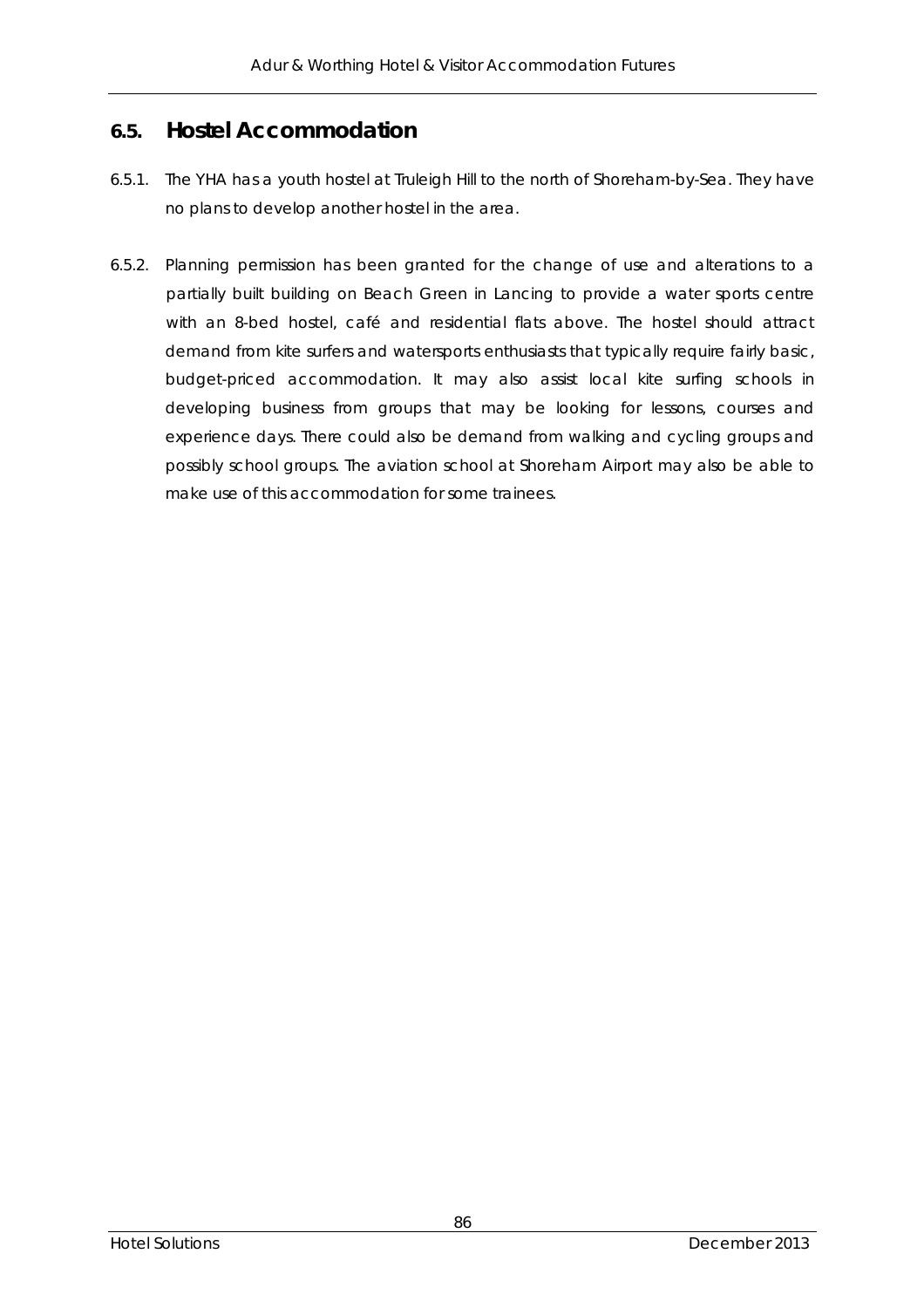\_\_\_\_\_\_\_\_\_\_\_\_\_\_\_\_\_\_\_\_\_\_\_\_\_\_\_\_\_\_\_\_\_\_\_\_\_\_\_\_\_\_\_\_\_\_\_\_\_\_\_\_\_\_\_\_\_\_\_\_\_\_\_\_\_\_\_\_\_\_\_\_\_\_\_\_\_\_\_\_\_\_\_\_\_\_\_\_\_

# **7. CONCLUSIONS & RECOMMENDATIONS**

# **7.1 Identified Accommodation Development Potential**

- 7.1.1 The Adur & Worthing Hotel & Visitor Accommodation Futures Study identifies market potential for the development of a wide range of different types of visitor accommodation across Adur & Worthing to meet current shortages at peak times during the summer; satisfy demand for more contemporary accommodation products; and capitalise on the potential growth in terms of contractor demand, corporate business, demand from people attending weddings and family parties and visiting friends and relatives locally, and possible growth in leisure break and overseas tourist demand as these markets grow nationally and given the development of a stronger leisure tourism offer in Worthing and Shoreham-by-Sea. Demand for accommodation is likely to remain highly seasonal and price competitive, impacting on the ability of many accommodation businesses to maintain, let alone increase their profits. This suggests a requirement for incremental growth in accommodation supply and a focus on high quality, modern accommodation offers that can generate new business, in order not to dilute the out of season market and significantly undermine the viability of existing accommodation businesses.
- 7.1.2. Our research shows the following potential opportunities for the development of different types of visitor accommodation in Adur & Worthing:

## **Hotels**

- o The redeveloped Beach Hotel on Worthing seafront is due to open in 2015, at this stage either as a 76-bedroom hotel with spa and restaurant (as already consented) or as an 81-bedroom hotel without the basement spa (if the current planning application to alter the specification for the hotel is approved and Roffey Homes' negotiations with a national hotel chain are progressed).
- o Premier Inn still has a stated requirement for an 80-bedroom hotel in Worthing
- o Other national budget/ limited service hotel operators might be interested in a hotel operating opportunity as part of one of the major regeneration schemes, most likely on a franchise basis, although this is likely to present a challenge to fund.
- o There may be scope for a small, upmarket boutique hotel in Worthing, possibly through the repositioning of an existing small hotel or large guest house.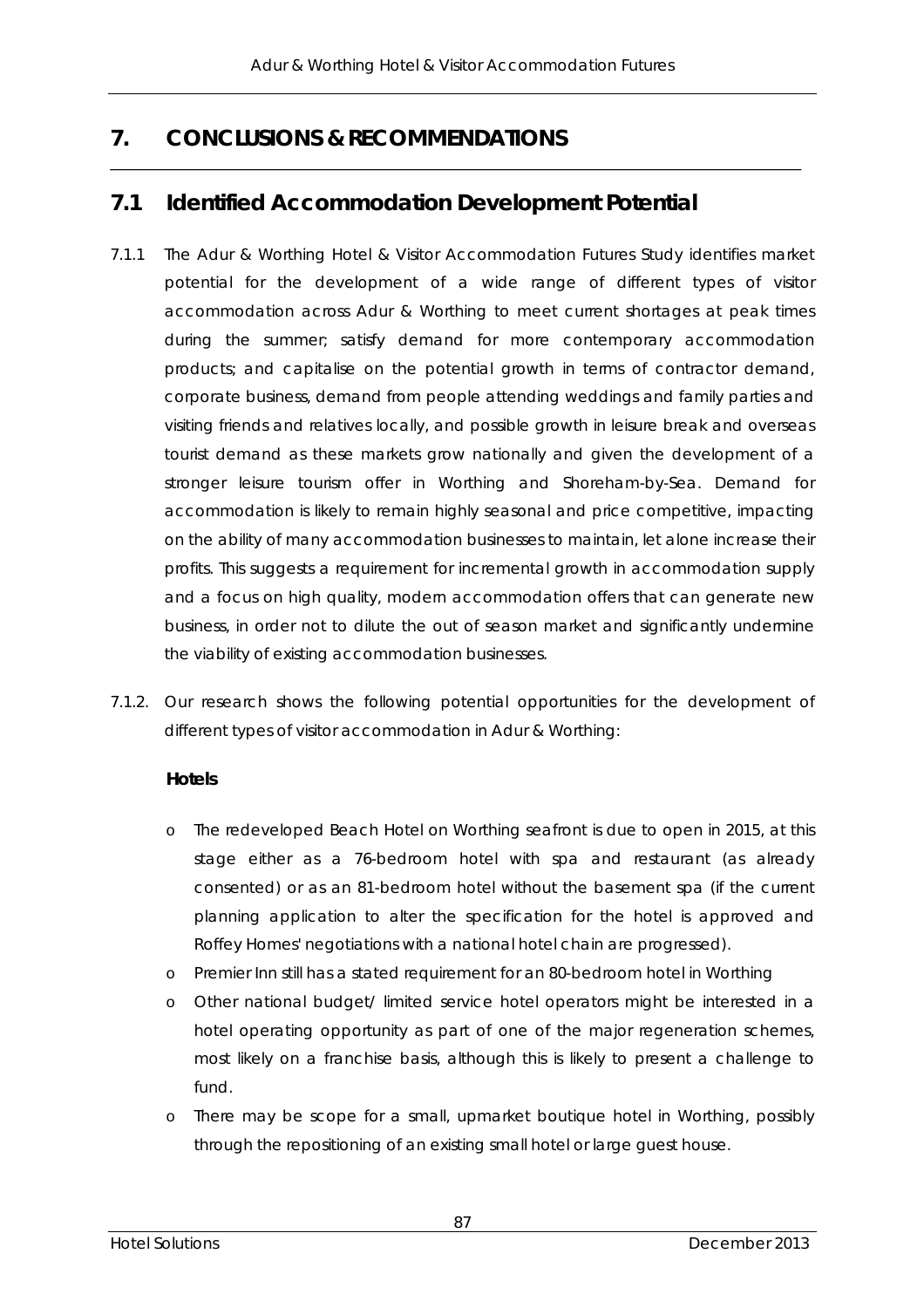- o The Burlington on Worthing seafront may proceed with its proposed bedroom extension and spa development.
- o There is a need for the existing hotels in Worthing to modernise their offer to meet customer expectations and compete with the new hotels that open in Worthing. The Ardington and Chatsworth are already progressing investment plans to meet this requirement.
- o In the rural parts of Worthing/the South Downs National Park there could be market potential for the Worthing or Hill Barn Golf Clubs to develop some form of hotel accommodation, subject to environmental considerations and the views of the South Downs National Park Authority.
- o There would appear to be potential for a budget hotel in Shoreham-by-Sea

## **Pub Accommodation**

- o There could be scope for some additional pub accommodation provision in Worthing, Shoreham-by-Sea and Lancing.
- o There is a need for some existing pub accommodation establishments to upgrade the quality of their guest bedrooms to meet market expectations.
- o There may be potential for a gastropub with boutique bedrooms in Shoreham-by-Sea.
- o There could be scope for national pub companies to develop hotel bedrooms in conjunction with pub/restaurant development projects that they may progress in Worthing or Shoreham-by-Sea/ Shoreham Harbour.

#### **Guesthouses and B&Bs**

- o There is a clear case for seeking to retain existing good quality, well located guesthouses in Worthing unless the opening of new budget hotels significantly erodes the demand for guesthouse and B&B accommodation in the town.
- o There is scope for additional guesthouses and B&Bs in Worthing to meet current shortages and replace any that close – subject to the impact of new budget hotels that open in the town.
- o There may be potential for additional guesthouse and B&B provision in Shorehamby-Sea, again subject to the impact of a budget hotel opening here.
- o There is a need for the continual upgrading of existing guesthouses and B&Bs and for new operators to provide high quality accommodation, to meet constantly rising customer expectations.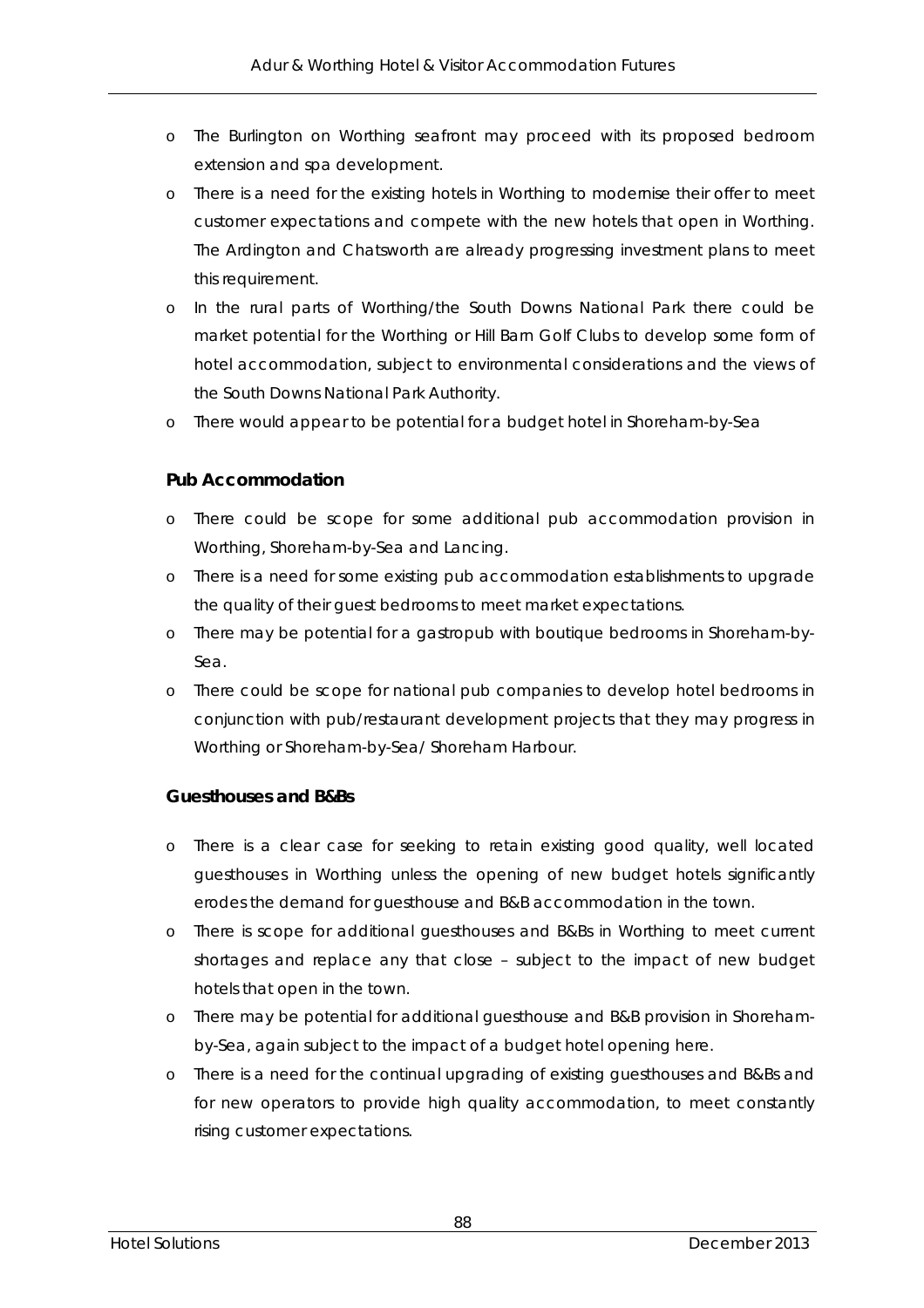- o There may be scope for some 5 star and boutique B&B accommodation in Worthing and Shoreham-by-Sea.
- o There could be potential for guesthouses and B&Bs to develop family rooms and suites to cater for the family market.
- o There is scope possibly for farmhouse B&Bs in the rural parts of Adur & Worthing/ the South Downs National Park, if there are farming families here that wish to provide such accommodation.

## **Self-Catering Accommodation**

- o There would appear to be scope for additional high quality, modern self-catering apartments, holiday homes and beach houses.
- o There may be potential for some serviced apartments to meet long stay corporate demand.
- o There could be scope for some boutique self-catering apartments and holiday homes and luxury/boutique beach houses.
- o There may be an opportunity for some 'super' holiday homes that can cater for large family and friends get togethers.
- o There could be potential for some 'Access Exceptional' self-catering accommodation, purpose-designed for independent wheelchair users.
- o In the rural parts of Adur & Worthing/ the South Downs National Park there may be possible opportunities for the conversion of redundant agricultural buildings to selfcatering accommodation.

## **Touring Caravan & Camping Sites**

- o There is clear market potential and Caravan Club interest in the continued operation and upgrading of the Northbrook Farm touring caravan site, subject to a new long-term lease from Worthing Borough Council.
- o There may be potential in the rural parts of Adur & Worthing/the South Downs National Park for additional small scale caravanning and camping provision in terms of certificated sites; small touring caravan and camping sites; eco camping sites; small camping pod operations; and camping barns/ bunkhouse accommodation.
- o There could be an opportunity for a surfing pod development at Shoreham or Lancing Beach.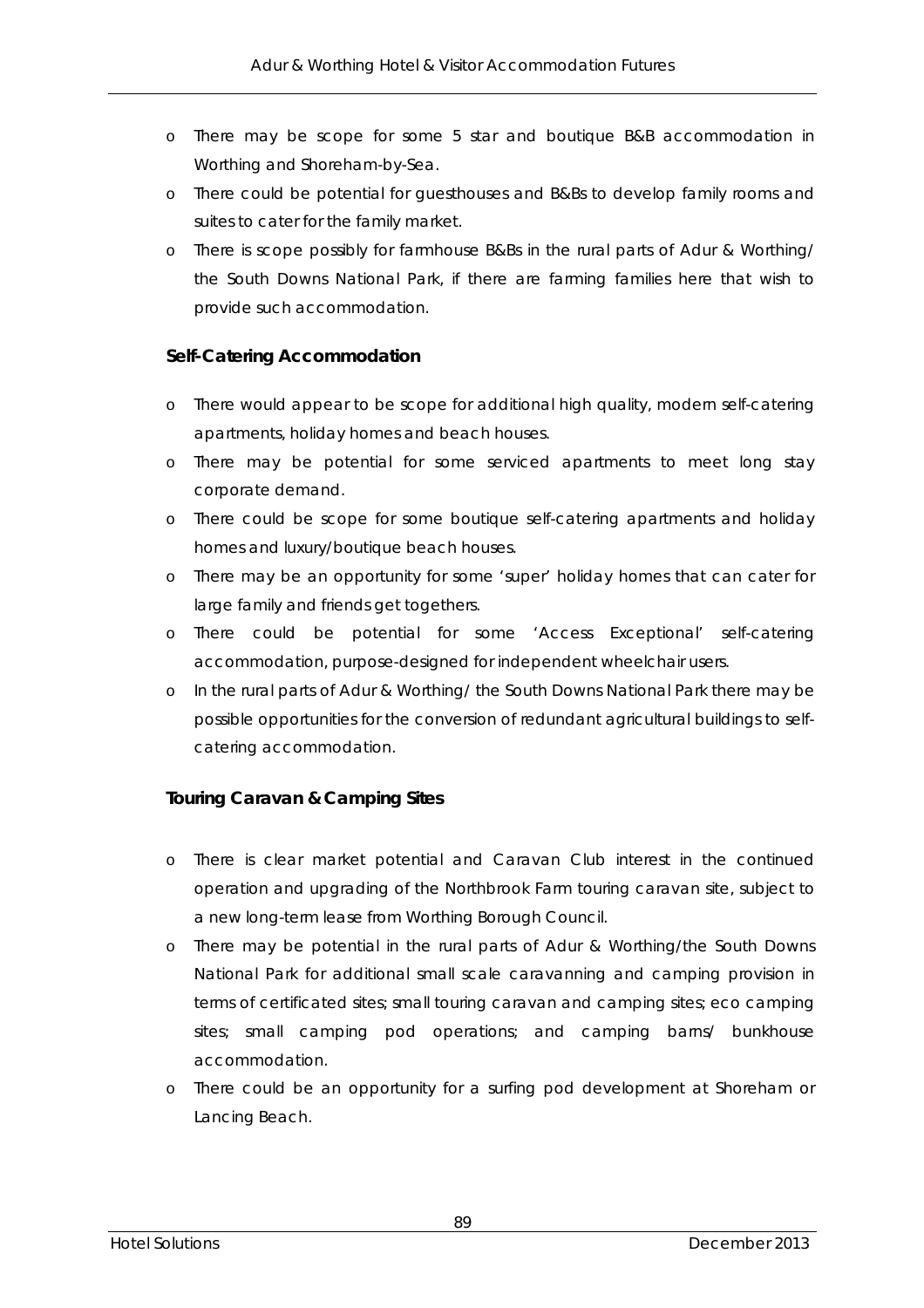## **Glamping**

o There may be scope for some glamping provision in the rural parts of Adur & Worthing/the South Downs National Park.

## **Holiday Parks**

- o There will be a need for continued investment in Beach Park to meet customer expectations.
- o There could be potential for the introduction of holiday homes for hire at Beach Park.
- o There may be scope for Beach Park to operate over a longer season and possibly year-round, given adequate safeguards to prevent permanent residential occupation of caravan holiday homes and lodges.

## **Hostel Accommodation**

o The development of the proposed hostel, watersports centre and café at Beach Green could help to develop the market for accommodation from kite surfers and watersports markets and may attract other group markets that may require lowcost accommodation in the Shoreham-by-Sea area.

# **7.2 Planning Policy & Process – Critique & Recommendations**

7.2.1 Policy 5 in the Worthing Core Strategy, covering The Visitor Economy, and its supporting text adequately provide for all of the hotel and visitor accommodation development opportunities and requirements that we have identified market potential for in this updated Hotel & Visitor Accommodation Futures Study. The specific hotel and visitor accommodation development opportunities that are set out in the supporting text are those that were identified in the 2008 Coastal West Sussex Hotel & Visitor Accommodation Futures Study. This update has confirmed that these opportunities still exist, as few of them have been taken forward in the last 5 years as a result of the economic crisis and recession. With signs of the economy now beginning to recover it is more likely that hotel and visitor accommodation development activity with restart. The identified opportunities will thus need to be revisited periodically over time.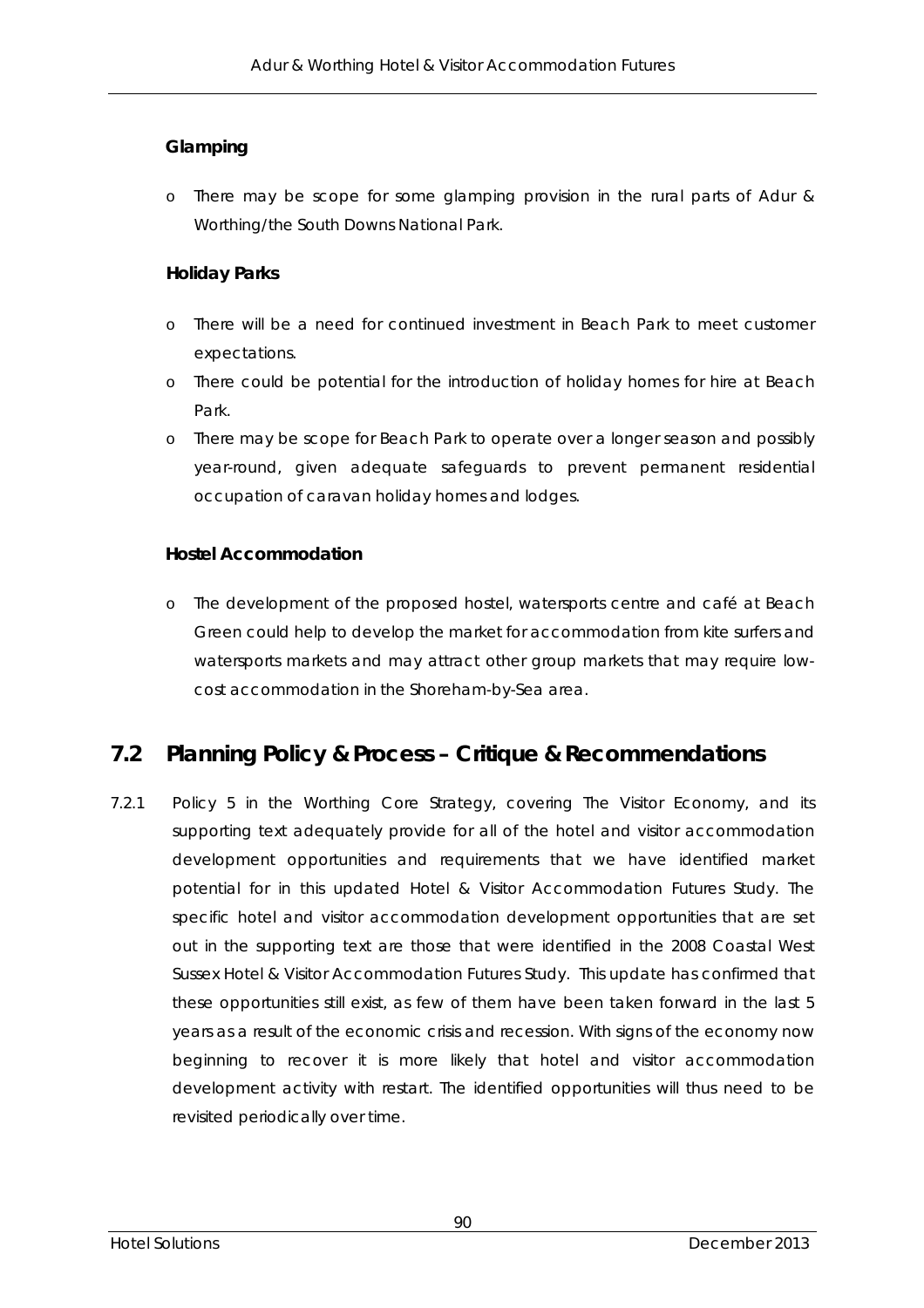- 7.2.2. It is appropriate to focus hotel development on the town centre and seafront, where it can contribute most to regeneration and economic vitality. National guidance also supports this approach and the sequential test provides a tool to achieve this objective. With more than sufficient potential hotel sites in the town centre and on the seafront, the Council has a strong case to resist hotel development in other parts of the Borough that might undermine the potential to secure hotels in these priority locations.
- 7.2.3. The Borough Council clearly sets out its criteria for assessing planning applications that propose the loss of visitor accommodation in the Sustainable Economy SPD. We consider these criteria to be an example of best practice: they clearly set out exactly what evidence applicants are expected to provide to support a change of use application. This 2013 study provides clear evidence that there is an ongoing case for seeking to retain visitor accommodation in Worthing to:
	- Meet current shortages at peak times in the summer;
	- Meet likely future growth in demand from the contractors and local corporate markets and demand from people attending weddings and family parties and visiting friends and relatives in the town;
	- Maintain support for town centre and seafront vitality and regeneration in terms of spending by hotel and guesthouse guests in town centre and seafront pubs, bars, restaurants, cafes and shops
	- Provide the town with a sufficient base of accommodation to allow the future development of leisure tourism stays.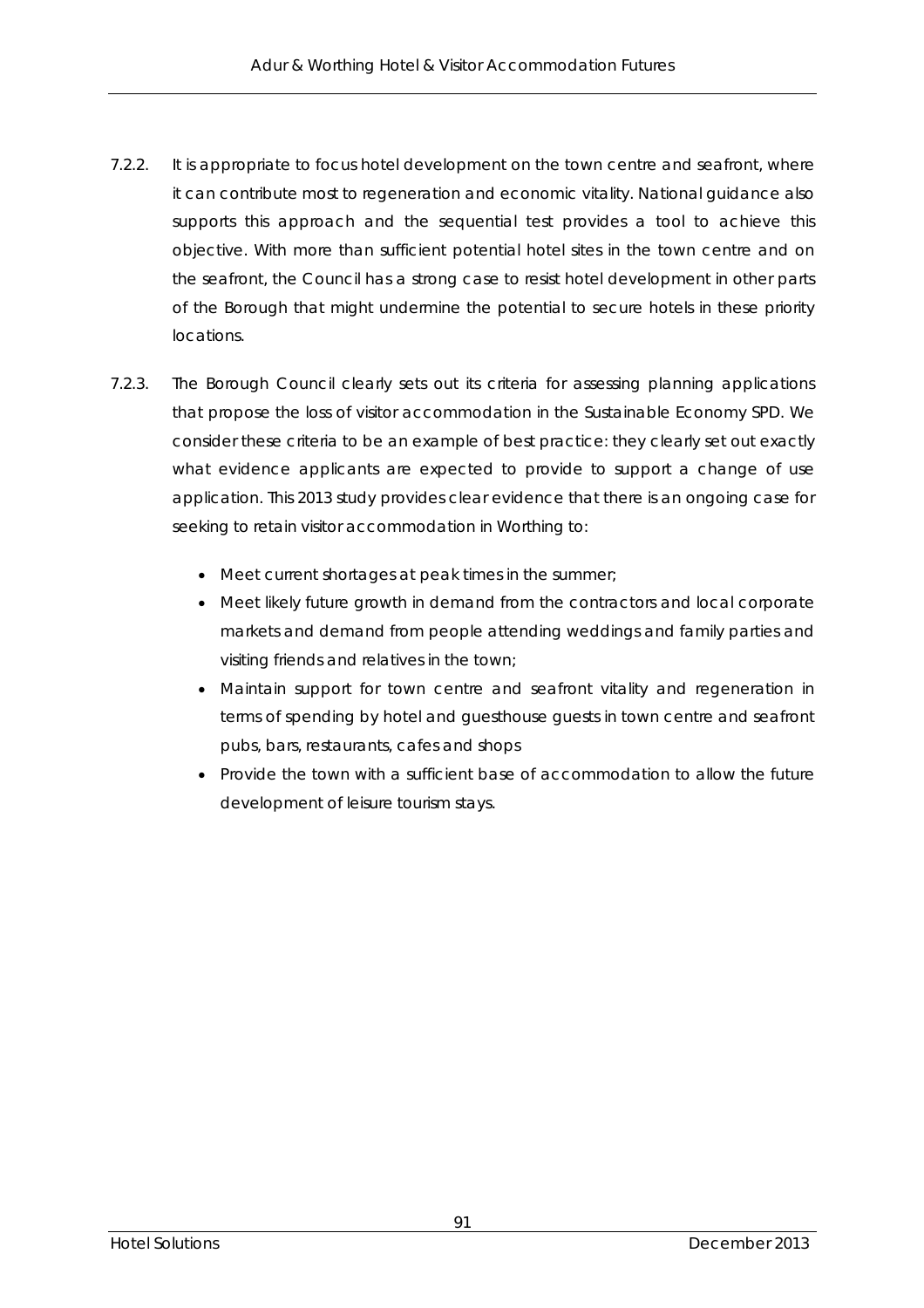- 7.2.4. There are however two factors that suggest a need to allow some flexibility in applying the policy to hotels and guesthouses:
	- The opening of the redeveloped Beach Hotel and possibly another budget hotel as part of one of the major regeneration schemes (depending on what happens with the Beach Hotel) are likely to result in a substantially more competitive serviced accommodation market in Worthing, which might challenge some of the town's existing hotels and guesthouses. Hotel performance in Worthing remains seasonal and is not particularly strong at present, with hotels only occasionally turning business away during the peak summer months. The introduction of additional hotel bedrooms to the town's serviced accommodation supply could dilute the Worthing hotel and guesthouse market at off peak times and increase price competition. This could erode the income and profit levels of existing hotels and guesthouses, possibly threatening their future viability. Much will depend on how many new hotel bedrooms are opened, how quickly they come on stream and the extent to which new hotels generate new business for the town and how quickly the Worthing hotel market grows.
	- The hotel and guesthouse property market has been depressed for the last 5 years, largely as a result of the difficulties that prospective purchasers have faced in securing bank finance to fund acquisitions. If this situation persists for many more years hotel and guesthouse owners that are trying to sell their properties are likely to face ongoing challenges in finding buyers. There is a limit to how long such owners can be expected to continue to operate hotels and guesthouses of a deteriorating quality in these circumstances. There will come a point when hotels and guesthouses deteriorate to such a point where they have no viable future and where their continued operation contributes very little to the town's economy and possibly starts to undermine the town's reputation as a visitor destination. This appears to have been the case with the Cavendish Hotel on the seafront.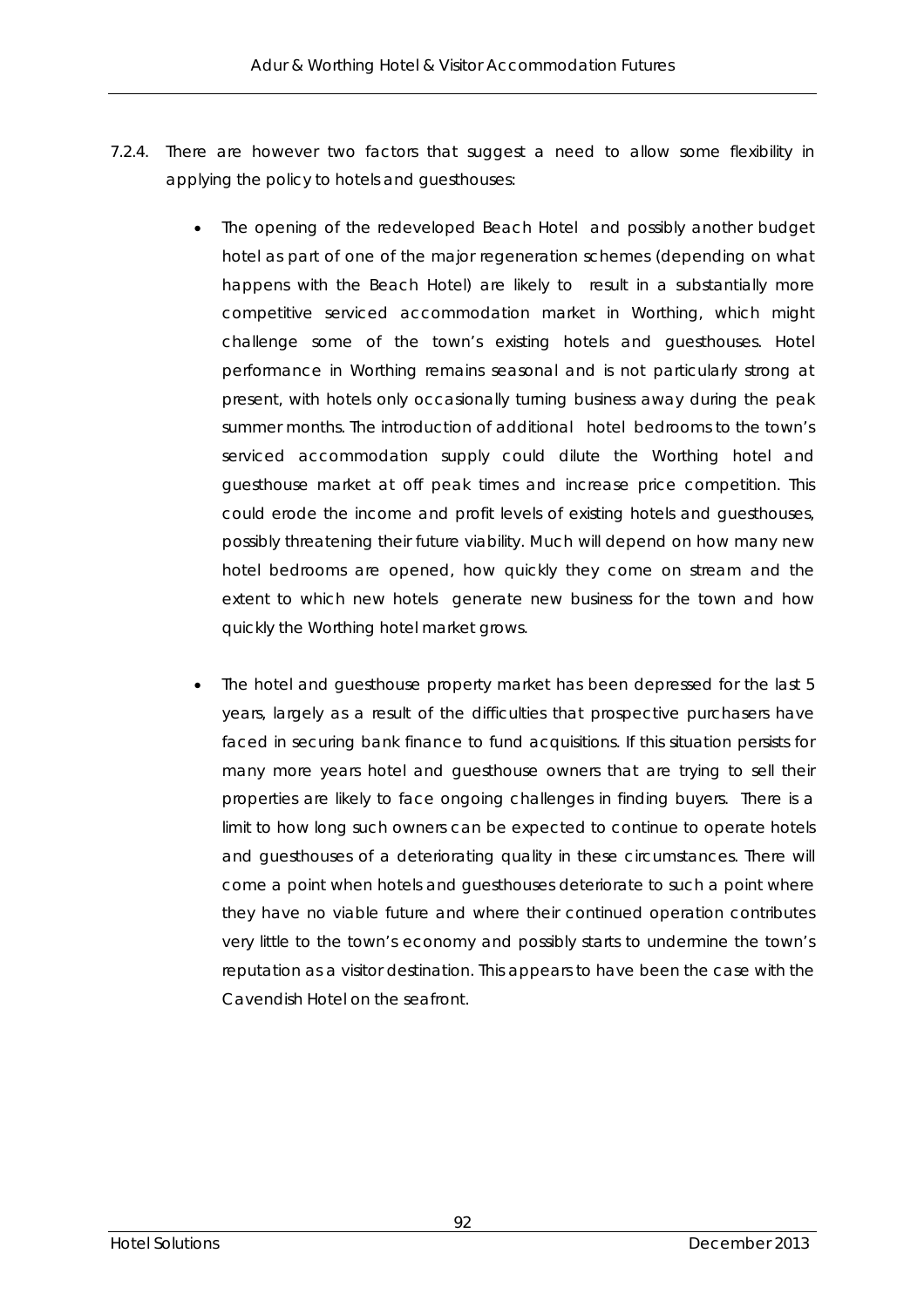- 7.2.5. The Borough Council will also need to consider how the visitor accommodation retention policy should be applied to the Northbrook Farm Caravan Club site. If rigorously applied, the Borough Council should be seeking to find a long term solution to the continued operation and upgrading of this visitor accommodation business, particularly when the Caravan Club is saying that it is prepared to invest substantially in the site if it can secure a long lease from the Borough Council.
- 7.2.6. Draft Policy 26 in the Revised Draft Adur Local Plan 2013 covering The Visitor Economy supports the development of visitor accommodation in the Built Up Area. The supporting text to this policy can usefully be updated to include the findings of this study in relation to hotel and visitor accommodation development opportunities in Adur. The study identifies potential market potential for some small-scale visitor accommodation development in Adur's countryside in terms of farmhouse B&Bs, selfcatering barn conversions (which Draft Policy 13 would allow), small-scale provision for touring caravanning and camping, and possibly some glamping units. The Council may therefore wish to consider amending Draft Policy 26 to make provision for these forms of visitor accommodation outside the Built Up Area, subject to meeting environmental impact and traffic management criteria.
- 7.2.7. Draft Policy 24 seeks to protect and enhance existing employment sites and premises, including Shoreham Airport. Depending on whether a hotel is viewed as an employment use, this policy could preclude hotel development at the Airport, which could be a good location for a new hotel and where a hotel may be able to support the development of other employment uses. The Council may therefore wish to consider how a hotel planning application at the Airport might be viewed against this policy and amend or clarify it if required.
- 7.2.8. The Western Harbour Arm of Shoreham Harbour could be an appropriate location to meet the identified market potential for a budget hotel in Shoreham-by-Sea. The Development Brief identifies a hotel as an appropriate use to be considered here as the location develops as a destination. There are however other locations where a new budget hotel could come forward e.g. Ropetackle North, Shoreham Airport, New Monks Farm. One of our consultees also suggested that a hotel use should not be a priority at the Western Harbour Arm, given the challenges that the Council faces in bringing forward other uses here. The Council may therefore need to review how far it might wish to encourage a hotel to be developed at the Western Harbour Arm.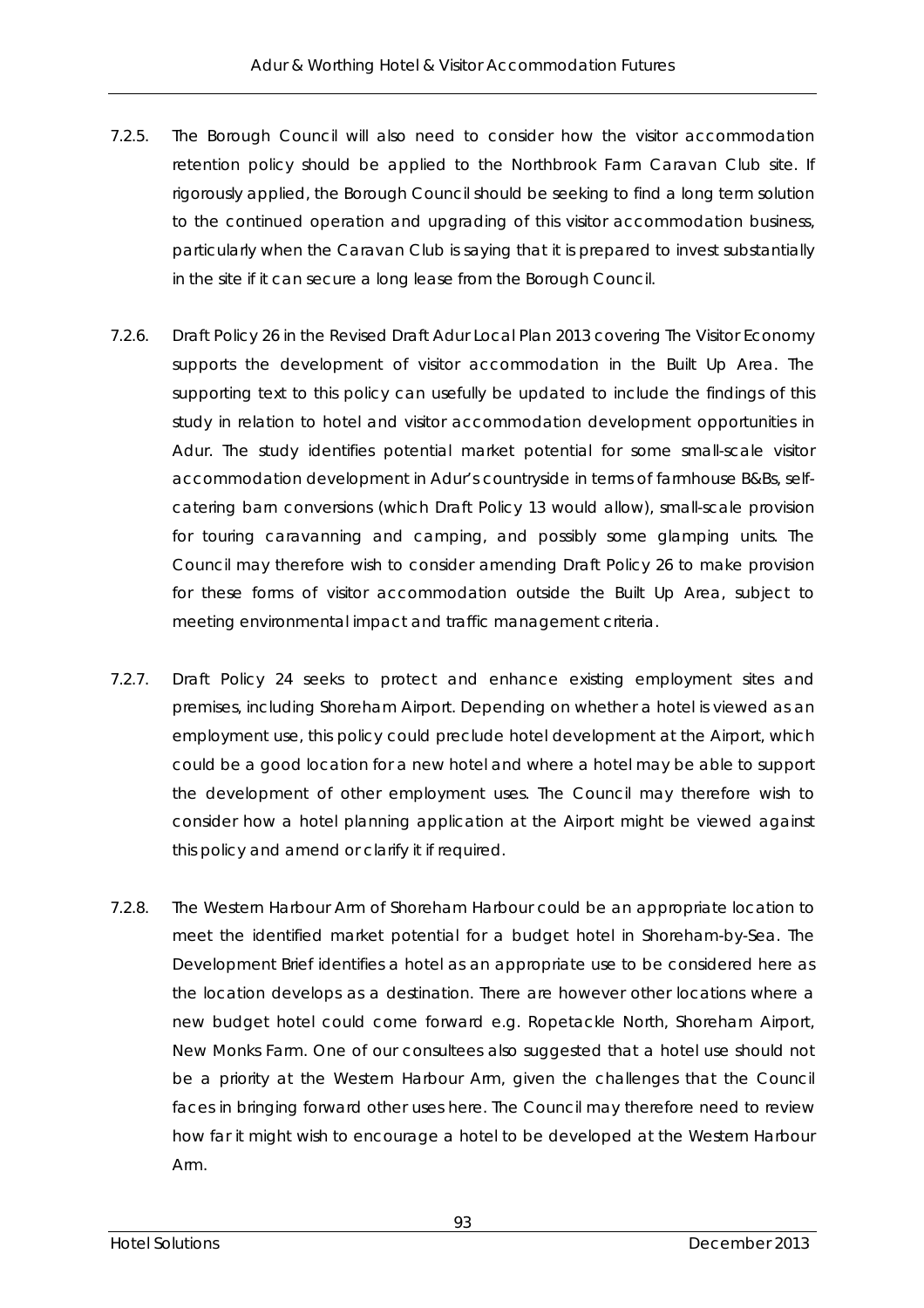- 7.2.9. Informed by emerging evidence and reflecting the position being taken in Worthing, it is expected that a nil charge will be set for hotel and visitor accommodation development schemes within the Adur Community Infrastructure Charging Schedule when it is progressed and published for consultation.
- 7.2.10. We see no particular need for a visitor accommodation retention policy in Adur. The priority here is to encourage additional accommodation provision. A retention policy could put prospective accommodation operators off from applying for change of use permission for residential properties if they will not subsequently be able to revert to a residential use at a later stage e.g. at retirement.
- 7.2.11. We see no clear need to allocate sites for hotel development in Adur or Worthing. There are more than sufficient good hotel sites available in both locations to meet the identified market potential for additional provision. Hotel development can thus be left for the market to determine, without the need for Council intervention in terms of site allocation.
- 7.2.12. The Hotel & Visitor Accommodation Futures Study suggests potential opportunities for the development of a number of different types of visitor accommodation in those parts of Adur & Worthing that fall within the South Downs National Park, although the potential interest of farmers and land owners in developing such forms of accommodation has not been researched. These opportunities need to be communicated to the National Park Authority for its consideration in the drafting of the South Downs National Park Local Plan.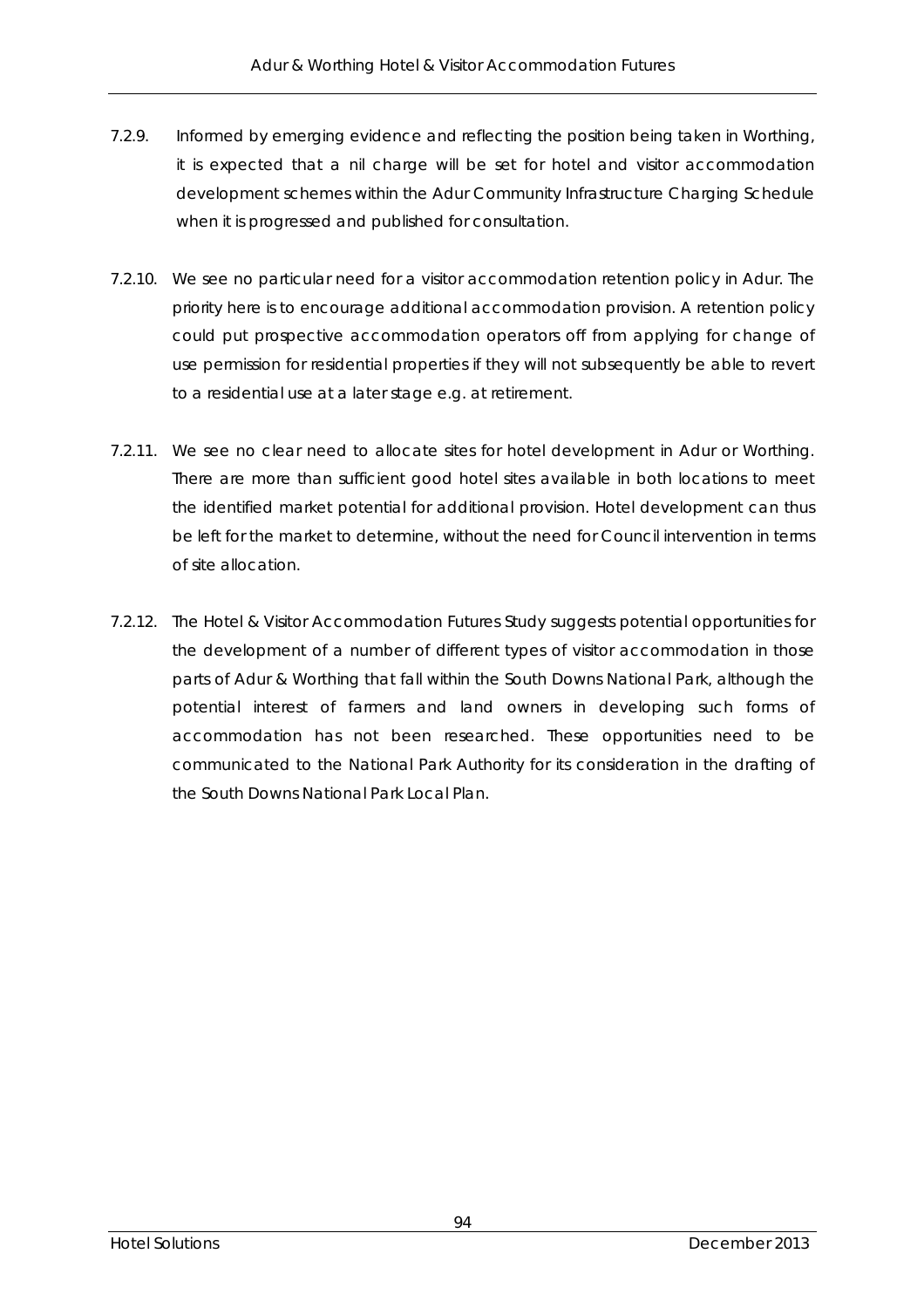## **7.3 Other Requirements for Public Sector Intervention and Support**

7.3.1 In addition to a positive planning policy framework there are other roles that Adur & Worthing Councils and their public sector partners can play to more proactively support the development of the hotel and visitor accommodation sector in the area.

## **Disseminating the Study Findings**

- 7.3.2 The 2013 Hotel & Visitor Accommodation Futures Study includes a lot of information that can be used to encourage and support the upgrading and development of existing hotels and visitor accommodation businesses in Adur & Worthing and the development of new accommodation. It will be important to ensure that the study findings and the information in the report are shared fully with existing and prospective new accommodation business operators. This could usefully be achieved by reconfiguring the information in the report into a series of Accommodation Development Fact Sheets for specific types of visitor accommodation that can be made available online to download. The alternative would be to make the report, or an edited version of it, available to interested parties. This would certainly be much quicker and cheaper to achieve.
- 7.3.3. The availability of the Fact Sheets or full report will need to be publicised to the following audiences:
	- Existing accommodation businesses and in particular those that have contributed to the research;
	- National, regional and local accommodation operators that might be interested in acquisition and development opportunities in Adur & Worthing;
	- Farmers and other land owners in the rural parts of Adur & Worthing;
	- Pub landlords, breweries and pub companies;
	- Commercial property agents;
	- Local banks and other funding institutions to help encourage a more positive approach to financing hotel and guesthouse upgrading projects.
- 7.3.4. There would also be merit in PR activity to publicise the availability of the fact sheets or report in local press and media.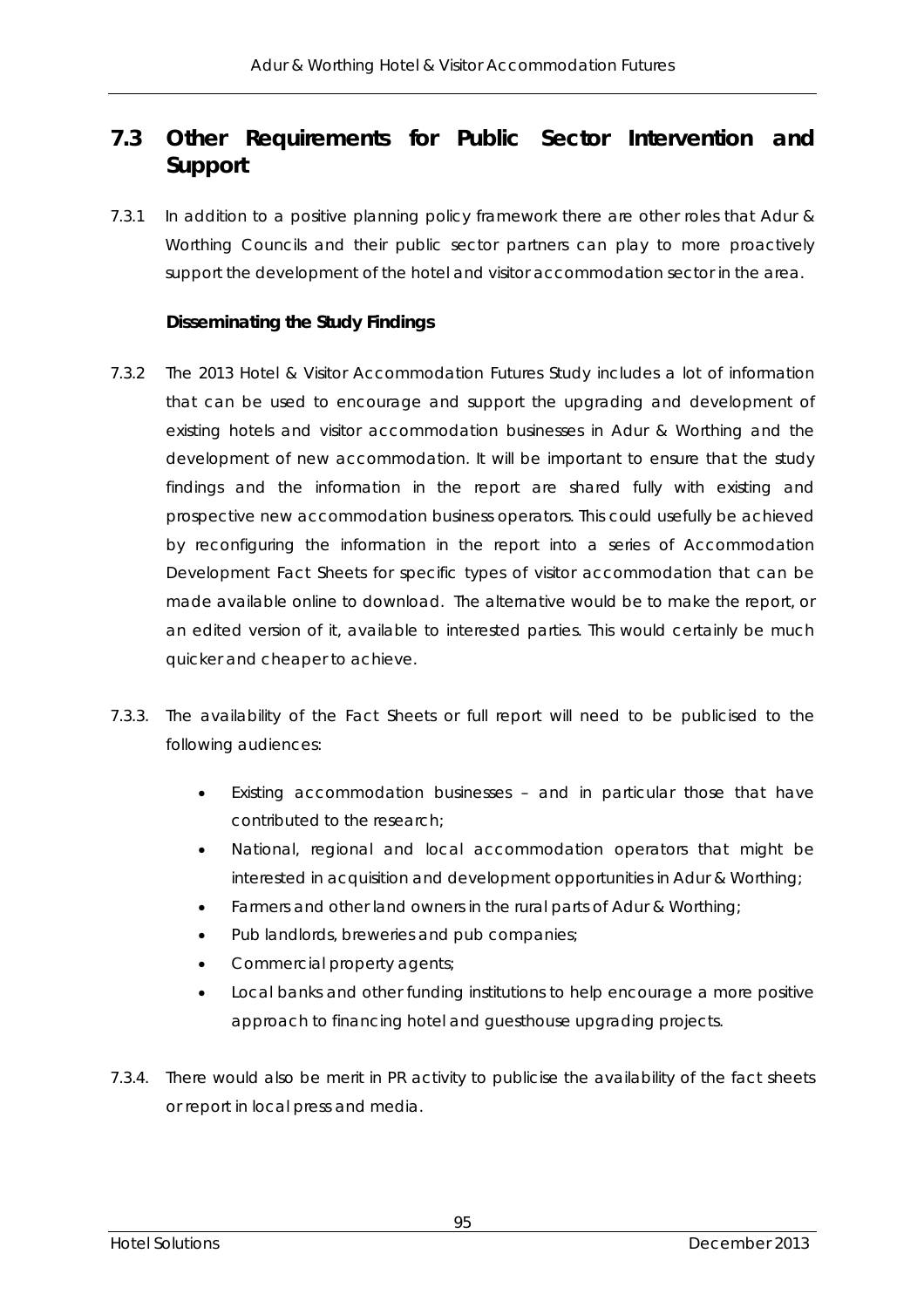- 7.3.5. It will also be important to ensure that all of the relevant Council officers and members receive a copy of the report, or are made aware of it, and to share the report's findings with other relevant public sector bodies including the South Downs National Park Authority, the Coastal West Sussex Partnership and Coast to Capital LEP, and with Tourism South East.
- 7.3.6. As part of this dissemination process there could be merit in some presentations of the study findings to hotel and visitor accommodation business owners and managers, Council officers and members and other public sector bodies.

## **Tailored Business and Quality Improvement Support for Accommodation Businesses**

- 7.3.7. The provision of tailored and targeted business support and quality improvement initiatives could be beneficial for existing and prospective visitor accommodation operators and could contribute to capitalising on the visitor accommodation development opportunities across Adur & Worthing. Other destinations have successfully provided support, often through securing government and EU funding, in terms of:
	- Business advice visits from suitably qualified and experienced advisers;
	- **•** Training seminars and workshops;
	- **Business advice surgeries;**
	- Business mentoring programmes;
	- **•** Business networking opportunities;
	- Quality awareness days;
	- Quality awards schemes;
	- Walkers and cyclists welcome programmes:
	- Grants or other forms of financial assistance.
- 7.3.8. Key requirements for advice and training for accommodation operators are most commonly to do with marketing, especially e-marketing. A number of the guest houses and B&Bs that we interviewed identified a lack of finance as holding back improvements that they would like to make to their facilities. Grants or other financial assistance are likely to be welcomed by these operators. Awards schemes have been shown to be effective in other destinations as a means of encouraging higher standards.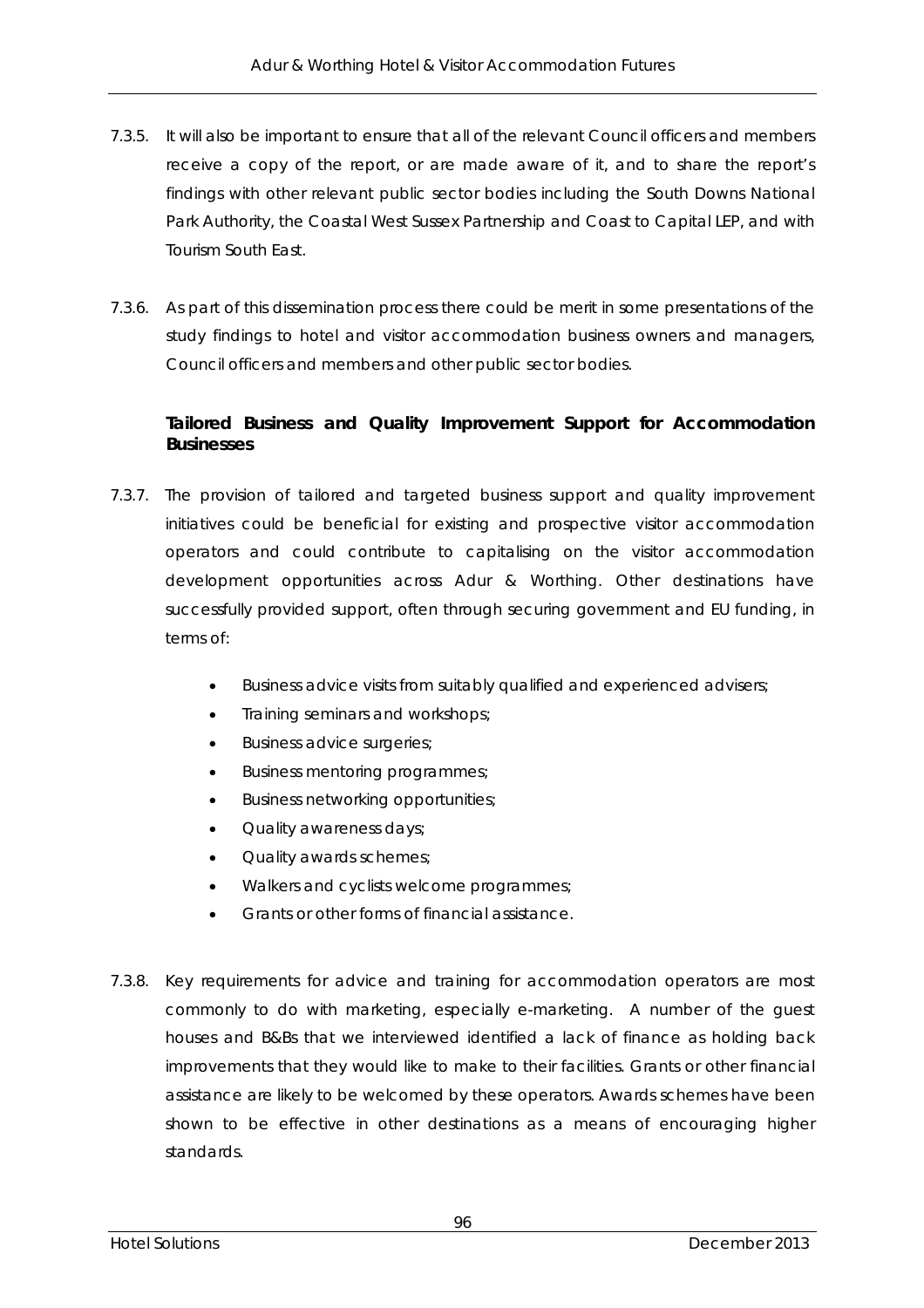- 7.3.9. The suggested Accommodation Development Fact Sheets, if produced, would provide a useful tool to support business advice and quality improvement work. They could be further developed to include specific advice on marketing and legal requirements and could be enhanced with case studies. Tourism South East has a lot of useful material that can potentially be drawn on.
- 7.3.10. Work in these areas could perhaps be progressed in partnership with neighbouring local authorities and other bodies, such as Tourism South East, with a view to securing funding from external sources.

### **Developing the Corporate Market**

7.3.11. The corporate market is the primary source of midweek business for hotels and guesthouses in Adur & Worthing. Recovery and renewed growth in this market is vital therefore to the future prosperity and viability of existing hotels and guesthouses and will be key to supporting new hotel and guesthouse development. This will require work to progress office and business park development projects and attract occupiers that will generate strong demand for accommodation. This will include regional, national and international bases for companies in sectors such as financial and business services, advance manufacturing, digital technology, pharmaceuticals, telecoms and environmental technology. Training centres can also be productive in terms of generating demand for accommodation, while call centres produce very little demand.

#### **Developing Leisure Break Business**

7.3.12. Our research findings suggest that Worthing's current leisure tourism offer motivates only limited leisure break business for the town's hotels and guesthouses. The Tourism Vision & Action Plan identifies that developing Worthing as a visitor destination is a considerable challenge given the current uncompetitive leisure tourism product of the town. It identifies developing a visitor product that will motivate visits and encourage longer stays as a key pillar of activity alongside events development, improving the visitor experience and promotion, but includes no suggestions for product development that will achieve a step change in Worthing's appeal as a leisure break destination.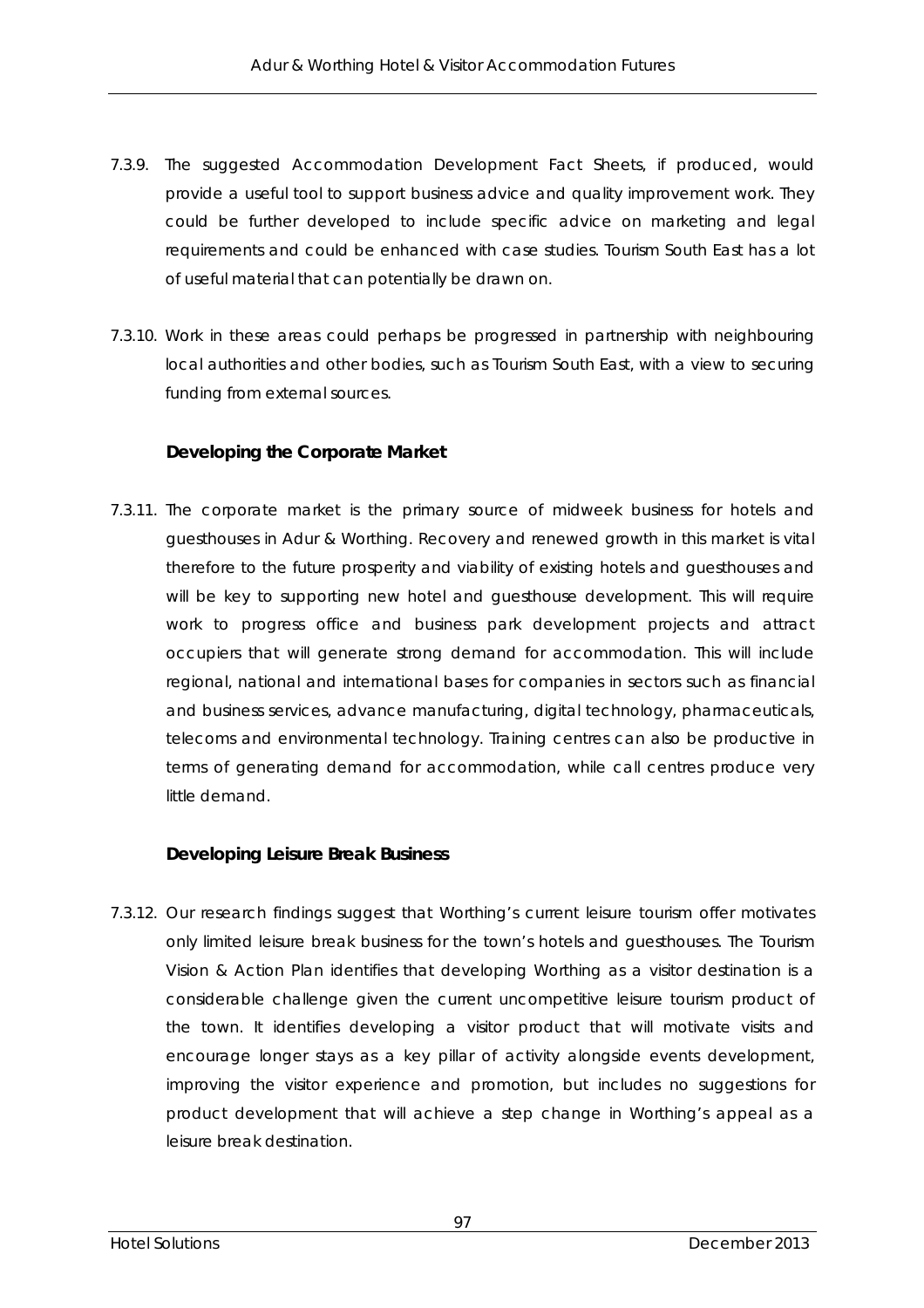- 7.3.13. From the accommodation industry's point of view the priority is off peak business outside the peak summer months. This suggests requirements for:
	- Events and festivals at off peak times and that can be staged indoors during cold and wet weather e.g. food and drink events; music, comedy, literary or other cultural festivals; hobby shows and conventions; indoor sport tournaments; association congresses.
	- Events and festivals targeted at people that can visit at off peak times e.g. emptynesters and retired people.
	- Indoor and wet weather attractions and activities for these markets.
- 7.3.14. Our research suggests that the strongest opportunity for accommodation businesses in Shoreham-by-Sea to attract leisure break stays is to position themselves as a base for Brighton. The development of the town's evening economy in terms of bars, restaurants and evening entertainment should be a priority here therefore, to enhance the town as a place to stay with things to do in the evening. The development of events and festivals in Shoreham-by-Sea could also generate demand for local accommodation businesses, both from those attending the event and exhibitors, stall holders and set-up crews.
- 7.3.15. The other product development requirement in Adur is the development of facilities at Shoreham and Lancing for kite surfing and watersports to fully capitalise on the potential to use these activities to attract staying visits to the area. This is likely to remain a small, niche market for accommodation businesses, so care needs to be taken when deciding how much resource should be devoted to its development and attraction. Research is first needed to better understand the scale and nature of the opportunities and benefits from developing this market.
- 7.3.16. There could also be potential for Adur & Worthing accommodation businesses to develop collection services for walkers and cyclists and walking and cycling groups using the South Downs Way and Downs Link. The Council is currently developing a Walkers & Cyclists Welcome programme for 2014 to highlight this opportunity.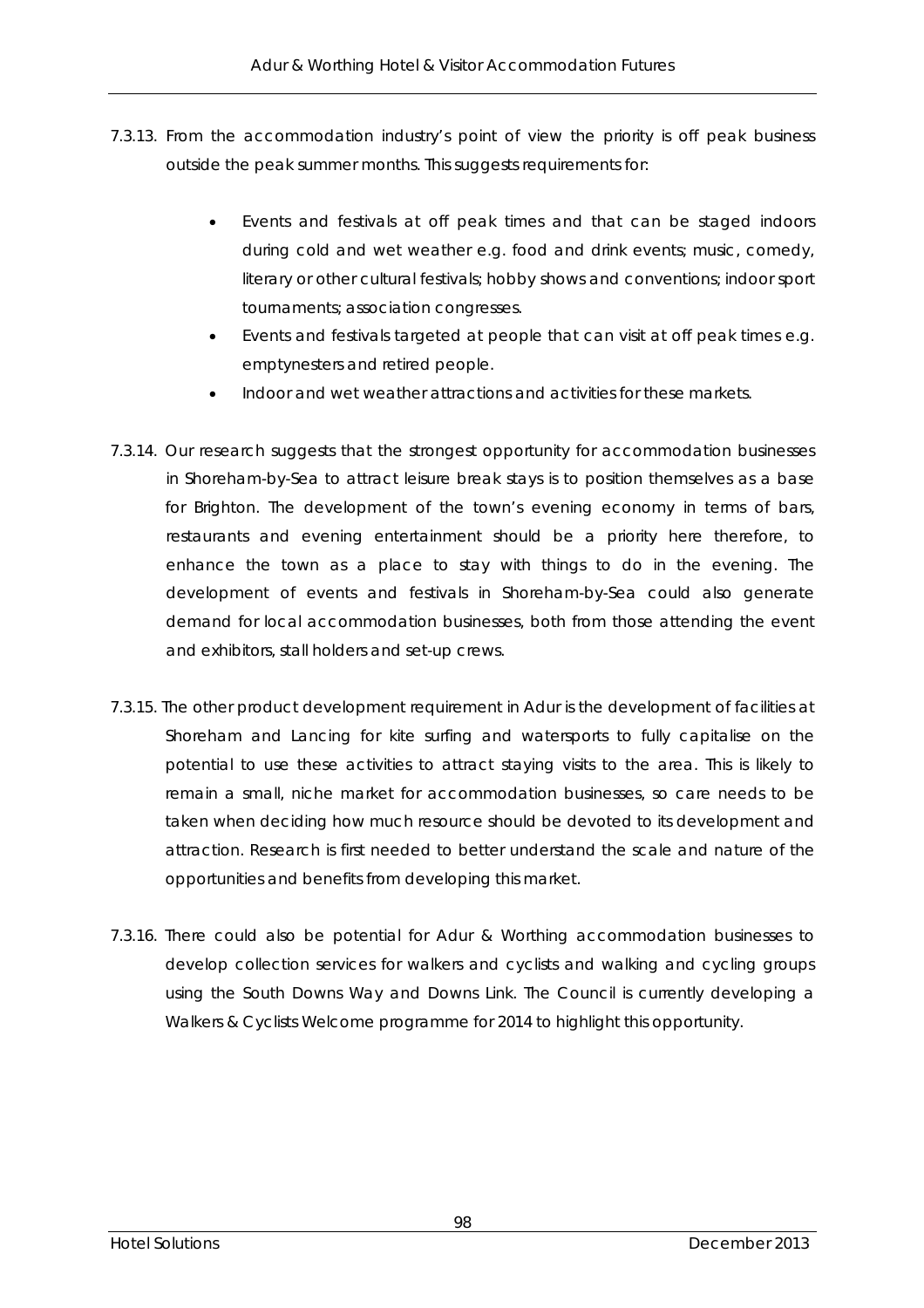7.3.17. Effective marketing of Adur & Worthing to attract leisure break customers will also be needed. With the priority for accommodation businesses being to boost off peak business and product development likely to move forward most quickly in relation to events and festival development (with the appointment of a Council Events Officer in 2014) it may be most productive to focus leisure break marketing activity on capitalising on events and festivals in Adur & Worthing, Brighton and other surrounding locations as the main motivation for a leisure break stay in Adur & Worthing.

#### **Reviewing the Worthing Regeneration Schemes**

- 7.3.18. Our research suggests that the scope to secure a hotel as part of one of the major regeneration schemes in Worthing is very much tied up with what happens with the new Beach Hotel. The 2013 study has shown market potential for a second budget hotel in the town in addition to the Travelodge on the seafront. Premier Inn still has a stated requirement for an 80-bedroom hotel in Worthing and as the leading UK budget hotel brand represents a strong prospect for the town, particularly given its covenant strength to enter into a fundable lease deal with a developer and its ability to fund freehold hotel development schemes itself. The company has indicated that it could be interested in being part of one of the major regeneration schemes if it could be confident of a scheme being progressed. This could include the new Beach Hotel. Other budget hotel operators expressed some interest in operating hotels in Worthing but only on a franchise basis, which developers are likely to find difficult to fund.
- 7.3.19. All of this suggests that the potential to secure a budget hotel as part of one of the major regeneration schemes is very much dependant on what happens with the new Beach Hotel. If this becomes a Premier Inn it is difficult to see another budget hotel being successfully incorporated into one of the regeneration schemes, given that the interest from other budget hotel operators is purely on a franchise basis. If Roffey Homes goes with another hotel chain however, Premier Inn might still be interested in progressing a hotel as part of one of the regeneration schemes, given the strength of its brand, its ability to refer business from nearby sister hotels and its stated requirement for a hotel in the town. Clearly therefore it may be necessary to review the potential to secure a hotel as part of one of the regeneration schemes once the position is clear with the new Beach Hotel.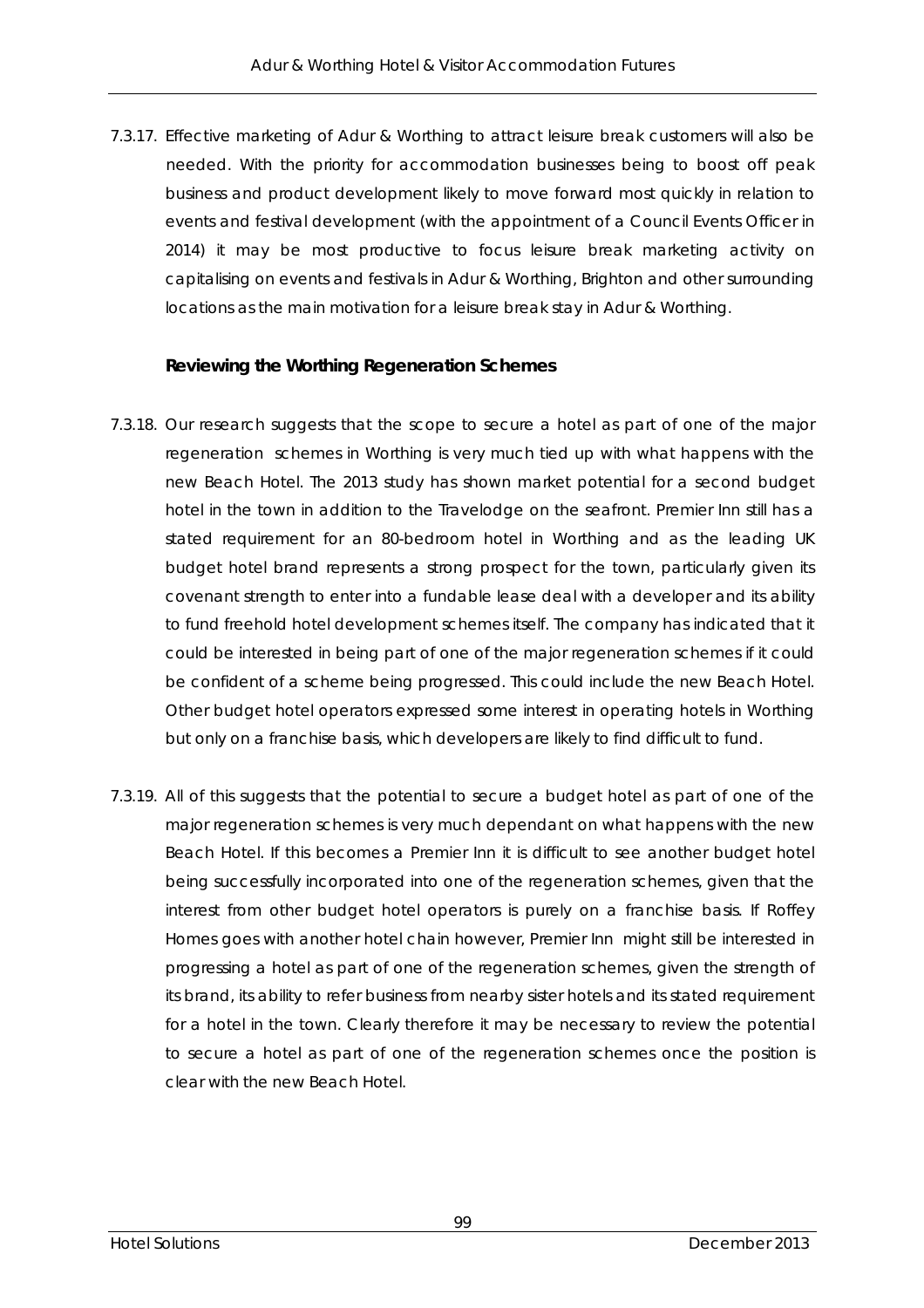#### **Securing a Budget Hotel for Shoreham-by-Sea**

- 7.3.20. Our research suggests potential for a budget hotel at Shoreham-by-Sea to meet currently unsatisfied/ displaced demand from local companies and training centres; likely future growth in demand from these markets as new companies and training centres are attracted; expected growth in demand from the contractors market as the regeneration of Shoreham Harbour and other development schemes are progressed; demand from people attending weddings and family parties and visiting friends and relatives; and overspill leisure business from Brighton. Shoreham-by-Sea has previously been a target location for both Premier Inn and Travelodge but is not on their current targets lists. The priority therefore is to present these companies with information on the market opportunity in Shoreham-by-Sea and the available hotel sites here. This could be in the form of a Shoreham-by-Sea Hotel Market Fact File compiled from the information in the Hotel & Visitor Accommodation Futures Study report. This could be enhanced and animated by a more in depth survey of local companies to fully assess the potential local corporate demand for a hotel in Shoreham-by-Sea.
- 7.3.21. There may also be a need to undertake some work to further investigate and prioritise the sites to put to these two companies. Our research has identified at least 5 potential hotel sites in Shoreham-by-Sea – Ropetackle North; the Quora Developments/ Morrisons scheme for the Frosts Car Sales/ Minelco Chemicals site on Brighton Road; Shoreham Airport; New Monks Farm; and possibly the Civic Centre. Ropetackle North is a live proposal that include a 70-bedroom hotel. It would seem to make sense therefore for the Council to share our research findings with the developers of this site to support them in their negotiations with hotel companies. A budget hotel might also have a good fit with the Quora Developments/ Morrisons scheme, as an alternative to the currently proposed residential apartments. There may be merit therefore is quickly progressing discussions with these developers. Both of these sites are sufficiently close to Shoreham-by-Sea town centre for hotels here to generate footfall in the evening for town centre bars and restaurants. Further discussions may also be needed with Shoreham Airport and the owners of New Monks Farm to determine their interested in putting forward hotel sites.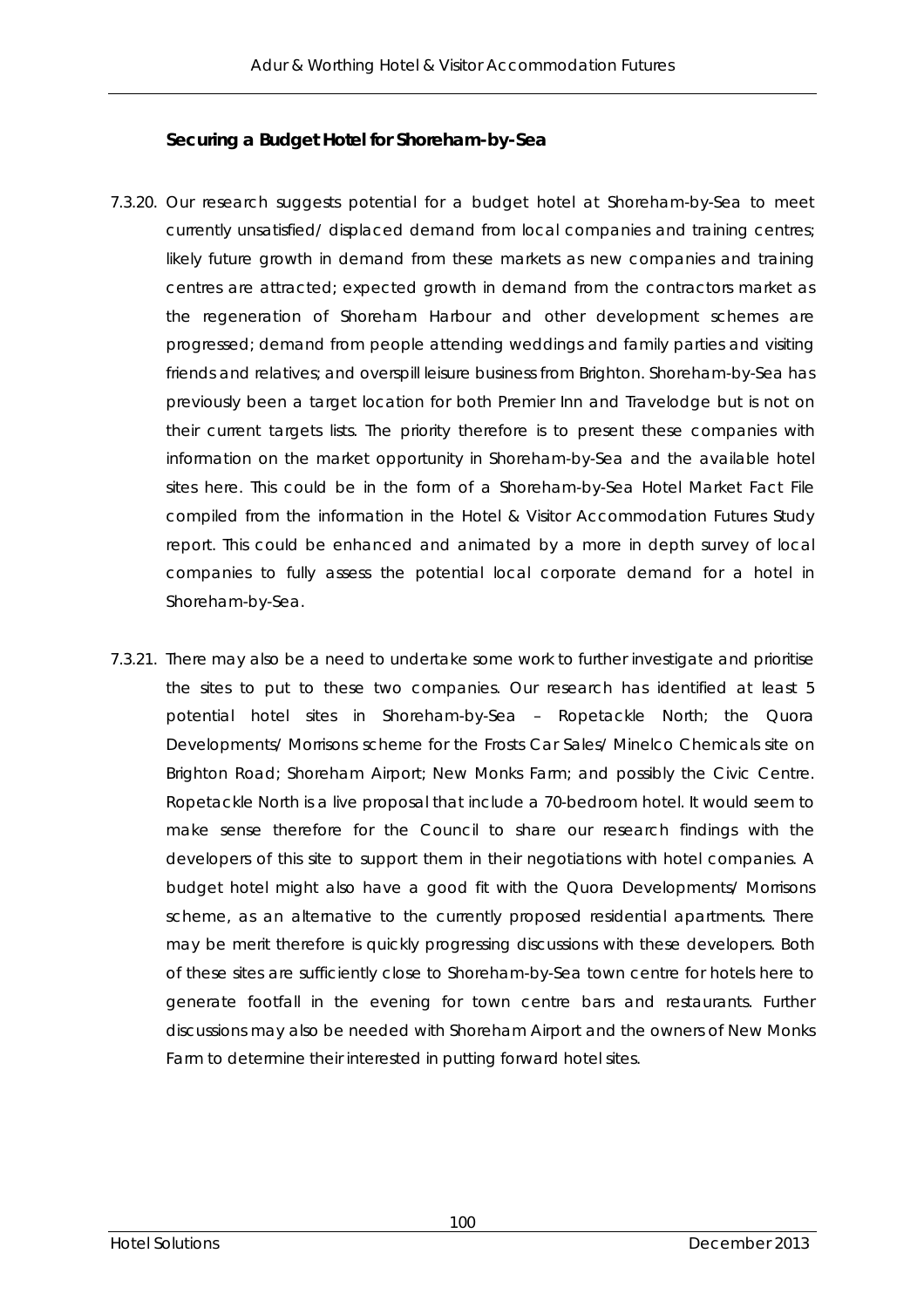## **A Fully Informed Decision on Northbrook Farm**

- 7.3.22. We understand that the Caravan Club's lease on the Northbrook Farm site runs out in 2015 and that Worthing Borough Council has not so far responded positively to the Club's approaches to negotiate a new long-term lease for the continued operation of the site. Our research has shown that:
	- There is market potential for a good quality touring caravan and camping site in Worthing;
	- The Northbrook Farm site makes a significant contribution to the Worthing economy in terms of spending in the local area by its customers, which could be increased given investment in the site, which would likely result in increased customer numbers;
	- The Caravan Club is interested in continued operation of the site and would be prepared to invest around £1million to bring the site up to modern standards.
- 7.3.23. While we have not had any discussions with the Borough Council about the future of the Northbrook Farm site, we felt it appropriate to include these findings in our report to inform the Council's further plans for the site, particularly given the visitor accommodation retention policy in the Sustainable Economy SPD.

### **Keeping a Finger of the Pulse**

7.3.24. There will be an ongoing need for Adur & Worthing Councils to keep track of changes in hotel and visitor accommodation supply and demand in order to ensure effective and appropriate ongoing support for the sector in terms of the assessment of planning applications for hotel and visitor accommodation development projects and changes of use and other interventions in support of the sector. The monitoring of changes in supply can be reasonably easily achieved. Monitoring accommodation performance on an ongoing basis is expensive and notoriously difficult to achieve in terms of getting accommodation operators to contribute to regular industry surveys. The periodic updating of the Hotel & Visitor Accommodation Futures Study is likely to be a more achievable way forward.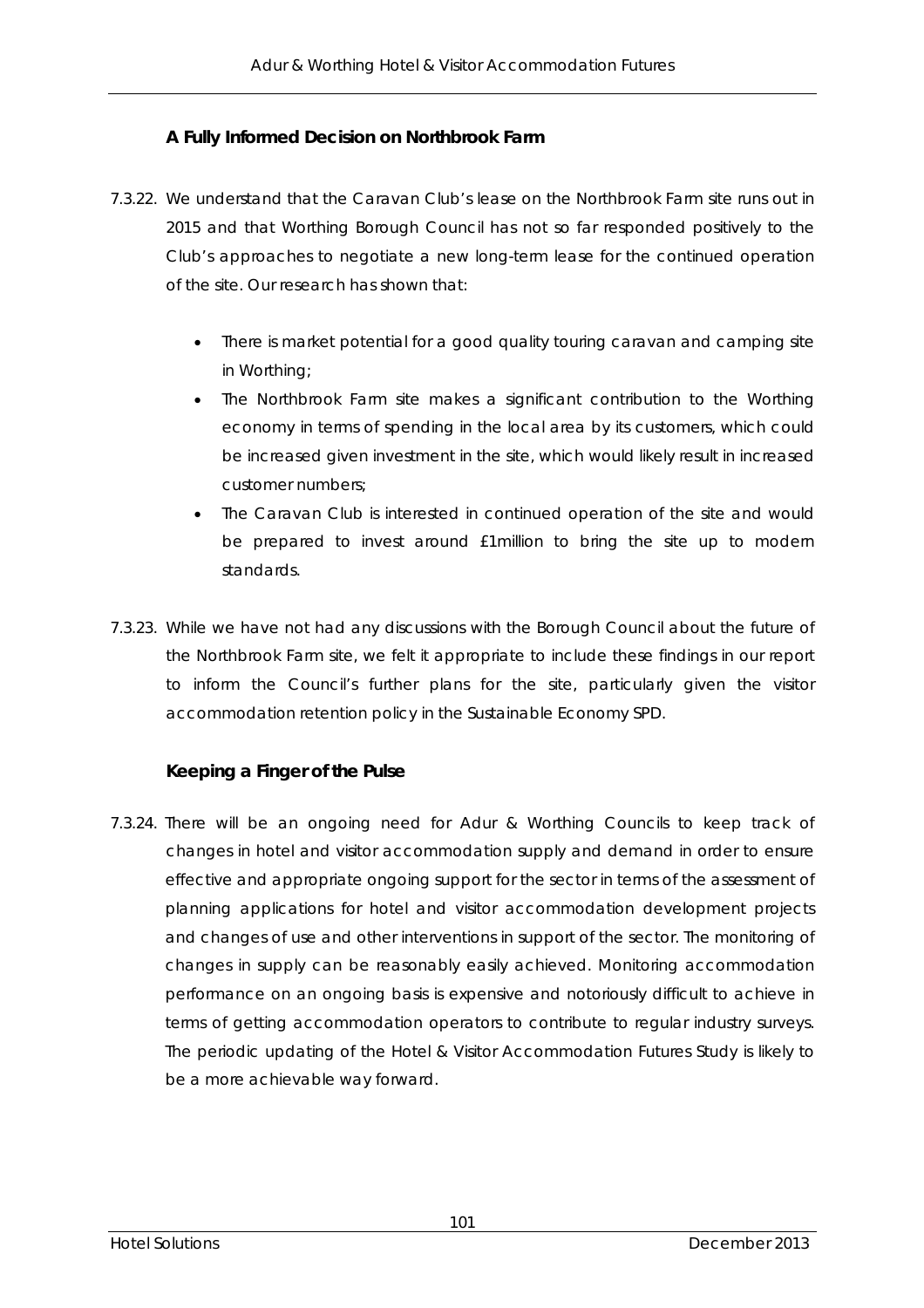## **7.4 Concluding Thoughts**

7.4.1. The 2013 Hotel & Visitor Accommodation Futures Study identifies opportunities for the development of a wide range of different types of visitor accommodation across Adur & Worthing and some more location specific potential. These opportunities represent a mixture of up-grading and re-positioning of existing visitor accommodation businesses, some new-build developments and possible conversion and redevelopment of existing buildings. The development of hotel and visitor accommodation can make a significant contribution to economic, tourism and employment growth in Adur & Worthing. Whilst measured and paced expansion is required, particularly in terms of the commercial impact on existing accommodation businesses, there remains a real opportunity to develop a stronger, more modern visitor accommodation product across Adur & Worthing as part of a joined up approach to the wider development of the local economy and tourism. Delivering this market potential will require action on a number of fronts – most notably in terms of the planning policies and process that provide a positive framework for accommodation development; progress on the implementation of the major regeneration schemes; some proactive work to bring forward budget hotel development; and support for the sector in terms of visitor product and events development and marketing, and focused business and if possible financial support for the upgrading and development of existing accommodation businesses.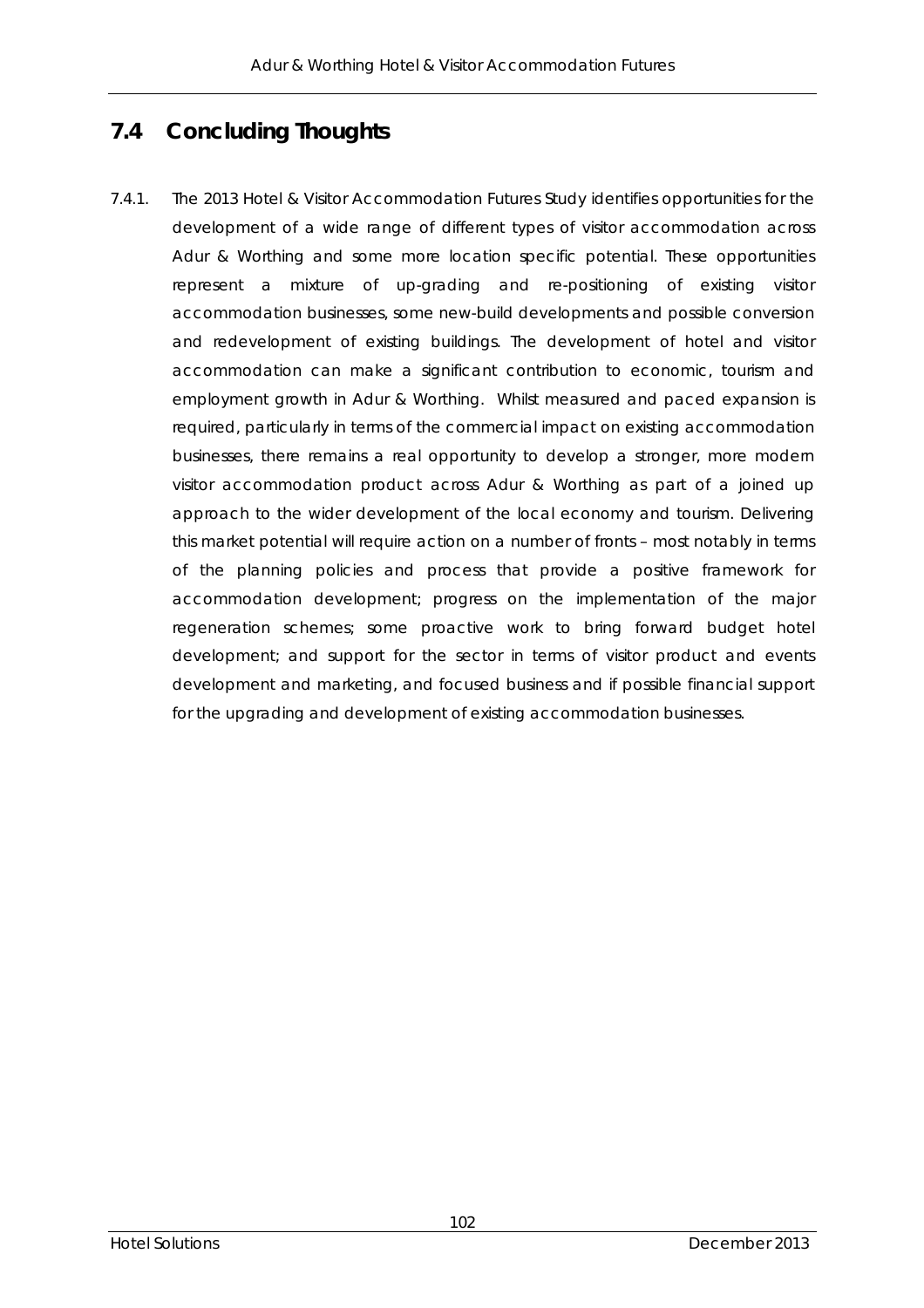**APPENDICES**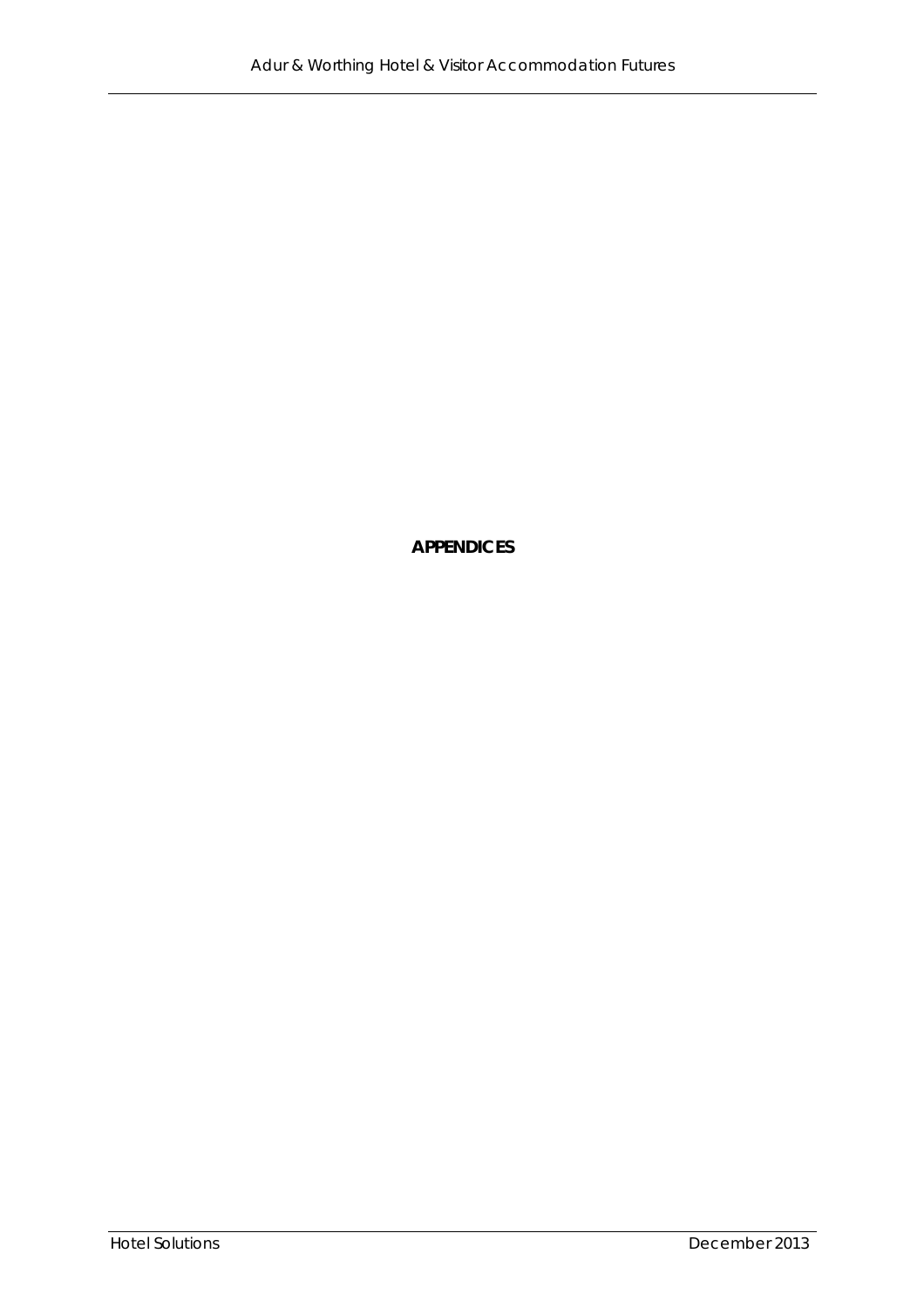#### **APPENDIX 1**

### **ADUR & WORTHING ACCOMMODATION BUSINESSES INTERVIEWED**

| <b>Accommodation Establishment</b>            | Location        |
|-----------------------------------------------|-----------------|
| <b>Hotels</b>                                 |                 |
| Chatsworth                                    | Worthing        |
| Ardington                                     | Worthing        |
| Kingsway                                      | Worthing        |
| Windsor                                       | Worthing        |
| The Burlington                                | Worthing        |
| <b>Travelodge Worthing</b>                    | Worthing        |
| Inns/Pub Accommodation                        |                 |
| <b>Grand Victorian Hotel</b>                  | Worthing        |
| The Bay                                       | Worthing        |
| The New Sussex Hotel                          | Lancing         |
| The Bridge Inn                                | Shoreham-by-Sea |
| The Crabtree Inn                              | Shoreham-by-Sea |
| <b>Guest Houses/ B&amp;Bs</b>                 |                 |
| The Beacons                                   | Worthing        |
| <b>Merton House</b>                           | Worthing        |
| <b>Avalon Guest House</b>                     | Worthing        |
| <b>Manor Guest House</b>                      | Worthing        |
| The Moorings                                  | Worthing        |
| <b>Camelot House</b>                          | Worthing        |
| <b>Heenefield Guest House</b>                 | Worthing        |
| Marine View                                   | Worthing        |
| Olinda Guest House                            | Worthing        |
| Cavatina Lodge                                | Lancing         |
| The White House                               | Shoreham Beach  |
| <b>Holiday Flats/Self-Catering Properties</b> |                 |
| Aldine House Holiday Flat                     | Worthing        |
| Knightsbridge House                           | Worthing        |
| Navarino Flat                                 | Worthing        |
| <b>Heene Court Mansions</b>                   | Worthing        |
| <b>Wilmington Court</b>                       | Worthing        |
| Worthing Holiday Lets                         | Worthing        |
| The Bungalow                                  | Goring-by-Sea   |
| Ocean House                                   | Shoreham-by-Sea |
| <b>Sussex Beach House</b>                     | Shoreham-by-Sea |
| Shoreham Beach House                          | Shoreham-by-Sea |
| <b>Touring Caravan and Camping Sites</b>      |                 |
| Caravan Club                                  | Head office     |
| The Barn Caravan Park                         | Lancing         |
| Lancing Fruit Farm                            | Lancing         |
| Church Farm                                   | Coombes         |
| Washington Caravan & Camping Park             | Washington      |
| <b>Holiday Parks</b>                          |                 |
| <b>Beach Park</b>                             | Lancing         |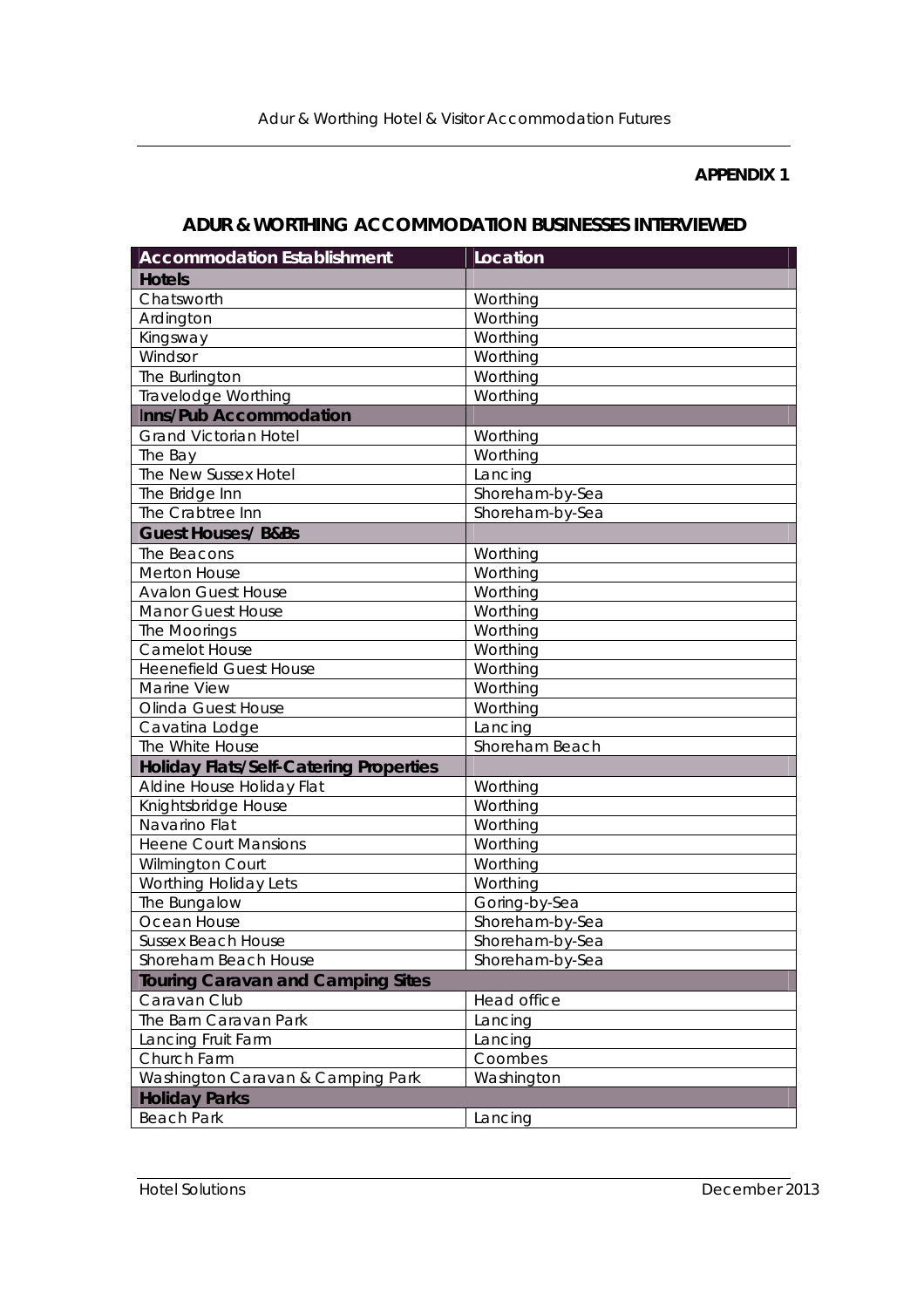#### **APPENDIX 2**

## **EXTRACT FROM DCLG GOOD PRACTICE GUIDE ON PLANNING FOR TOURISM \_\_\_\_\_\_\_\_\_\_\_\_\_\_\_\_\_\_\_\_\_\_\_\_\_\_\_\_\_\_\_\_\_\_\_\_\_\_\_\_\_\_\_\_\_\_\_\_\_\_\_\_\_\_\_\_\_\_\_\_\_**

## Tourist Accommodation

- 1. Tourism accommodation takes many different forms, including hotels, guesthouses and bed and breakfast premises, self-catering, touring and static caravans and camping, and caters for a variety of tastes and budgets. But all are capable of bringing economic benefits to the areas in which they are located. These benefits will need to be assessed alongside other issues such as suitability of the location in terms of its sustainability.
- 2. The issues that will need to be addressed in considering planning applications or tourist accommodation will vary according to the type, size, and nature of the accommodation being provided. These are considered further below.

# Hotel and serviced accommodation

### **GENERAL LOCATIONAL PRINCIPLES**

3. The process of identifying suitable locations for hotel and serviced accommodation, whatever its nature, should be an integral part of the plan making process. Local planning authorities and the tourist industry should therefore engage constructively to identify suitable locations in plans for hotel accommodation to meet identified current and future needs. This is particularly important for major hotels – for example those with business, conference and banqueting facilities, or large hotels catering for tourists – where the preference should be to identify town centre sites wherever possible, in line with national policies set out in PPS6. Such sites are the most sustainable in planning terms, since they allow greater access by public transport, contribute to urban vitality and regeneration, and allow visitors to easily access other town centre facilities and attractions. Where proposals for major hotel facilities come forward outside the development plan process, their location should be assessed in line with the policies in PPS6 and the sequential approach to site selection.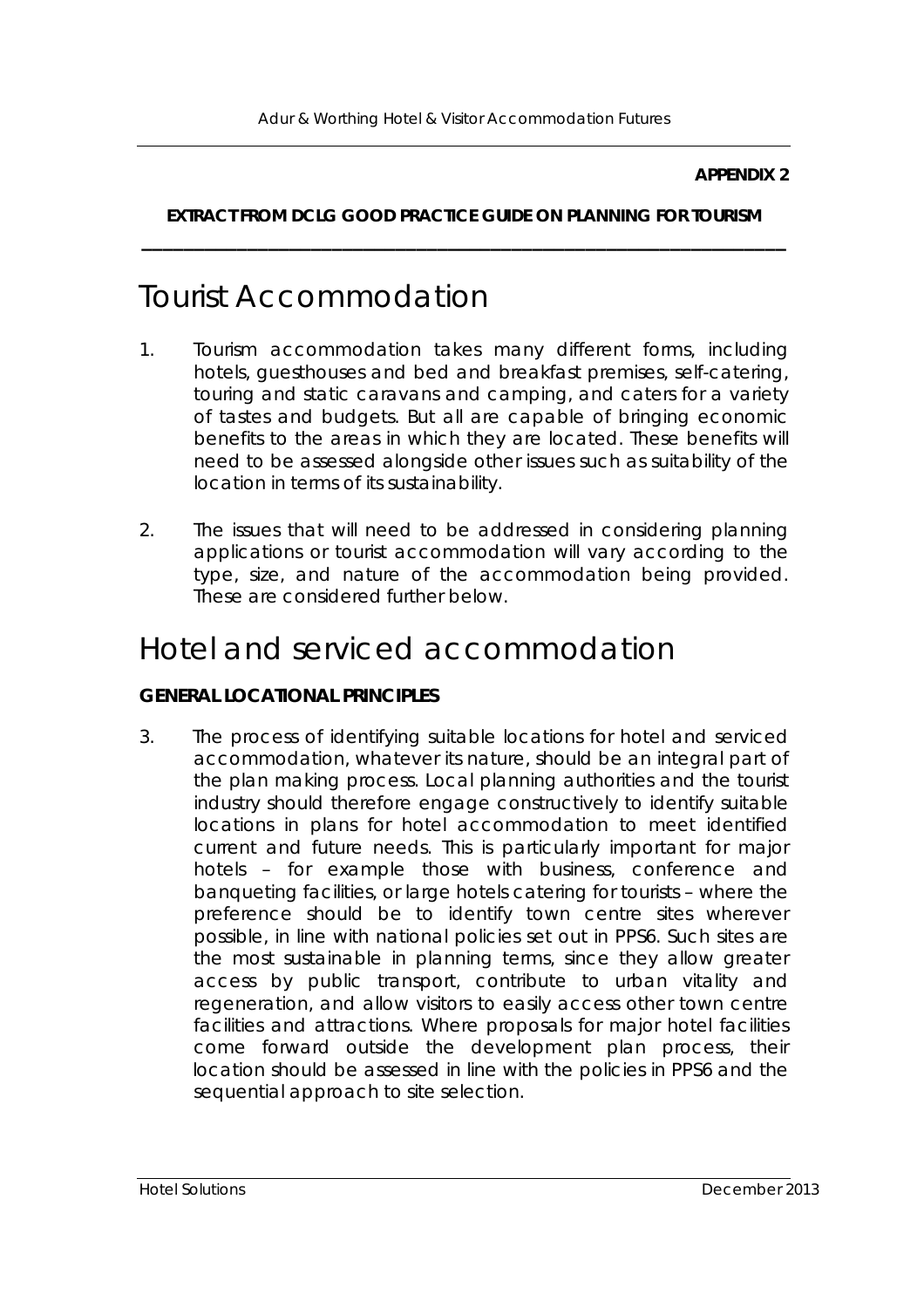- 4. Proposed locations for other types of hotel and serviced accommodation should also be considered through the plan process wherever possible. The emphasis, whatever the type of accommodation, should be on identifying the most sustainable locations, having regard to national planning policies. But in allocating sites in plans, or considering planning applications that come forward outside of the plan process, developers and planning authorities need to recognise that the particular market being met by the accommodation may influence the nature of the location chosen. So, for example, accommodation catering for those seeking to enjoy the natural environment through walking and outdoor recreation may be better located in a rural area, in or at the edge of the centre of a village or small town, rather than in a major town centre some distance away from the attractions it serves.
- 5. Whatever the type of hotel or serviced accommodation and whatever its location, it should:
	- Fit well with its surroundings, having regard to siting, scale, design, materials and landscaping; and
	- Be in harmony with the local environment (taking account of, amongst other factors, residential amenity, noise, traffic and parking in the vicinity).

## **HOTEL ACCOMMODATION IN RURAL AREAS**

6. National planning policies set out in PPS7 *Sustainable Development in Rural Areas* makes it clear that the expectation is that most tourism accommodation requiring new buildings should be located in, or adjacent to, existing towns and villages. PPS7 also recognises that proposals to convert existing rural buildings to provide hotel and other serviced accommodation should be acceptable, subject to any general criteria that may be set in development plans on the re-use of such buildings.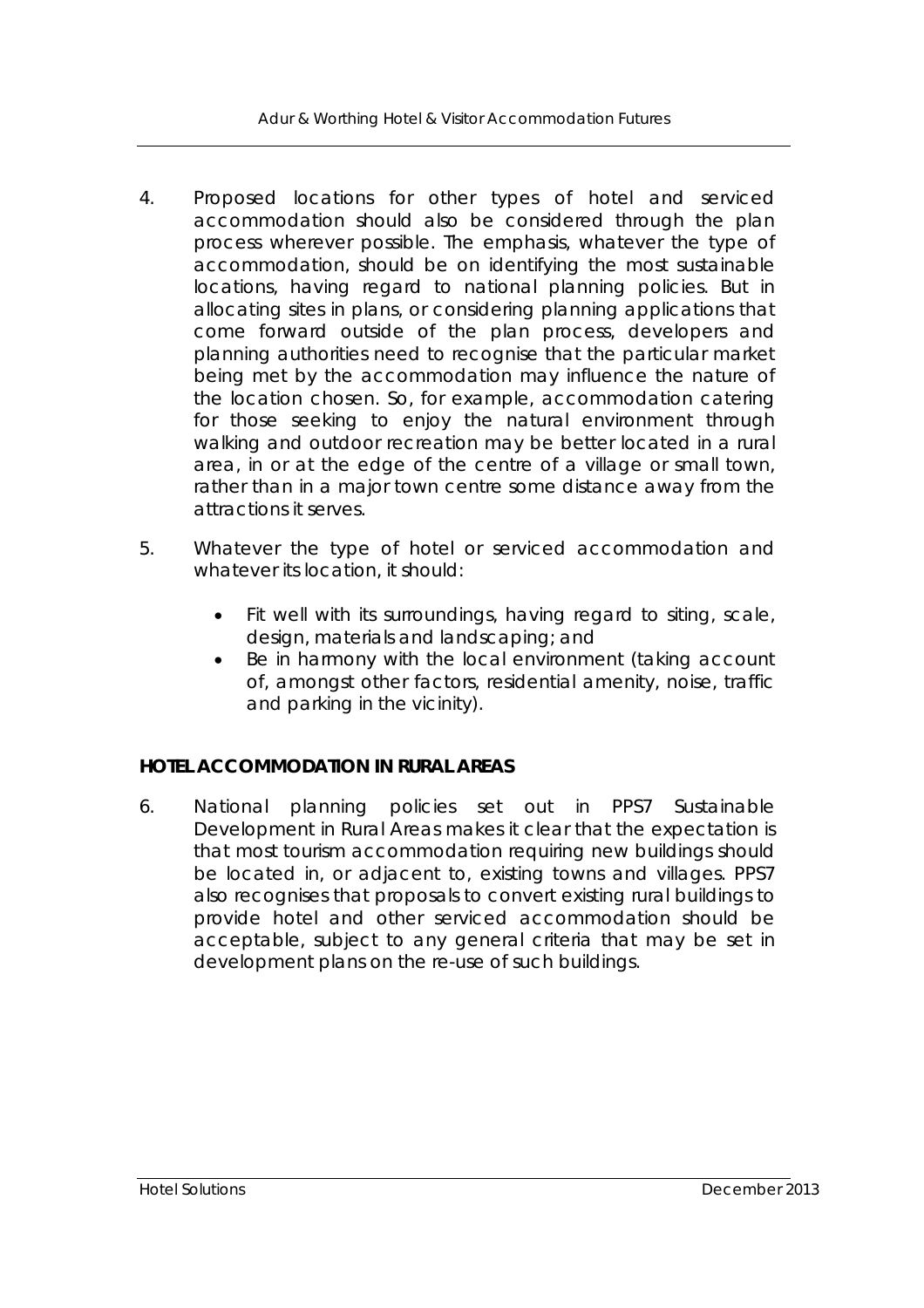7. National Parks and Areas of Outstanding Natural Beauty attract visitors who wish to enjoy the special qualities of the landscapes and the countryside of these areas. It is important that sufficient accommodation of a suitable range of types is provided for these visitors. However, particular care needs to be taken over the number, scale and location of accommodation facilities in these designated areas to ensure that the particular qualities that justified the designation are conserved. These considerations are best addressed through the plan process wherever possible.

### **HISTORIC TOWNS AND CITIES**

- 8. Historic towns and cities are an attraction to tourists from home and overseas and there is pressure to increase hotel accommodation in them. Great importance is attached to the preservation of buildings of architectural or historic interest both for their intrinsic qualities and for the contribution they make to our towns and villages, and to tourism. It is therefore important that any proposals for new hotel accommodation in such towns and cities are sensitive to their surroundings.
- 9. Conversion into hotels is often a realistic proposition for ensuring the retention and maintenance of historic buildings provided it is sensitively handled, does not materially alter the character or historic features of the building, and provided the new use does not generate traffic movements which cannot be accommodated.
	- 10. Many historic buildings in town and country are already in use as hotels. If carefully designed, additions can be achieved without adversely affecting the historic fabric or character and maintain the historic building in viable use. But large-scale buildings in a small-scale setting, buildings which adversely affect the existing skyline, and those which by their design, materials, illumination or building line are out of sympathy with neighbouring historic buildings will normally be unacceptable.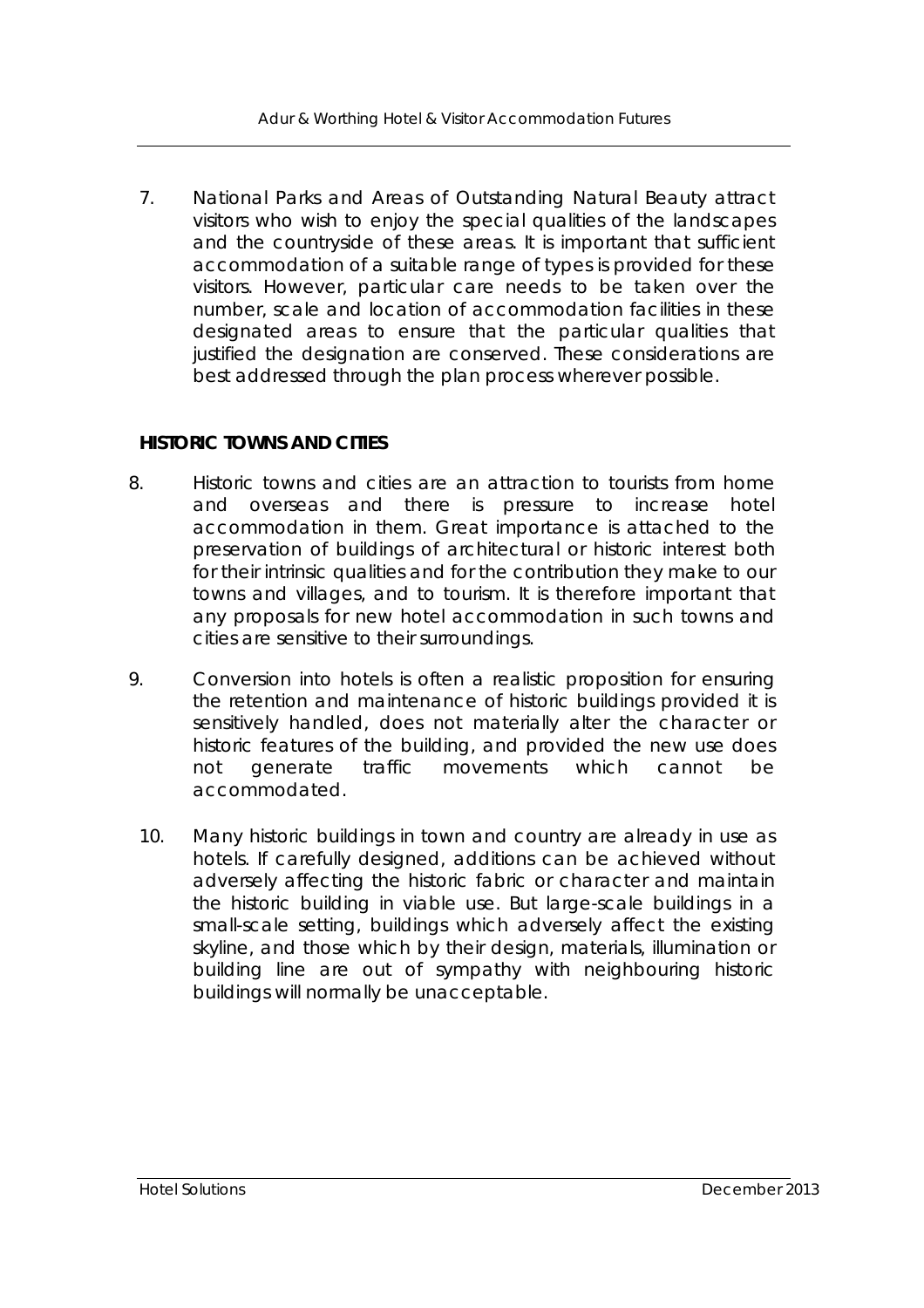#### **MODERNISATION AND EXTENSIONS**

- 11. Aside from historic buildings, there are many redundant or semiobsolete buildings – such as closed mills, distilleries, warehouses, or railway stations – that can lend themselves well to adaptation and modernisation as hotels, other forms of serviced accommodation or restaurants. To convert such buildings to compatible use can bring life back to an otherwise wasted asset – thus conserving a useful and often attractive building, improving a neglected site and helping the local economy.
- 12. Similarly, moderate-sized extensions to an existing hotel or public house, including the addition of bedroom accommodation, can help to ensure the future viability of such businesses. This may satisfy a local need as well as a tourism one, by fully utilising the potential of the site but without any disproportionate increase in scale. In all cases, careful consideration should be given to ensure that the size of the extension proposed is not disproportionate for the location concerned.

#### **BUDGET HOTELS, MOTELS, AND TRAVEL LODGES**

- 13. Where budget hotels are designed to cater for longer stays at a destination (for example, those catering for visitors to historic towns and cities), their location should be considered in light of policies in the development plan and national policies in PPS6 on town centres. Location of such hotels in town centres maximises the opportunities for visitors to easily access other town centre facilities and attractions.
- 14. Other types of budget hotels and similar types of development such as motels and travel lodges cater more for car-born travellers, often for a single overnight stay – e.g. business travellers en-route to a destination. In such cases, the preference of developers will be for sites on major traffic routes outside of the centre of large towns or tourist centres. However the aim should be to make any development as sustainable as possible, and it will not normally be appropriate for such developments to be located in open countryside away from major settlements. Edge of town centre locations, for example on a ring road or on a major route out of the town centre, will usually be the most appropriate locations if a town centre location is not suitable, available or viable.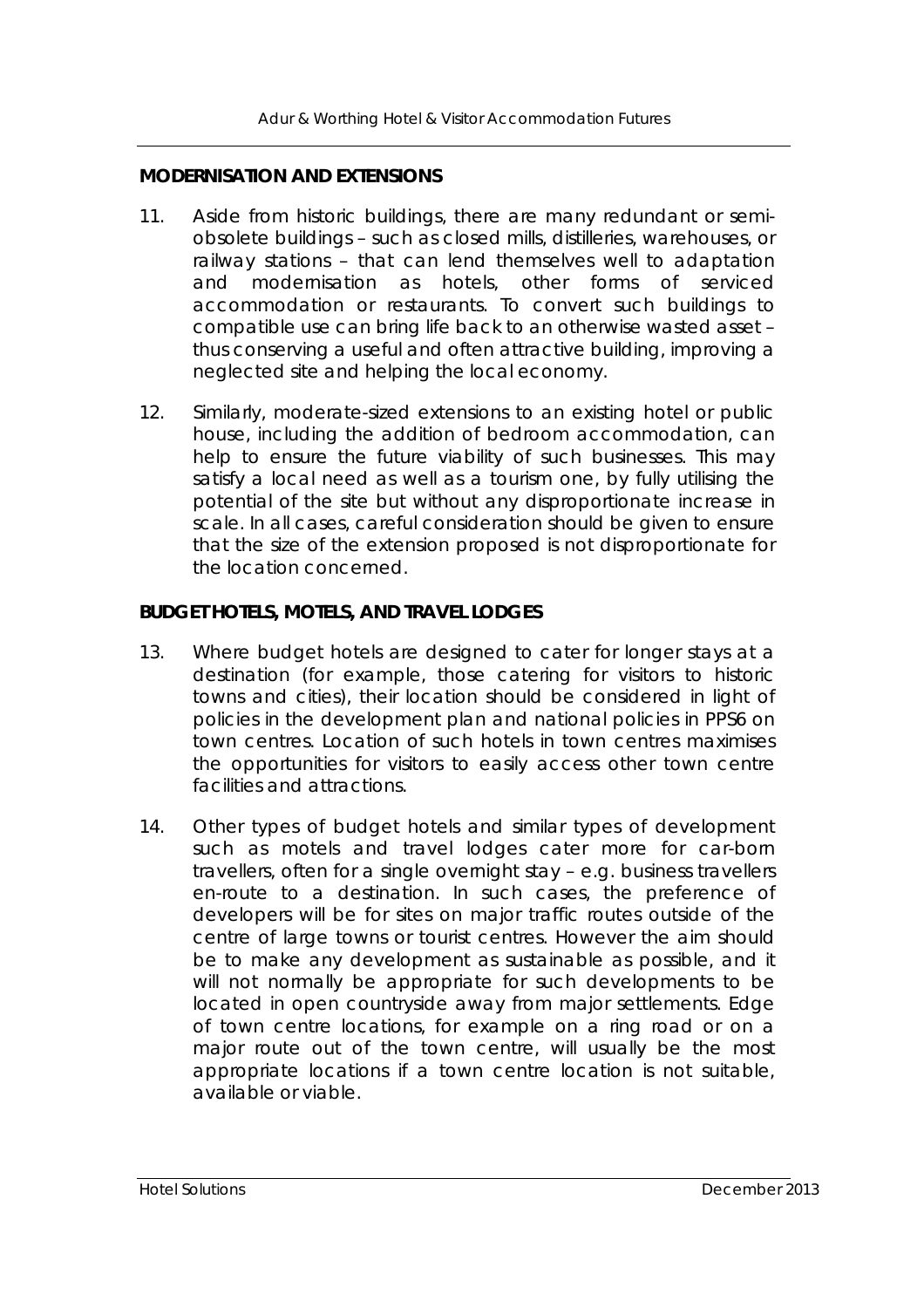- 15. For out-of-centre locations, design and layout of the development is likely to be of considerable importance in deciding whether it is acceptable in planning terms. Depending on the setting, an open layout in which careful attention has been paid to achieving a high standard of design and landscaping is likely to be more acceptable than a dense concentration of buildings.
- 16. Where a proposal includes other new facilities, such as a petrol station or shop, these will have to be considered on their own merits. If they are objectionable in themselves, the fact that they are combined with a hotel will not remove the objections. Restaurants, fast food outlets, leisure, fitness and other facilities open to the general public as well as residents are also sometimes combined with hotel proposals, in which case the extra traffic they are likely to generate and its effect on the highway must also be taken into account.

## **CAR PARKING**

- 17. Maximum car parking standards for hotel and serviced accommodation may be included in development plans. Where such standards are not included in plans, planning authorities will need to consider what are appropriate levels of parking, based on the market which the hotel serves, its location and availability of public transport facilities. In addition, for those hotels where a substantial part of the parking needs are attributable to public rooms used mainly for functions which attract non-residents, then the availability of public parking in the vicinity of the hotel will also need to be taken into account.
- 18. Planning authorities should also take account of the proposed arrangements for service loading and unloading and setting down space for visitors. Organised tours demand adequate loading and unloading facilities for coaches. Access and waiting areas should be designed with this in mind. Access points should be sited so as to minimise turning movements across traffic and to avoid congestion of the highway caused by vehicles queuing to pick up or drop passengers. Developers should discuss proposed access arrangements with the highway authority at the earliest possible stage.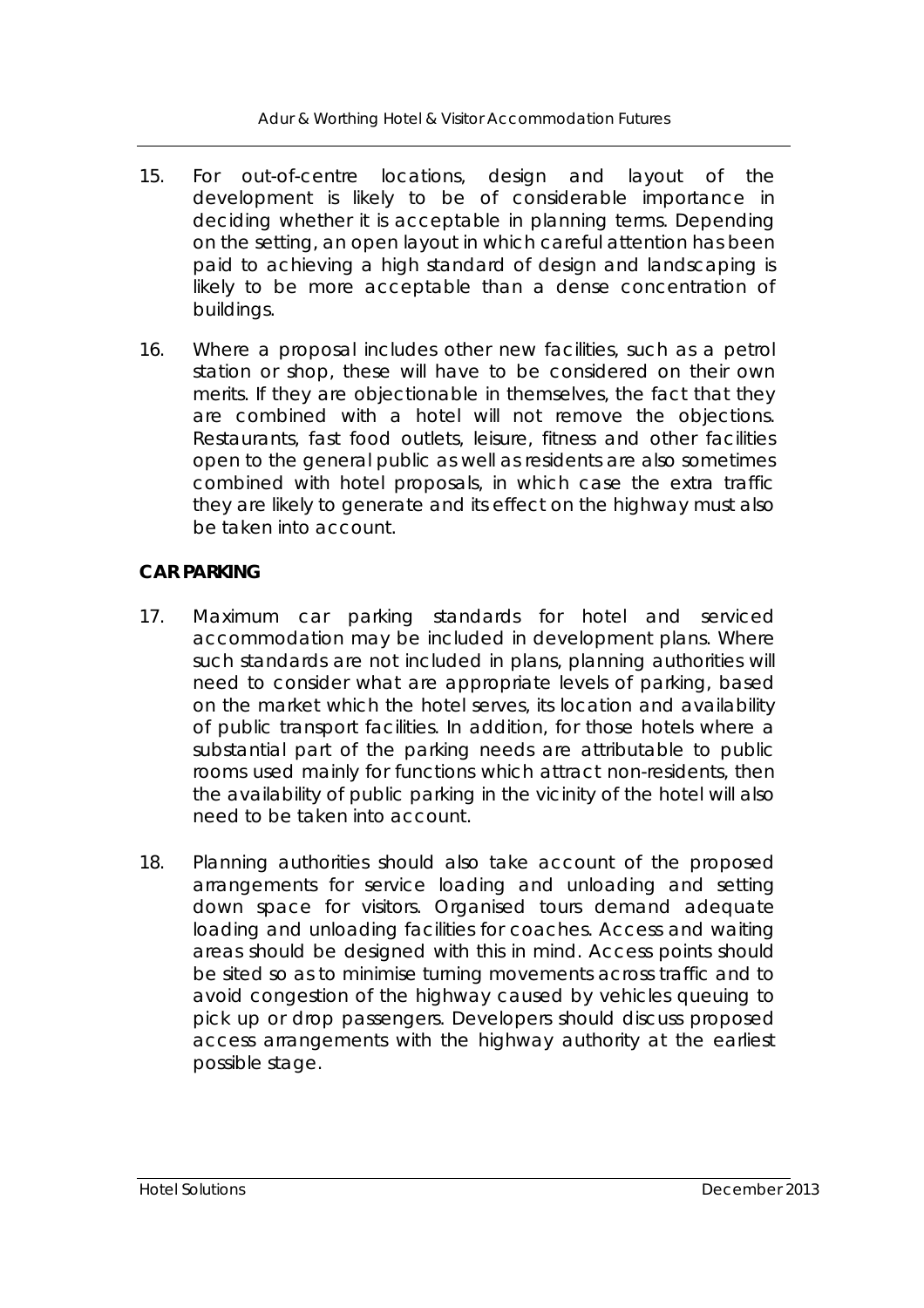# Holiday, touring caravan, and chalet parks

- 19. In the UK as a whole, the parks industry accounts for tourist spend of some £3.23 billion1each year, accommodating some 22% of all holiday bed nights. The industry comprises holiday chalets, caravan holiday homes, pitches for touring caravans, motorhomes and tenting and all types of self-catering accommodation. Holiday parks are the largest provider of rural tourism bed spaces.
- 20. PPS7 provides advice for planning policies and development proposals for static holiday and touring caravan parks and holiday chalet developments. Planners should carefully weigh the objective of providing adequate facilities and sites with the need to protect landscapes and environmentally sensitive sites. They should examine the scope for relocating any existing visually or environmentally intrusive parks away from sensitive areas, or for relocation away from sites prone to flooding or coastal erosion. However, the high land values associated with holiday parks, the cost of infrastructure and possible planning issues relating to a proposed site may make such proposals impractical and unviable.
- 21. This advice recognises that planning provides an opportunity to improve the attractiveness of such developments to those who visit them and as features in the landscape. The *Environmental Code for Holiday parks, Caravan and Camping Sites, and Park Home Estates2* advises park owners on fulfilling the industry's commitment to environmental protection. *Holiday Parks: Caring for the Environment – a guide to good practice* (1991), published by the Countryside Commission, remains an important reference document that includes many case studies directing holiday park operators toward best practice. Planners should work with owners and developers of sites to ensure that the most is made of these opportunities. Where there is an identified demand for new or expanded sites, planners should ensure that environmental impacts and impacts on visual amenity are minimised.

l

<sup>1</sup> UKTS 2002

<sup>&</sup>lt;sup>2</sup> Park home estates are outside the scope of this guide as they are residential and not tourist developments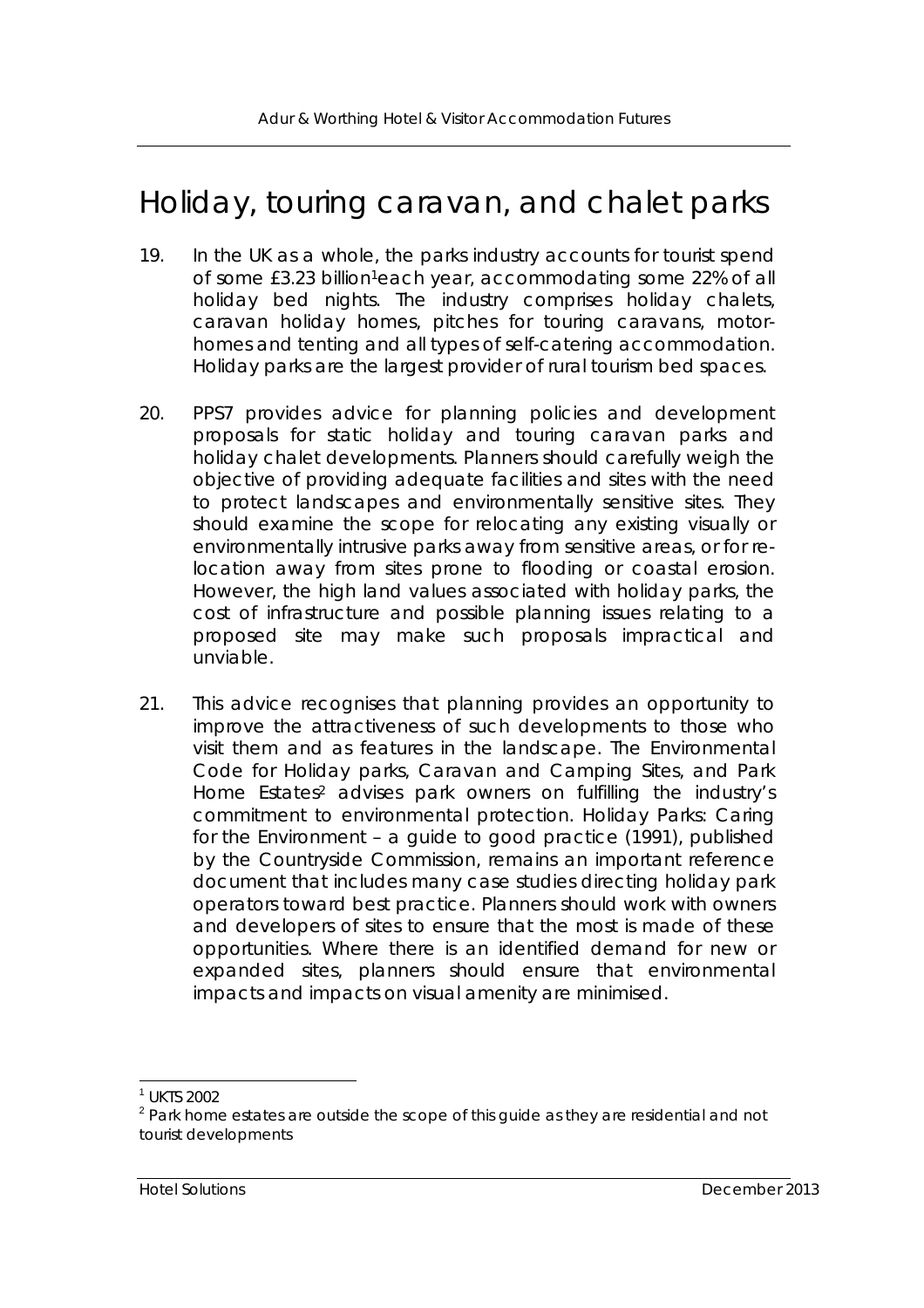Adur & Worthing Hotel & Visitor Accommodation Futures

- 22. New sites that are close to existing settlements and other services will generally be more sustainable as some local services may be accessed by means other than by car. Similarly caravan storage facilities that are close to existing settlements may have less adverse impact and be more sustainable. However, there may be valid reasons for extending or improving existing holiday parks that are not be located close to existing settlements by virtue of their support for successful local businesses and the provision of employment. Authorities should also consider how the proposal will affect tourism in the area, particularly in terms of its economic and environmental impacts.
- 23. Local planning authorities may attach conditions to planning permissions for holiday parks to ensure that they are used for holiday purposes only. However, with better caravan standards and the trend towards tourism as a year round activity, authorities should give sympathetic consideration to applications to extend the opening period allowed under existing permissions. Annex B covers these matters in more detail.

## **STAFF ACCOMMODATION**

24. For many types of holiday parks, a residential managerial presence is often essential, to achieve quality service to the customer, security for the property, and to meet the obligations of health and safety regulations. Accommodation may sometimes also be needed for key members of staff. As far as possible, suitably located existing dwellings should be used to meet these accommodation needs. But where this is not a feasible option, and particularly in locations where suitable housing is not available, or is unaffordable, it may be necessary to provide new, on-site accommodation for managerial and/or other staff. In such cases the conversion of any suitable available existing buildings should be considered first in preference to the construction of new and potentially intrusive housing development in the countryside.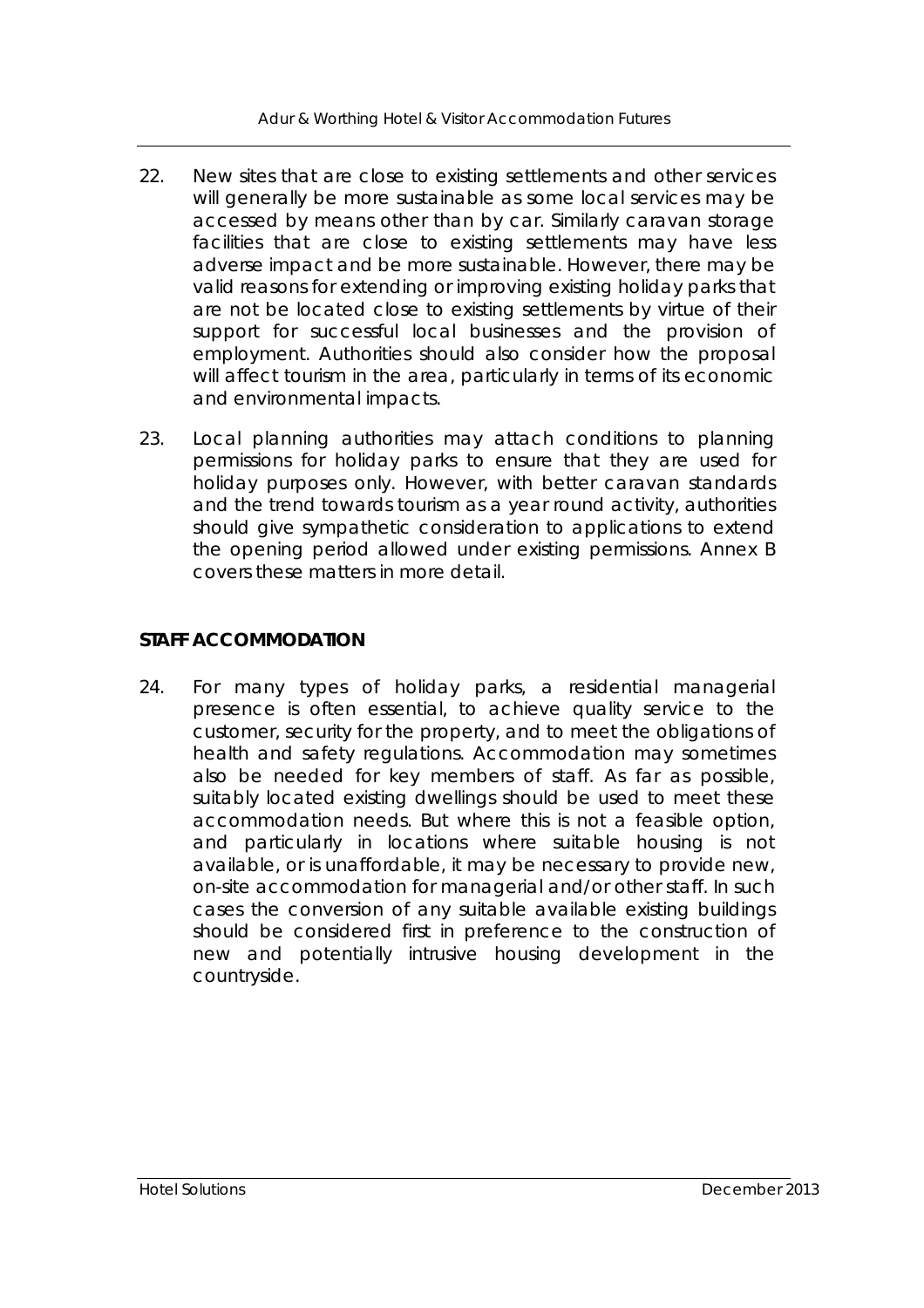25. PPS7 makes it clear that isolated new houses in the countryside require special justification for planning permission to be granted. PPS7 further states that one of the few circumstances in which isolated residential development may be justified is when accommodation is required to enable agricultural, forestry and certain other full-time workers to live at, or in the immediate vicinity of their place of work. There will be some cases where the nature and demands of the work concerned make it essential for one or more people engaged in a tourism enterprise to live at, or very close to, the site of their work. Local planning authorities should give consideration to the essential needs of all businesses located in rural areas, including tourism and should apply the policies set out in PPS7 – in particular those in Annex A. Planning conditions can ensure that such accommodation is occupied for this purpose only.

# Other forms of self-catering accommodation

26. PPS7 advises that local planning authorities should support the provision of other forms of self-catering holiday accommodation in rural areas where this would accord with sustainable development objectives. The re-use and conversion of existing non-residential buildings for this purpose may have added benefits, e.g. as a farm diversification scheme.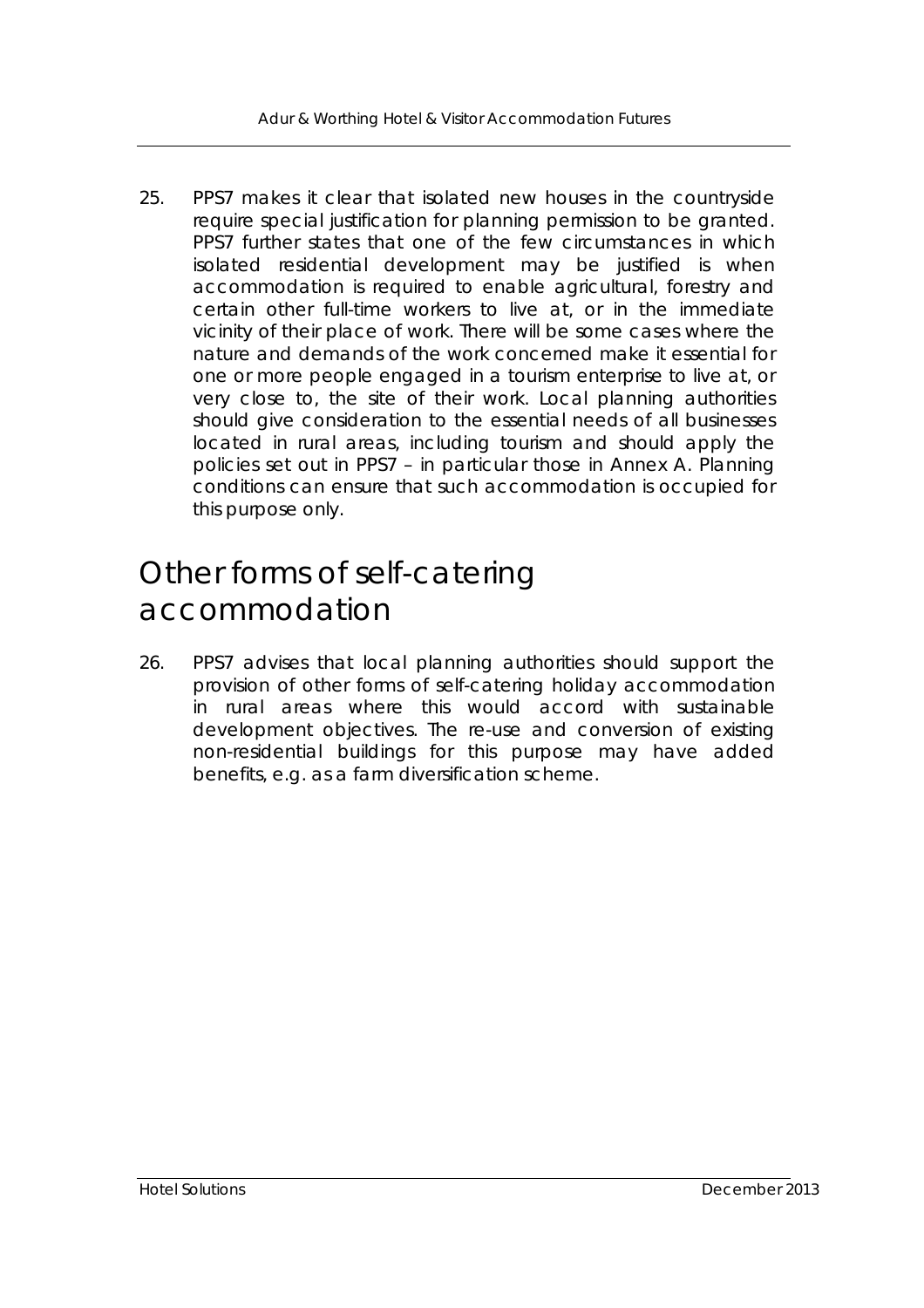# Seasonal and Holiday Occupancy **Conditions**

- 1. The nature of holidays in this country has become increasingly diverse, in location, in season and in duration. Many people go away several times a year, often for short breaks and not exclusively in the summer months. Much of this demand is for selfcatering accommodation – whether in new or converted buildings or in caravan holiday homes. This spread of demand improves the use that is made of this accommodation and so is advantageous to the businesses which provide it and to those host communities which are supported by the spending that it generates. It can help to reduce the disadvantages of seasonal employment, including the difficulties of retaining trained and experienced staff.
- 2. Whilst extension of the season has these advantages, the demand for this accommodation may occur in areas in which the provision of permanent housing would be contrary to national or local policies which seek to restrict development, for example in order to safeguard the countryside. The planning system can reconcile these two objectives through the use of occupancy conditions designed to ensure that holiday accommodation is used for its intended purpose. Planning authorities commonly impose such conditions when granting permission for self-catering holiday accommodation. Chapter 6 above explains the general use of conditions with planning permissions.
- 3. One type of condition frequently used for holiday accommodation, particularly in holiday areas, is known generically as a 'holiday occupancy condition'. The aim of such conditions is generally to ensure that the premises are only used by visitors and do not become part of the local housing stock. There are three principal reasons why a planning authority might seek to do this:
	- in order that national or local policies on development of the countryside are not compromised. Often the conversion of redundant rural buildings to holiday accommodation provides a means to retain those buildings without introducing a level of activity that would occur with permanent households;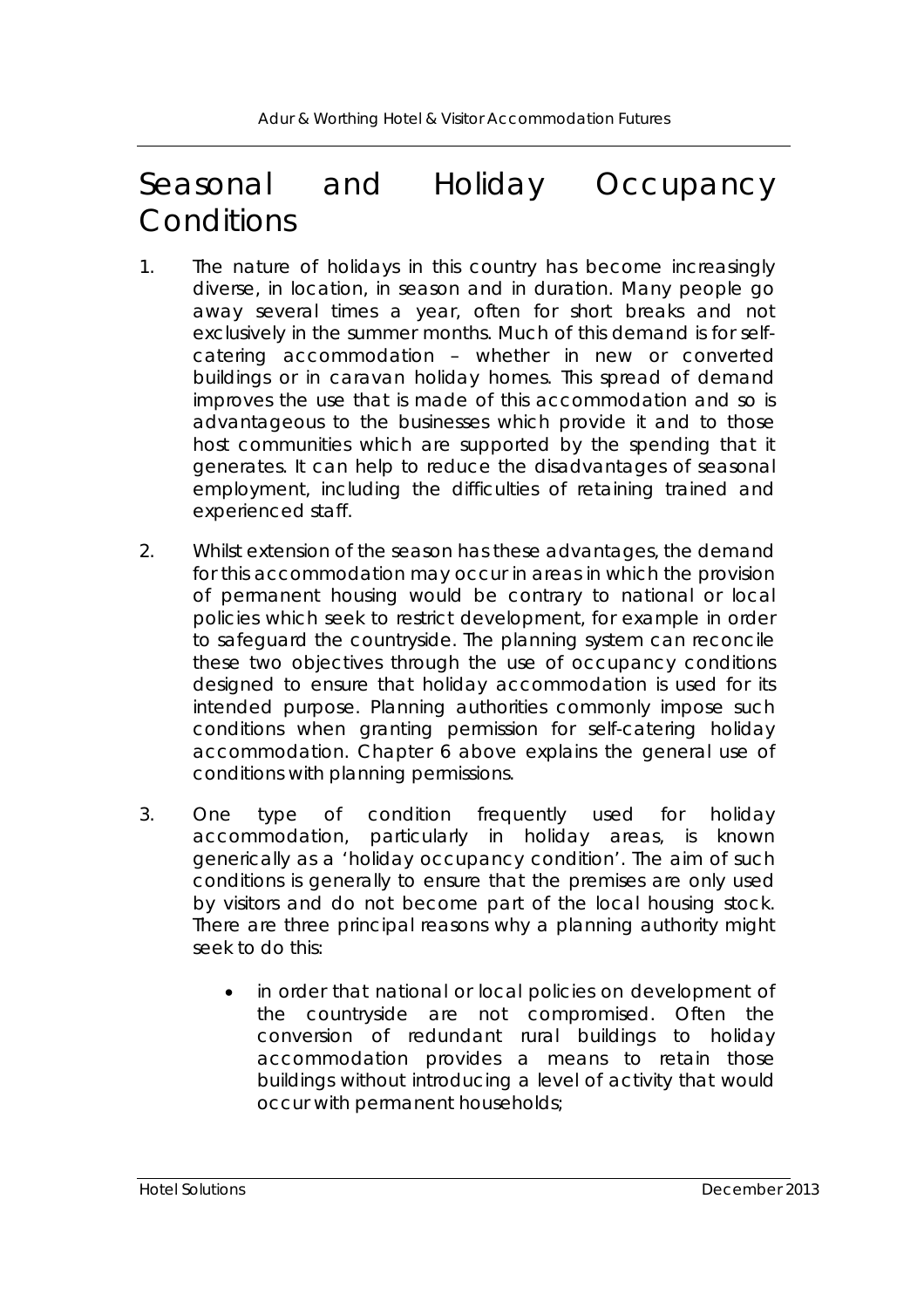- to avoid occupation by permanent households which would in turn put pressure upon local services. Permanent households may place demands for local schools and social and health services that would not normally arise from visitors. Moreover, in remote locations the cost of providing these services is greater. It may therefore be reasonable for the planning authority to place an occupancy condition when properties are being built or converted for residential use; and
- to strengthen tourism in a particular area by ensuring that there is a wide range of properties available to encourage visitors to come there on holiday.

Planning authorities will frame these conditions according to local circumstances, and in accordance with general Government advice that conditions should be reasonable and fair. They will also need to frame them so that they can be readily enforced by the authority but in a way that is not unduly intrusive for either owners or occupants.

## **Controlling use of holiday caravan and other holiday park accommodation**

East Riding of Yorkshire Council established a joint working group to establish the best approach to secure holiday use of caravan parks. This group comprised councillors and council officers; representatives from the British Holiday and Homes Parks Association Ltd; the park operators and their agents; and the caravan manufacturers. It concluded that planning conditions needed to be stronger, requiring documentary evidence of occupiers maintaining a primary residency elsewhere to be provided. As a result the planning committee agreed that future planning permissions for holiday caravan parks, holiday log cabins and holiday chalets shall normally be subject to the following conditions:

(i) the caravans (or cabins/chalets) are occupied for holiday purposes only;

(ii) the caravans (or cabins/chalets) shall not be occupied as a person's sole, or main place of residence;

(iii) the owners/operators shall maintain an up-to-date register of the names of all owners/occupiers of individual caravans/log cabins/chalets on the site, and of their main home addresses, and shall make this information available at all reasonable times to the local planning authority.

The reason for these conditions is to ensure that approved holiday accommodation is not used for unauthorised permanent residential occupation. The register required in (iii) above shall normally be collected by the caravan site licence holder or his/her nominated person.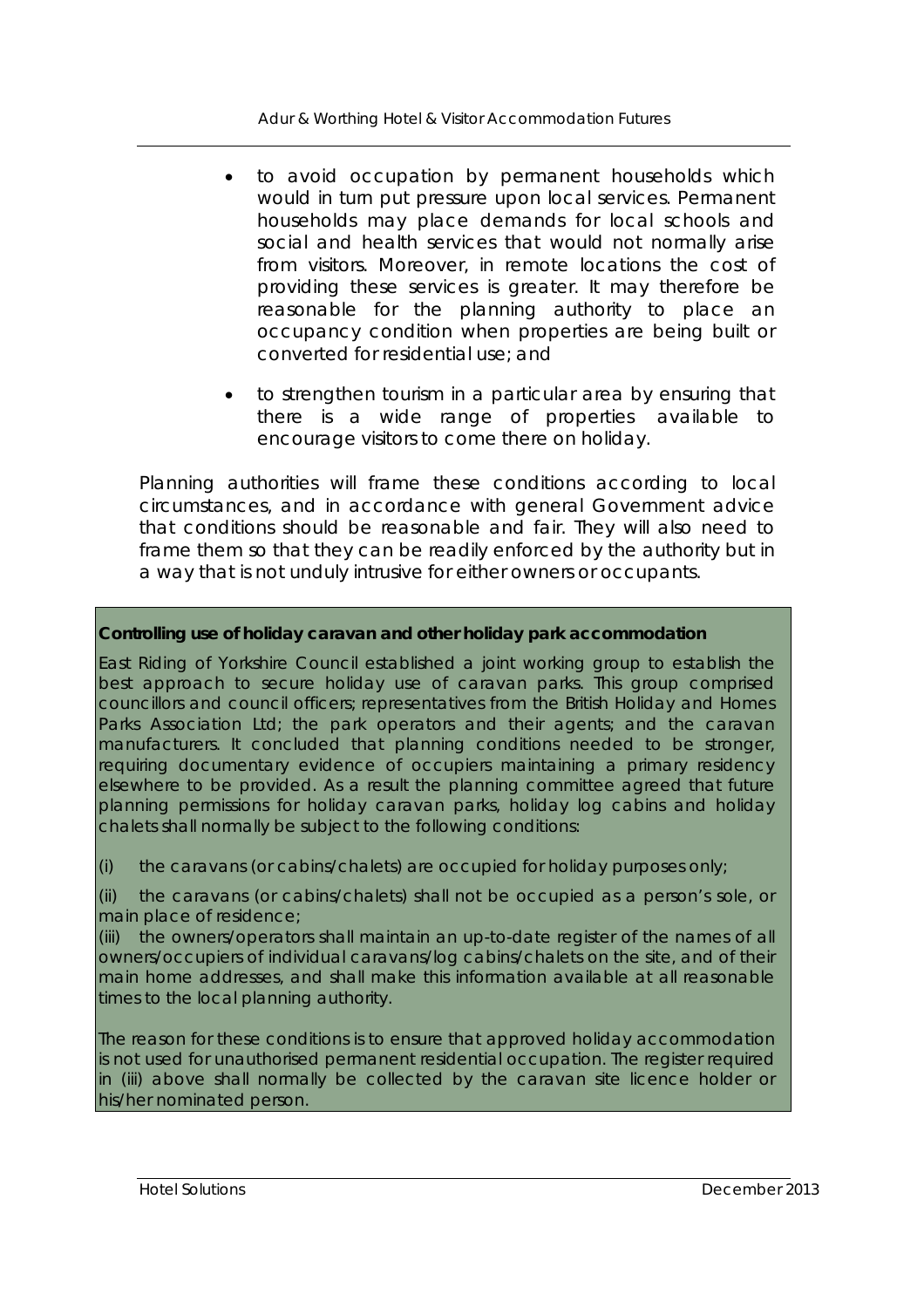Adur & Worthing Hotel & Visitor Accommodation Futures

4. Another type of condition that may be appropriate for tourist areas is known as a 'seasonal occupancy' condition. This would seek to restrict use of holiday accommodation during particular times of year, perhaps to protect the local environment. This could be used if, for example, use of the premises or the site might affect an important species of bird during its breeding season or when it is winter feeding. Local planning authorities will need to balance the need to impose seasonal occupancy conditions with the wish to avoid exacerbating the seasonal nature of tourism in the locality and its possible adverse effects upon local businesses and jobs.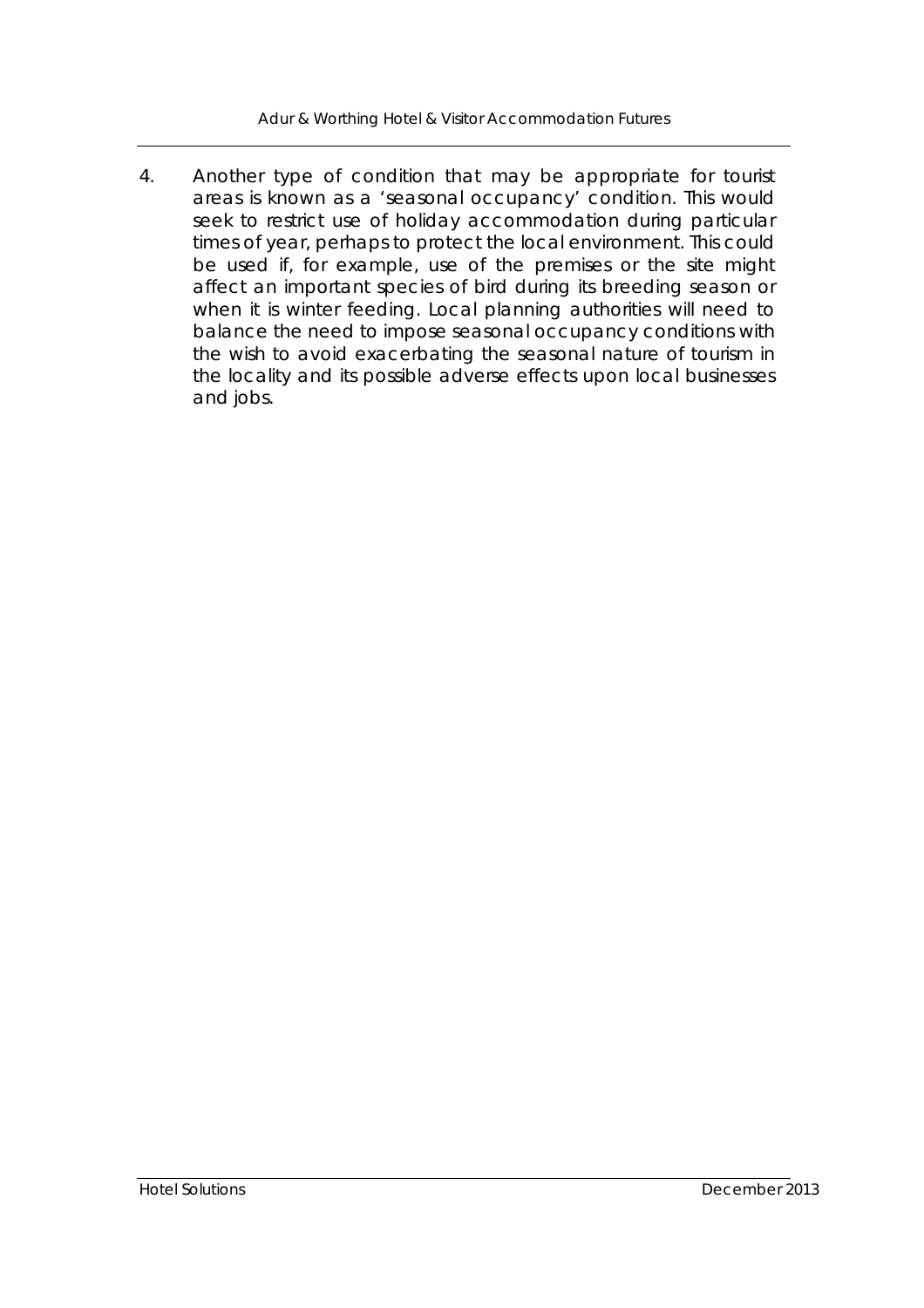#### **APPENDIX 3**

#### **EXTRACT FROM PRACTICE GUIDANCE ON NEED IMPACT & THE SEQUENTIAL APPROACH – Appendix C: Assessing the Scope for Other Town Centre Uses**

**\_\_\_\_\_\_\_\_\_\_\_\_\_\_\_\_\_\_\_\_\_\_\_\_\_\_\_\_\_\_\_\_\_\_\_\_\_\_\_\_\_\_\_\_\_\_\_\_\_\_\_\_\_\_\_\_\_\_\_\_\_\_\_\_\_\_\_\_\_\_\_\_\_\_\_\_\_\_** 

#### **vii) Hotels**

- c.48 There is a range of different types of hotel accommodation, as recognised in the practice guidance on planning for tourism. When planning for new hotel accommodation it is important to understand the future need and market demand for a broad range of new facilities so that appropriate provision can be made for their future development and new applications for development can be assessed against any established need.
- c.49 A general indication of need can be derived through 'gap analysis' and a planning authority should consider whether there is an absence or paucity of hotel or serviced accommodation, catering to different market segments, within reasonable proximity to serve a town centre or a major visitor attractor. This involves identifying the geographical pattern of hotel room provision in a given survey area by type and standard (i.e. quality rating), and plotting imbalances and shortfalls in the provision and distribution; this 'survey area' may be a local authority's borough boundary or a sufficient drive-time 'isochrone' from the town centre or major attractor that a particular hotel proposal is intended to serve. Identifying locational need at this local level serves the purposes of sustainable development by seeking to reduce the need to travel and promoting balanced sub-regional development.
- c.50 It may be relevant to refine this gap analysis on the basis of the occupancy levels per quality rating. Hotels cater to different market segments and while occupancy rates may be low at one end of the market, there may be turnaway trade occurring at the other end due to high levels of demand in that segment leading to hotels being booked up to capacity. High annualised occupancy rates (where seasonal fluctuations cause instances of turnaway trade) in a given market segment are an indication of local hotel need. Occupancy rates rise as demand for hotel facilities increases, when occupancy rates rise to the point that turn-away trade occurs in accommodation of a certain quality category there is a need for additional hotel facilities catering to that market segment.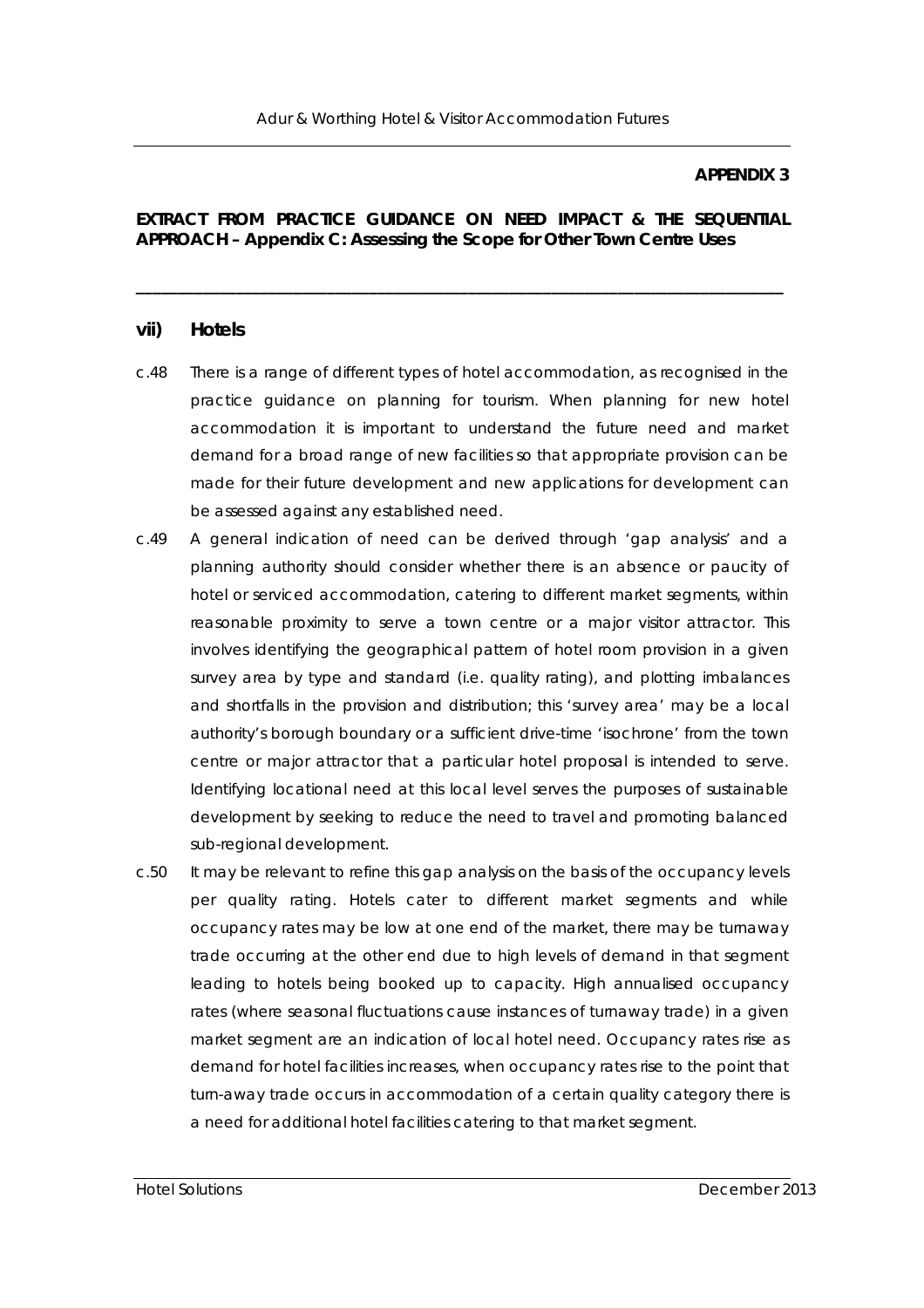Adur & Worthing Hotel & Visitor Accommodation Futures

- c.51 It is possible to assess quantitative, by comparing the current and projected demand for staying visitor nights, with available and planned stock in each category. The starting point is to establish the existing stock of hotel rooms in a given survey area using a variety of data sources, and categorise them by their quality ratings to indicate which market segment they serve. Although regional assessments may wish to identify a broad need for hotel accommodation across a region, the assessment of need for hotel accommodation is normally best undertaken at local level where it may be appropriate to differentiate between the need for different market sectors (e.g. business, short stay and holiday/visitor accommodation).
- c.52 The next step is to establish the existing average annualised occupancy rate per quality category (i.e. the average occupancy rate among the number of hotels in each quality category), noting the range of seasonal fluctuations in occupancy. Where occupancy levels are above optimal levels, indicated by instances of turnaway trade in a given quality category, then need is demonstrated in that specific market segment. If the occupancy levels in each quality category are within the optimal range, projected increases in visitor numbers may pressurise the existing hotel stock.
- c.53 Estimates of growth in tourism and visitor activity can be identified using an econometric approach (based on global GDP projections and the consequent impact on tourism trends) and/or through discussions with the tourism industry in the context of future long-term growth trends at a regional, sub-regional and local level. Once the increase in visitor numbers is established it may be necessary to consider other factors, accounting for expected trend shifts, in order to estimate the number of extra visitor nights that the hotel provision will be expected to accommodate over a given time horizon. These include:
	- Average number of staying nights spent by foreign and domestic visitors.
	- Estimated percentage of visitors who stay in hotels.
	- Estimated average number of people per room.
- c.54 This information is used to calculate the estimated percentage increase in staying visitor nights, which can be used to grow the existing room stock in each quality category, preserving the same occupancy levels.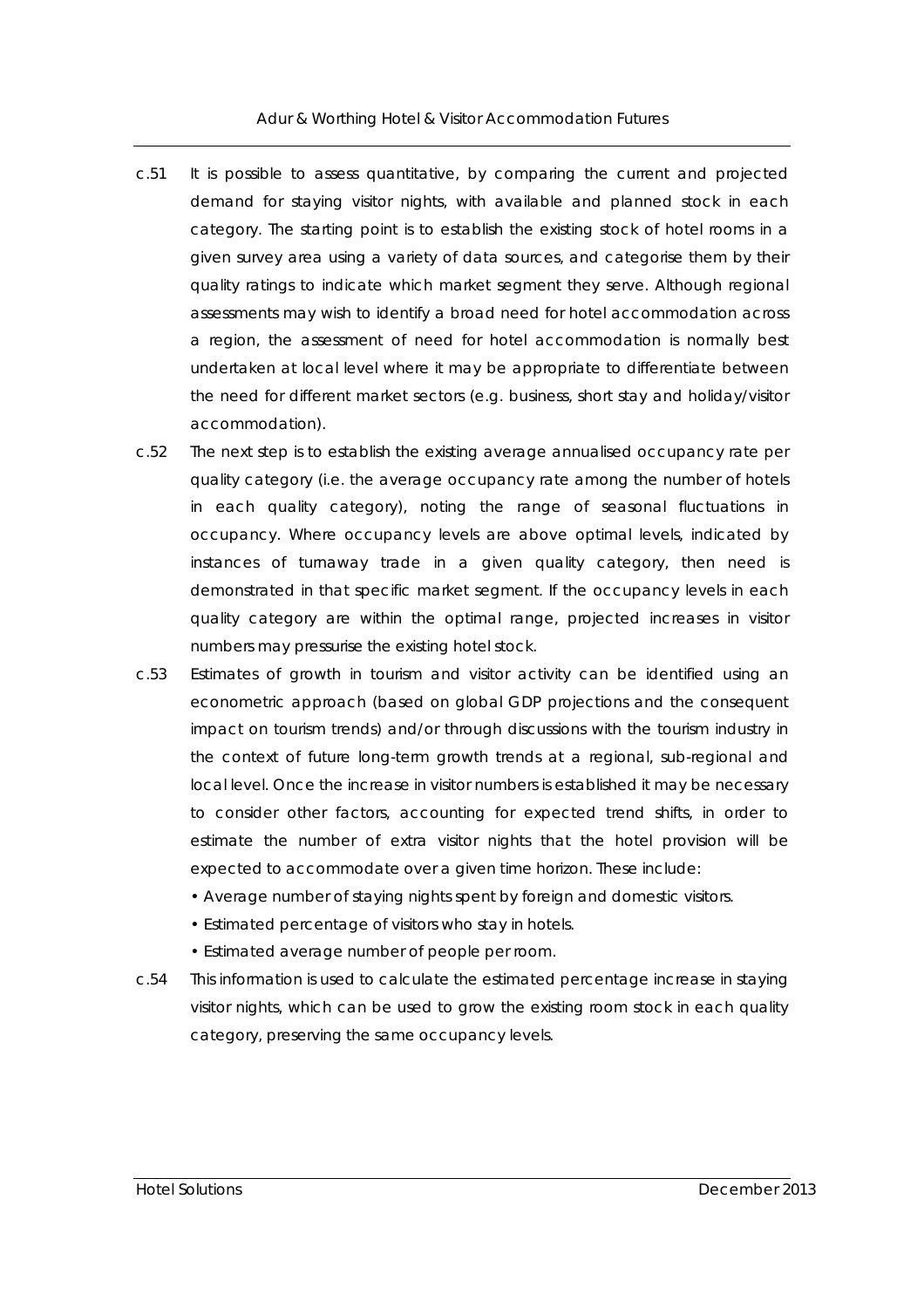Adur & Worthing Hotel & Visitor Accommodation Futures

c.55 Having established a gross need by category, the final stage is to subtract any hotel commitments or developments coming through the pipeline (or anticipated loss of rooms) to leave a residual hotel room need in each quality category in a given survey area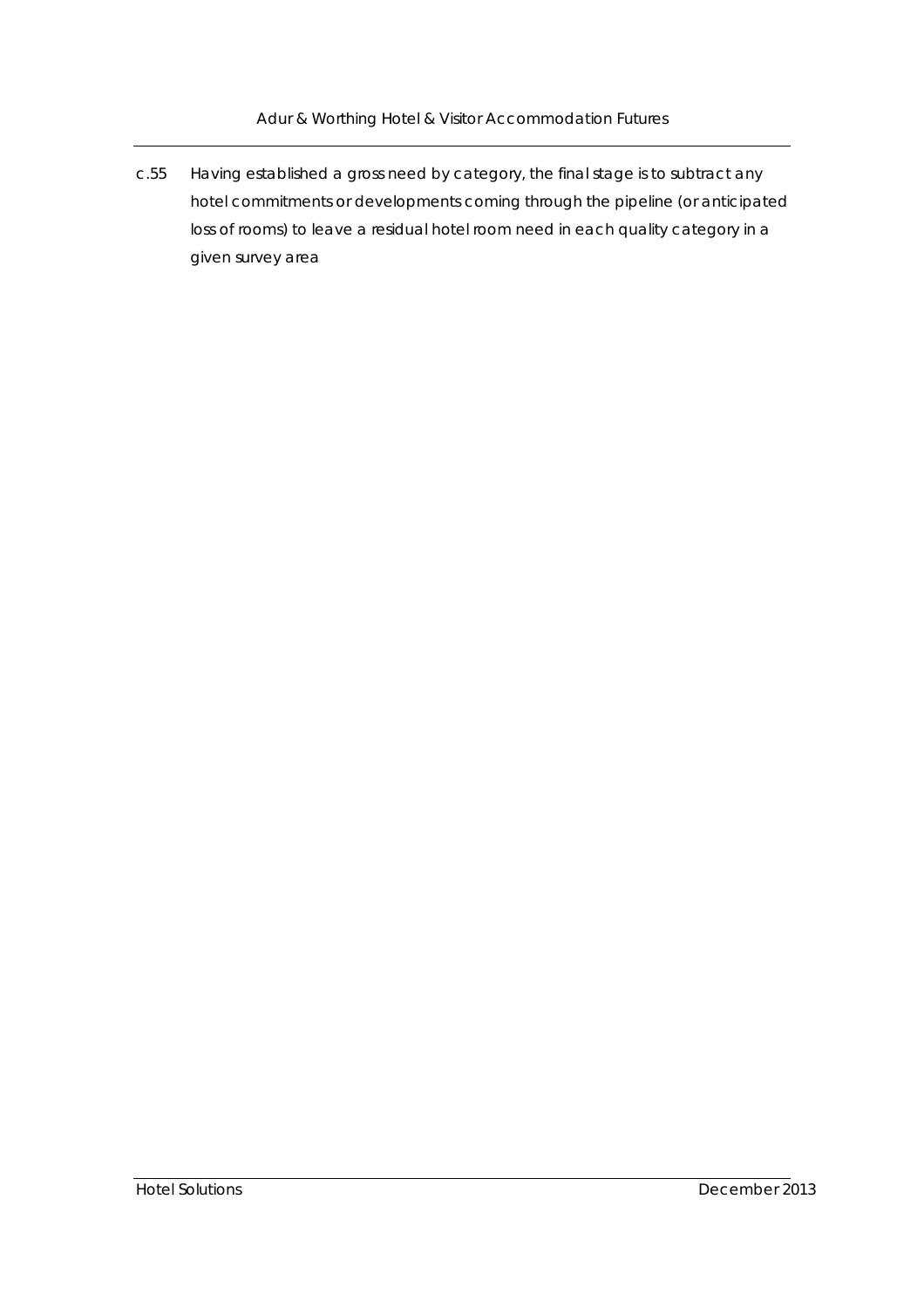#### **APPENDIX 4**

#### **LUXURY CAMPING PRODUCTS IN THE UK**

**Feather Down Farms** (www.featherdown.co.uk) is a concept that has been operated in the UK since 2005 by the Feather Down Farm Days company as a seasonal luxury camping holiday option. Originally developed in Holland, the concept involves Feather Down Farm Days providing working farms with 5-10 fully equipped Feather Down tents for erection between Easter and October. The tents provide spacious, ready-to-use camping accommodation including beds, bedding, a toilet, wood-burning cooking stove, cool chest and cooking equipment. The farmer is responsible for providing a cold water supply to each tent and connection to a mains sewer or septic tank, together with the provision of a communal hot shower facility. Feather Down Farm Days runs a national marketing, advertising and PR campaign and provides a central booking system. The company now has 31 sites across the UK. Their development strategy has focused initially on locations that are within a 2 hour drive time of London, as this is their core market. These holidays require some affluence, at circa £1000 for the week, and they recognise that they are aiming at the educated city dweller wanting rural family 'experience' for themselves and their children.

**Ready-pitched luxury camps:** Jolly Days Luxury Camping (www.jollydaysluxurycamping.co.uk ) in North Yorkshire is a boutique campsite that offers the ultimate in luxury camping, with 5 large tented lodges with four poster beds, sofas and chandeliers, and 5 pairs of bell tents. Shieling Holidays (www.shielingholidays.co.uk) on the Isle of Mull provides 16 fully equipped Shieling cottage tents, which take their name from the summer cottages that Highland shepherds traditionally use. The tents are equipped with proper beds and fully equipped kitchens and have electricity and gas heaters. Some also have shower and toilet facilities. Dandelion Hideaway (www.thedandelionhideaway.co.uk) in Leicestershire offers a number of canvas cottages.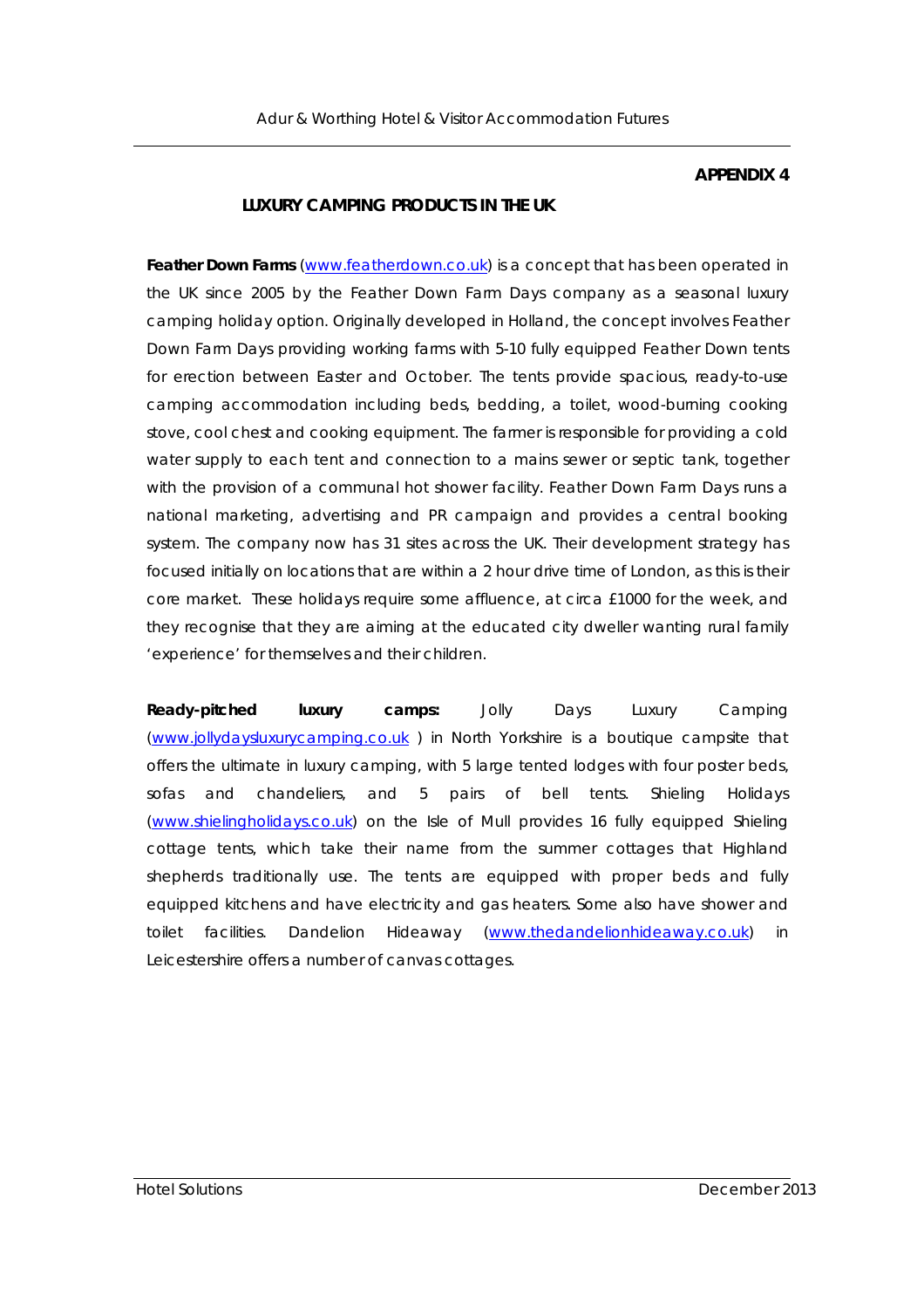**Country House Hideout** (www.countryhousehideout.co.uk) is a new venture from the creator of Feather Down Farm Days, Dutchman Luite Moraal, and opened in England by Mark Gordon. The concept is that guests are invited to stay in the grounds of a private country estate in luxury tented encampments in the style of explorers from years gone by. Each encampment is located in its own private clearing, sleeping up to eight people in luxurious beds, with a plumbed-in toilet, bathing tent, cooking cart and discovery tent equipped with binoculars, microscope and telescope. Four sites have opened so far in the UK in the Scottish Borders, Essex, Shropshire and Lancashire.

**Yurts**, based on the Mongolian yurt, are wooden frame, insulated circular tents that are usually furnished with beds, wood burning stoves and kitchen equipment. The Bivouac (www.thebivouac.co.uk ) on the Swinton Estate in the Yorkshire Dales has 8 yurts and six timber frame shacks. Each yurt sleeps 5 and comes with beds, bed linen, a terracotta cold store, wood burning stove and gas burner for outdoor cooking on a wooden veranda. Lincoln Yurts at Welton in Lincolnshire (www.lincolnyurts.com) offers 5 themed yurts that are fully equipped with beds, bedding, a gas stove, BBQ and decked seating area and supported by a bathroom cabin with a Jacuzzi bath. Another example is Hidden Valley Yurts in Monmouthshire (www.hiddenvalleyyurts.co.uk).

**Tipi** sites offer a similar set up. Examples include Wild Northumbrian Tipis & Yurts (www.wildnorthumbrian.co.uk); Lincolnshire Lanes Camp Site in the Lincolnshire Wolds (www.lincolnshire-lanes.com); Eco Retreats in Powys, Wales (www.ecoretreats.co.uk); and 4 Winds Lakeland Tipis (www.4windslakelandtipis.co.uk) in the Lake District.

Wooden **wigwams** rented out at around 20 sites in Scotland and the North East of England are another alternative. Northumbria's Pot-a-Doodle-Do (www.northumbrianwigwams.com) has 12 wooden wigwams sleeping 4/5 people. Each wigwam is fully insulated and has electric lighting and heating. Foam mattresses are provided. The site has a central shower and toilet block, kitchen for guests' use and licensed restaurant on site. Springhill Farm in Northumberland (www.springhillfarm.co.uk/wigwams) offers a number of wooden wigwams alongside self-catering cottages and a touring caravan and camping site.